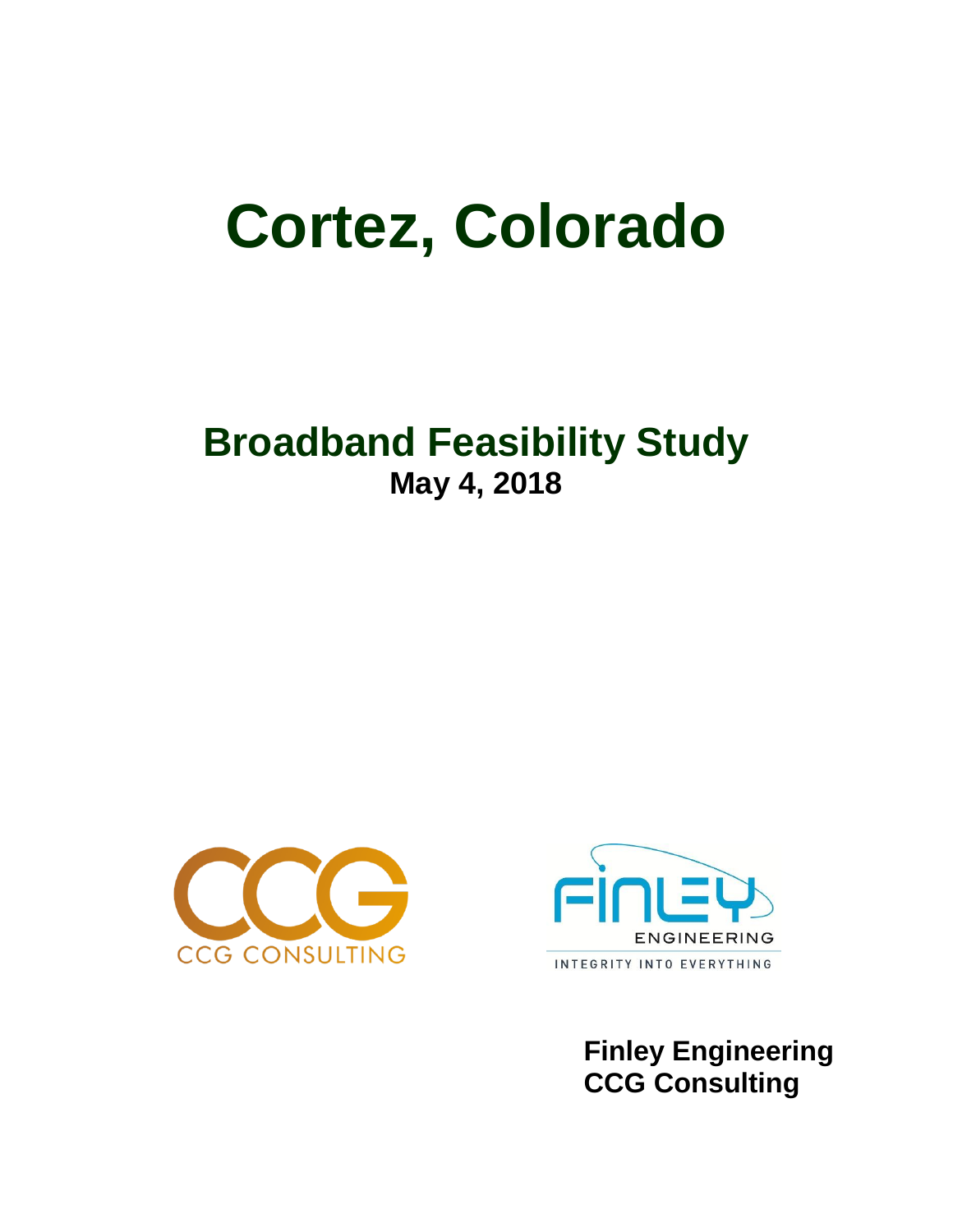## **Table of Contents**

| I.   |                |  |  |
|------|----------------|--|--|
|      | A.             |  |  |
|      | <b>B.</b>      |  |  |
| II.  |                |  |  |
|      | A.             |  |  |
|      | B.             |  |  |
|      | C.             |  |  |
| III. |                |  |  |
|      | A <sub>1</sub> |  |  |
|      | <b>B.</b>      |  |  |
|      | $C_{\cdot}$    |  |  |
|      | D.             |  |  |
|      | E.             |  |  |
|      | F.             |  |  |
|      | G.             |  |  |
|      | H.             |  |  |
|      | I.             |  |  |
| IV.  |                |  |  |
|      | A <sub>1</sub> |  |  |
|      | <b>B.</b>      |  |  |
|      | $C_{\cdot}$    |  |  |
|      | D.             |  |  |
|      | E.             |  |  |
|      |                |  |  |
|      |                |  |  |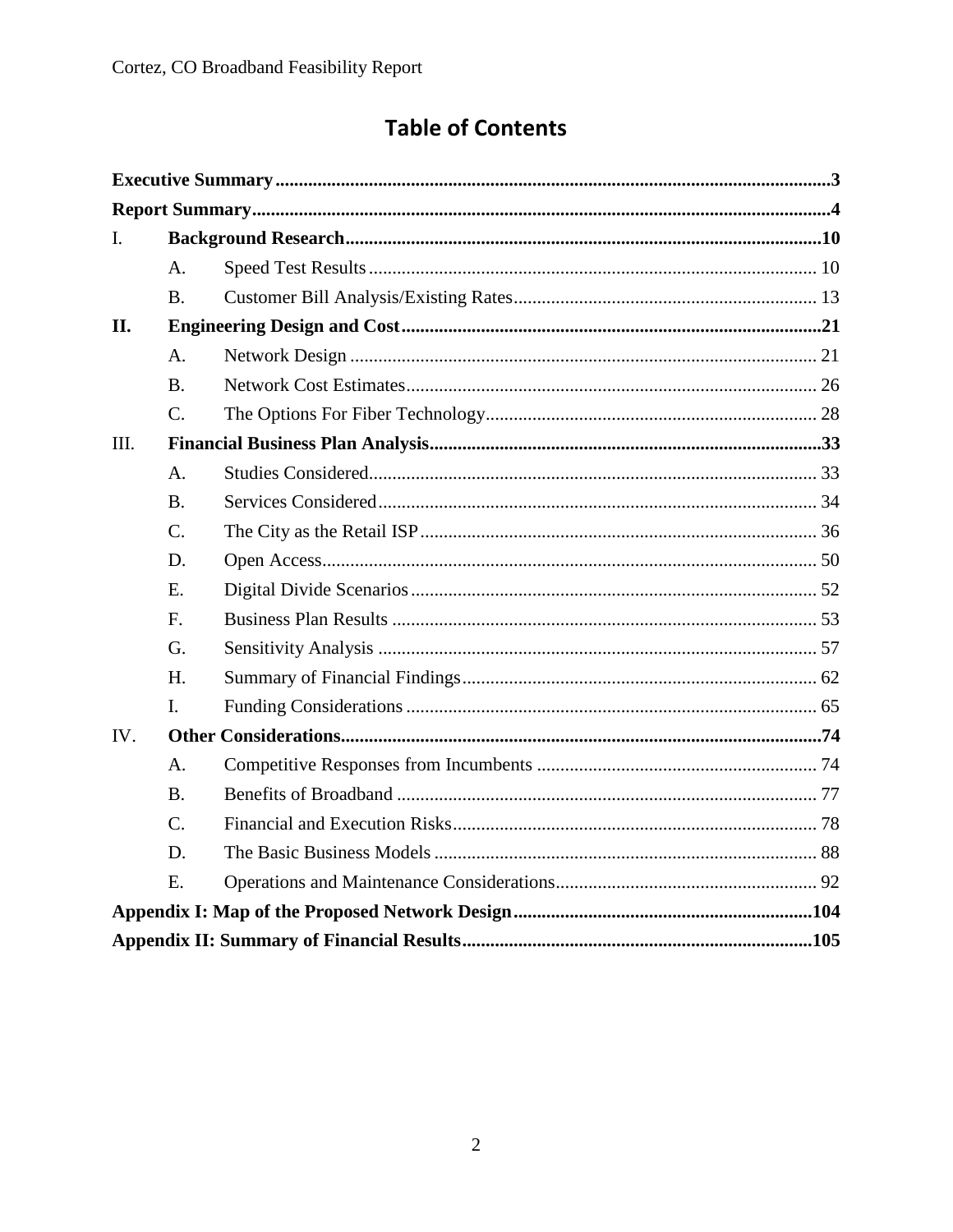## **Executive Summary**

CCG Consulting (CCG) and Finley Engineering submit this report of our findings and recommendations from the feasibility study conducted to understand the potential for bringing a fiber broadband network to Cortez. Our two firms looked at the feasibility from a number of different angles. Finley Engineering estimated the cost of building fiber everywhere in the city with several construction techniques including burying fiber and placing fiber on poles. CCG undertook research that told us more about the competitive landscape in the city that included research on existing competition and the incumbent broadband providers, an analysis of actual customer broadband bills, and the results of speed tests taken by Cortez citizens that measured their actual broadband speeds. CCG then created numerous financial projections that looked at different business plan scenarios for operating a broadband network in the city. Finally, the study answered various questions asked by the original RFP such as looking at how a fiber network might be funded.

The key finding from our analysis is that it doesn't look feasible to build and operate a fiber network if that network is funded 100% by a revenue bond issue. Instead, it looks feasible if the city can find a way to fund the network with some other source of tax revenues such as a sales tax increase.

The studies do show scenarios, funded by sales tax revenues, where the fiber business would generate significant excess cash which could be used to fund the city or to reduce broadband prices. There are also intriguing options for the city to bring fiber to every household in the city and give every home a free internet connection at a low speed, with higher speeds available to those willing to pay more for faster speeds. This would make Cortez one of the few places to solve the digital divide and bring broadband to every student in the city.

The report discusses the other benefits that fiber can bring to Cortez. The study, however, also discusses the risks of entering the fiber business and looks at some of the major pitfalls to avoid if the city moves forward. The report also looks at the major implementation and operational issues that must be addressed if you decide to launch a retail network.

Finally, the report makes a number of specific recommendations on the next steps for the city to consider if it wants to further explore fiber broadband options.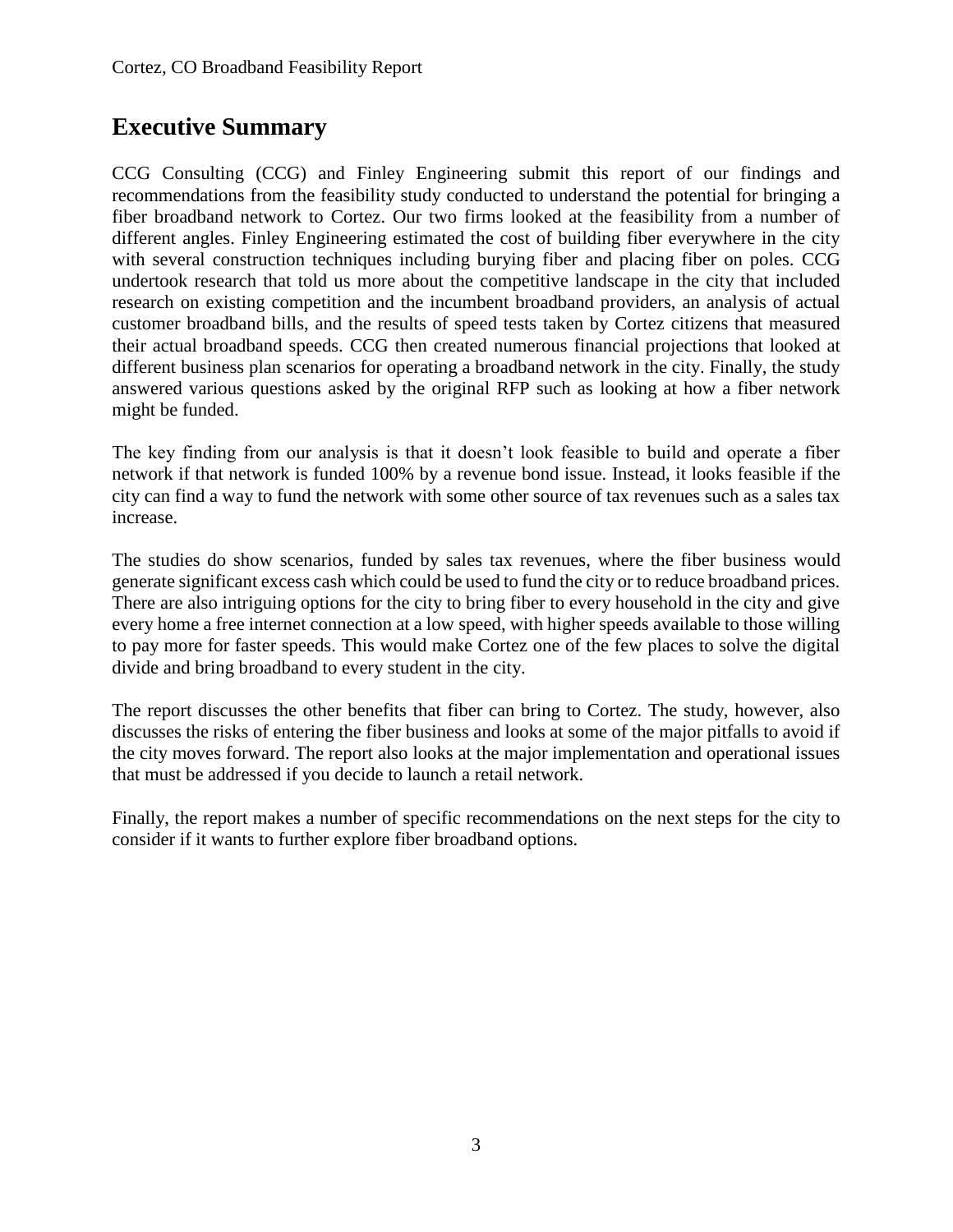## **Report Summary**

**Project Description.** Finley Engineering and CCG Consulting were hired to do a feasibility study for bringing fiber broadband past every home and business in the community. This network would add on to the existing fiber network already built by the city to serve its own needs as well as to sell wholesale connections to carriers and large businesses in the city today.

The project included a number of components including 1) a market analysis of the current products and prices offered in the market, 2) an engineering analysis and estimate of the cost of building and lighting a fiber network, 3) a discussion of the possible operating models to be considered to operate a government-sponsored fiber business, 4) the development of various financial business models to quantify the operating costs and potential profitability of the various operating models, 5) a sensitivity analysis to quantify the impact of varying the most important assumptions and variables supporting the financial models, 6) a discussion on possible funding mechanisms that can be used to fund fiber, 7) an analysis of the likely competitive response of the incumbent providers, 8) the benefits to the community from operating a citywide fiber network and the financial and execution risks that must be considered. After considering those issues the report then draws conclusion about the best path forward and makes specific recommendations on what the city might do next.

Fiber Network Design. Finley Engineering considered several designs before designing a reasonably efficient network for bringing fiber to the whole community. Finley explored options that include 1) burying the whole fiber network, 2) placing fiber on existing poles in the city and burying the rest, and 3) placing new poles where it looks to be too expensive to get onto existing poles.

Normally the cost estimates made by Finley Engineering are sufficient for estimating the cost of the network and are adequate for moving to the next steps of analysis. However, in Cortez's case Finley found that the cost to get onto existing poles in the city is much higher that what we see elsewhere. This led Finley to consider other options, such as the city placing new poles in the downtown alleys. However, the most cost effective network would be one where the city uses the existing poles where that makes financial sense and then either buries the fiber or places new poles where the cost of using existing poles is too high. The most affordable network design would involve a block-by-block analysis of existing poles to determine the lowest cost method to use for each portion of the network. It's likely that such a detailed analysis would result in a network cost that is lower than what we used in this analysis. But we were hesitant to forecast savings that might not be there.

The full cost of the assets needed to operate the network are as follows. The first estimate is to bury the fiber network everywhere. The second estimate would build new poles in the downtown alleys and bury fiber elsewhere. These estimates assume that 50% of homes and businesses in the city would subscribe to the network – the cost of electronics varies by the number of customers.

|                           | 100% Buried | Aerial & Buried |
|---------------------------|-------------|-----------------|
| Land and Buildings        | \$383,396   | \$ 383,396      |
| <b>Operational Assets</b> | \$ 283,090  | \$283,090       |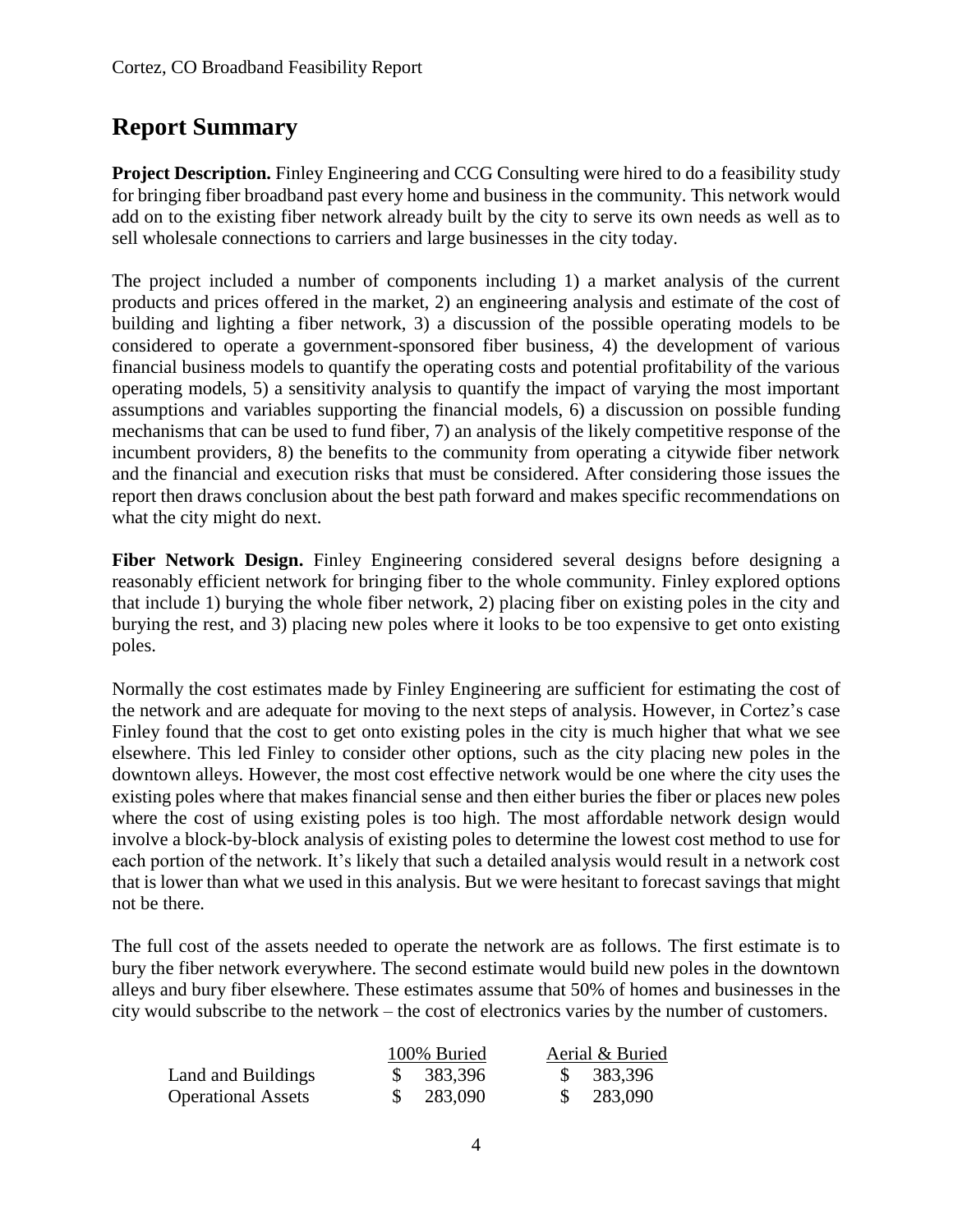| <b>Customer Electronics</b> | 290,944      | 290,944      |
|-----------------------------|--------------|--------------|
| <b>Fiber Electronics</b>    | \$1,729,455  | \$1,729,455  |
| <b>Fiber Drops</b>          | \$3,072,114  | \$2,057,126  |
| <b>Fiber Network</b>        | \$8,316,615  | \$5,830,600  |
| <b>Capitalized Software</b> | 211,290      | 211,290      |
| Total                       | \$14,286,904 | \$10,785,901 |

**Business Models Considered.** We considered two different operating models:

- City as Provider. This model looks at the cost of the city as the ISP.
- Open Access. This operating model would open the network to multiple service providers to use the network to provide products and services to customers.

We note that a third option is also possible, which would be for the city to partner with an ISP to operate the network. From a network cost perspective this would be identical to the option where the city is the ISP.

## **Our Approach to the Financial Analysis.**

- As a starting point we arbitrarily chose a 50% market penetration (the percentage of customers using the network). We can't know how many customers might use a new fiber network and chose the 50% penetration as typical of other municipal and similar commercial fiber overbuilds.
- All projections were built to reflect a 25-year period in order to match the expected time frame for financing with bonds.
- All projections include projected financing costs for borrowing the money needed to build and launch the network. We looked at funding with traditional municipal bonds as well as financing with sales taxes.
- The engineering estimate is conservatively high. As an example, we added a 10% construction contingency to the cost of building the fiber network.
- All studies include an estimate of future asset costs that are needed to either connect future customers or to maintain and upgrade the network over time. We've assumed that electronics will become obsolete and will need to be replaced periodically during the study time frame.
- The base models include revenues for broadband and telephone service along with the existing wholesale revenues. We looked at a version that adds cable TV as a product. The models assume that most people will buy broadband and far fewer would buy the other products. We further project that the customers buying telephone and cable TV will drop over time. The projections also predict a modest amount of future margin from other unspecified future products that might include such things as security, smart home, managed WiFi and others.
- The estimates of operating expenses represent our best estimate of the actual cost of operating the fiber business and are not conservative. Again, we based these costs on local conditions including such things as typical salaries and benefit costs of the city. Most operating expenses are adjusted for inflation at 2.5% per year.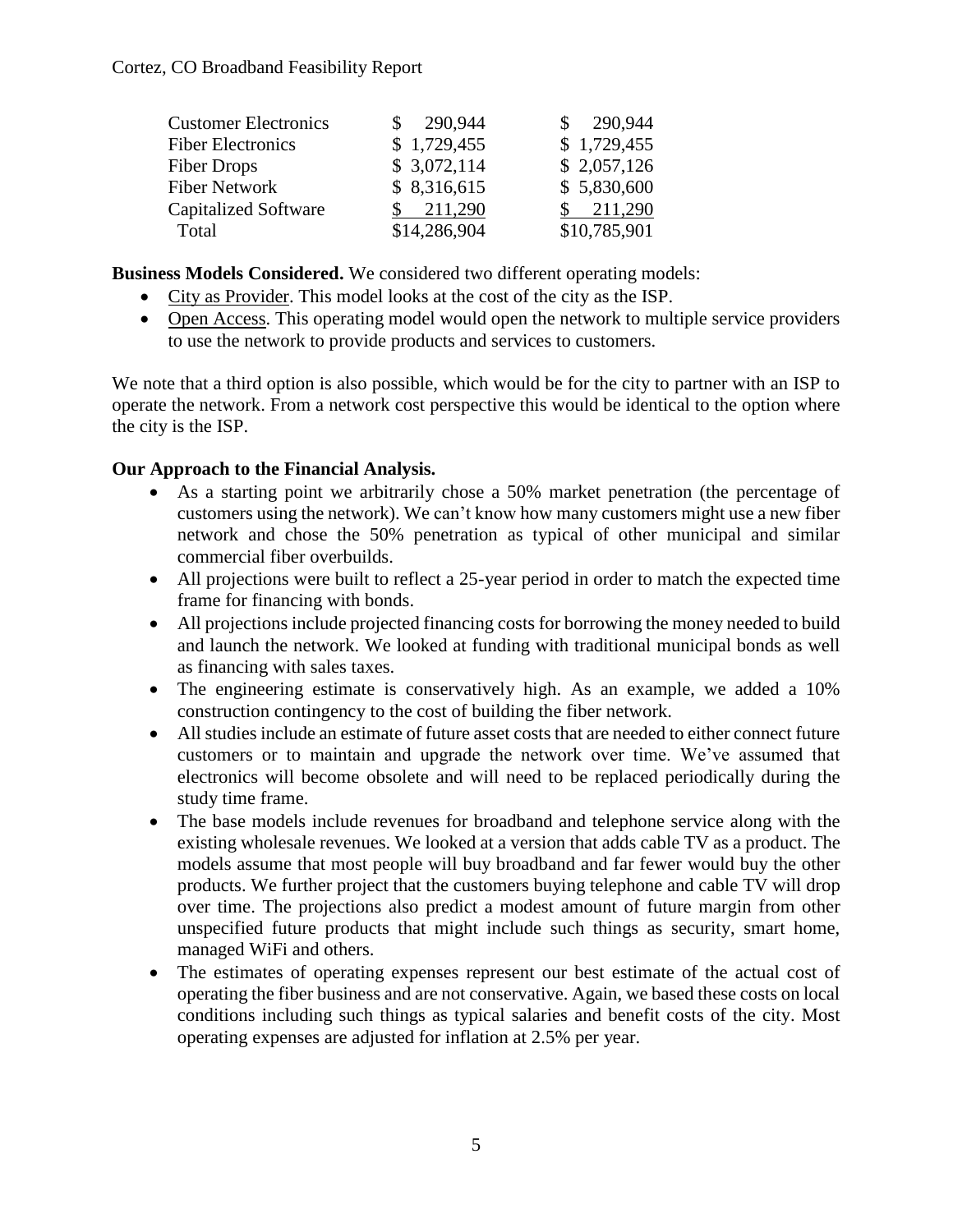## **Key Financial Study Results**

A summary of the financial results of the various scenarios studied is included in Appendix II. That appendix includes a table showing key results of the study including the cost of building the network under each scenario, the cost and method of financing each scenario and the amount of cash generated over 25 years. Following the table is a description of the various scenarios we studied.

Funding with Revenue Bonds. The results of the financial projections for financing a fiber network with bonds are not as good as the city had hoped for. For example, financing an all-buried network with bonds would lose \$19.6 million over 25 years at a 50% customer penetration. Even putting some of the network on poles would still result in a loss of \$11.8 million over 25 years.

The losses reflect that the potential revenues from the project are not sufficient to cover the cost of bond debt.

Funding with Sales Tax Revenues. Funding the project with sales tax revenues shows a different story. The all-buried network with sales tax funding would generate \$9.4 million in cash over 25 years, which could be returned to the city to reimburse much of the cost of building the network. Tax funding of the aerial/buried network would generate cash profits of \$11.0 million over 25 years.

Digital Divide Scenarios. We also considered what we called a digital divide scenario. This would build fiber to everybody in the city and would provide every home with a minimum level of free broadband. This scenario looks attractive financially. If funded by sales tax it has results similar to the scenario above. The profits generated by this scenario could either be turned to the city coffers or could be used to directly benefit citizens by lowering the price of broadband.

Open Access. It looks hard to justify operating an open-access network. This is a network that allows access to multiple ISPs and provides more options for customers. The operating losses for the scenario are much greater than if the city is the retail provider because it splits the potential revenue between the city and the ISPs while still requiring almost the same cost to build the network.

**Sensitivity Analysis – Key Assumptions**. Our analysis also looked at the impact of changing the key assumptions made in the study.

Penetration Rates. The financial projections show that a fiber business in Cortez would be extremely sensitive to customer penetration rates. For example, a 60% customer penetration rate instead of a 50% rate generates \$8.8 million in additional cash over 25 years. (But note the same is true in the other direction if the penetration rate is lower).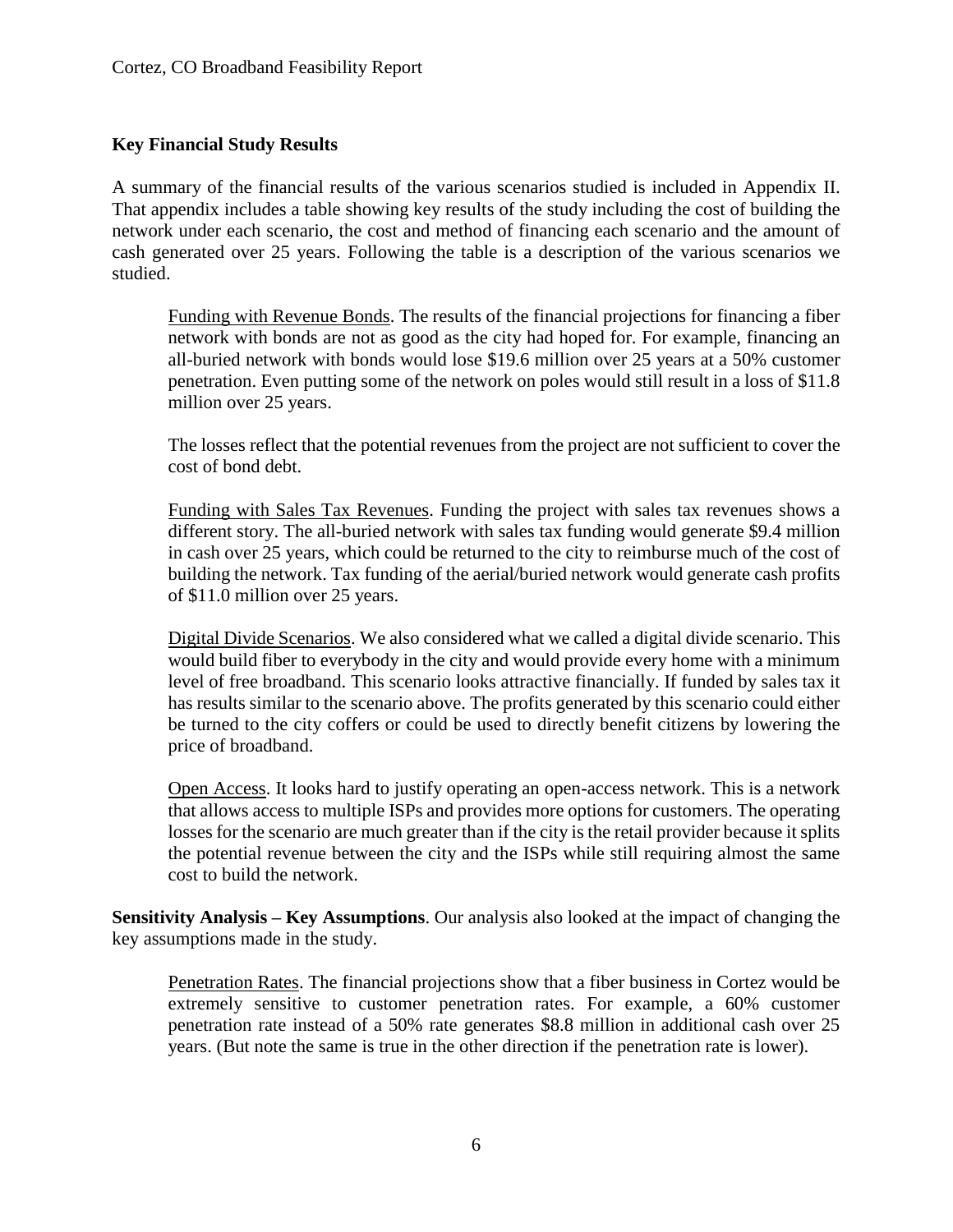Customer Prices. The models are also sensitive to the prices charged for broadband. Raising prices across the board for broadband products by \$5 per month increases cash generated over 25 years by \$4.8 million. This is also a caution against lowering prices to capture market penetration or engaging in a price war, which would significantly lower cash flows.

**Getting on Existing Poles is Expensive**. The most expensive component of building a fiber network is the cost of the fiber that is built on each street of the city to reach homes and businesses. The cost of building aerial fiber on poles is higher in Cortez than what we see elsewhere:

- Our research shows that Empire Electric charges a lot for what is called "make-ready" in the industry. This is the cost of making existing poles ready to accept a new set of wires and can include paying to move existing wires if there is not sufficient space or even replacing some poles if they can't be modified to accept the new fiber.
- The alternative is to bury fiber, which is more expensive than putting fiber on poles. Buried fiber is the most expensive kind of construction and burying the entire network drives up the cost of the network.
- We looked at another option for part of the city that would construct new poles in the downtown alleys rather than use the Empire Electric poles.

**There are Significant Benefits from Building a Citywide Fiber Network**. These include: expanding customer choice, providing a chance to address the digital divide issue, providing affordable broadband options, and enhancing economic development opportunities.

**There Are Also Risks**. The primary risk to the city is in not performing financially with a cityowned fiber network and creating a situation where the city would have to subsidize the broadband network. There is also a risk that other broadband technologies become available during the long time period required to pay for the network.

**The Consequences of Not Building Fiber**. There are several industry trends discussed throughout the report that define the likely consequence of not having a fiber network in a community:

- DSL is dying as a technology. CenturyLink is on a trajectory to de-emphasize residential broadband and it's unlikely that the existing DSL technology will be improved, or even well-maintained going into the future.
- Dying DSL means that cable providers will grow to be near-monopoly broadband providers in any community where there is not another competing network. We know from experience that competition brings better customer service and lower prices.
- Broadband prices are expected to rise significantly over the next decade. Big ISPs need to increase broadband prices to make up for shrinking telephone and cable revenues and because broadband penetration rates are close to peaking in most markets. With the nationwide broadband penetration rate near 84%, most analysts believe we are near to the peak of the market.
- There are homes in Cortez and every market that can't afford a home broadband connection due to the cost. These homes are being left out of the modern economy. We know students in homes without broadband underperform. As broadband prices increase it's likely that more homes will be unable to afford broadband.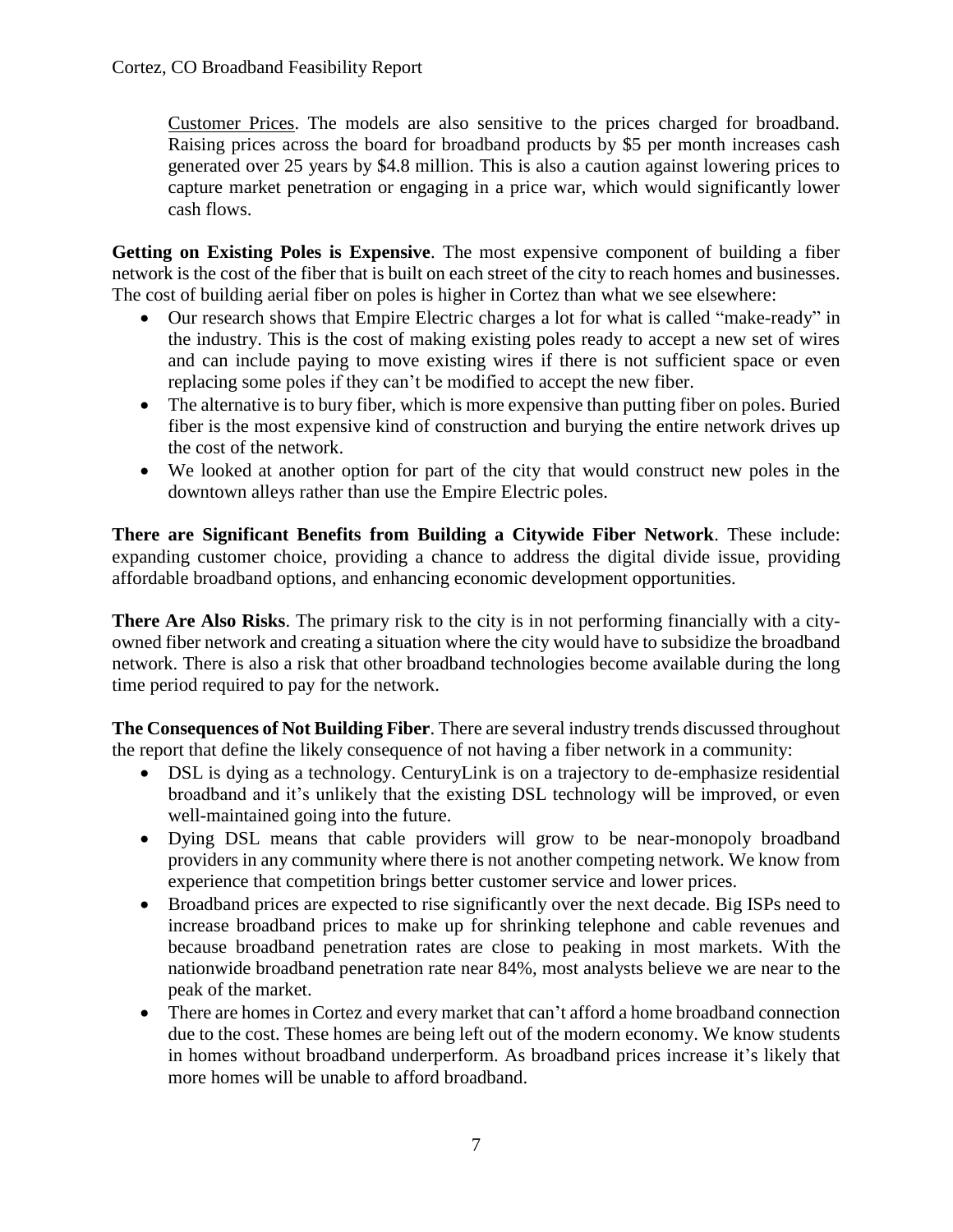## **Recommended Next Steps**

**Residential Survey**. Our analysis shows that the most important variable affecting the financial feasibility of building fiber is the potential number of customers. For example, getting 40% versus 60% of residents on the network has a huge impact on the amount of future cash generation.

We recommend that the city undertake a residential survey to understand interest in a fiber network. CCG Consulting has found that a well-designed random residential survey is a good predictor of the number of residential customers that might be interested in using city-provided fiber. We've been able to see a significant correlation when comparing the results of initial surveys to the actual customer penetration rates.

Our analysis shows that some amount of tax financing will be needed to create a business that generates enough cash to be self-sufficient and not require subsidies from the city. Therefore, it's vital to better understand the percentage of households that might be interested in using a new fiber network.

**More Work Needed to Understand the Cost of the Fiber Network.** Normally when we've completed a feasibility study we've provided a client with a decent, yet conservative, estimate of the cost of building a fiber network. But in Cortez we think that more work is needed to determine the cost of the network. The issue involves the high cost of placing aerial fiber on the existing poles owned by Empire Electric. We know from experience that the make-ready cost to get into these poles can be high, even to the point of making it more expensive to get onto the poles than to bury new fiber.

The city has a few alternatives to using the existing poles. One is to bury the network. That is also expensive. Another alternative is to place some new poles to avoid the existing poles. This makes the most sense in the downtown alleys. But there are likely to be some parts of these alleys where setting new poles might not be practical.

The most cost effective network will use some of each of these methods, with fiber placed on Empire poles where that makes sense, burying fiber instead of using the Empire poles in some cases, and building new poles as an alternative to the Empire poles. This means that understanding the best cost of the network will require a block-by-block analysis. We think there is a good likelihood that a network designed in this manner might be considerably less costly than the network costs we have estimated. But that can't be known without additional engineering.

**Choose a Business Plan.** The study considers two possible business plans. One is a more traditional business where the city is the retail ISP and competes against the incumbent providers. But there is an intriguing option where the city would build fiber to everybody and give every household at least a minimal level of broadband access for free.

**Investigate the Possibility of Using Tax Revenues**. The financial analysis shows that it is both beneficial and necessary to finance some or all of a new network using sales tax or other tax revenues. If the city wants to proceed after this study then it's going to be necessary to understand the possibility of using tax revenues.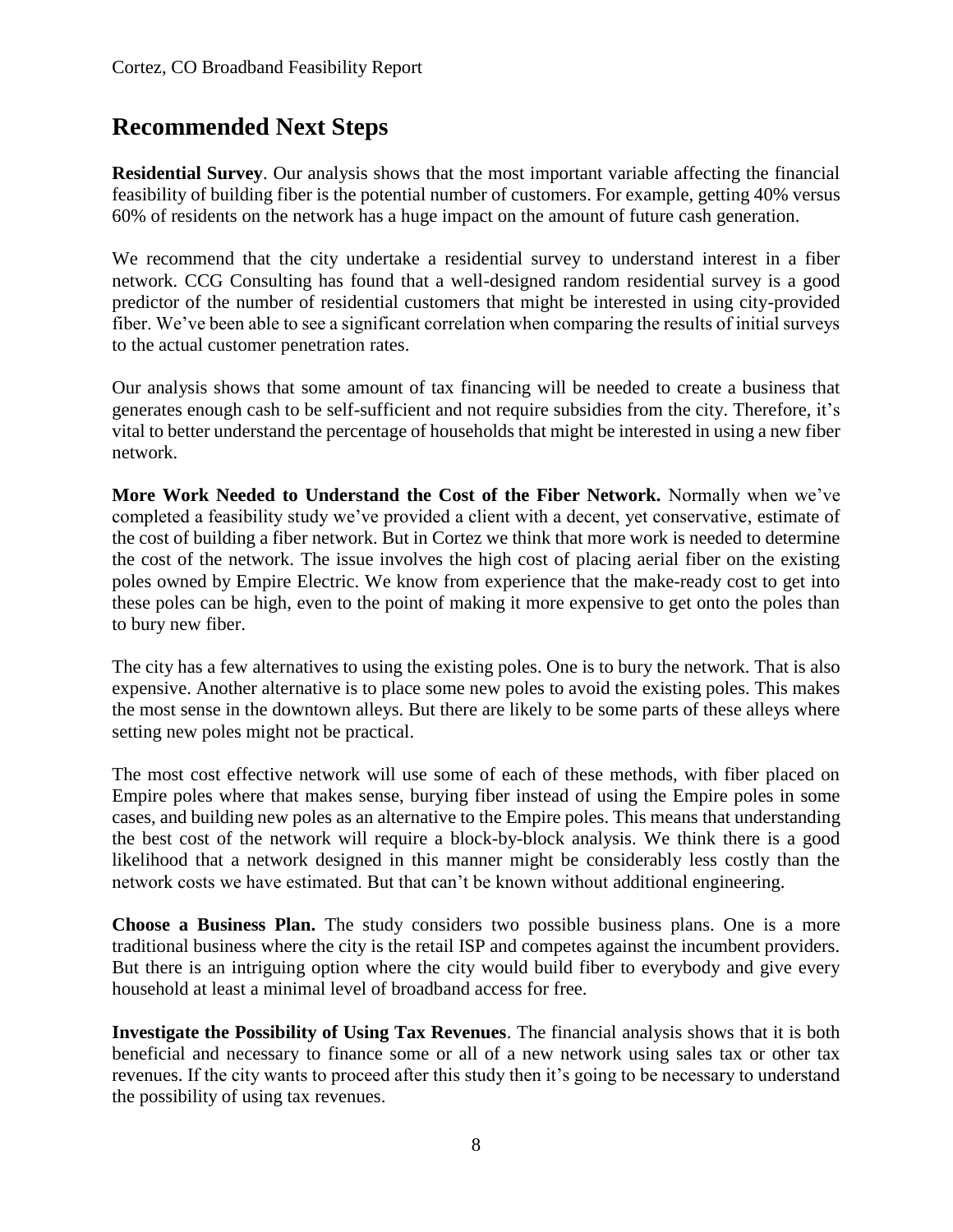It's possible to fund a fiber network with a mix of bond and sales tax revenues. We did not explore this alternative, but there are numerous combinations of the two sources of funding that would make financial sense.

There are a number of steps needed to understand the potential for this kind of funding. This might include:

- A detailed analysis of the funding mechanism you want to consider;
- An analysis to see if there are any legal issues with financing a network with tax revenues;
- Public outreach to understand the public's willingness to approve this kind of financing for fiber. This probably would entail a public education campaign if this is going to end up as a ballot measure – so it's a major undertaking.

**Community Education/Buy-in**. If the city decides to continue with investigating the fiber business, then a step that most cities take is to undertake a community education process to get feedback and gain buy-in of the concept.

Cities go about this in different ways. Making this report public is a good first step. Communities often hold workshops or other kinds of public presentations to answer the public's questions. It's common to build a web site that discusses the fiber initiative and which can be used to answer the typical questions citizens have about fiber. A lot of cities also create a citizen task force that can help move the project forward and which can act as a sounding board for ideas affecting the public.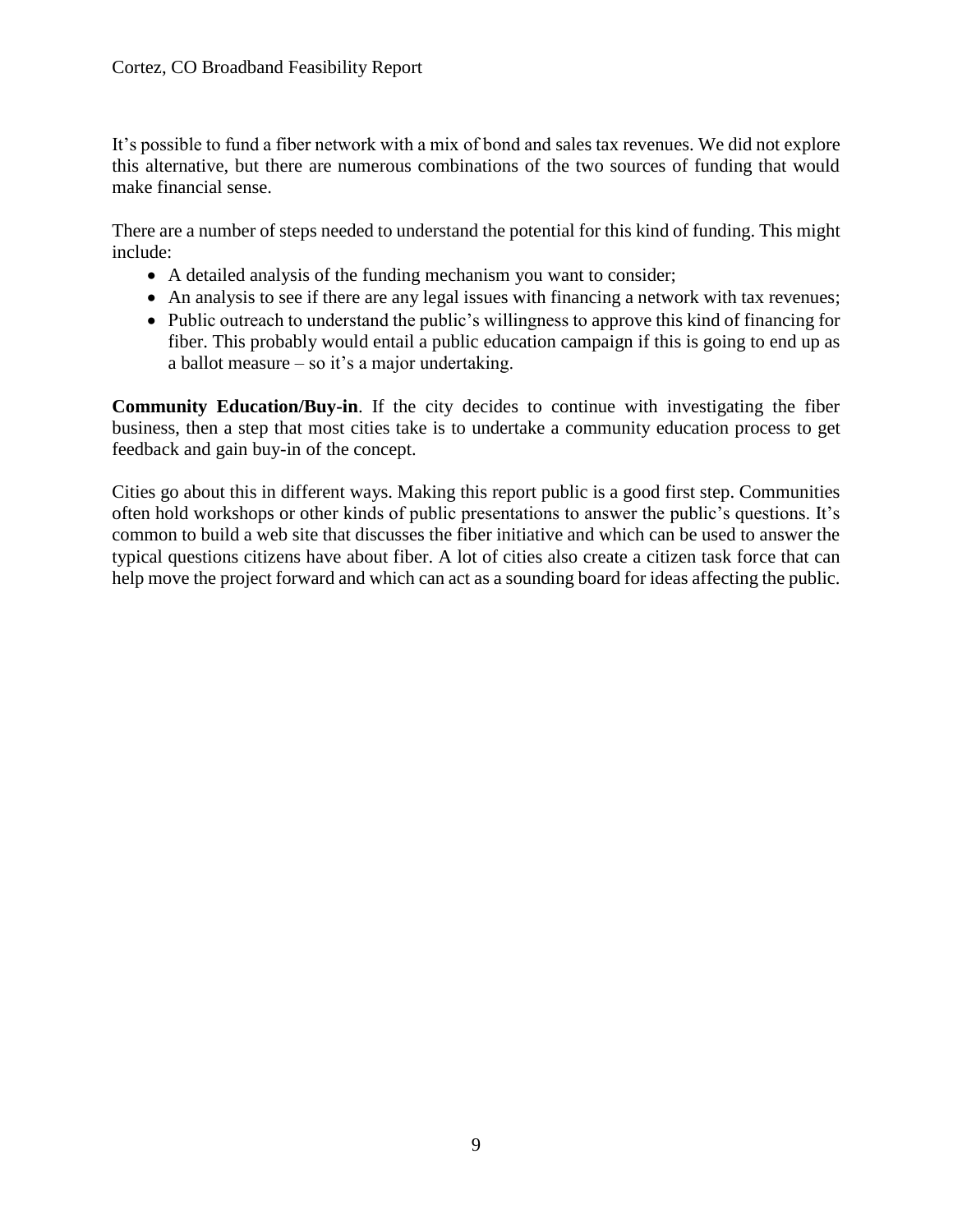## I. **Background Research**

Following is a discussion of some of the general research undertaken in preparing this report.

## A. **Speed Test Results**

As part of the analysis we asked broadband users in the city to take a speed test. We elected to use a speed test provided by Ookla at speedtest.net, which is the most commonly used speed test in the world. However, there are numerous other tests available such as dslreports.com, speed.io, the BandWidthPlace, and TestMySpeed. Many ISPs also make a speed test available to their customers.

A speed test is one of many ways to measure a broadband connection. Speeds tests in general measure the speed between a user and a remote test site router. Speed tests are generally routed regionally and we would expect that almost everybody participating in your speed test would have measured their speeds to the same regional hub.

Every speed test uses a different algorithm to measure speed. For example, the algorithm used by Ookla discards the fastest 10% and the slowest 30% of the results obtained. By discarding the slowest readings they might be masking exactly what drove someone to take the speed test, such as not being able to hold a connection for a VoIP call. Ookla also multithreads, meaning that they open multiple paths between a user and the test site and then average the results together. This could mask a congestion problem a user might be having with the local network.

Another issue to remember with any speed test is that it measures the connection between a customer's device and the speed test site. This means that the customer portion of the network, like the home WiFi network, are included in the results. A lot of ISPs claim that poor in-home WiFi accounts for the majority of the speed issue problems reported by customers. So a slow speed test doesn't always mean that the ISP has a slow connection.

We know that ISPs often give customers a burst of faster data for the first minute of two of a broadband connection. Since many web transactions are short in nature, this practice makes the customer experience feel faster. However, the practice also makes speed tests look faster than the sustained speeds a customer can achieve.

With all of this said, a speed test is a good way to compare the performance of customers using different ISPs. They are all trying to make a connection to the same distant place and seeing the variation in download speeds, upload speeds, and latency can tell us interesting things about the broadband in a given market.

It's important to note that the results from our test are not a random sample, and as such it makes no sense to tabulate the results or try to somehow quantify the results. For various reasons we can't make any definitive statements like "the average speed on TDS is X." Instead, the speed tests are most useful when comparing customers in order to spot interesting trends. The speed tests asked for three statistics from users: download speed, upload speed, and latency.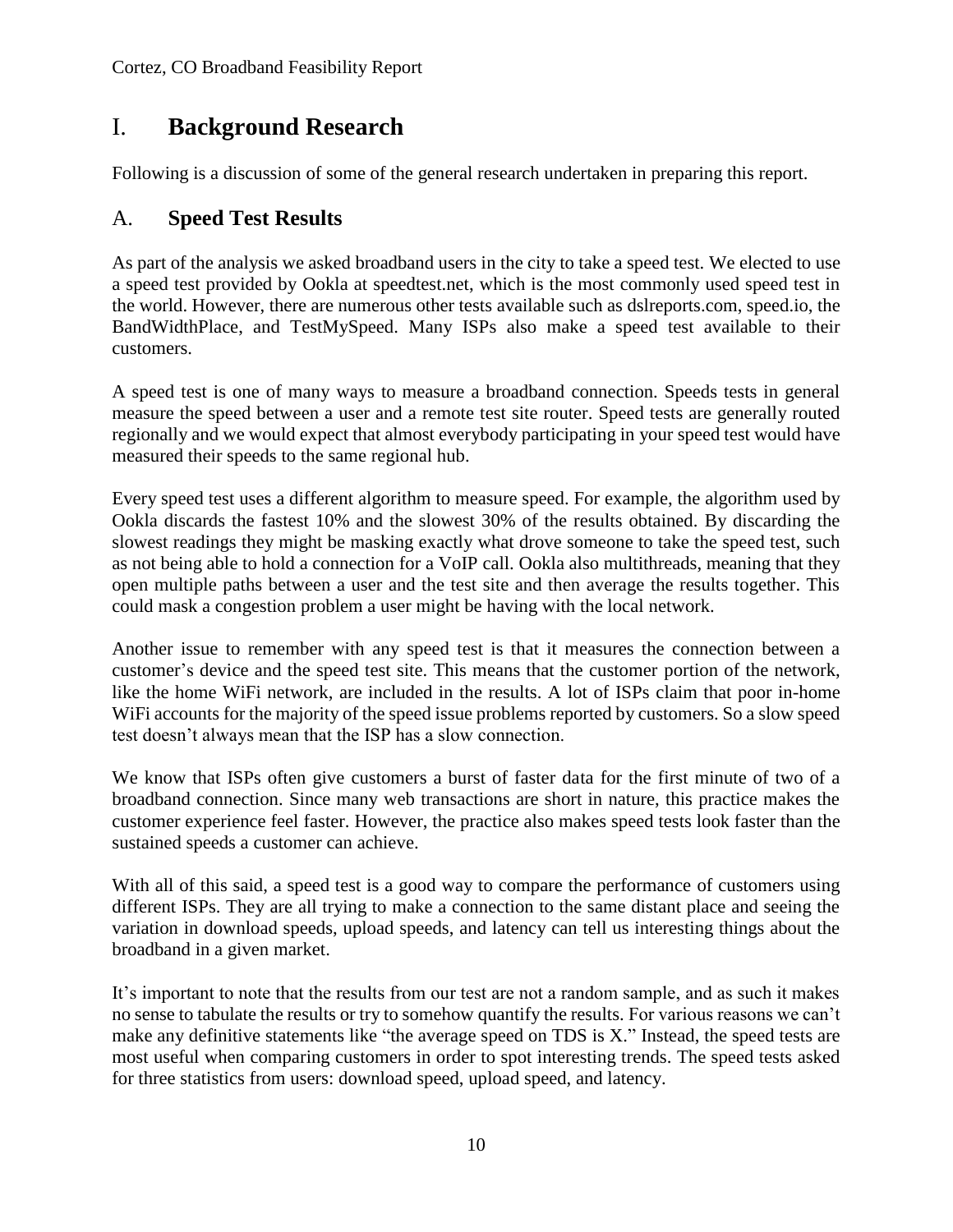We generally expect to see slower upload speeds than download speeds. The technologies in use in the city offer a fixed amount of bandwidth to a customer connection and both CenturyLink and TDS have provided faster download speeds by limiting upload speeds. However, there are customers that now also care about upload speeds. There are some applications that need a reliable upload link including gaming, security cameras, and online video chatting. There are numerous companies working on applications that will require significantly faster upload speeds. For example, there is a lot of research being done to create telepresence, which is the ability to create a hologram of somebody in a remote location in order to facilitate business meetings or visits with family members. This technology will use some version of enhanced reality technology and will require a larger upload link than is available to a lot of households today.

The speed tests also measure latency, which is the measure of the time it takes for a data packet to travel from its point of origin to the point of destination. Latency is measured using milliseconds (ms) which are one thousandth of a second.

Speed tests measure latency because it tells a user about the quality of their connection. The lower the latency the better the connection. There are many real-time web applications that need relatively low latency in order to maintain the connection between a user and the online service. This includes applications like VoIP, gaming, live connections for online training, connections to corporate WANs when working at home, etc.

There are a lot of underlying causes for delays that increase latency—the following are primary kinds of delays. Total latency is the combination of all of these delays.

- Transmission Delay. This is the time required to push packets out the door at the originating end of a transmission. This is mostly a function of the kind of router and software used at the originating server. This can also be influenced by packet length, and it generally takes longer to create long packets than it does to create multiple short ones. These delays are caused by the originator of an Internet transmission.
- Processing Delay. This is the time required to process a packet header, check for bit-level errors, and figure out where the packet is to be sent. These delays are caused by the ISP of the originating party. There are additional processing delays along the way every time a transmission has to "hop" between ISPs or networks.
- Propagation Delay. This is the delay due to the distance a signal travels. It takes a lot longer for a signal to travel from Tokyo to Baltimore than it takes to travel from Washington DC to Baltimore. This is why speed tests try to find a nearby router to ping so that they can eliminate latency due to distance. These delays are mostly a function of physics and the speed at which signals can be carried through cables.
- Oueueing Delay. This measures the amount of time that a packet waits at the terminating end to be processed. This is a function of both the terminating ISP and also of the customer's computer and software.

The technology of the last mile is generally the largest factor influencing latency. A few years ago the FCC did a study of the various last mile technologies and measured the following ranges of performance of last-mile latency, measured in milliseconds: fiber (10 - 20 ms), coaxial cable (15 - 40 ms), and DSL (30 - 65 ms). These are measures of latency between a home and the first node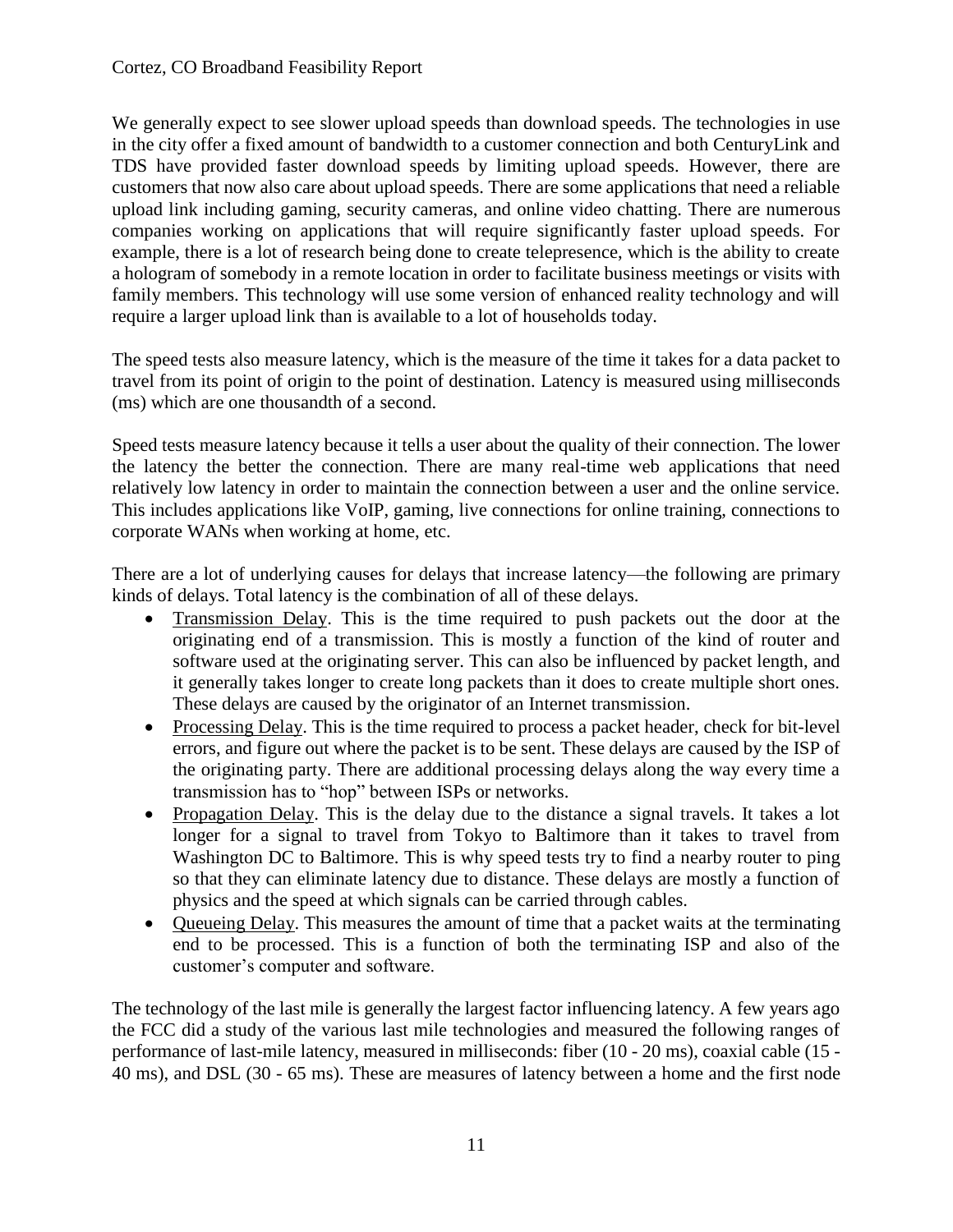in the ISP network. This is slightly different than what is measured in a speed test, which measures the latency the whole way to the speed test router.

It are these latency differences that cause people to prefer fiber. The experience using a 30 Mbps download fiber connection "feels" faster than the same speed on a DSL or cable network connection due to the reduced latency. Latency is part of the reason that cellular data connections feel slower. Cellular latencies vary widely depending upon the exact generation of equipment at any given cell site. However, even 4G latency can be as high as 100 ms. In the same FCC test that produced the latencies shown above, satellite was almost off the chart with latencies measured as high as 650 ms. I've seen speed tests that show satellite latencies as high as 1,000 ms.

A lot of complaints about Internet performance are actually due to latency issues. It's something that's hard to diagnose since latency issues can appear and reappear as Internet traffic between two points uses different routing. The one thing that is clear is that the lower the latency the better the connection.

In the speed test we got results from both CenturyLink and TDS broadband customers.

## CenturyLink

We asked customers what download speed they thought they were purchasing—and we found that there is a lot of customer confusion about the speeds they are buying. For example, a customer might quote a speed that they purchased years ago, but for which the ISP has made faster over time.

For example, we see customers claiming to buy download speeds from CenturyLink between 3 Mbps up to 40 Mbps. It is possible to offer DSL speeds up to about 45 Mbps by joining two copper wire pairs to the customer location. But performance of DSL varies widely in different parts of the network.

We saw customers who were getting far slower speeds than what they thought they were buying, such as a customer who thought they were getting 40 Mbps but were getting 10 Mbps. There were also a few customers who were getting speeds faster than what they thought they were buying. It's easy to understand customer confusion since the CenturyLink bills we saw don't tell customers the speeds of their service.

A large majority of customers with CenturyLink DSL are getting less speed than what they are paying for. Except for some confusion about the speed being purchased as mentioned above, customers seem to generally get 70% - 80% of the speed they are subscribed to.

CenturyLink upload speeds are slow. Most customers are seeing upload speeds of less than 1 Mbps, with a few seeing speeds under 2 Mbps.

The latency on the CenturyLink connections varied between 29 and 51 milliseconds with the most common latency readings over 40 milliseconds. These are normal latencies for DSL.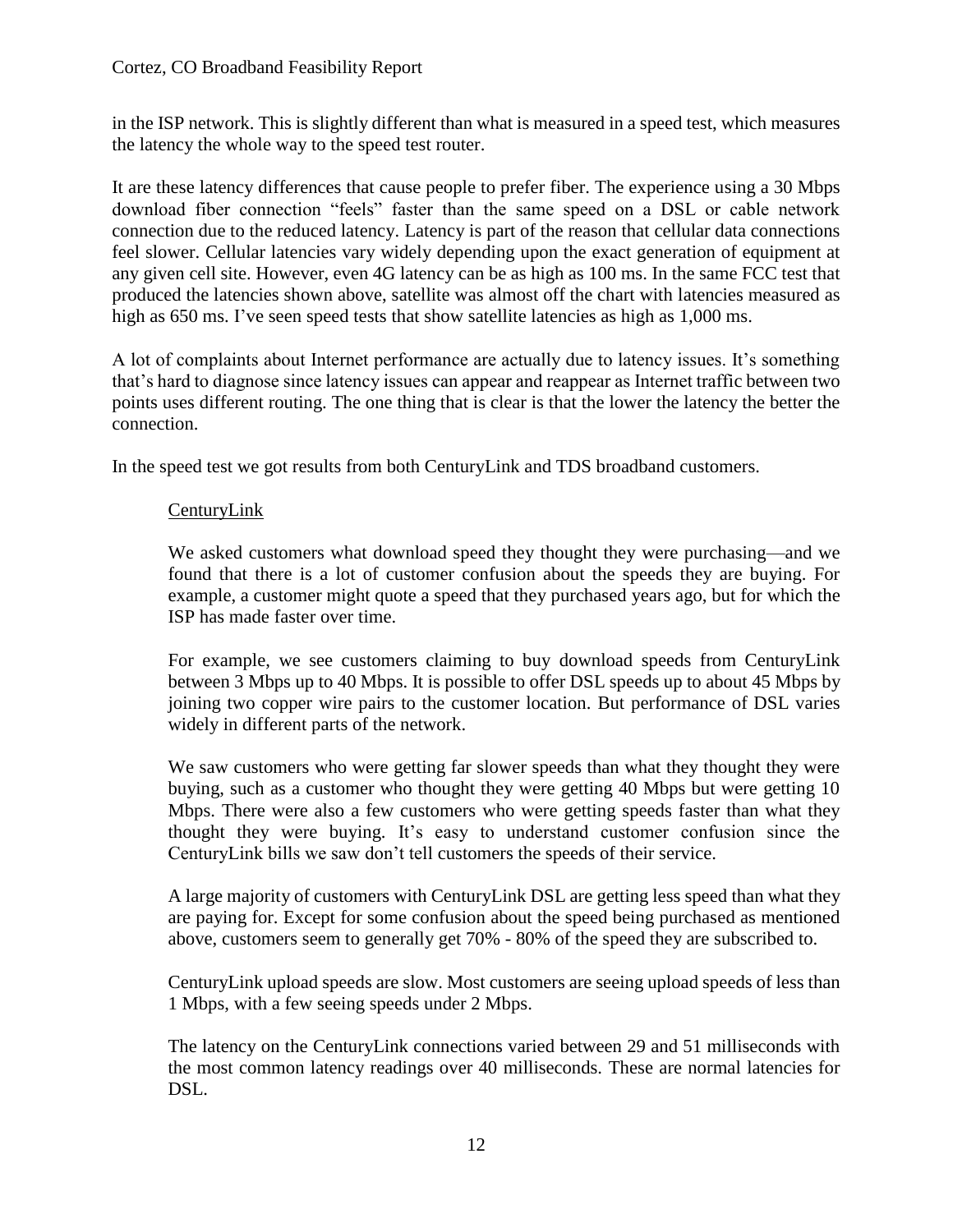## TDS

TDS customers also reported a variety of products they thought they were buying that range from 5 Mbps to 60 Mbps. In our billing analysis the only speed we saw listed is the Ultra60 product that offers speeds up to 60 Mbps. But we think the customers reporting slower products might be grandfathered into older products because the slower speeds they are receiving match up what they think they are buying.

Customers who are buying the 60 Mbps product have the best results that varied between 38 Mbps with one customer reporting 62 Mbps. However, customers who believe they have some of the slower speed products are often getting speeds significantly less than what they think they are buying. For example, there were three customers who said they are paying for 50 Mbps but who are getting around 14 Mbps. There was one customer who obviously has a service problem who was getting only 1 Mbps.

The upload speeds also vary by product. Those with the older and slower download products saw upload speeds of less than 1 Mbps. But customers with the 60 Mbps product saw upload speeds between 4 Mbps and 6 Mbps.

The latency on the TDS network was consistent and was between 24 and 32 milliseconds.

There are a few takeaways that can be derived from the speed tests:

- The only customers who are getting broadband that meets the FCC definition of at least 25 Mbps down and 3 Mbps up are customers buying the 60 Mbps product from TDS. None of the CenturyLink products met those speeds and also the older TDS products fall short.
- CCG has given this same speed test in many different markets and these are among the slowest speeds we have seen for a city of this size. In most cities of your size the cable network offers much faster broadband than what TDS is offering, although the DSL speeds are largely consistent with what we've seen elsewhere.
- Since TDS is upgrading their network the city might want to ask citizens to take the speed test after the upgrade to see if the speeds increase on the older existing broadband products. Even when TDS upgrades the network, only customers who get a new DOCSIS 3.1 modem will be able to get faster speeds.

## B. **Customer Bill Analysis/Existing Rates**

As part of the analysis we asked for customer bills for from existing telecom providers. We received nearly 100 telecommunications bills from Cortez customers.

We reviewed bills for several reasons. First, we wanted to understand the prices charged for broadband and other products in the city today. We were also interested in the transparency of the service providers in what they are reporting to customers and to see if there were fees that were charged separately that are also part of the basic products being sold in the city.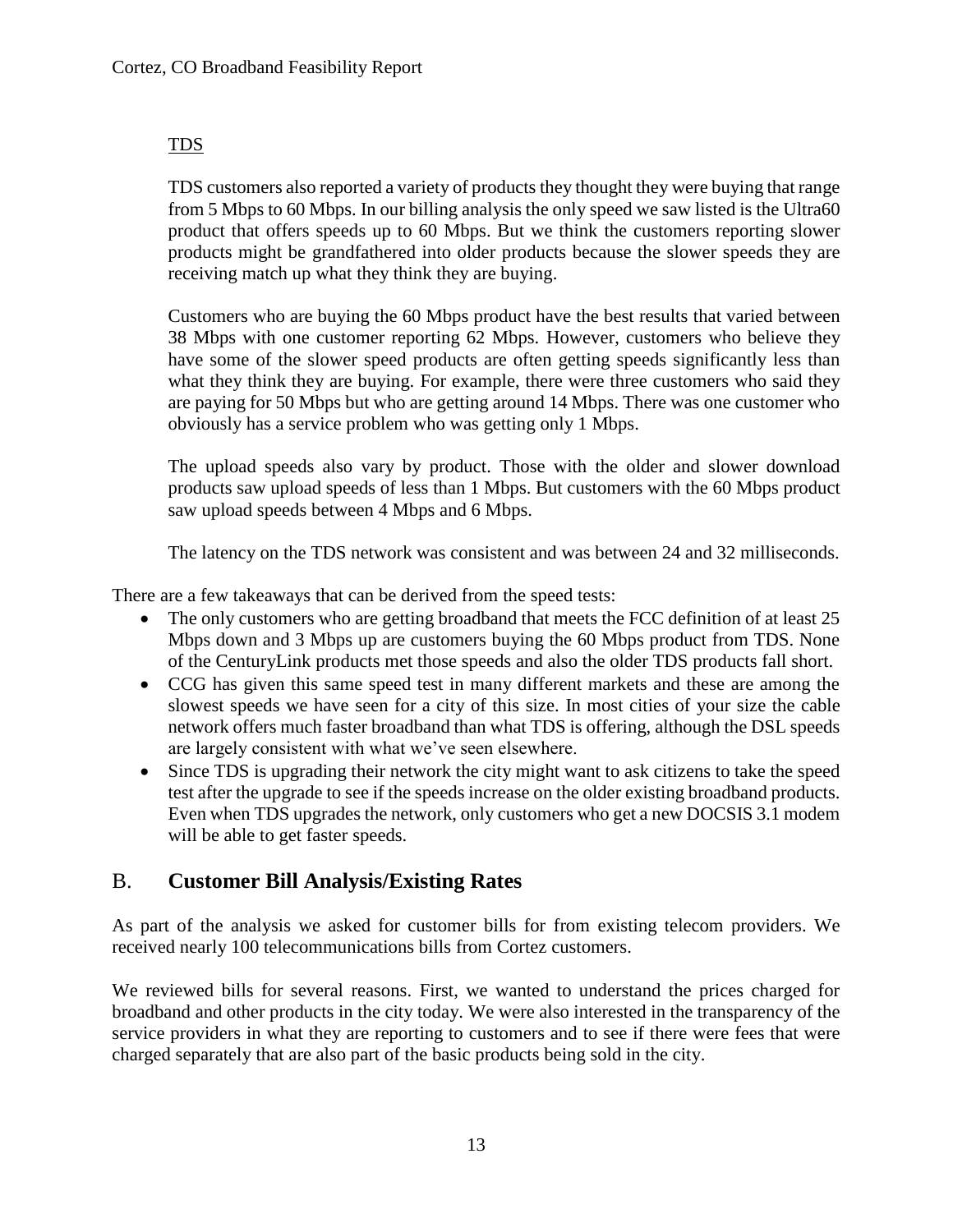## **Results of Bill Analysis**

CenturyLink. CenturyLink primarily sells DSL for Internet access plus telephone service. We also got a few bills that included bundled DirecTV for cable TV, but the TV portion of the bill was basically the DirecTV normal fees plus a small bundling discount.

Our observation of the bills is as follows:

## DSL Broadband

- There is no evidence in the bills we saw that CenturyLink charges more for unbundled DSL. We see customers who are paying the same for DSL with and without a bundled telephone line. For many years there was a bundling discount to induce customers to keep telephone lines, but maybe they've given up on that concept.
- Charges for DSL broadband varied between \$37 and \$57 with the most typical rates being \$39 and \$50.
- DSL customers are all billed a "Cost Recovery Fee." There is no specific external regulatory fee for DSL, and broadband in general has been made exempt from taxes by Congress. We have to assume that CenturyLink keeps this fee as revenue and that it is not a tax. Customers paid either \$1.99 or \$3.99 for the fee.
- About half of the customers are paying \$9.99 per month for a DSL modem. The remaining customers have no fee and we guess that they have purchased their modem rather than leasing it.
- There were a few DSL customers being charged for taxes, which is puzzling since broadband is generally exempt from taxes. Most DSL-only customers are not charged taxes.

Telephone Service

- The most common rate for a telephone line is \$35, although a few customers paid a little bit more.
- The company bills a fee they call a "Federal Access Charge" of \$6.50 per month per telephone line. In the industry this is called the Subscriber Line Charge. It's a fee from decades ago that transferred access charges from long distance companies to customers. CenturyLink keeps this fee as revenue and it is not a tax. This means that a \$35 telephone line really costs \$41.50.
- The company also bills a fee called "Access Recovery Fee" of \$2.14 per month. We are not entirely sure what this is for and think that the company probably also keeps this as revenue.
- There are numerous taxes on the telephone bills, which is typical of the industry. The list is long but looks like the normally expected taxes for things like 911, hard-ofhearing service, contributions to the Universal Service Fund, etc. Telephone providers collect these taxes and submit them to the appropriate tax authorities.

Customer Discounts

• Over half of the customers get no discounts and pay full price for the services. Some of the discounts look to be due to bundling together DSL and telephone, although some customers with both services don't get a bundling discount. There are also customers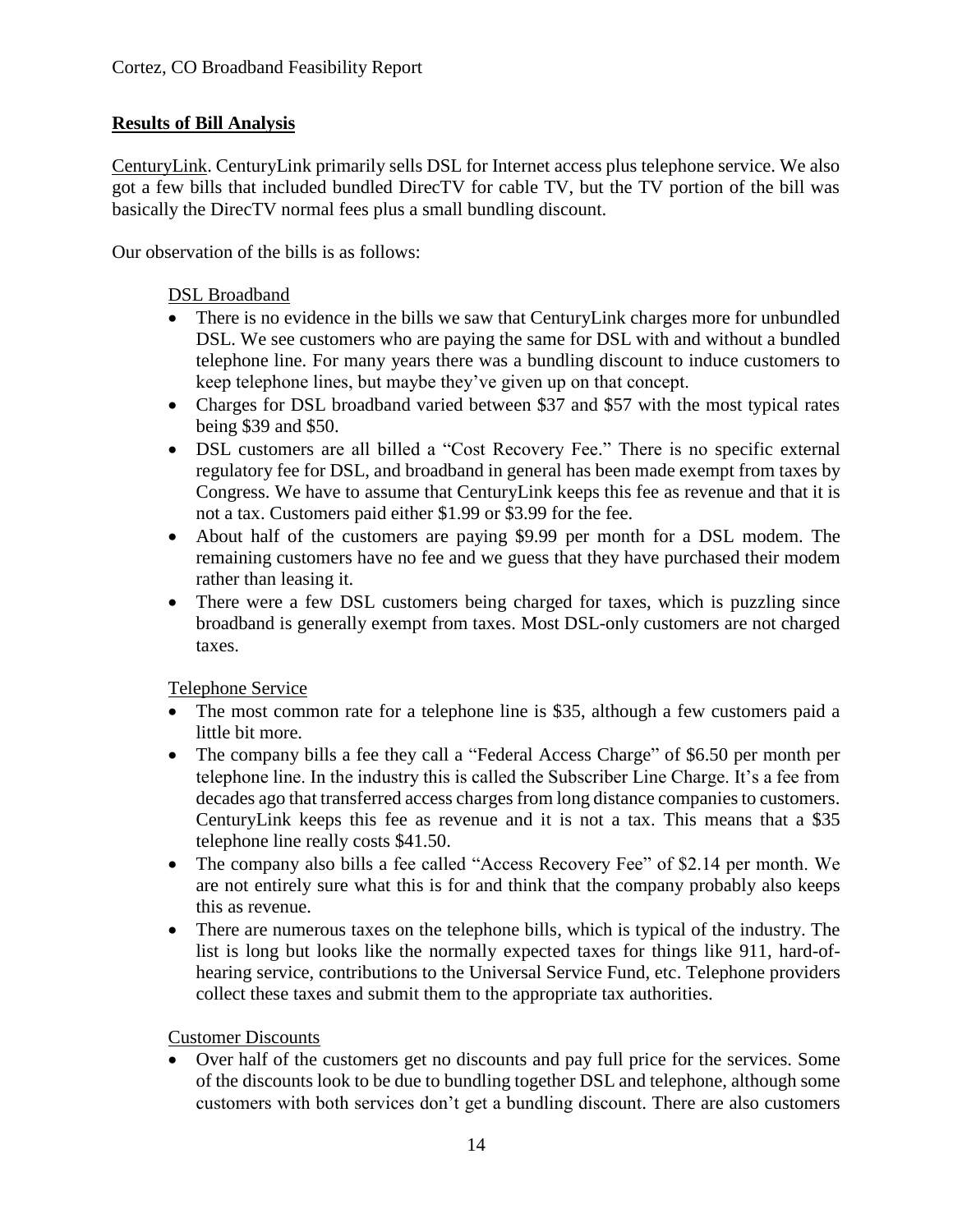who are clearly getting a discount for being either a new customer or for having signed up for a term agreement of  $2 - 3$  years. The discounts vary from \$5 off the prices to one customer who is getting standalone DSL for half price. It's obvious that the discounts are negotiated because there doesn't seem to be any standard discount.

TDS. As the incumbent cable provider TDS sells the full triple play of cable TV, broadband and telephone service. We saw the following when looking at TDS bills:

## Broadband

- TDS sells traditional cable broadband using the DOCSIS standard. This service requires a DOCSIS modem in the home.
- All of the bills we saw were for a product labeled as Ultra60, implying that the download speeds should be up to 60 Mbps. We don't know if they offer faster or slower broadband speeds or if this is their only product.
- Prices seem to be consistent and are \$50 per month for customers who have at least one other service and \$60 per month for standalone broadband. We found some exceptions to this and found a few customers with bundled services paying \$60 per month.
- Almost every customer is charged for a cable modem, although we found a few customers who are not billed for this. We don't know if TDS will sell a modem to a customer, but DOCSIS modems are usually specific to a system and are not generally available on the market.
- The charges for a cable modem vary from a low of \$4.95 to a high of \$10. There were a few customers with modems priced at \$9.25 or \$10 where the bill noted that the modem includes WiFi. So we suspect that the basic modem has no WiFi and that a customer can get a WiFi-enabled modem from TDS for a higher monthly rate.

## Cable TV

- Only about one-third of the bills we saw include cable TV. Our sample of bills does not constitute a random sample, and so we can't know if this true across the whole TDS customer base. But at least for the bills we saw many customers are getting video from some other source or are cord cutters. A few customers sent us bills from DirecTV or Dish.
- We didn't see any two customers paying the same rate for cable service. The bills we saw were either for the Freedom package or the Expanded package. But for each package customers are billed different amounts than what are shown on the company's published rate sheet. We speculate that customers might get rates locked during a commitment period where they have signed up for a 2-year or 3-year promotion.
- We saw fees for settop boxes that vary and saw monthly fees of \$5.95, \$6.50, and \$7.00. We saw a bill from one customer that pays a premium price for a TDS settop box that includes a DVR. That customer is paying \$20 per month for the DVR box plus the associated DVR service.
- Most customers are billed \$11.25 per month for a "Broadcast Fee." This is a charge that is pretty common in the industry and represents fees that TDS pays for access to the local network channels like ABC, CBS, NBC, FOX, and PBS. The \$11.25 fee is one of the highest such fees that we've seen anywhere. There are a few customers who are not being charged this fee. This fee is part of the cost of buying cable service, so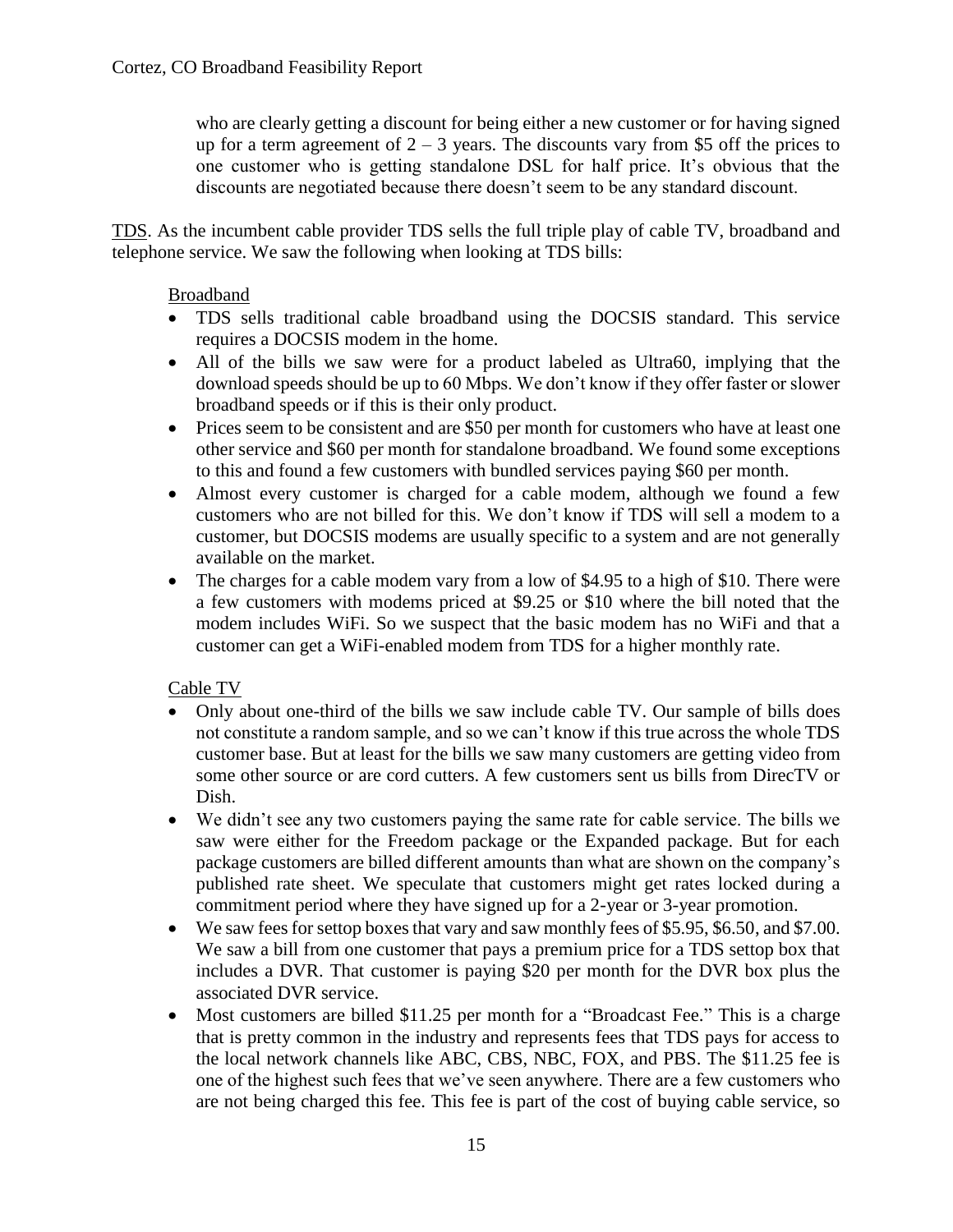the real cost of cable is this fee plus whatever each customer is being billed for a cable product.

• Some customers are being billed \$1.00 per month for a "Sports Fee." Even though the customers seem to have the same packages, only about half of the customers are charged this fee.

## Telephone

• Every telephone customer bill we saw had telephone service at a flat rate of \$20. The bills also included the typical telephone taxes. But TDS is not billing the Subscriber Line Charge and Access Recovery Fee like CenturyLink. The \$20 price is inclusive with no hidden fees.

## **Discounts**

- Just like with CenturyLink, the discounts are all over the board.
- The discounts are all referred to on bills as Promotional discounts, which seems to be associated with customers who have signed contracts for 2 years or 3 years of a pricing guarantee. The majority of these discounts are either at \$20.05 or \$26.05 per month.
- There are a few customers getting larger discounts. The highest such discount we saw was for a \$59 discount on a bundled bill of about \$140.
- About half of the bills have no discount even when customers buy multiple services. This tells us there is no "bundling" discount, but rather discounts based upon customers who will make term commitments for multiple-year periods. It's important for the city to take note of the TDS term contracts. If you decided to get into the business you would initially find a lot of customers unable to switch service until they finish their contract.

Summary. For both companies we see prices varying even for customers buying the identical services. Discounts also vary widely, with many customers getting no discounts and a few customers getting significant ones. Because of the varying prices and the varying discounts it's hard to say that there are "market prices" for the triple-play services in the market. It appears that customers can negotiate lower prices if they are willing to put in the effort.

## **Existing Rates - CenturyLink**

Historically the company's telephone rates were filed under a tariff on file at the Colorado Public Utilities Commission. A few years ago every one of their telephone customers in the city would have been billed exactly the same rate for the class of service they were using (residential and business rates are different). We would have been able to look at bills for Qwest at the time and would have seen the same rates for every resident. But CenturyLink now has bundling discounts and they also run specials, and so you will be able to find different telephone rates in town. Because telephone is so competitive, the tariffed rates are now generally viewed as the highest rate that CenturyLink can charge and there will be customers paying less than the tariff rate.

CenturyLink sells DSL for broadband and these rates have never been regulated. So the company has always been free to charge different rates to different customers for the same services.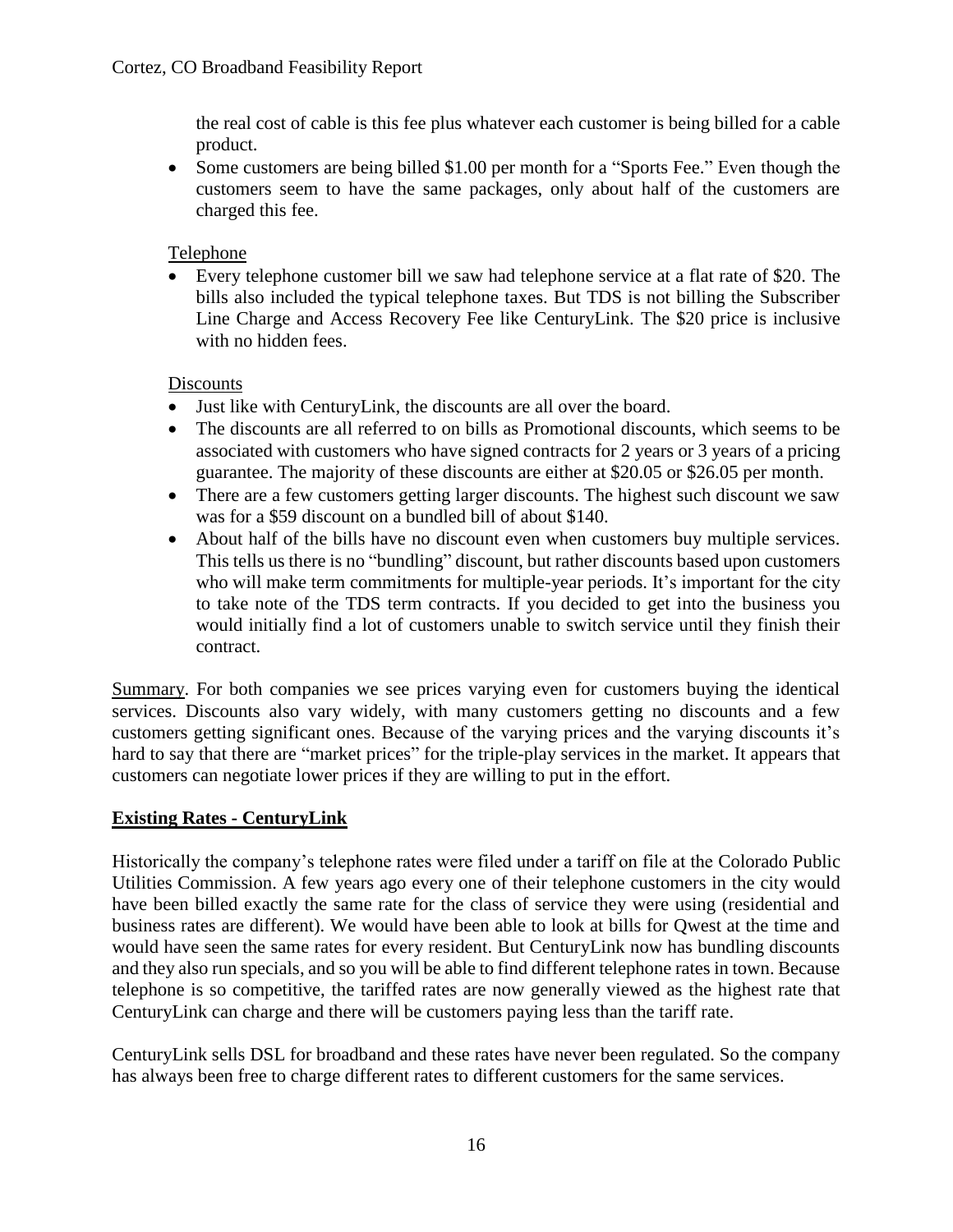## Cortez, CO Broadband Feasibility Report

CenturyLink does not directly offer cable TV in Cortez, but they bundle DirecTV on the same bill.

#### Telephone Rates

Their basic rates were as follows when last tariffed. This does not mean that these are the rates any longer and with a de-tariffed rate CenturyLink is allowed to charge whatever they want, within reason. The following rates were the last listing of the flat rate option, meaning a telephone line using these rates can make unlimited local calls. There used to be options available for customers who wanted to be able to make and pay for fewer local calls.

|                                          | Monthly       |
|------------------------------------------|---------------|
| Flat Rate Residential Phone Line         | $$18 - $22$   |
| <b>Flat Rate Business Telephone Line</b> | $$42 - $45$   |
| <b>Business PBX Trunk Lines</b>          | $\$45 - \$51$ |

These rates do not include the Subscriber Line Charge which is currently \$6.50 for both a business and a residential line and would be added to the above rates. The rates also do not include the Access Recovery Fee (ARC), which is a new FCC fee that is currently capped at \$1 per month, and CenturyLink could be charging any amount up to and including the \$1 rate.

CenturyLink telephone line prices don't include any features. These features are either sold a la carte or sold in bundles and packages. Some of the most commonly purchased features are call waiting, 3-way calling, voice mail, and caller ID. CenturyLink offers dozens of features and they range in price from \$2.95 to \$8.50 per feature for residential service. These products are also now de-tariffed and CenturyLink can charge whatever it likes for these products.

## CenturyLink DSL

CenturyLink sells high speed Internet using DSL technology. They sell both a bundled DSL product, meaning a telephone line and DSL service, and also "Pure DSL" meaning standalone DSL with no telephone product. As discussed above, CenturyLink offers a lot of specials, with special rates available on their web site for new customers. But as typical with most big ISPs, a subscriber's rates will increase back to "normal" rates at the end of a special promotion. Following are some of the rates charged for residential DSL. We say some of the rates because there are certainly going to be customers in the market on older specials that have different rates than these. Note that the quoted speeds offered by CenturyLink DSL are "best effort" speeds, meaning they are not guaranteed. In fact, rural customers typically get speeds significantly slower than the advertised speeds.

#### Residential DSL

CenturyLink currently advertises three special DSL products on their website. These are bundled prices that assume that the customer also buys a telephone line at the full regular price.

#### Bundled Pricing (bundled with either telephone service or DirecTV)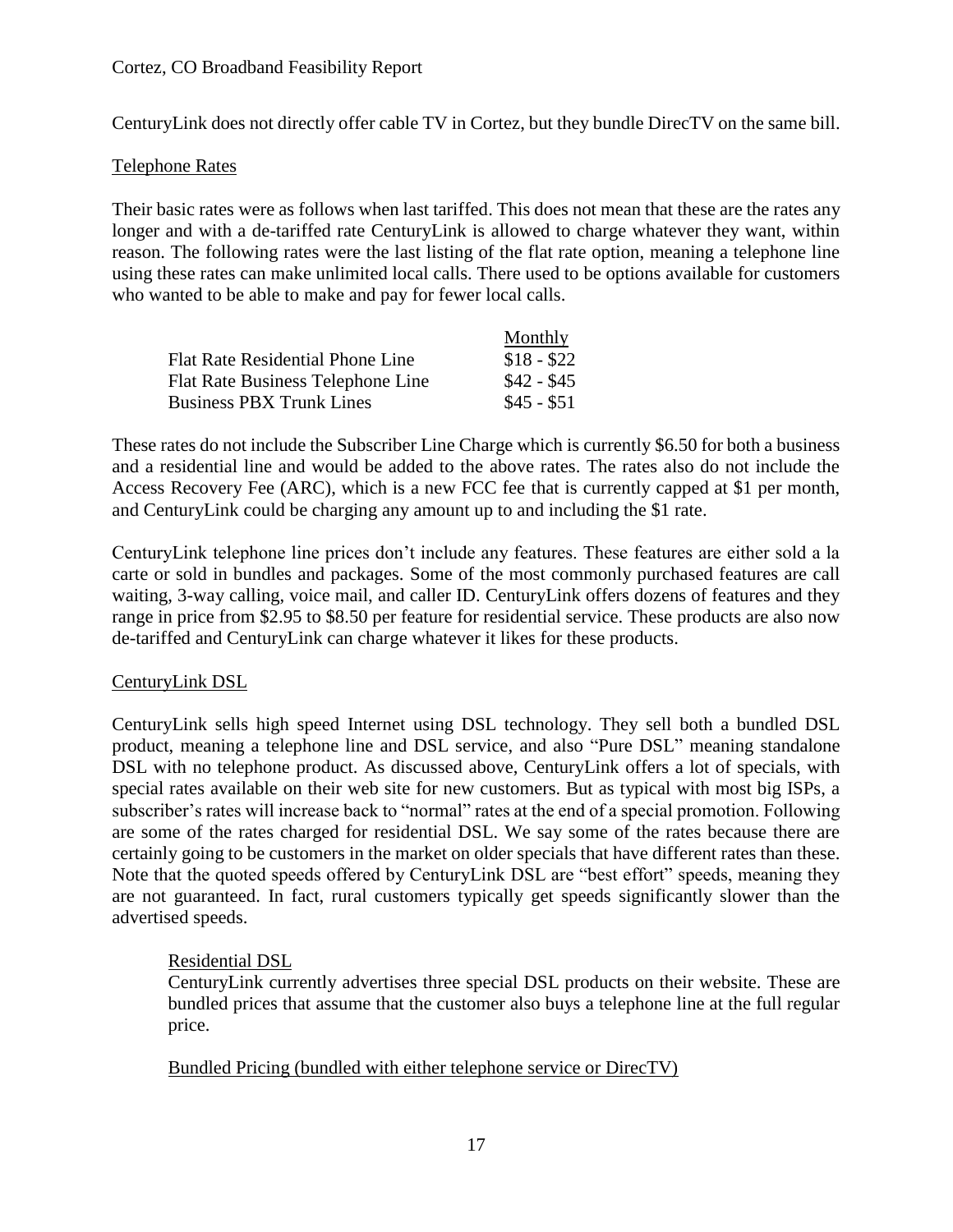| Fast | From 786k to 3 Mbps Download  | $$14.95$ to \$24.95 for a 1-year contract<br>\$39.95 Regular Pricing |
|------|-------------------------------|----------------------------------------------------------------------|
|      | Faster From 7 Mbps to 12 Mbps | \$29.95 for a 1-year contract<br>\$39.95 Regular Pricing             |
|      | Fastest Over 12 Mbps          | \$29.95 for a 1-year contract<br>\$39.95 Regular Pricing             |

As you can see, all of the DSL has a regular price of \$39.95 and the speed a customer can get is related to the specific DSL technology that is deployed in their area. In addition to the base price, CenturyLink charges \$6.99 per month for a DSL modem. Customers can provide their own compatible modem to avoid the fee, but the web is full of cautionary tales of customers who were unable to get "compatible" modems to work for them.

## DSL Only

Pure DSL is CenturyLink's name for a DSL line that is not bundled with telephone or DirecTV. The CenturyLink website shows the following current prices for Pure DSL. A customer must sign a 2-year contract to get the discounts. There is one price for the first year, a higher price for the second year, and after that the customer pays the list price:

|                                    | 1 <sup>st</sup> Year | $2nd$ Year | List    |
|------------------------------------|----------------------|------------|---------|
| 1.5 Mbps download, 896 Kbps upload | \$30.00              | \$40.00    | \$42.00 |
| 7 Mbps download, 896 Kbps upload   | \$35.00              | \$45.00    | \$47.00 |
| 12 Mbps download, 896 Kbps upload  | \$40.00              | \$50.00    | \$52.00 |
| 20 Mbps download, 896 Kbps upload  | \$50.00              | \$60.00    | \$62.00 |
| 40 Mbps download, 896 Kbps upload  | \$60.00              | \$70.00    | \$72.00 |

Pure DSL also comes with the \$6.99 CenturyLink DSL modem.

We don't expect that there is any DSL in the city faster than 12 Mbps. Generally, the faster speeds are available only in the metropolitan markets.

#### CenturyLink Business DSL

CenturyLink no longer publishes business DSL prices. There are no prices on the website and no prices listed in any of their sales literature or tariffs. Basically, CenturyLink will negotiate a price with a business customer based upon how many other products they purchase and also depending upon how long they are willing to sign a contract.

When CenturyLink last published rates their slowest business DSL ranged from \$40.00 per month for a 3-year contract up to \$62.50 for a month-to-month product and no contract commitment. But today each customer will negotiate with a salesperson and rates charged in the market are all over the board for the same product.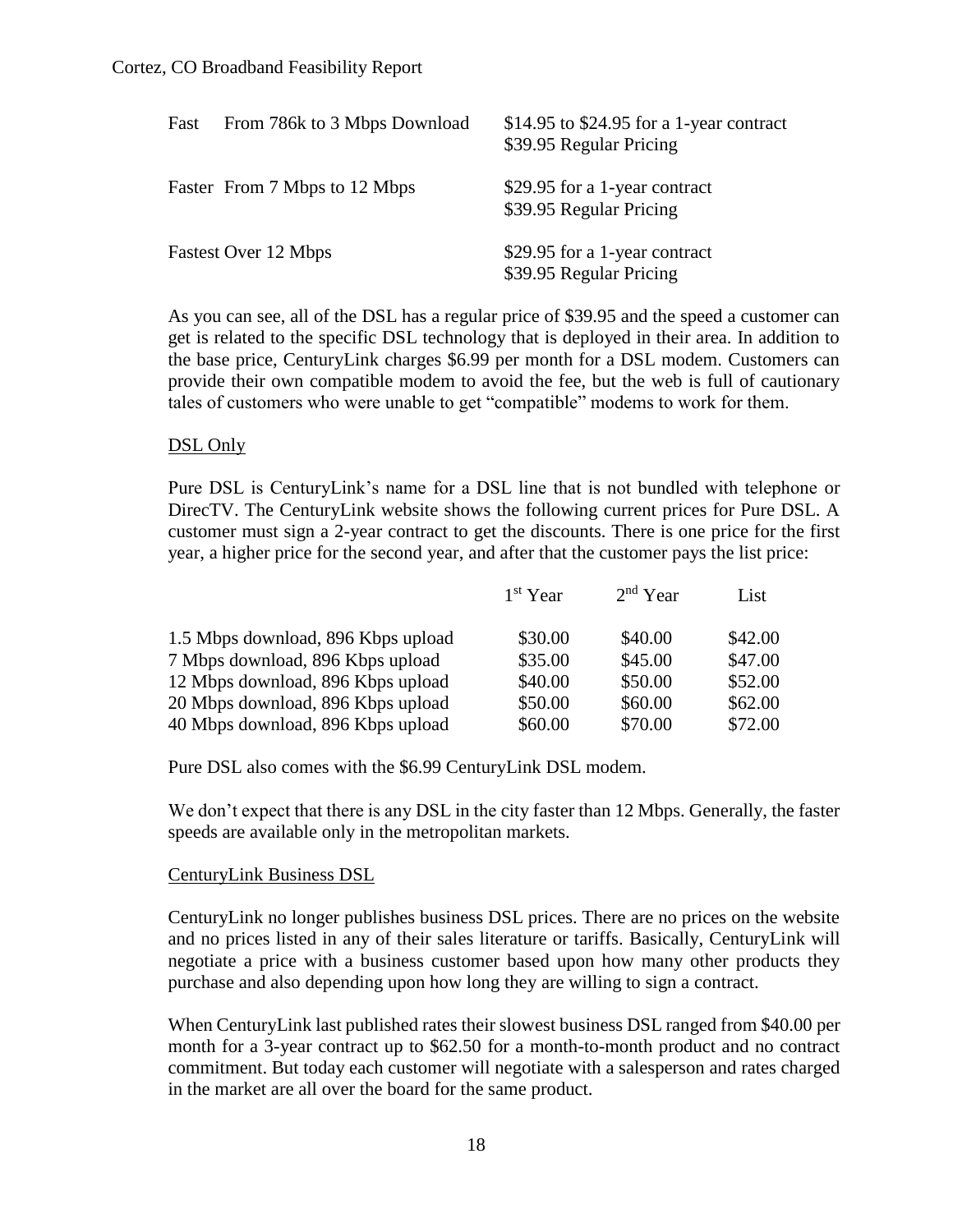## **Existing Rates - TDS**

As the incumbent cable company TDS has a full set of options for cable TV, as follows:

| Limited Basic $-14$ channels       | \$39.95 |
|------------------------------------|---------|
| Starter $-42$ channels             | \$35.00 |
| Freedom $-52$ channels             | \$63.00 |
| Expanded $TV - 85$ Channels        | \$83.00 |
| Family Tier $-31$ extra channels   | \$12.95 |
| Sports Tier $-4$ extra channels    | \$8.90  |
| $HS$ Plus Tier $-3$ Extra channels | \$6.00  |
| <b>Regional Sports Fee</b>         | \$1.00  |
| FCC Fee                            | \$0.08  |
| <b>DVR</b> Fee                     | \$4.99  |
| <b>Broadcast Fee</b>               | \$11.25 |
| <b>HBO</b>                         | \$19.99 |
| Cinemax                            | \$13.00 |
| Showtime                           | \$15.40 |
| Starz!                             | \$11.40 |
| Starz!Encore                       | \$7.40  |
| Settop Box                         | \$3.50  |
| <b>HD</b> Settop Box               | \$5.95  |
| <b>DVR Box</b>                     | \$10.95 |

Note that the broadcast fee is added to every package and is to recover the cost of providing the off-air channels like ABC, CBS, NBC, Fox, and PBS. The current line-ups for these packages is at the following web site: [http://hellotds.com/templates/tds/channel-lineups/cortez.pdf.](http://hellotds.com/templates/tds/channel-lineups/cortez.pdf) Note that this pricing list will change over time, and so it is not likely that it will match this report in the future.

TDS also offers special pricing to attract new customers. These specials change over time. When we called we were offered the following special prices for a 2-year contract (meaning the customer has to pay for two years of service).

| Freedom  | \$45.00 price lock |
|----------|--------------------|
| Expanded | \$55.00 price lock |

#### Telephone

Cable TV can be bundled with telephone service. With cable service telephone rates are:

Phone \$15.00 plus \$.05 per minute long distance \$35 with unlimited long distance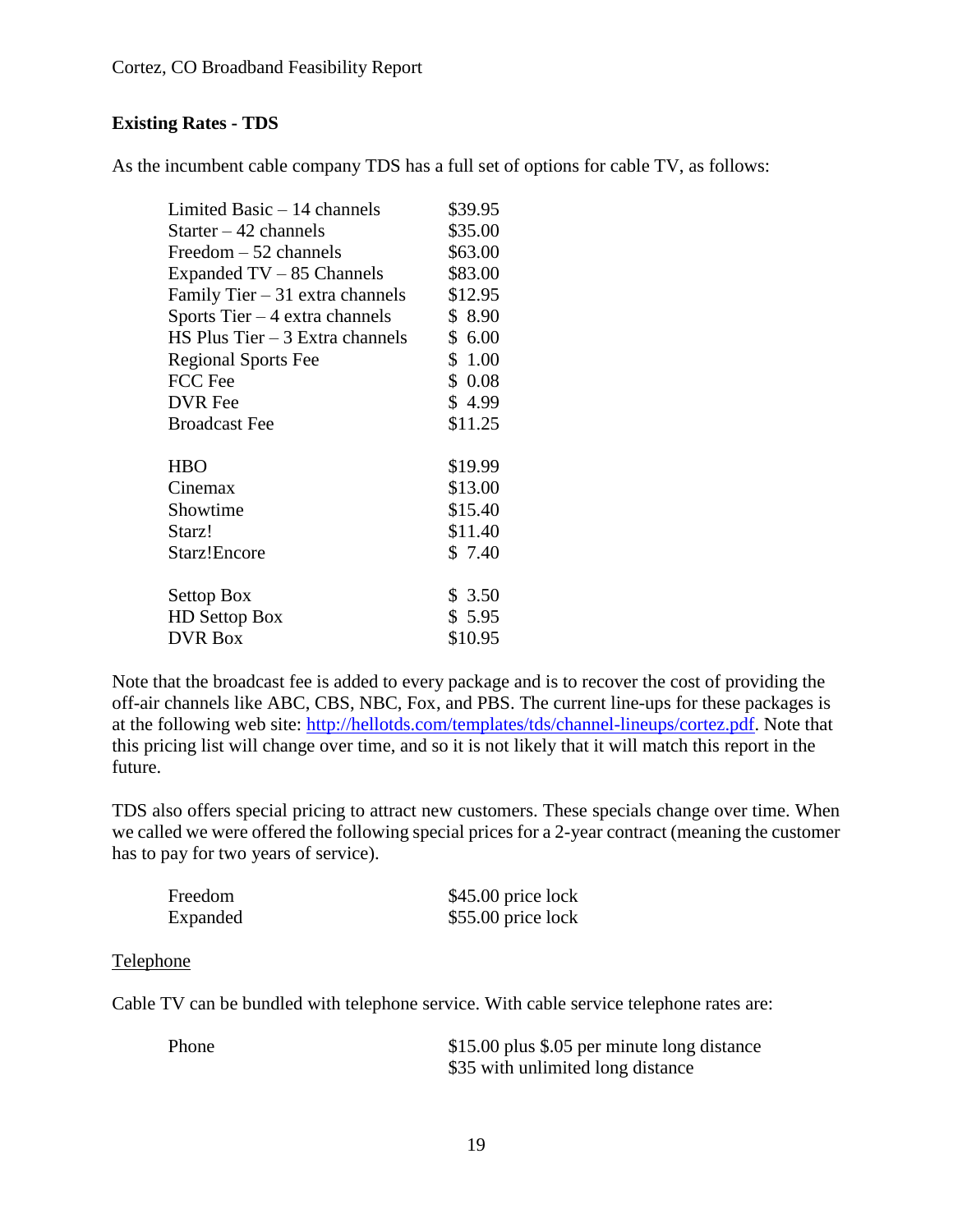#### Cortez, CO Broadband Feasibility Report

Note that while we were quoted the above prices on the phone that all of the customer bills show a rate of \$20.

We don't know if TDS offers a standalone phone product – meaning a customer could buy telephone service and nothing else.

## Broadband

The company does not publish broadband rates and has different rates with different customers.

All broadband products come with a WiFi modem at \$9.25 per month. In the bills we see modems priced at less than this and our guess is that this price is for older modems that don't include WiFi.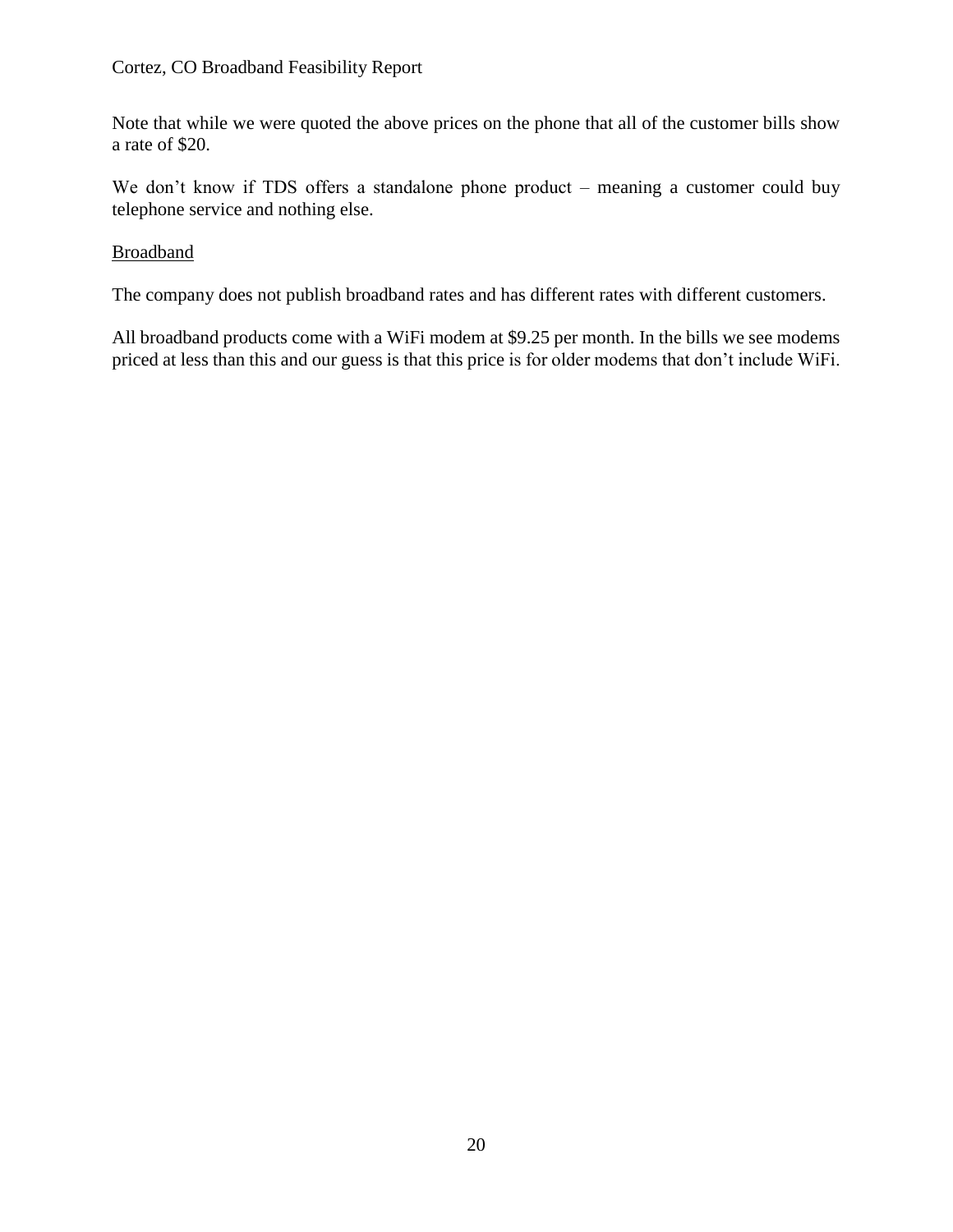## **II. Engineering Design and Cost**

## A. **Network Design**

The first step in any network design is to collect data about the community to be served in terms of number of potential customers, miles of fiber that must be built, existing assets, etc.

We gathered GIS data from the county databases for the location of roads, address points, and parcels. We evaluated the existing city fiber network to determine the subscribers who are already connected to the existing fiber in the city. We utilized this data extensively to determine potential fiber routes, crossing locations for major roads, equipment locations, and other items that will be detailed later in this report.

## **Passings**

The telecom industry uses the term passing to mean any home or business that is near enough to a network to be considered as a potential customer. The engineers looked at several different sources of data on passings including Census data, satellite imagery, and GIS statistics. Our engineers settled on the following as the count of potential passings in the city:

| Residential                           | 3,275 |
|---------------------------------------|-------|
| <b>Multi-Dwelling Units</b>           | 386   |
| <b>Business</b>                       | 540   |
| Businesses Already on Wholesale Fiber | 197   |
| Total                                 | 4.361 |

The basis for each of these groups of passings is as follows:

- Residential: This includes single-family houses as identified by the city GIS system.
- Multi-Dwelling Units: This includes structures that contain more than one dwelling unit. For example, an apartment building with ten units would count as 10 passings.
- Businesses: It's always difficult counting businesses in a city. Our goal for conducting this study is to count businesses that would be able to independently subscribe to broadband. While there are likely many home businesses throughout the city, it would be difficult to determine the exact number and they would not be likely to independently purchase a business service. The city thinks the best count is to use electric meters counts for businesses. They got a count of business meters from Empire Electric and reduced them by 10% for meters for things like billboards. That resulted in a count of 740 businesses
- Since the city already operates a wholesale fiber network for itself and for other businesses we have to also recognize existing wholesale business fiber connections, which is 197.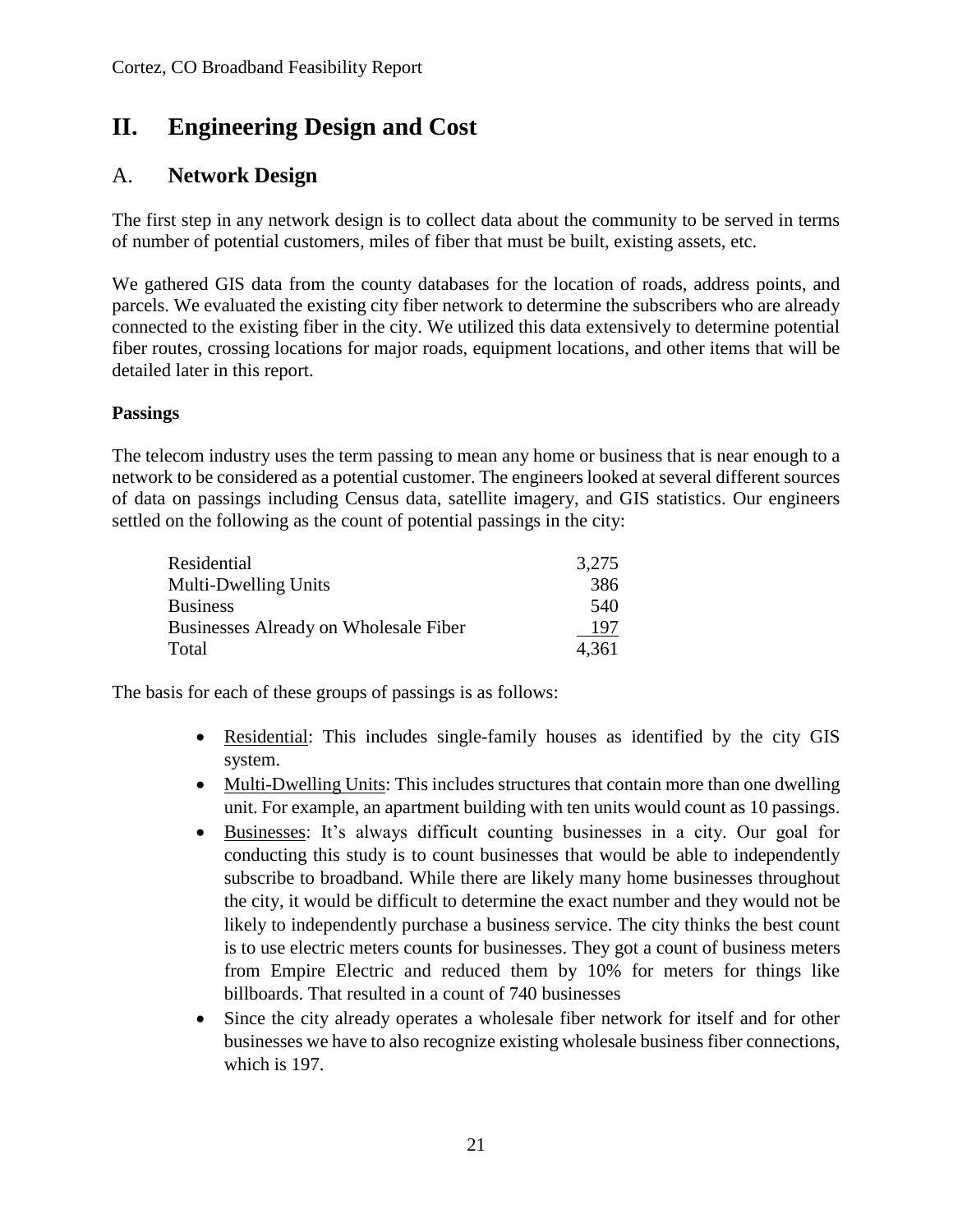## **Network Design**

Cortez already has a fiber network in place and serves a number of businesses, schools, and other institutions in the city. This network was evaluated to determine how it could be utilized to reduce costs for a city-wide FTTH network deployment. It was determined that the existing fiber assets would best be utilized to provide transport to key locations throughout the network. While there is significant fiber counts in some of these cables, much of it would be insufficient to feed a high percentage of individual subscribers, with the exception of a few areas.

The first major assumption in the network design is that the existing fiber and some new fiber would be used to feed remote splitter and electronics nodes across the city. This fiber would form a redundant fiber ring throughout the city to connect multiple electronics nodes.

We then considered the use of one central location for electronics versus multiple nodes in neighborhoods. The primary node on the existing fiber network is located at the Networks Operation Center (NOC). This office is located on the far northwest corner of the city limits, and if this was to be the only node on the network there are not sufficient existing fibers to connect to all of the potential customers within the city. It would be costly to overbuild the existing fiber route to the NOC to accommodate the extra fiber pairs needed to use the NOC as the only fiber node.

While Cortez is a relatively compact city, the size of fiber bundles can grow fairly large if everything is brought back to a single node. Having a single NOC is also not ideal since fiber cuts near to that node could take out much of the network in the city. For these reasons we elected to design the network using four new electronics sites around the city in addition to the existing NOC. This design allows for the creation of a redundant fiber ring passing through the five node locations.

Fiber rings are self-healing, meaning that the electronics immediately react to a fiber cut since traffic on the ring travels continuously in both a clockwise and counterclockwise direction, thus bypassing a single fiber cut. The core fiber ring was designed to utilize redundant 10Gbps channels. This ring will also be able to add multiple 10Gbps or even 100Gbps channels in the future at a minimal cost to increase capacity. Our design will allow the city to grow affordably as bandwidth needs grow over time.

The last-mile fiber network then extends from each node into the surrounding neighborhoods. We have designed enough fiber pairs to support both a PON network as well as having the capability to deliver a dedicated 10 Gbps connection to high usage subscribers. There is a network diagram of the proposed new ring included as Appendix I of this report.

Each of the four nodes on the ring can be upgraded with electronics to be used as a point of presence (POP) for making direct connections to other ISPs or to allow ISPs to tie into the optical network. The existing Network Operations Center (NOC) would remain as the central point of control for the entire network.

The distribution fiber is designed in a remote splitter configuration, meaning that all fiber comes from each subscriber to neighborhood-level remote splitter cabinets. These cabinets would be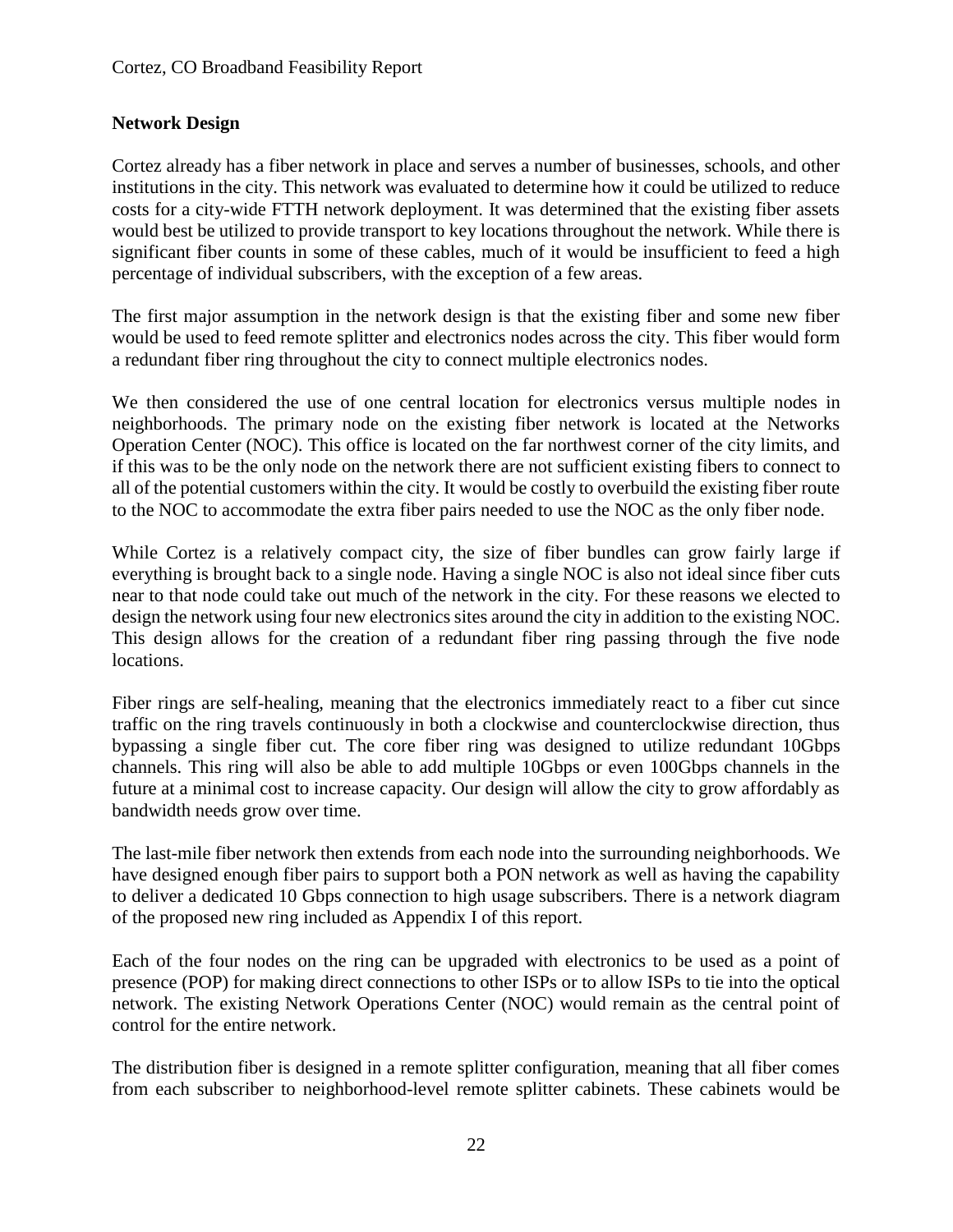located on poles or in public right-of-way. These PON cabinets do not contain any electronics, are not powered, and are impervious to weather. At most of these remote splitter sites, existing city fiber would then transport traffic to the nearest electronics site.

## **Electronics Nodes**

Finley priced the FTTH (Fiber to the Home) electronics in this study based upon recent prices obtained from several different manufacturers. These are established vendors that we have confidence in and their equipment is similarly priced. Finley Engineering is vendor neutral and are not suggesting that you use any one vendor. Rather, our experience is that the cost of the FTTH electronics is similar between vendors and thus using a recent quote from any of the vendors is sufficient for predicting the cost of the network electronics.

The network electronics will be placed in the nodes throughout the city. Each node will contain a variety of different equipment including:

AC and DC Power Equipment. This is for the DC power plant that will power the network electronics. There are monitoring systems included in these rectifier systems that will notify the operator as well as overcurrent protection devices.

Battery Backups. These are banks of batteries that will connect to the rectifiers to allow the system to sustain short-term power losses. These are typically designed for 8 hours of loss of power.

Generator Connections or Generators. Generators are for long-term outages, and we have included a generator connection and transfer switch where a portable generator could be connected to temporarily power the facility and charge the battery banks.

FTTH Platform. This equipment would contain the individual lasers and receivers that are used to transport signal over the fiber to reach customers.

Fiber Frames and Terminations. These are junction points to connect between the ring fiber and that distributions fibers going to customers. Jumpers are installed between these fiber frames and equipment to make the connections from subscribers to the rest of the network.

These systems are largely modular, meaning that more subscribers can be connected by adding more chassis, cards, optics, and even software upgrades. Our pricing models for the electronics vary according to the number of customers served out of each node.

The study also anticipates allowing other providers to use the network to reach customers, such as would occur in an open access environment. The network is also designed to take feeds from external sources for the triple-play services.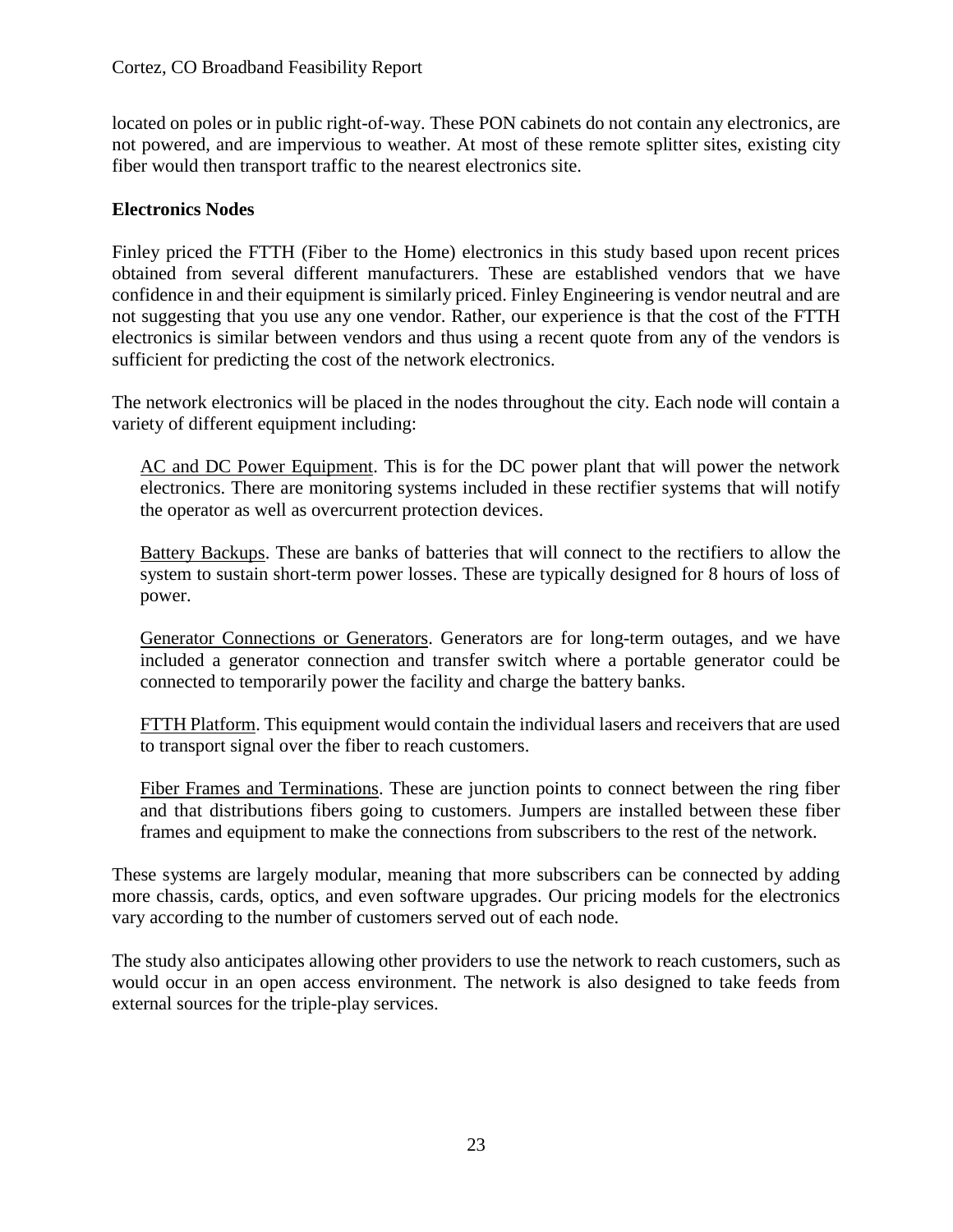## **Network Technologies**

The network design assumes the use of a Passive Optical Network (PON) design that utilizes splitters which are nonelectrical devices (passive optical) that allow a feeder fiber to serve up to and beyond 32 homes. These splits are distributed in splitter cabinets in the field, which don't have to be powered. A PON network is generally about 10-20% less costly than an active network due to the requirement for fewer lasers in the network. The cost of the fiber network is also less with a PON network since with PON multiple customers can be connected to the same fiber.

The alternative technology is Active Ethernet. While an Active Ethernet Network is more expensive than a PON network, it provides the ability to have a dedicated 1 Gbps connection to each potential subscriber. The downside is that Active Networks require a homerun design or a direct fiber connection between the subscriber and the electronics. This adds significant cost to the network since the fibers bundles contain more fibers, requiring a lot more splicing during the construction process. These technology options are explained in more detail later in this report.

## **Multi-Dwelling Units (MDUs)**

There are a number of issues that affect your ability to bring fiber to multi-dwelling units (MDUs), which are apartment and condominium complexes. Generally the drop and electronics costs are lower for an MDU since these components can be shared among multiple tenants. But the wiring costs to reach these tenants can easily offset these savings.

Cortez has a relatively low number of MDUs. In the study we have assumed that the cost of serving an MDU customer with less than 4 units is roughly the same as serving an equal amount of singlefamily homes (a triplex would cost the same as 3 homes, for example). The most cost-efficient way to serve these units is to bring fiber directly from the street to the individual units. There is typically no common space to terminate fiber or locate equipment and the scale is so low that no advantage is gained by treating them differently from a single family home.

## **Customer Electronics**

The customer electronics used to serve customers is referred to in the industry as an ONT (Optical Network Terminal). This is an electronic device that contains a laser and which can connect to the fiber optic signal using light from the network and convert to traditional Ethernet on the customer side of the network.

Traditionally the ONTs have been placed on the outside of buildings in a small enclosure and have been powered by tapping into the electricity after the power meter. But today there is also an ONT that can be placed indoors and which is powered by plugging it into an outlet, much like the cable modems used by cable companies. The cost of the two kinds of units are nearly identical and so the study doesn't choose between the two types of units.

Some companies still put the ONT on the outside of the home to give their technicians 24/7 access to the units. Other providers are electing internal units since they are protected from the weather. The industry is split on this choice but it appears that internal units are becoming the most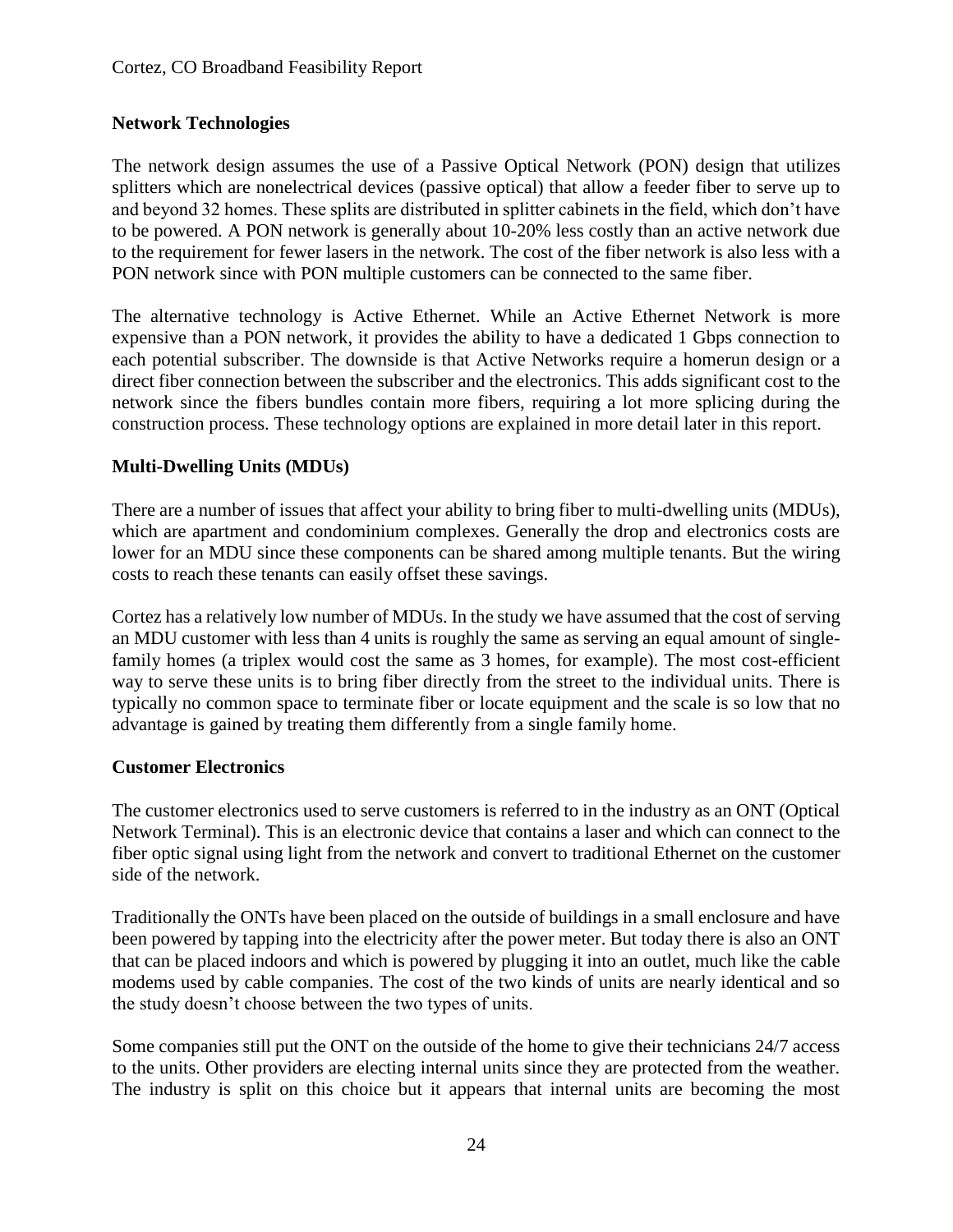predominant choice for new construction. One of the major contributing factors is the advancement of WiFi technology and the increasing number of wireless devices in the home – it's easier to tie an indoor ONT directly to a WiFi transmitter.

ONTs are available in multiple sizes that can be categorized into units designed to serve homes and small business and units designed to serve large businesses. The study assumes that the smaller unit was used for the vast majority of customers. These units provide one to four Ethernet streams which is sufficient for the large majority of customers.

Historically, many FTTH networks have been designed with battery back-up for the ONT. However, many small fiber providers have stopped providing batteries. The batteries were historically installed to power telephones in the case of a power outage at the home. Old copper phones received power from the line and could be used when the power was out. However, there is no power in a fiber and thus a battery backup is required to maintain phone service.

In 2015 an FFC ruling declared that every voice provider must offer a battery back-up solution for customers that buy telephone service that is not delivered on copper. Here is what the FCC ordered:

- The ruling only covers residential fixed voice services that do not provide line power (which is done by telephone copper). This does not apply to business customers.
- The back-up power must include power for all provider-furnished equipment and anything else at the customer location that must be powered to provide 911 service.
- From the effective date, companies must describe to each new customer, plus to every existing customer annually the following:
	- o The solutions offered by the company to provide 8 hours of backup for phone service, including the cost and availability.
	- o Description of how the customer's service would be affected by loss of power.
	- o Description of how to maintain the provided backup solution and the warranties provided by the company.
	- o How the customer can test the backup system.
- Within three years of the effective date of the order a provider must provide a back-up solution that is good for 24 hours and follow the above rules.

What this means is that any ISP offering voice must also offer an optional battery backup plan for customers, but they will be able to charge enough to recover the cost of the battery backup unit. We have not included this cost in the study since the assumption is that the business would be able to charge the full cost of buying any such optional battery backup systems to the customer.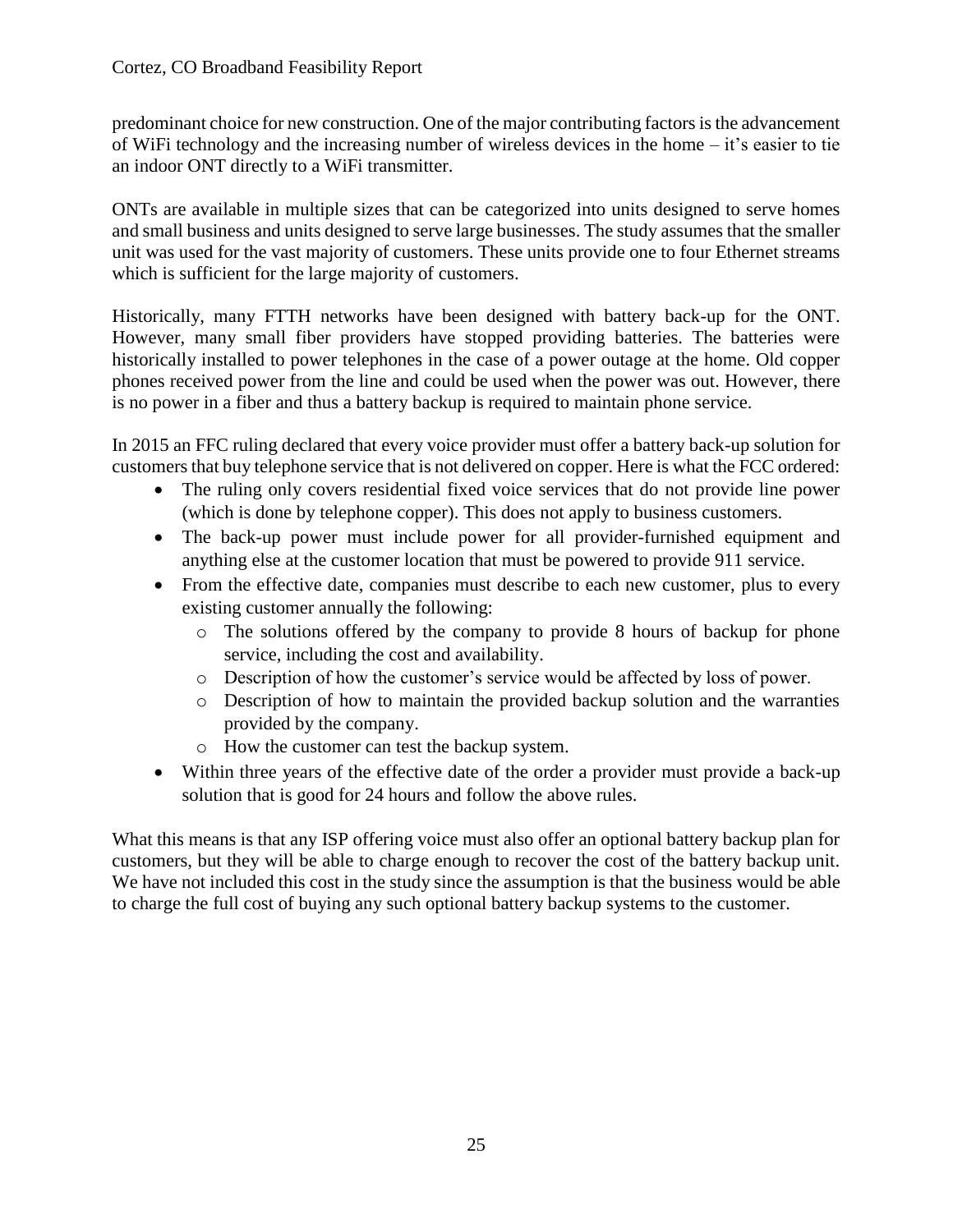## **B. Network Cost Estimates**

Following is a discussion of issues that affect the cost of the network as well as a description of how the cost of the network was estimated.

## **Issues with Buried Fiber**

Rock/Soil. During field observations there appears to be a significant amount of rock in the soil that would raise costs. The rock is more common and shallower in the southern portions of the city. We had multiple versions of the study with varying rock costs. In the end we opted with a lower cost to install in rock. The downside is that this will likely require shallower depths in both the right-of-way and on customer drops to keep costs lower. This would mean that in many cases fiber may be less than the standard 36" deep in the right of way and that drops would only be 10- 12" deep or shallower where rock is an issue.

Conduit. The design assumes that all underground fiber would be placed in conduit/duct. There are some existing empty conduit banks around the city. We utilized these where possible to keep costs down.

## **Issues with Aerial Fiber**

There is an extensive aerial and pole network within the city for power and other communications, the poles are owned by Empire Electric. The use of poles is regulated by both the FCC and the state and rules are generally setup for new providers to be able to access these poles. However, in practice there are many other issues that may make it not feasible to construct an aerial network.

- 1. Pole Attachment Fees Anyone that attaches to poles must rent space in the form of attachment fees.
- 2. Access Although regulations guarantee access to a pole, timely access may be a large issue. There are regulations regarding time requirements for pole owners to respond to requests and a builder can even build without permission if enough time passes. The main problem is making sure that the pole is in a condition to be attached to which is discussed below.
- 3. Placement on Poles There are regulations on where fiber can be placed on poles and how it can be attached. These issues involve ground clearance, separation from other services, separation from power, and attachment to the pole. Field observations noted that much of the aerial infrastructure currently in place does not currently comply with existing regulations.
- 4. Make Ready Costs Many of the poles were not in condition to be able to attach fiber today. This is due to a number of issues such as pole condition, clearance, tree trimming, and so forth. This would require extensive work to establish suitable conditions to attach a new fiber network to these poles (also referred to as make ready costs). These costs must be born entirely by the new provider. There would also be substantial time added to the project as existing providers would need to form new agreements to move up or down the pole to make space for new fiber. These make ready costs would easily offset any savings.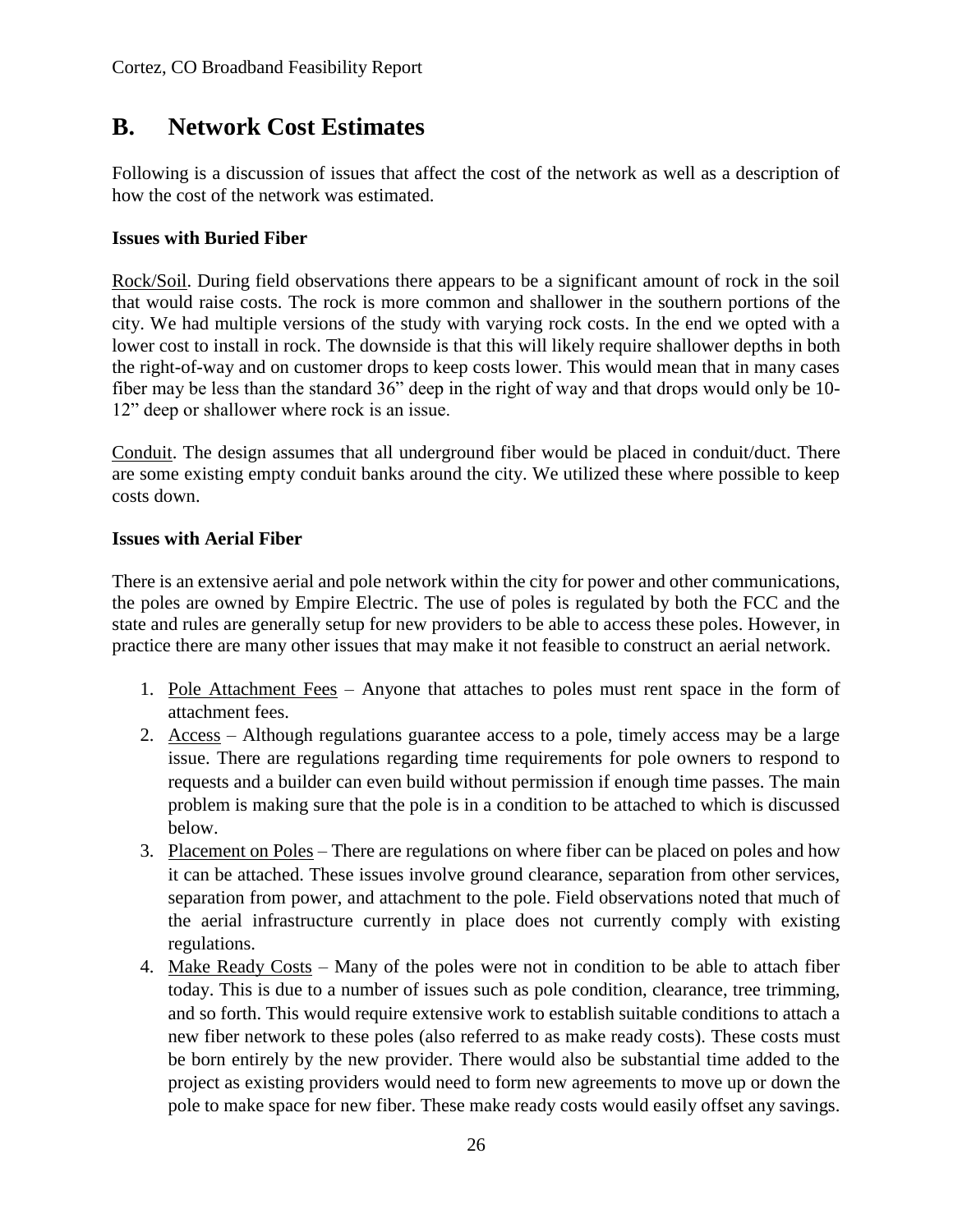We know from visual inspection of the poles as well as recent experience in working with Empire Electric in Cortez and other nearby markets that the cost of make ready in the city is likely to be extraordinarily high. We also know from experience that the make ready can take a long time to compete, particularly in the case of building fiber everywhere in the city.

We considered two alternatives to using existing poles. One idea is to bury the whole fiber network. This has a number of benefits like protecting the network from weather and from storm damage.

The other idea is to construct new poles in part of the market. In the older downtown parts of the city the poles are in alleyways behind homes. We explored the idea of building a new set of poles in these alleys rather than pay for the make ready on the Empire poles. This is less expensive and also removed the delays from working through the make-ready process. In this design the rest of the network would be buried.

There are some concerns of placing a second pole lines in alleys that we think need to be considered.

- 1. Placing New Poles We assumed that we could only place new poles in areas with back alleys. Some alleys have impediments like fencing, trees, or other structures that might make it difficult to place new poles. There must be enough space to place a pole on the opposite side of an alley from the existing pole line and not interfere with private structures or impede alley access.
- 2. Height The poles must be tall enough to allow sufficient clearance for vehicles to pass under, for this reason we elected to look at 35' poles. This would allow a consistent pole height along the block and possibly reduce the total number of poles needed with larger spans.
- 3. Implementation Perhaps the biggest issue is the congestion in the airspace in these alleys. It can be challenging to get drops from the new pole lines across the alley and passed through the existing wires on the opposite side of the alley. It's possible that even with new poles that the city would need to get access to the existing poles to add brackets or other hardware to allow drops to safely pass through existing wires.
- 4. Installation poles are buried deeper than conduit and so the presence of rock below the streets could add to the cost of constructing new poles.

One of our recommendations is to do more work to estimate the cost of placing aerial fiber. The analysis would be done block-by-block and would consider the cheapest option – using the Empire poles, placing new poles, or burying fiber. With all these concerns a new pole line would likely cut costs dramatically.

## **Construction Contingency**

In our cost estimates we added a 10% contingency to the cost of constructing the fiber. This is routine when performing a feasibility study like this one where the overall goal is to make sure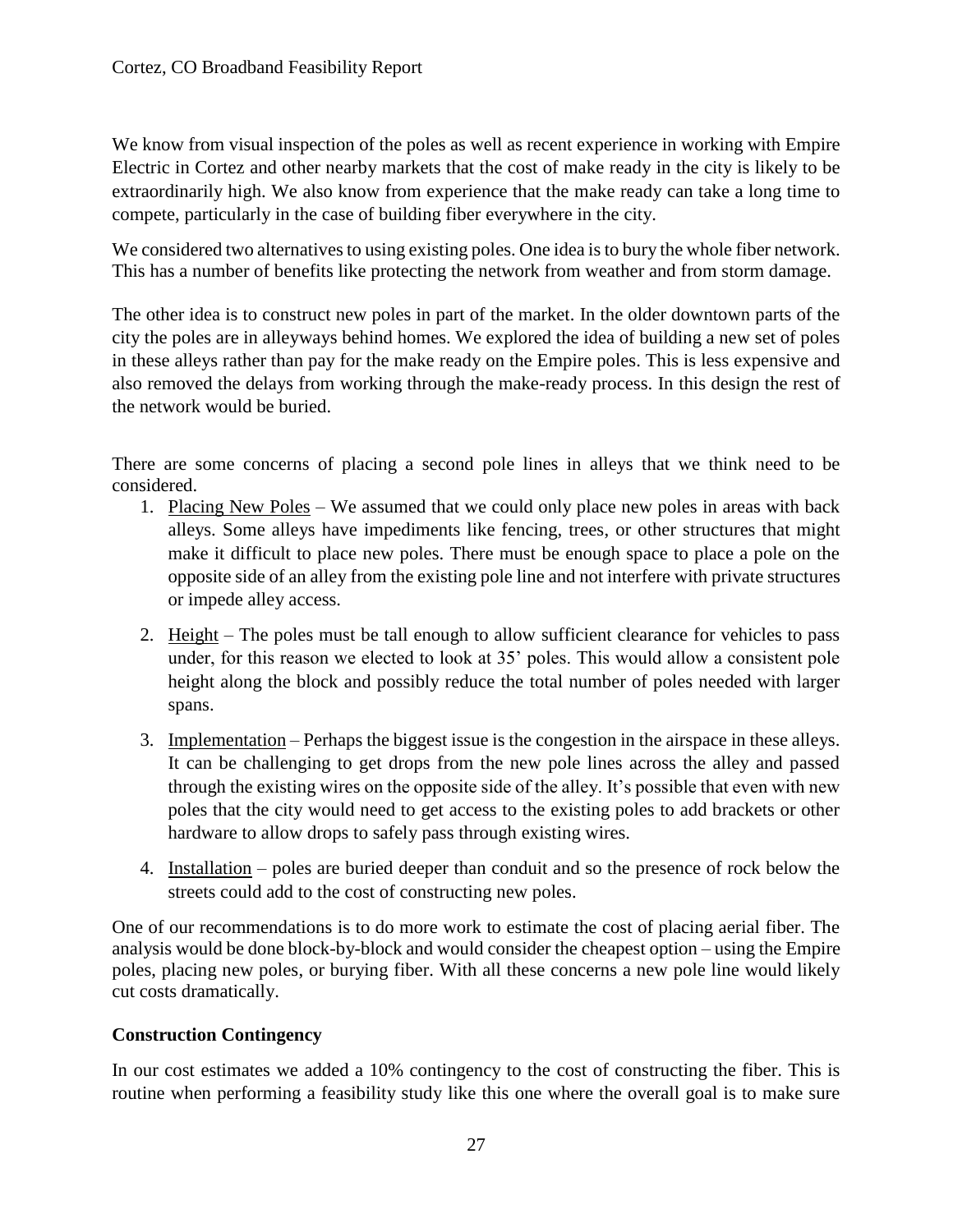that we have estimated a high enough cost for the network. The contingency might cover various situation such as inflation in the cost of building the network, adding a few streets into the city between this study and the start of construction, or just meeting unexpected hurdles during the construction process. Before bonding for the project we would expect the city to undertake another round of engineering analysis to better pin down the cost of building the fiber network. But that extra effort is not justified at this early stage of the feasibility. Note that since the cost of the fiber network is the most expensive asset to be constructed that some fiber builders bid out networks on a do-not-exceed price so that the cost of the fiber can't exceed the borrowing used to pay for the network.

## **Construction Inflation**

We have not included any inflation in the cost of building the fiber network. If the fiber construction is started within the next few years we think our estimates are reasonable. However, the longer it takes to begin construction, the greater the chance that the cost of building fiber will increase over our estimates. We have probably more than covered any inflation through the use of the construction contingency.

We would note that the overall cost of build new FTTH networks has not increased much on a perpassing basis for the last decade. While there have been some increased in the labor component for building fiber, we've seen the costs drop for the fiber cable and for the various FTTH electronics. This past experience might not continue, but we not seen any net inflation in the cost of building and lighting fiber networks.

## **C. The Options for Fiber Technology**

As mentioned earlier, there are two basic technologies used to provide fiber broadband—Passive Optical Networks (PON) and Active Optical Networks (AON). One of the first decisions to be made when looking at a fiber network is determining if it is better to use active or passive fiber electronics. This is a key decision because it impacts the way the fiber network is constructed.

The Active Optical Network (AON) dedicates a fiber for each user between the customer location and the electronics equipment in a hub. This means each customer has a dedicated path to the electronics and does not share bandwidth directly with another customer in the neighborhood. An AON network has many more field lasers than a passive network since there are two lasers for each customer at the two ends of the network.

In an AON network, everything is encoded as data between the electronics and the customer. This means all services must be digitized and delivered as an IP data stream to the user. The AON uses only 2 wavelengths on each fiber—one for transmission of data to the users and one for transmission of data from the users.

Since everything on an AON network is digital, the only possible video product is IPTV. IPTV delivers one channel at a time to each TV in the house as customers request it. This is a different model than normal broadcast TV and minimizes the number of channels that are being broadcast on the network. With traditional cable TV the system sends all the channels all the time to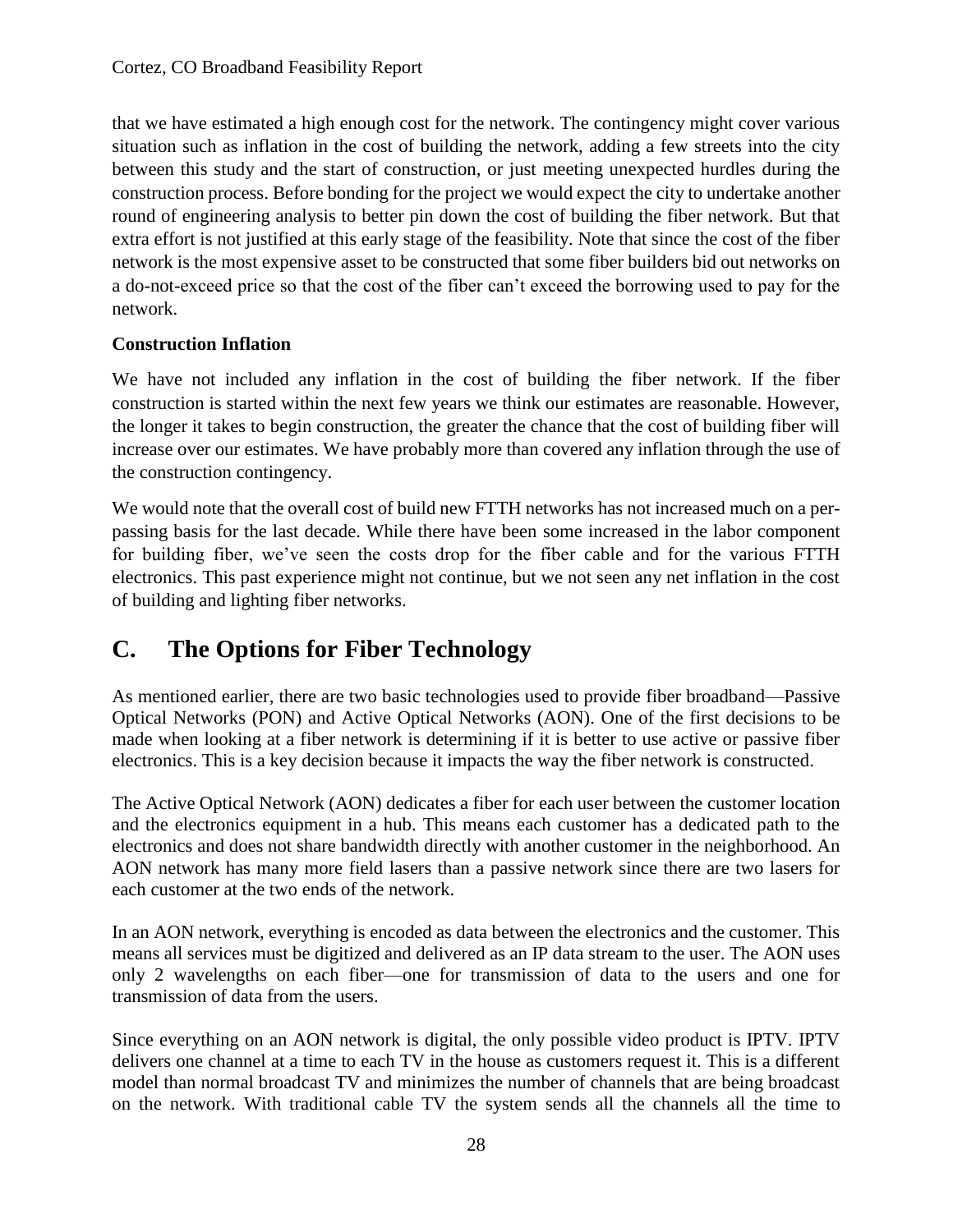everybody. With IPTV, a customer must have a settop box for each TV that wants to receive its own channels.

The current vendors making Active Optical Network equipment include Cisco, Calix, Adtran, and Nokia-Alcatel-Lucent. Since PON equipment has won a much greater market share than AON equipment this part of the industry has been in a bit of a decline for a few years.

The other choice is to build a Passive Optical Network (PON) which uses passive hardware to "split" the signals so that a single high-powered laser can be shared by up to 128 customers (more typically 32 customers). This technology requires less fiber than an AON since many customers in an area share the same single fiber over which the information carried on the fiber is split into 32 individual fiber drop paths for delivery to homes or businesses. In construction, one feeder fiber "feeds" a passive splitter that takes the information that is transmitted onto the feeder fiber and distributes it across 32 or 128 individual fiber drops similar to the way water in a single pipe can be sent to 32 individual locations by placing a 1-to-multiple pipe junction on a single feeder water pipe.

PON technology uses bandwidth on the fiber differently than AON. The PON electronics divide up the optical wavelengths on the fiber to allow 1 wavelength to transmit data and voice to the users, another wavelength to receive data and voice from the users, and a third optional wavelength to transmit RF video (like traditional broadcast Cable TV video on a cable network) to the users over one fiber strand. In this manner, the PON network can transport both analog signals and digital cable signals into the home.

A PON network has the ability to transmit video at the RF level and have it split into multiple fiber drops. This means that a PON that is delivering analog TV would not require a settop box. A PON also uses existing wiring more easily since the video signal is delivered in the same way as the existing cable TV video is delivered by the cable company. This gives easier access to existing telephone and cable wiring.

The current vendors for PON equipment include Alcatel-Lucent, Adtran, Zhone, Nokia, and Calix. Today passive optical networks use the GPON (Gigabit Passive Optical Network) technology. This technology uses Ethernet signaling for the customer delivery path. In a GPON system there is still the capability for three separate data streams—one for cable TV and two more for downstream and upstream data. The currently available GPON technology can deliver 2.4 Gbps of downstream data and 1.2 Gbps of upstream, which is shared by the number of customers on a splitter. As an example, a 1x32 splitter would mean that 32 customers would share a single 2.4Gbps downstream and 1.2Gbps upstream connection.

## **Active Optical Network**

Advantages:

- Can serve customers up to 36 miles from last active field device.
- Does not require as much complex pre-planning and engineering. With AON there is a separate fiber to each customer, making it easier to engineer as you go.
- A single point of failure will often affect fewer customers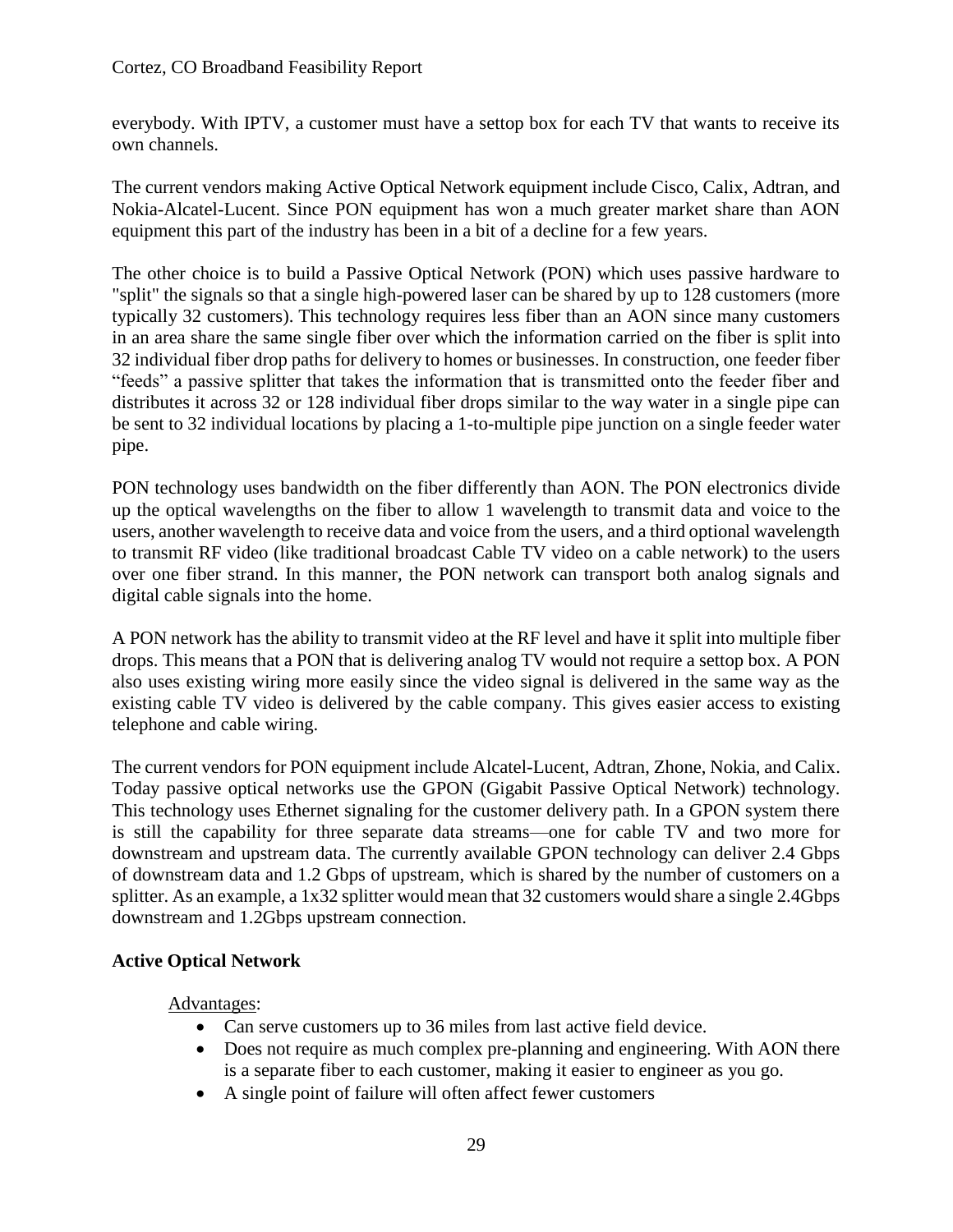- Offers truly non-blocking 1Gbps and beyond speeds.
- Easily upgradeable to 10Gbps by switching optics.

## Disadvantages:

- Cannot support RF video broadcast TV (only IPTV). An AON system requires every customer to get a settop box (a settop box for every separate TV, in fact), thus increasing video capital costs.
- Shares data and CATV bandwidth in the same data stream. Today an AON system can cost-effectively deliver up to 10 gigabits of data to each home, but more typically these networks are designed to deliver 1 gigabit. This is not a shared pipe with neighbors and each customer can get a dedicated gigabit pipe. However, this one data stream must support CATV, data, and voice together. Thus, if a customer is watching multiple HDTV sets, the amount of bandwidth left for data will be something less than a gigabit.
- Usually requires additional home wiring. Since the AON provides only one bandwidth (the data stream), the video service (IPTV) always requires a high bandwidth data wire, such as category 5 or 6 wire to each TV location. The increased use of WiFi and advances in WiFi speeds have mitigated some of this.
- More physical space is required for electronics because there are more fiber terminations onto the electronics. If the electronics are located in the field, the cabinets housing the electronics and fiber terminations can become relatively large. This means most cabinets need to be on private land and not on public rights-ofway.
- Fewer customers served per electronic chassis. Since only one customer can be served per laser then there are fewer customers that can be served from a single card.

## **Passive Optical Network**

Advantages:

- Lower Cost (typically 10-20% less than Active for the core fiber electronics)
- Can support both RF Broadcast TV and digital IPTV.
- Can deliver analog TV without a settop box.
- Has a separate bandwidth stream for CATV and data services.
- Much more efficient use of bandwidth at the customer premise. A GPON network delivers 2.4 Gbps of data to a small cluster of houses and an individual customer will normally have access to much of this bandwidth for data transmission, thus giving the customer a faster bandwidth experience at the home. By contrast, a typical cable TV system shares 150 Mbps with up to 500 homes and an AON shares bandwidth farther into the core network.
- For the most part you can use existing home wiring. The PON network is designed to tie into existing telephone and cable wiring as long as they are conveniently located and in good working order.
- Requires no field electronic devices. The key word about a PON network is that it is Passive. This means that no power is needed except in those locations, generally at major hubs or huts, where the provider places electronics.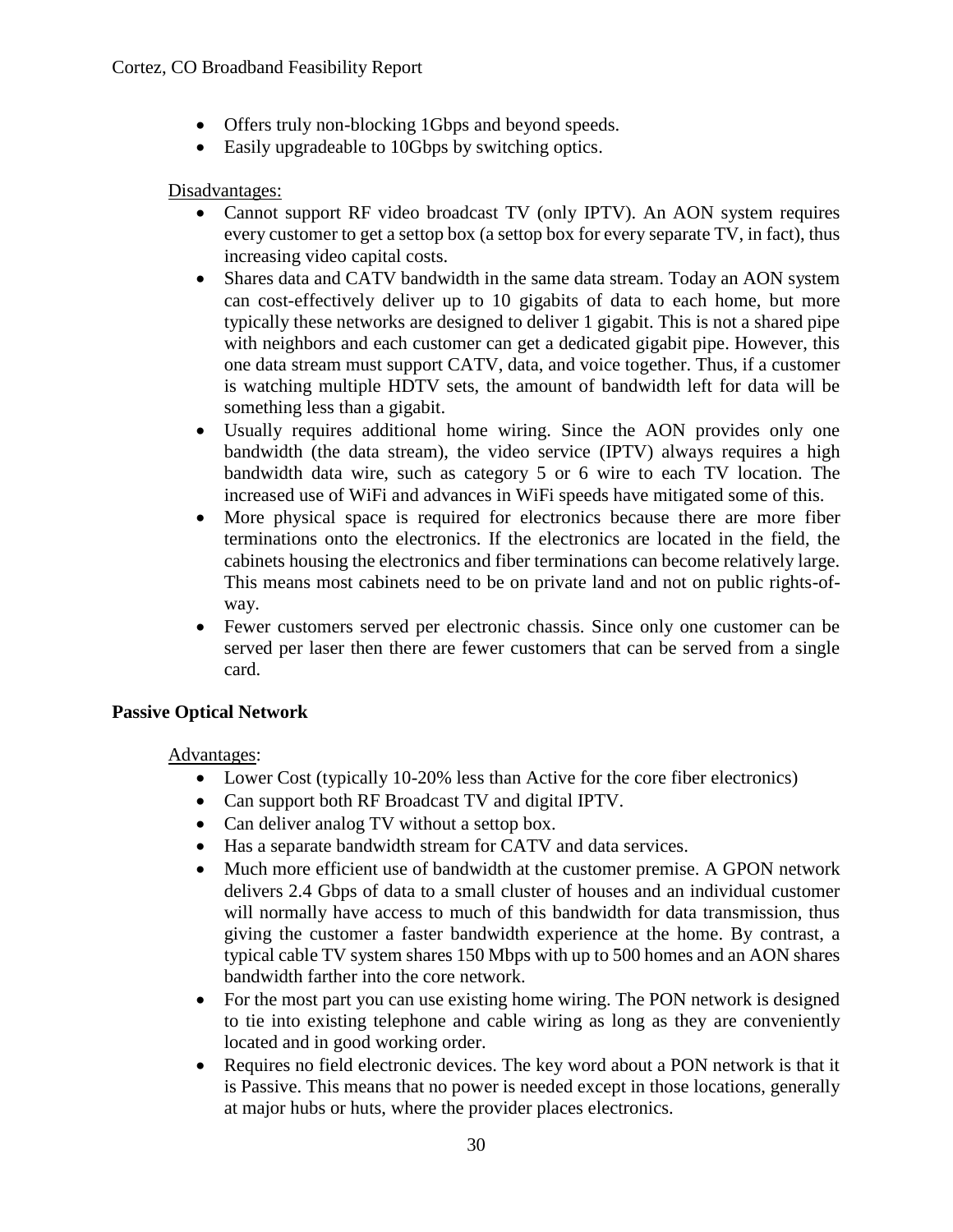• Can easily provide traditional T1s for larger business customers using business ONTs.

Disadvantages:

- Customer must be within 12 miles of hub when using 1 X 32 splitter. This means with very large installations that multiple hubs are required. For many cities, including Cortez, this is not a limitation since the higher density requires a design with neighborhood huts that are close to customers.
- More customers potentially are affected by a fiber failure in the field.

The Finley Engineering design of the network allows for the easy use of either technology. The network has primarily been designed to accommodate a PON network, but there sufficient extra fibers in the network to also serve any customer who wants a dedicated fiber connection.

The initial network design uses Passive Optical Network (PON) technology for several reasons. First, the city is already using this technology for the wholesale fiber network. Second, this technology reduces the size of the fibers in neighborhoods since customers share fibers. But the network is being designed with extra fiber pairs and will allow the delivery of bandwidth up to 10 Gbps for customers that need the extra bandwidth.

## **Why Not Next Generation PON Technology?**

This is a new generation of PON technology just entering the market. There is a lot of debate within the industry about the direction of the next generation of last-mile fiber technology. There are three possible technologies that might be adopted as the preferred next generation of electronics—NG-PON2, XGS-PON, or active Ethernet. All three technologies are capable of delivering 10 Gbps streams to customers.

Everybody agrees that the current widely deployed GPON will eventually hit a technology wall. The technology delivers 2.4 Gbps downstream and 1 Gbps upstream for up to 32 customers, although many networks are configured to serve 16 customers at most. This is still an adequate amount of bandwidth today for residential customers. However, many ISPs already use something different for larger business customers that demand more bandwidth than a PON can deliver.

The GPON technology is over a decade old, which generally is a signal to the industry to look for the next generation replacement. This pressure usually starts with vendors who want to make money pushing the latest and greatest new technology—and this time it's no different. After taking all of the vendor hype out of the equation it's always been the case that any new technology is only going to be accepted once that new technology achieves an industry-wide economy of scale. That almost always means being accepted by at least one large ISP.

The most talked about technology is NG-PON2 (next generation passive optical network). This technology works by having tunable lasers that can function at several different light frequencies. This would allow more than one PON to be transmitted simultaneously over the same fiber, but at different wavelengths. That makes this a complex technology with multiple lasers and the key question is if this can ever be manufactured at price points that can match other alternatives.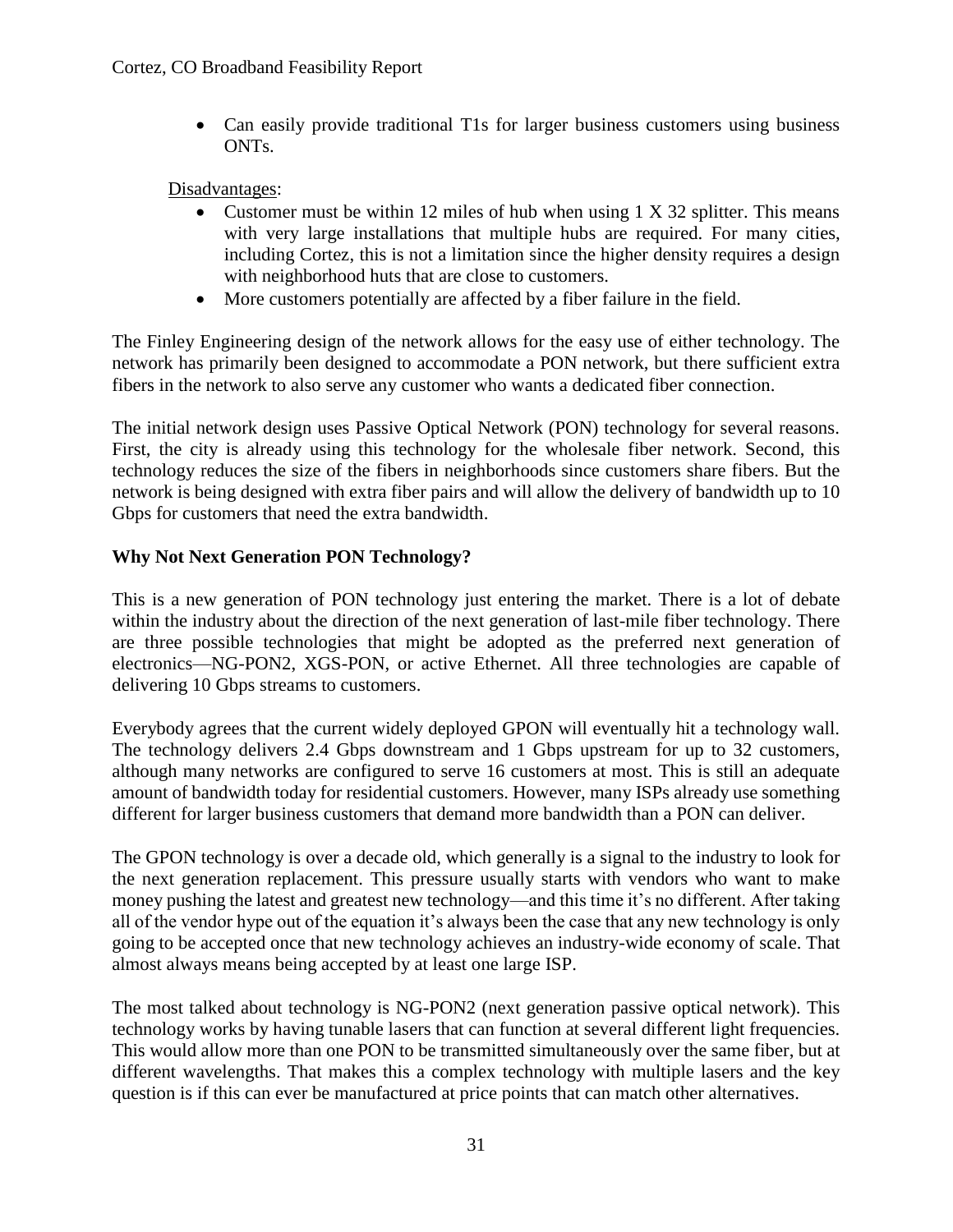The only major proponent of NG-PON2 today is Verizon, which recently did a field trial to test the interoperability of several different vendors including Adtran, Calix, Broadcom, Cortina Access, and Ericsson. Verizon seems to be touting the technology, but there is some doubt if they alone can drag the rest of the industry along. Verizon seems enamored with the idea of using the technology to provide bandwidth for the small cell sites needed for a 5G network. However, the company is not building much new residential fiber. They announced they would be building a broadband network in Boston, which would be their first new construction in years, but there is speculation that a lot of that deployment will use wireless 60 GHz radios instead of fiber for the last mile.

The market question is if Verizon can create enough economy of scale to get prices down for NG-PON2. The whole industry agrees that NG-PON2 is the best technical solution because it can deliver 40 Gbps to a PON while also allowing for great flexibility in assigning different customers to different wavelengths. Still, the best technological solution is not always the winning solution and cost is the greatest concern for most of the industry. Today the early NG-PON2 electronics are being priced at 3–4 times the cost of GPON, due in part to the complexity of the technology, but also due to the lack of economy of scale without any major purchaser of the technology.

Some of the other big fiber ISPs like AT&T and Vodafone have been evaluating XGS-PON. This technology can deliver 10 Gbps downstream and 2.5 Gbps upstream—a big step up in bandwidth over GPON. The major advantage of the technology is that is uses a fixed laser which is far less complex and costly. Unlike Verizon, these two companies are building a lot more FTTH networks than Verizon.

While all of this technology is being discussed, ISPs today are already delivering 10 Gbps data pipes to customers using active Ethernet (AON) technology. For example, US Internet in Minneapolis has been offering 10 Gbps residential service for several years. The active Ethernet technology uses lower cost electronics than most PON technologies, but still can have higher costs than GPON due to the fact that there is a dedicated pair of lasers—one at the core and one at the customer site—for each customer. A PON network instead uses one core laser to serve multiple customers.

It may be a number of years until this is resolved because most ISPs building FTTH networks are still happily buying and installing GPON. One ISP client told us that they are not worried about GPON becoming obsolete because they could double the capacity of their network at any time by simply cutting the number of customers on a neighborhood PON in half. That would mean installing more cards in the core without having to upgrade customer electronics.

The bottom line of this discussion in terms of the study is that we chose to not consider NG-PON2. The technology is too expensive, and if it's never accepted widely in the industry it might not get long-term support by vendors.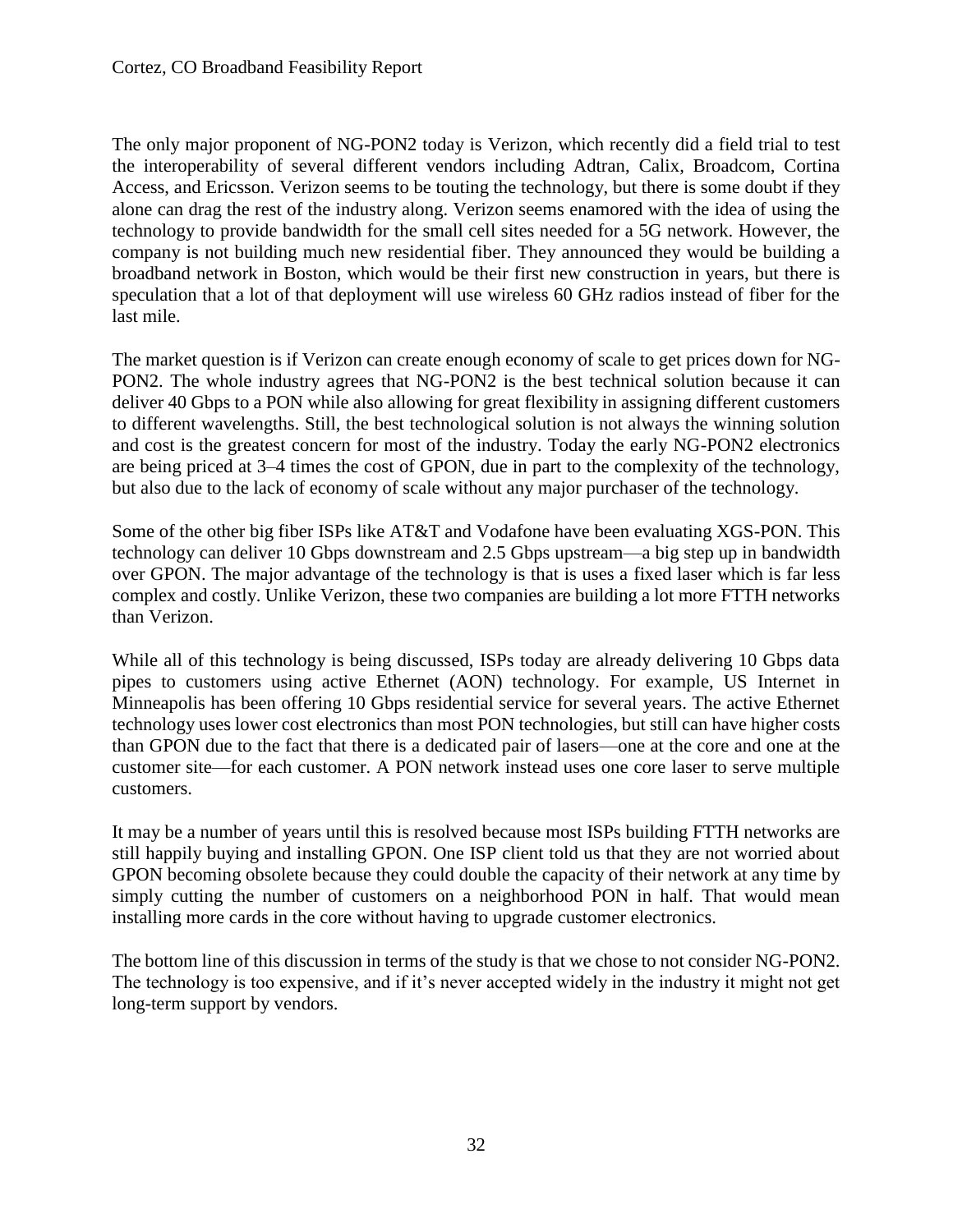## III. **Financial Business Plan Analysis**

This section of the report examines the financial aspect of bringing a retail fiber business to Cortez.

## A. **Studies Considered**

We considered the following business plan scenarios.

- City as the ISP. The first option studied considers the city as the retail ISP. We consider this scenario as the base study because if this scenario doesn't generate enough profits to be financially self-sustaining then other scenarios cannot succeed.
- Open Access. This scenario would open up the market to multiple ISPs, which would provide retail products to customers. Under this scenario the city's only source of revenue would be from providing wholesale connections to ISPs to use the network.
- Digital Divide. This scenario builds fiber to every residential living unit within the city and supplies a small amount of broadband to everybody for free.

We also looked at variations on the above studies in what we label a sensitivity analysis. We looked at how changing some of the major variables in the business plans would change the financial results. We considered the following variations:

- Different Cost for Drops. There are different ways to go about building fiber drops and we looked at a range of options.
- Different Financing Scenarios. We looked at the difference between funding the project with traditional bond financing as well as through the use of sales taxes.
- 100% Coverage. We examined a scenario where the fiber network would be extended to everybody in the city and not just those residents and businesses that elect to buy services from the network.
- Customer Penetration Rates. At this early stage there is no way to know how many customers in the city might elect to buy services from a fiber network. So we varied the predicted number of customers to understand how that affected the projected financial performance.
- Changing Customer Retail Rates. In the retail scenario we looked to see how the projected results changed by using different retail broadband rates.
- Adding Cable TV. Our base scenario does not include a cable TV product, so we looked to see the incremental impact of adding cable to the network.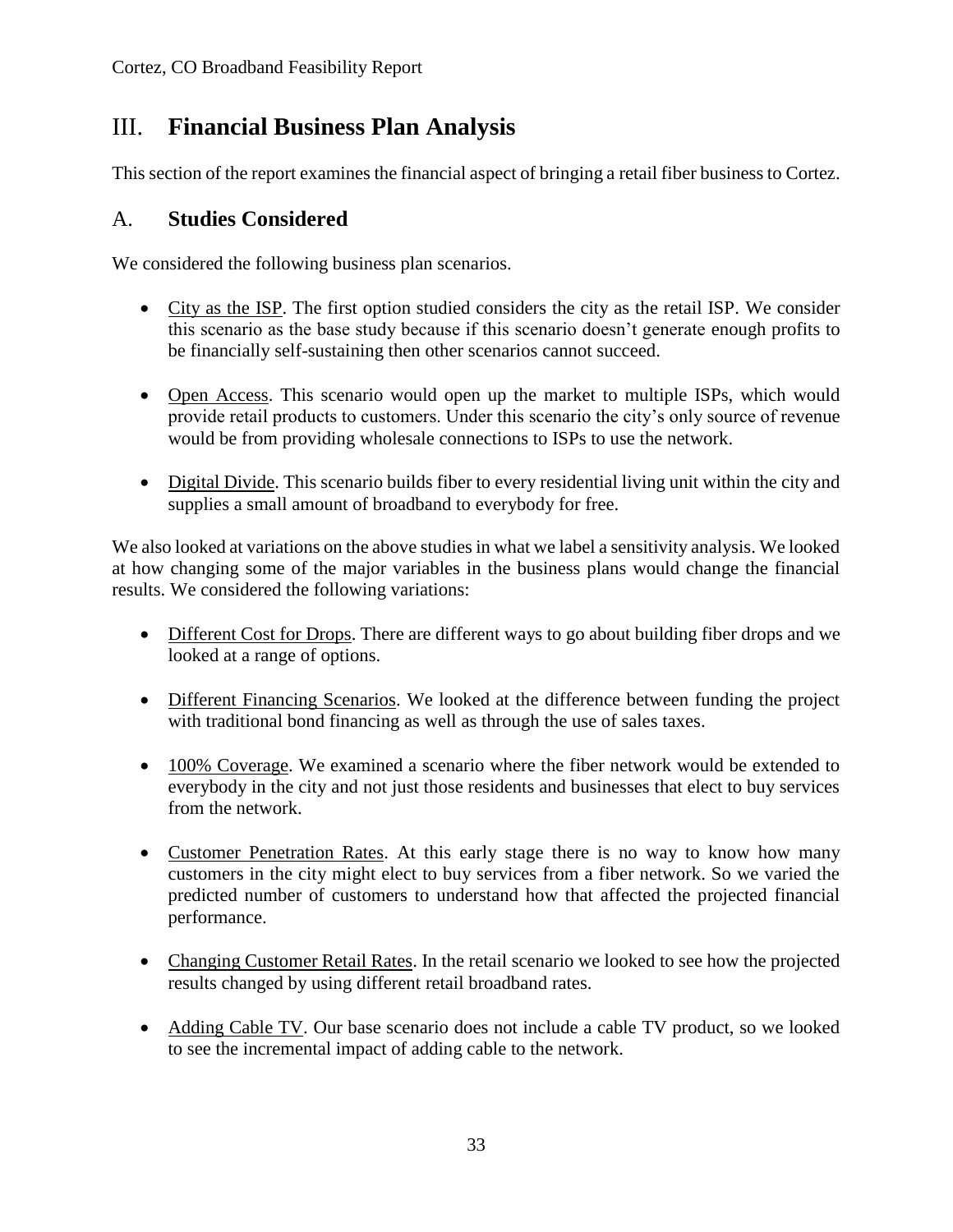## B. **Services Considered**

We considered the following potential products in the network design and the financial business plans.

## **High-Speed Bandwidth (in excess of symmetrical 100 megabits)**

The network was designed to be capable of providing a shared gigabit broadband product to every customer. Likely most customers would have connections at lower speeds. We think it's important to realize that faster speeds do not necessarily mean greater use of the Internet. We've found through our many clients that residential customers who are able to get all of the Internet access they want consume a similar amount of bandwidth during a month.

## **Telephone services (VoIP)**

Voice over IP (VoIP) is a digital telephone service that transmits a telephone call to customers using their broadband connection rather than establishing a more traditional analog telephone connection.

VoIP has been around the industry now for a few decades. The first major seller of VoIP was Vonage which still today delivers VoIP over the open Internet.

The study assumes that the retail provider of telephone service will purchase wholesale VoIP. This product is available from numerous vendors. These vendors own a digital telephone switch and they deliver calls to and from customers from that switch to the ISP.

The alternative to using VoIP is to buy a telephone voice switch and then establish connection between that switch and the public switched telephone network. These connections are referred to in the industry as "interconnection." We've found through a number of studies that it's hard to justify buying a switch and paying for interconnection costs unless a service provider expects to serve at least 4,000 telephone customers.

However, landline telephone continues to drop in popularity as a product and nationwide only about 40% of households still have a landline.

## **Internet Based Live Television (IPTV)**

Our base study does not include a TV product, but we've looked at this as an option.

IPTV is a specific TV delivery technology that transmits only those channels that a customer is watching. The closest analogy to this would be to compare it to the way that Netflix sends programming over the Internet—they only send you the show you are watching. IPTV is far more bandwidth efficient than traditional television transmitted over a cable TV network. A cable network sends all channels to a customer, using a large amount of bandwidth, and the settop box then selects the channels a customer wants to watch from the larger video stream.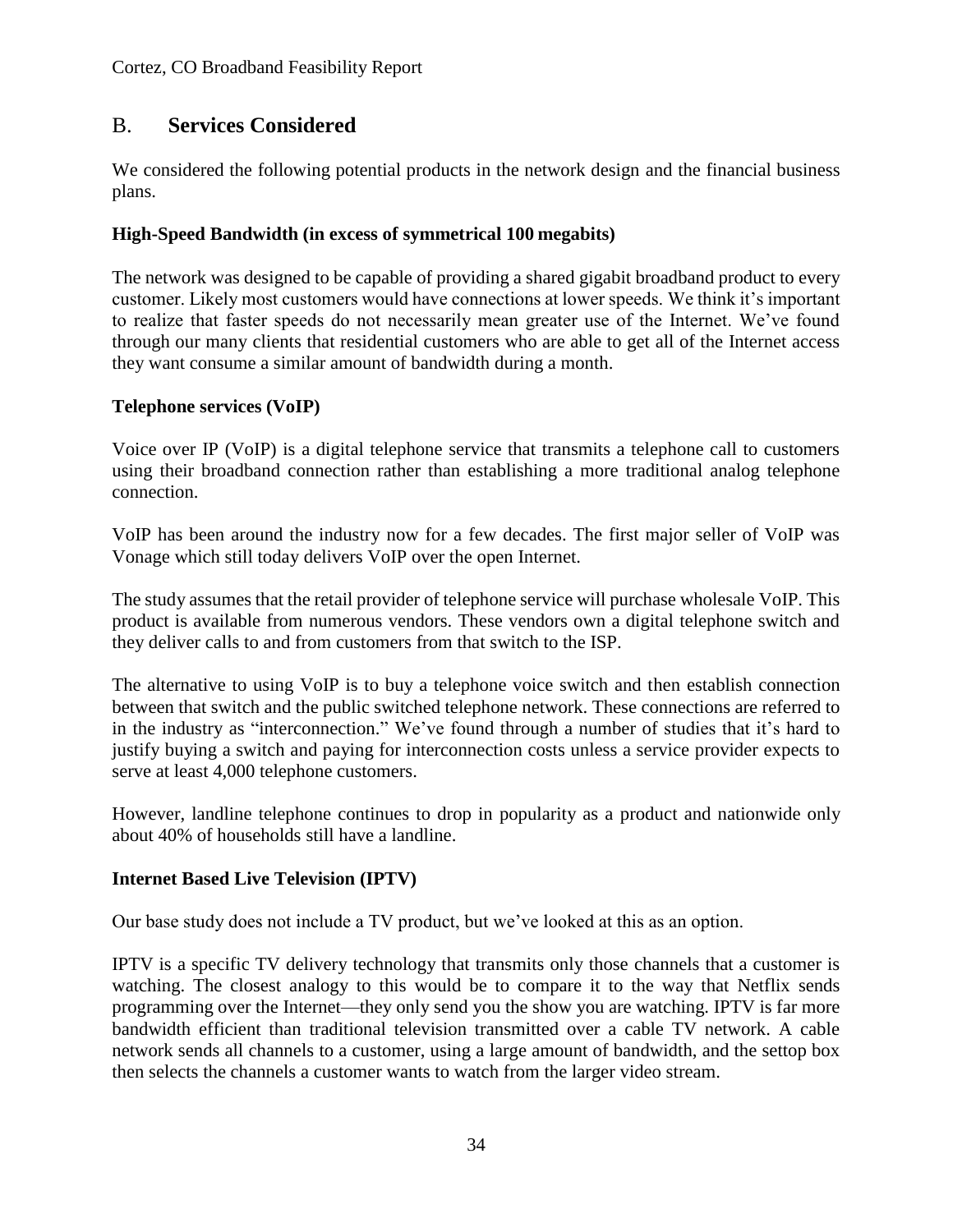While traditional television can use as much as a dedicated gigabit of data speed to each customer on the network, IPTV sends individual video streams that vary between 1 and 4 Mbps depending upon the level of compression for any given channel (for example, action movies and sports use more bandwidth than "talking head" news shows).

The feasibility study made the assumption that the new fiber network would buy cable TV programming from a headend located outside of the area. A fully functional IPTV headend (the electronics needed to receive signal from satellites and transmit to customers) including all the needed bells and whistles can cost as much as \$4.5 million, and we no longer see clients installing new headends unless they expect to eventually get 20,000 or more video customers.

There are several ways to obtain wholesale cable TV. First, there are several vendors that sell this as a product. Another approach is to share a headend with some other cable headend owner in the vicinity.

## **Other Future Products**

Today most broadband network providers offer some variation of the triple-play products of telephone, cable TV, and broadband. In addition to these, ISPs are now expanding their product lines to make up for the shrinking number of customers they are experiencing with both landline telephones and cable TV.

Perhaps the best example of this is Comcast. They now offer a wide range of new products. For example, they have sold home security monitoring to many millions of customers. They are now probably the largest single nationwide provider of smart home products and they have a line of products such as smart lighting, smart watering systems, smart door locks, smart thermostats, etc. Comcast has recently begun testing a cellular product and announced that they already have 200,000 customers. Comcast also recently announced that they will start bundling solar panels with their other products.

It's impossible to build a business case for products that have yet to be developed, yet it's also fairly easy to believe that any sizable ISP will offer new products over time. Our business plans incorporate a generic revenue for "new products" which is undefined. The assumptions used will be described under the revenue assumptions below.

## **Wholesale Broadband**

The city is already engaged in selling wholesale connections to telecom companies, government organizations, and large businesses. Today broadband for large businesses and for businesses with a nationwide footprint is largely provided by a small number of telephone companies, cable companies, or CLECs (competitive telephone companies). For example, it's likely that the one ISP provider will serve all of the nationwide branches of a hotel chain or a large bank. These service providers don't own network everywhere and want to buy broadband access from a local network.

There are also other typical wholesale broadband customers in most markets. For example, there might be an opportunity to provide bandwidth to cellular towers in the city. There are also often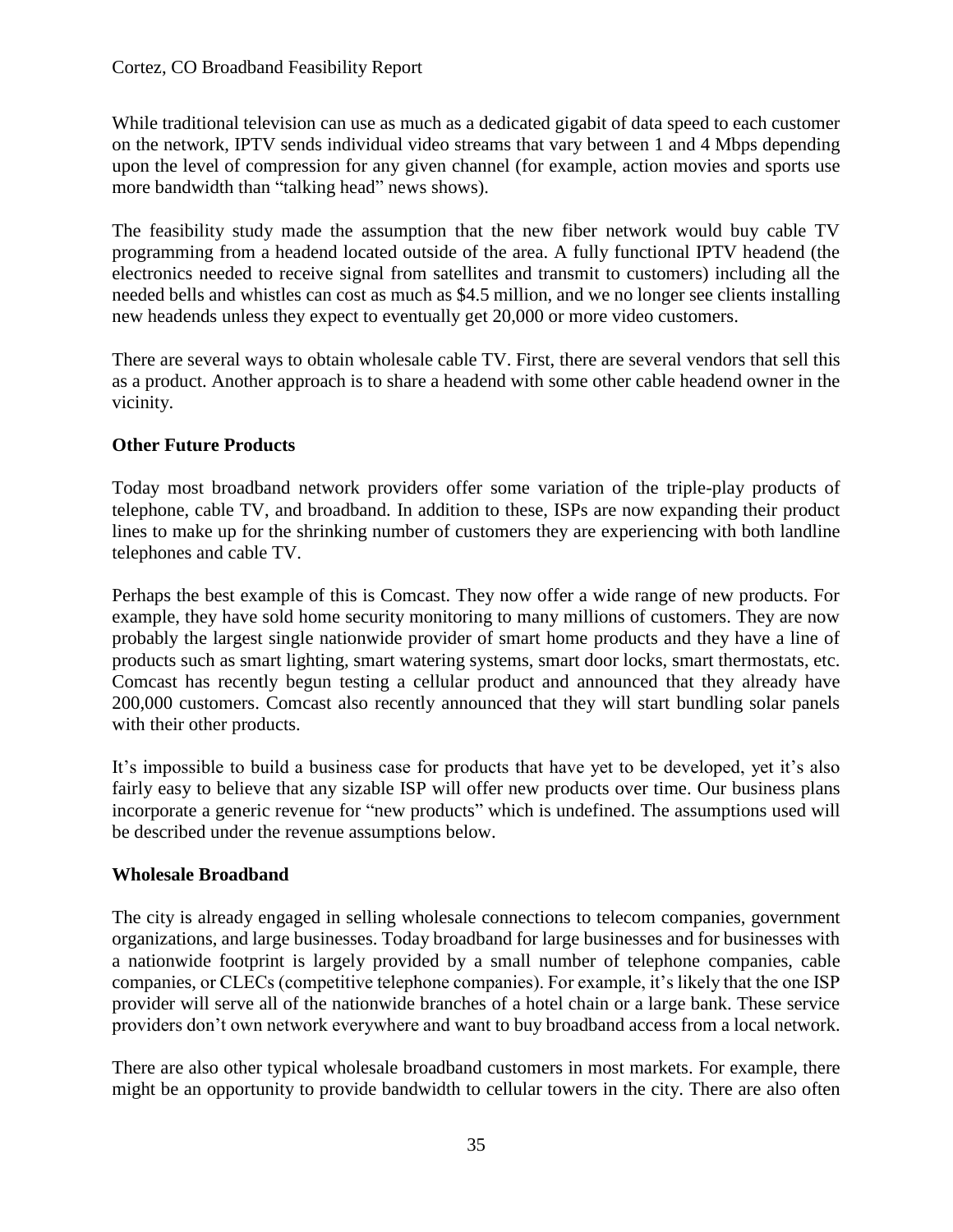opportunities to sell bandwidth to connect schools together or to connect government locations together.

Wholesale connections can be provided either with dark fiber (fiber that doesn't include electronics, which must be provided by the customer) or using lit fiber, which differs from the broadband being sold to other customers by providing dedicated bandwidth to each wholesale customer.

## **C. The City as the Retail ISP**

The basic premise of this financial model is that the city would finance and build the fiber network and then act as the retail ISP. The following assumptions are for the retail scenario, with the assumptions for open access then following.

## **Revenue Assumptions**

Setting retail rates in a financial forecast is always challenging for a few reasons.

- In looking at the prices charged in the city by TDS and CenturyLink it's easy to see that the two companies have a significantly different set of rates.
- Not all customers pay the same rate even with the same service provider. The analysis of the bills show that the rates of products vary within both TDS and CenturyLink. Some of the difference is due to promotional or bundling discounts. But there also looks to be cases where customers have negotiated for different base prices for the identical service. This means there is no market rate for products in your market like telephone service.
- We can't know the future. We know that TDS is in the process of upgrading their HFC cable network. This will result in faster broadband products. We can't know the speeds and prices they might offer after the upgrade.

Our goal in setting rates was to use rates for the studies that are at, or a little less expensive than, the average rates for current products in the city. Following are the specific rate assumptions for triple-play products included in the forecasts.

Telephone Rates: It's obvious that the base prices for telephone service from CenturyLink are a lot higher than the rates for TDS. In addition to higher base rates CenturyLink also has several fees like the Subscriber Line Charge and the Access Recovery Fee that they list separately on bills but which are part of the rate for telephone service.

The models assume simple pricing for residential phone service:

Basic Local Line \$20 Line with Unlimited Long Distance \$30

Both lines would include a full package of features like voice mail, caller ID, etc. The basic line would only be able to make free local calls plus have access to 911. In Cortez today any call outside of the immediate vicinity of the city is long distance. A customer with a basic line would need to use a calling card or some other method to pay for long distance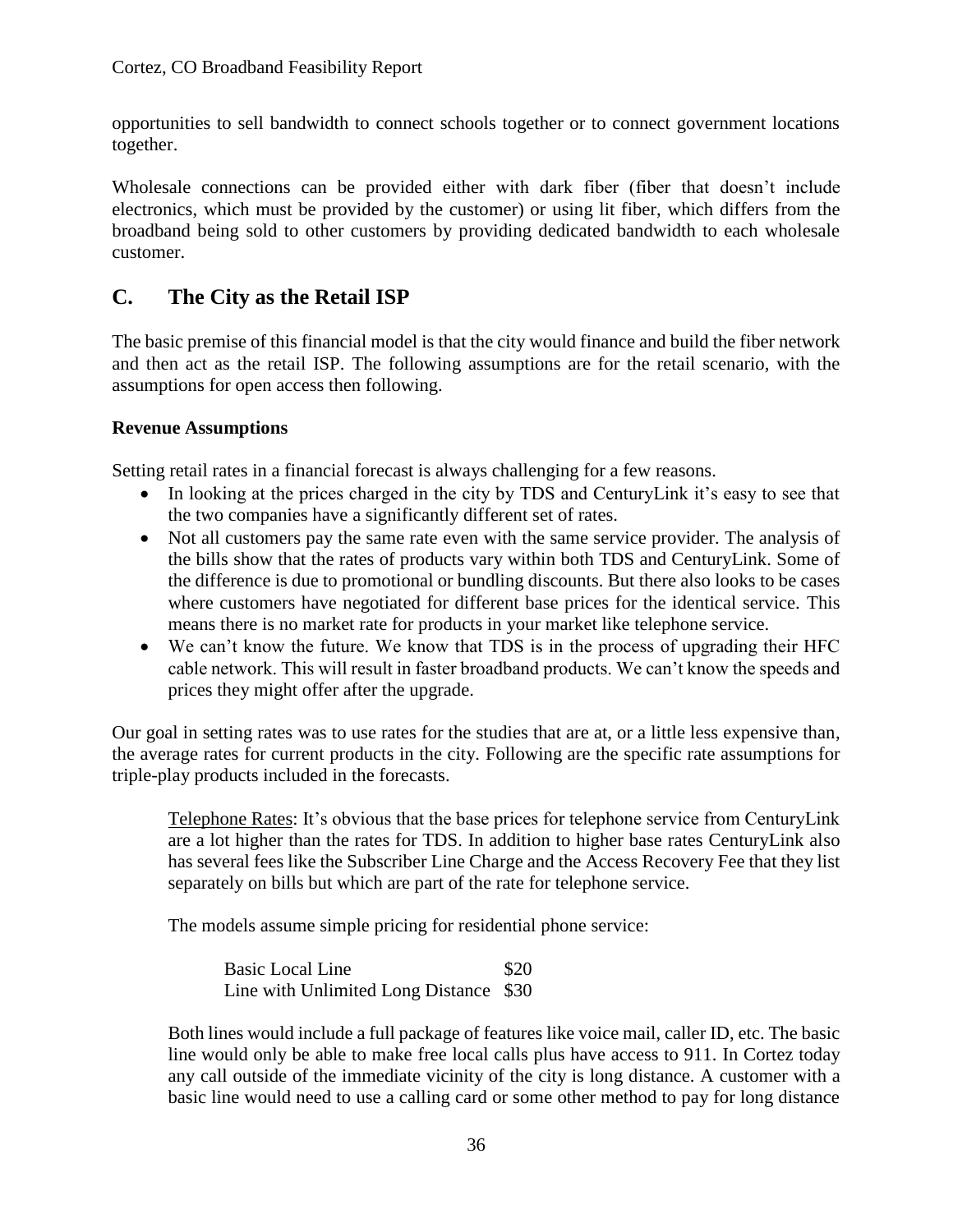calls if they wanted to make them. The \$30 voice product includes unlimited long distance nationwide. Anybody who still uses the home phone to make many calls would likely choose this product.

The models assume that these prices are all-inclusive and there would not be any add-on fees other than required taxes. There would be no separate Subscriber Line Charge or any other hidden fees similar to the ones charged by CenturyLink.

Business telephone rates vary more than residential rates. To a large extent business telephone rates have been deregulated. That means a telco or competitive provider can charge any rates they can negotiate. There are also a number of different kinds of business telephone lines. Businesses can buy bare lines with no features to use for fax machines, lines with features in the same way that a residence can buy them, and lines where the telephone company provides business features like call transfer, call hold, and those functions associated with business telephone service.

It's relatively easy for a competitor today to support most of these types of telephone lines. They can easily sell the newest kinds of digital phones that businesses want. The business should also be able to support customers who have their own in-house phone systems, referred to in the industry as a keysystem or PBX service. The product for this service are the outgoing lines that connect the systems to the telephone world.

By looking at the experience of many other clients the assumption was made that the smaller businesses in town will spend an average of \$50 per month for voice. Those prices represent a mix of businesses that buy more than one voice line as well as a mix of features and long distance.

Cable TV Products: Our base study does not include cable TV as a product.

We did consider an alternative model that includes cable TV. This alternative scenario considers the use of a wholesale cable TV arrangement where a cable provider would supply the signal to the network and would pay the city a small fee for using the network. This arrangement will be described more below when we look at the sensitivity scenarios.

Broadband Products: Pricing of broadband is always a challenge for a new ISP. Price it too high and you don't get enough customers. Price it too low and you leave a lot of margin on the table that is needed to pay for the new fiber network.

Looking at the existing prices in the market today is not particularly illuminating because the broadband products of both CenturyLink and TDS barely qualify today as real broadband. The CenturyLink DSL is slow, mostly at 7 Mbps and under. The results from the speed tests show that the speeds on the TDS network are also a lot slower than the name of their broadband product – Ultra60 – would imply.

But TDS is in the process of upgrading their cable network and the speeds are likely to increase significantly. There is no way of knowing if that also means they will change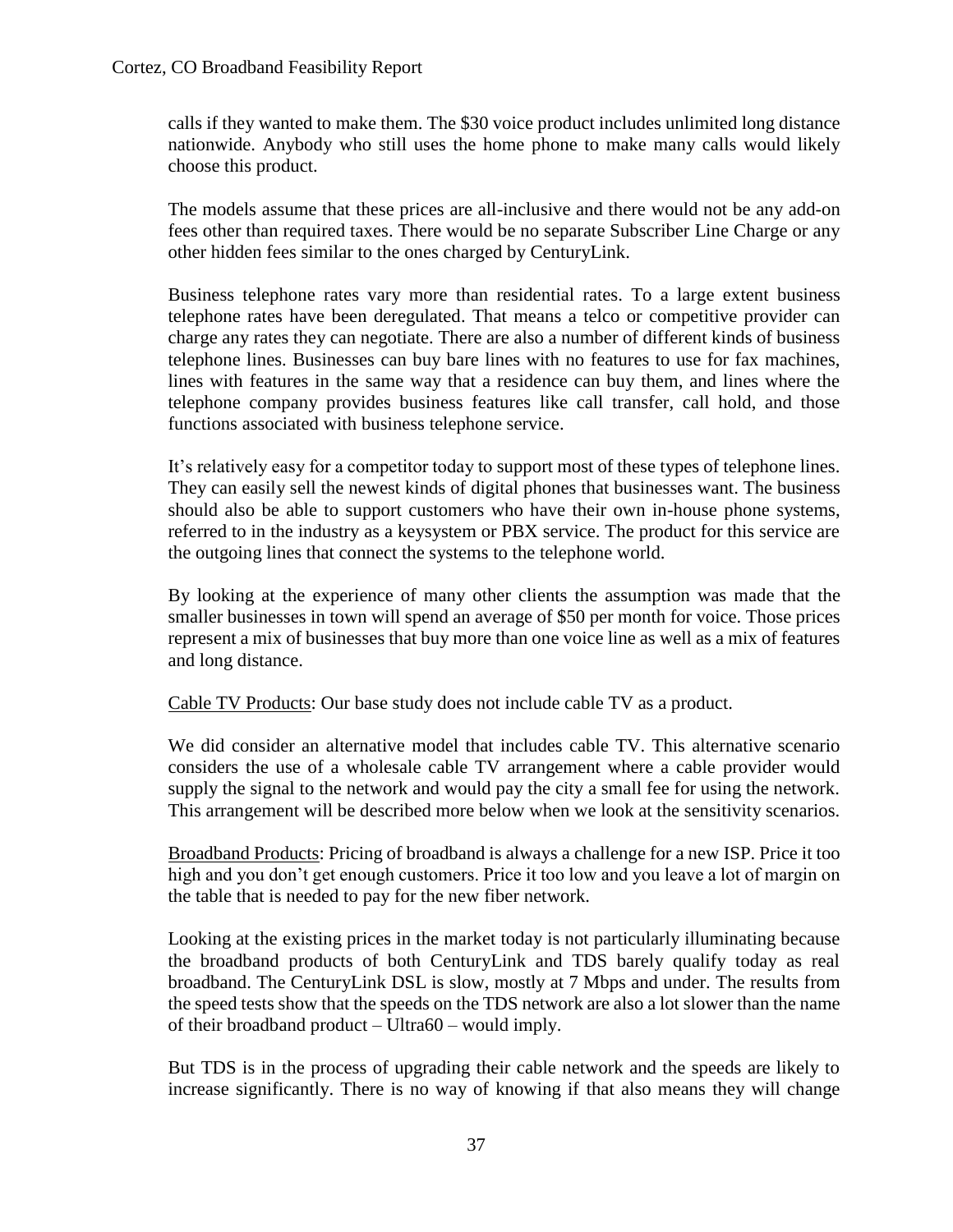broadband pricing. It's likely, at a minimum that they might introduce additional tiers of broadband with a better network. Today they sell an up-to product at 60 Mbps, although it appears that nobody gets that kind of speed. But with a more robust network they could offer more than one broadband speed.

For residences the models assume a 3-tier pricing structure. The model isn't specific on the speeds that will be offered and that determination can be made closer to launching a network. On a fiber network the top tier could easily be a gigabit product, but various fiber providers have starting products that vary from 50 Mbps to 100 Mbps. The three tiers are priced in the models at \$60, \$75, and \$90.

It's typical for most fiber network providers that a majority of customers buy the introductory level speed, assuming it is fast enough to be considered quality broadband. The models assume that 82% of residences will buy the first tier, 15% the second tier, and 3% the top tier.

In the section on sensitivity analysis we will also look at what we are calling a Digital Divide scenario that will provide some small level of broadband to every home for free.

We've also assumed three tiers for business services, although those don't have to be set at the same speeds as residential pricing. The models assume those prices are \$20 higher than residential rates and are set at \$80, \$95, and \$110.

It would be possible to offer a wider array of different speeds, but the only real way to do so would be to offer some slower speed at a lower price. The problem with doing that is that we know that most customers would still buy the lowest tier product. For example, there would still be a majority of customers buying the first tier if it was set at 25 Mbps.

The forecasts anticipate small future rate increases for broadband. This is a controversial topic in the industry today. To a large degree there have been very few broadband rate increases from the major ISPs over the last decade. While prices have held fairly steady, the ISPs with good networks, like the cable companies, have unilaterally increased speeds several times while maintaining the same rates.

However, there is a lot of current industry speculation that Comcast and the other big cable companies are contemplating significant increases in broadband prices. The big ISPs are starting to feel earnings pressures. They are continuing to lose cable TV and landline voice customers. They are seeing drops in advertising revenue. There is a big hope among the largest ISPs that they will be able to monetize their customers' data, which will to allow them to complete with Google and Facebook in the targeted advertising business.

The big companies have posted increased earnings each quarter for many years due to the ever-growing number of broadband customers in the market, but overall broadband penetration is now over 84% of all households and the rate of annual customer growth is finally starting to slow down. The growth in customers in 2017 was 30% less than in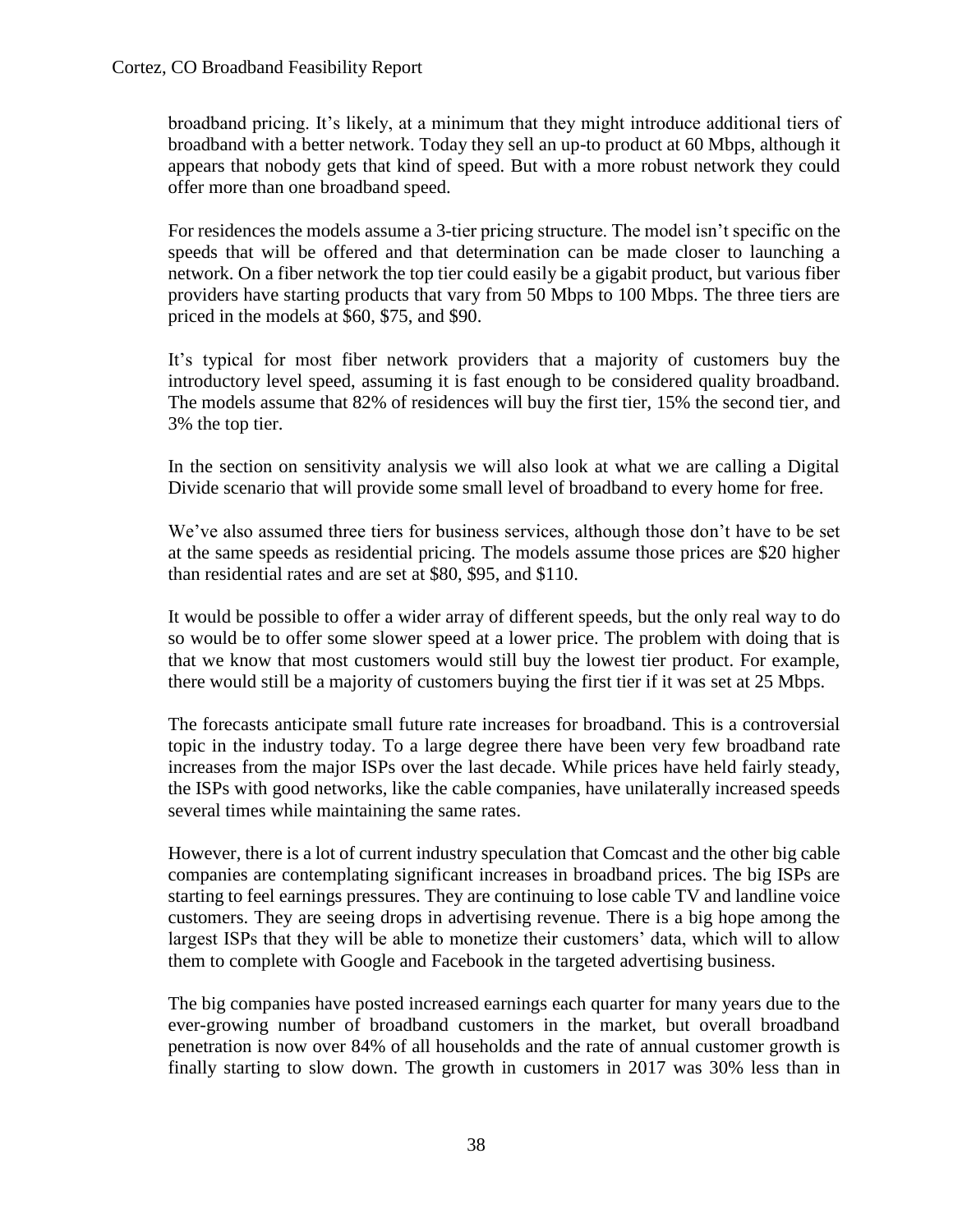2016—the market is probably approaching full saturation where every home that wants broadband will have it.

The big cable companies and telcos are publicly traded companies and are likely to do everything possible to maintain their stock prices. That means that broadband prices will have to increase—most of them don't have any other easy way to regularly increase bottom line. There are industry analysts who have suggested that the market could handle broadband rates as high as \$90 per month. While it's unlikely that anybody will leap to such a rate, it seems likely that big ISPs will start increasing broadband rates. We already saw some small rate increases from Comcast and Charter in early 2018.

If the whole market increases it does not automatically mean that the city would also raise rates—this would be a policy decision. There is a chance that since your primary competitor TDS is not a major ISP that the two of you will not raise rates. In the sensitivity analysis I look at the impact of never raising rates. The models anticipate small rate increases in rates of \$1 per month every third year. This means that the initial \$60 rate grows to \$68 dollars over 25 years – an assumption that we still think is conservative.

Wholesale Bandwidth: The city already sells wholesale bandwidth to other carriers and large businesses. Our model assumes that these wholesale revenues are maintained throughout the 25-year time frame of the models. This is a conservative assumption because revenues would be higher if some of the businesses using wholesale connections were to convert to a retail product on the network.

Penetration Rates: Penetration rate is the industry term for quantifying the percentage of customers in the total market that buy service on the new network. The models are based upon broadband as the core product. It's assumed that every customer on the network would buy broadband. It was assumed that telephone would have a significantly lower penetration rate.

Since at this early stage it is impossible to know how many broadband customers might buy from the network it was necessary to establish some starting point for the forecasts to make it easy to compare the results between different scenarios.

The base penetration rate for residences used in the models was arbitrarily set to grow to 50% by the end of the fourth year of the new business, and then stay at that level moving forward.

The assumption was also made that the broadband penetration rate for small businesses also grows to 50%, although it takes longer to get to that level.

This penetration rate is completely arbitrary and is based upon the performance we see from other new fiber overbuilders in other markets around the country. However, every market is different. Each market has different demographics and also a different dynamic between the competitors in the market. This means that we can't easily know what the ultimate penetration rate might be.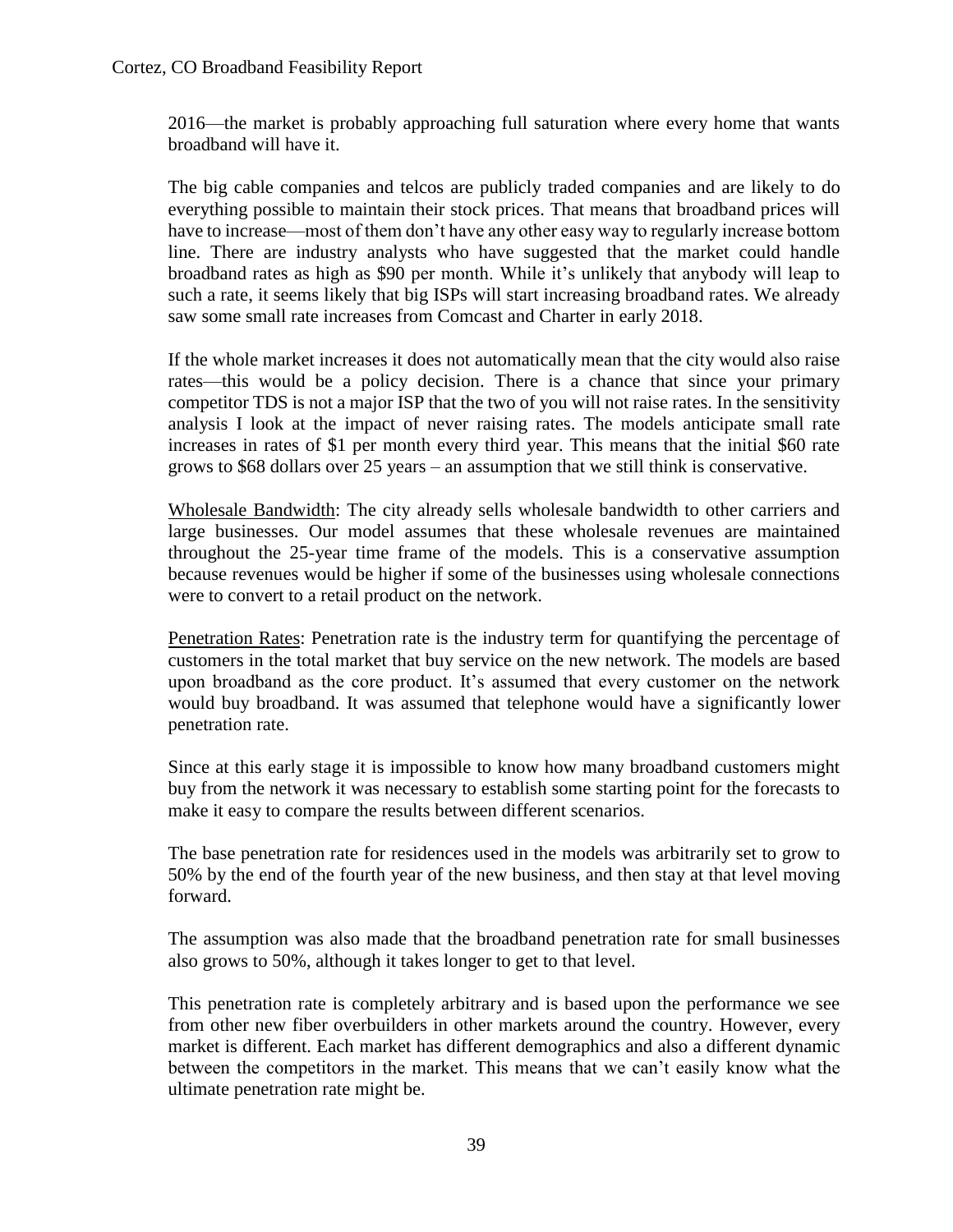One of the recommendations made in this report is for the city to undertake a residential survey if you like the financial results of this study. We've found that a well-designed residential survey can be a good indicator of how a fiber business might perform in the market. While there are always operations risk and launching poorly can hurt the penetration rate, if a network is launched well without major outages or problems then the number of customers who say they will switch broadband providers in a survey is a good yardstick to use in setting penetration goals for a new network.

There is an existing survey done for all of Montezuma County that shows a lot of interest in a new broadband network. But those results are probably not indicative of the response in Cortez since the rest of the county has extremely slow, or even no, broadband today. That survey is promising in that there is a lot of dissatisfaction with existing broadband, but there is no way to make any predictions for just the city based up the results of that survey.

Telephone Penetration Rates: Telephone penetration rates are set far lower than broadband penetration. Nationwide about 40% of homes still have a telephone landline, but that number keeps dropping every year as more people come to rely totally upon their cellular phones. But there are still markets where a lot of homes have landlines and it is something else to explore in a survey of the city.

Our models assume that only 19% of homes and 27% of businesses would buy landline telephone from a new network provider. In the models those penetration rates drop over time.

Future Products: Nobody that builds a fiber network today believes that they will only ever sell the triple play of voice, data, and cable TV. It's obvious that both telephone service and cable TV service are declining products. A decade ago 98% of homes had a telephone and a recent FCC report shows this has dropped nationwide to 40% and is still dropping. People have made the transition to the cell phone and this trend will undoubtedly continue. Cable TV just recently started a similar decline. In 2017 the cable industry as a whole lost over 3 million customers, or a drop of 2.4% of all customers in a year. A year earlier the drop was 1%; the rate of decline of the industry is clearly accelerating.

There are going to be new revenue opportunities over time that arise from having a fiber connection in homes. This might include such things as security, energy management, home automation, the Internet of Things, or some form of wireless phone service. It also might involve things like health products that help seniors stay in their homes longer, or better data platforms for gamers. CCG already has some clients that are successfully selling IP-based security systems and home automation systems.

The business plans include a small amount of unspecified new products starting in the third year of the business plan and growing slowly over time. The model does not predict what these future revenues will be, there will be new products sold over time. Since we can't understand the margins of each business plan the assumption has been used to show just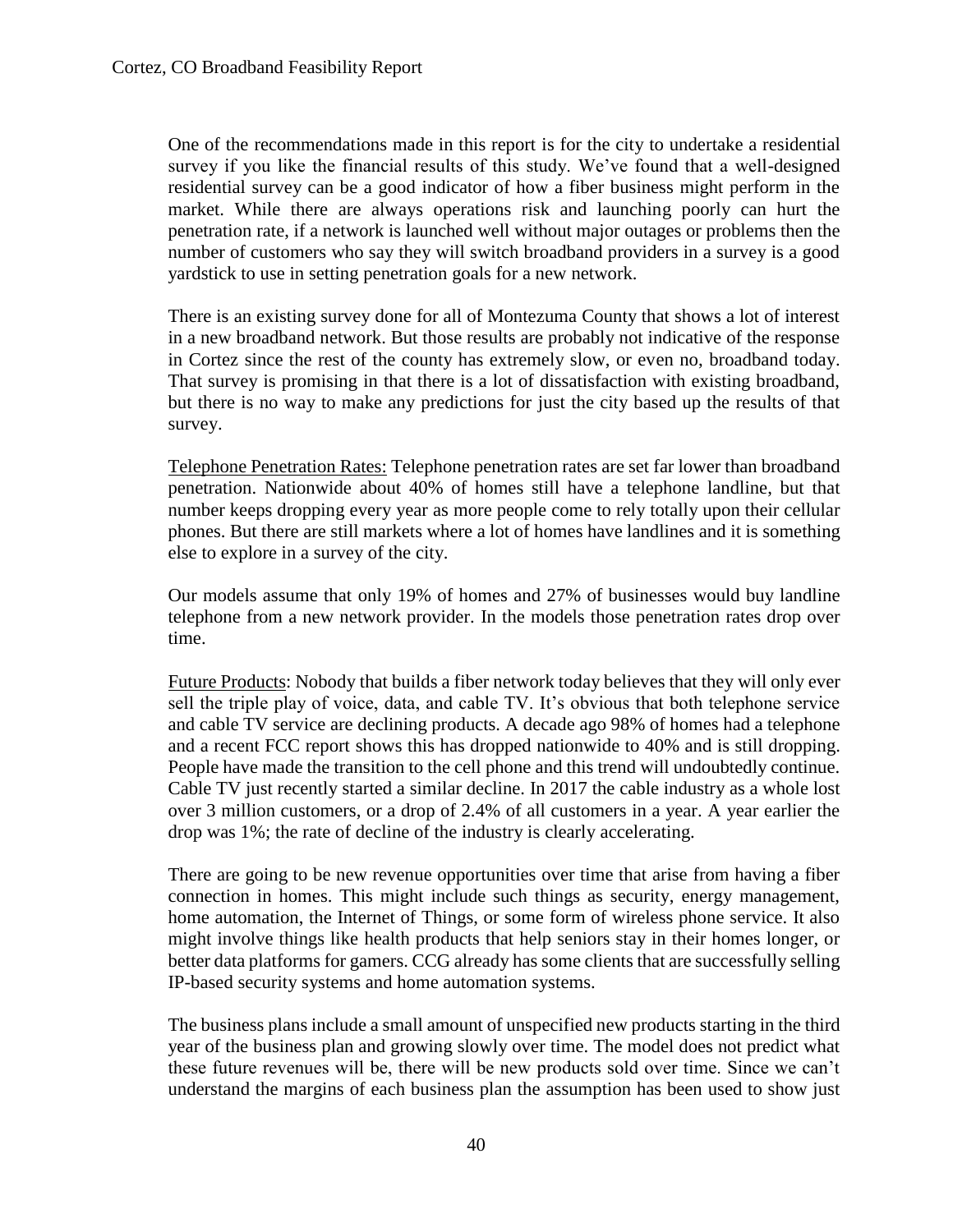the margins from the new business. We think the assumption used is modest and by the  $25<sup>th</sup>$  year in the model these revenues grow to a margin of \$15.50 per month for 36% of the customers on the network.

Churn: Churn is the industry term that refers to customers that leave the network. Churn is of major concern with an FTTH network because there is significant investment at each customer location for the fiber drop and electronics. When a customer comes on the network and then leaves before that investment is recovered it means that other customers have to make up for that shortfall.

The models assume that there is churn at a rate of about 3% of broadband customers each year. That may not sound like a lot, but over a 25-year business plan it would mean building a significant amount of fiber to homes that didn't originally have a connection.

A lot of financial models don't account for churn which underestimates the annual capital needed in future years to add new customers, even when total customer counts are not growing. The assumed churn for telephone and cable TV is higher and assumed at 6% per year to reflect customers that leave those services and don't buy again. Customers can obviously drop these services while keeping a broadband connection.

#### **Expense Assumptions**

.

Following are the various major expense assumptions used in the models.

Employees. Labor is generally one of the largest expense of operating a broadband network. The models all assume that the business will employ a local staff to operate the network and to run the business. The model assumes that these would all be new employees of the city. Salaries are set at market rates that also match the city's existing pay scale. All salaries assume an annual wage increase at 2.5% inflation. Benefit loading is set at 35% of basic annual salary which covers payroll taxes, other taxes like worker's compensation, and employee benefits.

The city has one current full-time employee today that works with the fiber network. The model assumes that the following new employees would also be added:

| Inside Technician       |  |
|-------------------------|--|
| Installers              |  |
| <b>Customer Service</b> |  |
| Total                   |  |

CCG chose this level of staffing based upon the number of expected customers and our experience with hundreds of clients in the triple-play business. This level of staffing ought to be sufficient to provide a good level of customer service.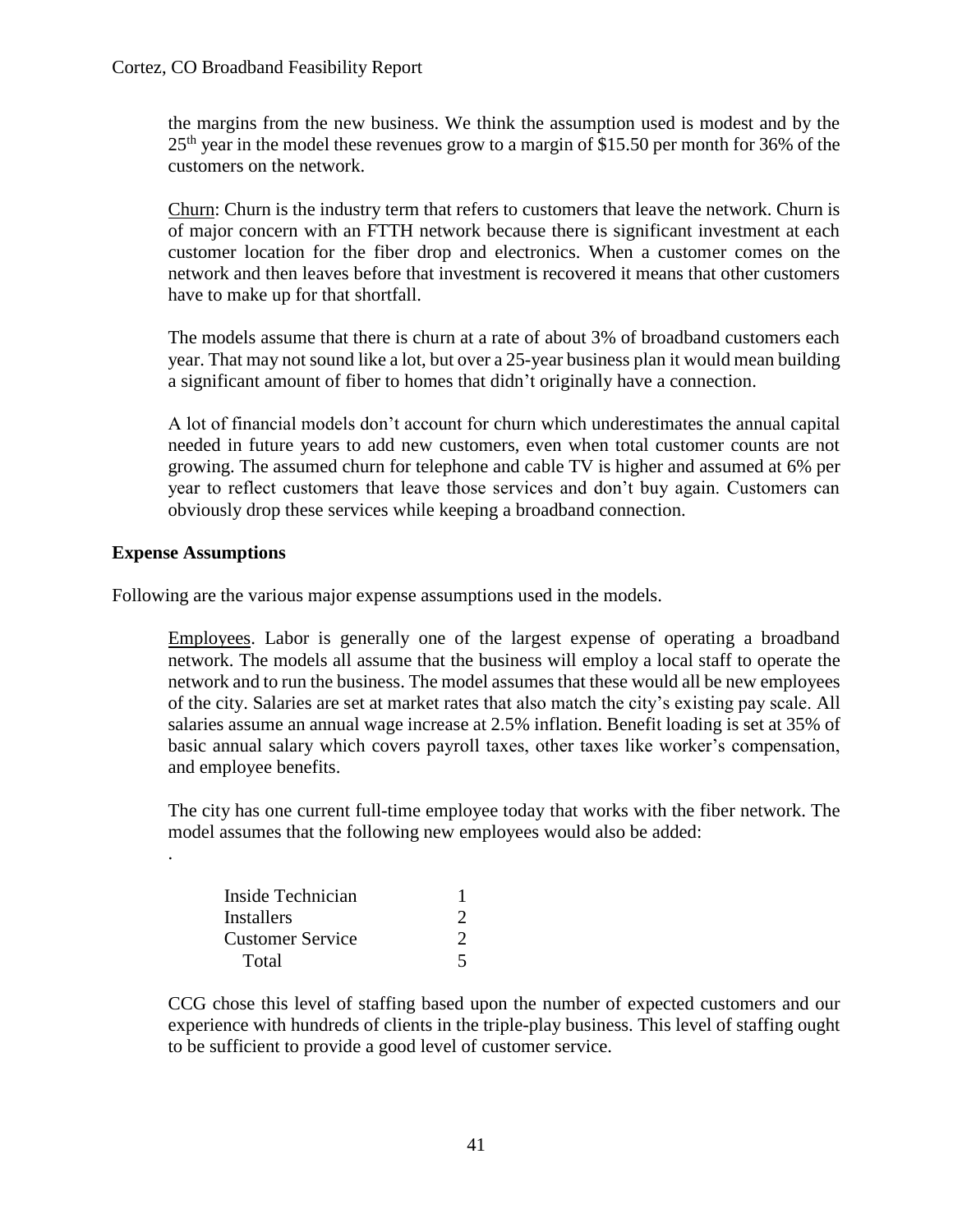There are also additional functions that would be outsourced or handled by contractors, as follows:

Sales/Marketing. The city is typical of other municipalities and would have a hard time paying sales commissions. We've assumed a contract sales person for the first few years of the business who would sell largely by knocking on doors. Over time the need for this position decreases and the models show this cost declining, but never disappearing.

Technical Support/After Hours Support. Most small ISPs today outsource what is referred to as the ISP functions. This includes owning the routers that handle things like routing traffic to and from the Internet. One major function offered by these outside vendors is first level technical support where customers can call to ask about technical issues or computer issues. These firms offer these services as well as afterhours general customer support. Staffing this locally would cost more than outsourcing.

City Overhead Costs. The city bills the various departments for using jointly provided city services like accounting, payroll, and benefits management. The city also charges for use of city-owned vehicles to those departments that use the vehicles. We estimated the cost of these city overheads based upon what is already charged today for the existing fiber employee.

Start-Up Costs. There are considerable start-up costs included in each scenario. It's our experience that there are a number of one-time expenses associated with launching a new business and rather than list them, they have been included generically as start-up costs.

Maintenance Contracts. It is typical for small ISPs to buy maintenance contracts. The city already incurs some of these costs with Calix. These contracts provide for annual updates of all software and other improvements to electronics plus some base level of technical assistance from the vendors. The study assumes maintenance contracts for the FTTH electronics.

Internet Backbone. ISPs need to buy a large data pipe to the Internet to provide connectivity to the open Web. This is referred to in the industry as an Internet backbone connection.

The city already has this connection in place today to support the wholesale business. The current fees include two components—transport and bandwidth. The transport costs are for the fiber connection from Cortez to the nearest Internet POP, and that cost would not increase by getting into the fiber business. But as the new retail business adds more broadband customers you'd have to buy more bandwidth.

It's been our experience that bandwidth costs have been dropping over time, something we've seen happen for over twenty years. The models assume future decrease in the cost for bandwidth, although the amount of bandwidth needed will continue to grow over time as people use more bandwidth.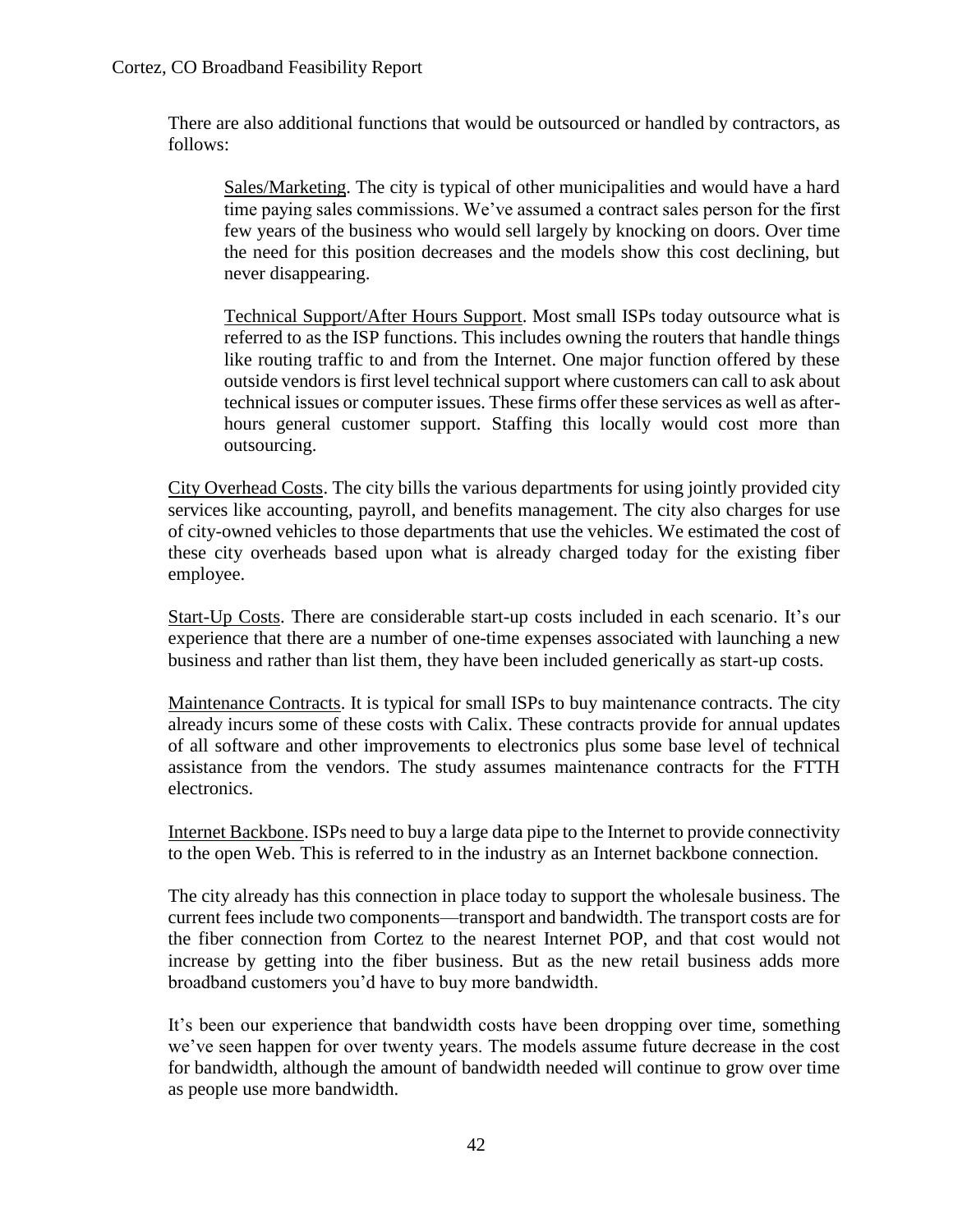The quality of bandwidth delivered to customers is measured in the industry by use of an oversubscription factor. Oversubscription is the sharing of bandwidth between customers. For example, if there was only one customer on the network, then the network would not be oversubscribed and the oversubscription ratio would be 1:1. However, since customers don't all use the Internet at the same time to download or upload, a network can easily share a data pipe among multiple customers. The large cable and telephone companies are believed to use an oversubscription ratio of as much as 200:1 or even higher, meaning that at least 200 customers share a data pipe to a neighborhood. These models assume an oversubscription rate of no more than 100:1. This is a reasonably high-quality oversubscription ratio and most customers would get the bandwidth they want almost all the time.

Sales and Marketing Expenses. In addition to a contract salesperson the forecasts include a marketing budget. The assumption is made that there would be relatively high advertising costs in the first few years, but a continuous advertising cost forever.

Billing. A company has two choices for billing services. The company can subscribe to an external billing service or the company can buy software and do the billing internally. Even with internal billing many companies print and mail bills using an external vendor. These models assume the purchase of a billing system as part of a larger suite of software known as OSS/BSS. This software is used to take customer orders, to coordinate installations, and to keep track of inventory as well as to bill customers.

The billing assumptions assume that customers will pay in multiple ways. Some will have the business auto-bill and debt their bank account. Others will leave a credit card on file for billing. Other customers are still going to want a paper bill. There is a different cost to the company for each of these different classes of customers.

General & Administrative (G&A) Expenses. The models include the number of overhead costs for operating the business. This includes such costs as:

- General liability insurance
- Legal expenses
- An annual accounting audit
- Travel expenses
- Office supplies
- Fees for the bond trustee
- Regulatory compliance
- External consultants
- And, finally, a catchall account called other G&A—there are always expenses that are hard to put into a category.

Taxes. The models assume that since the business is municipal that you would be exempt for most normal business taxes like income taxes, property taxes, etc.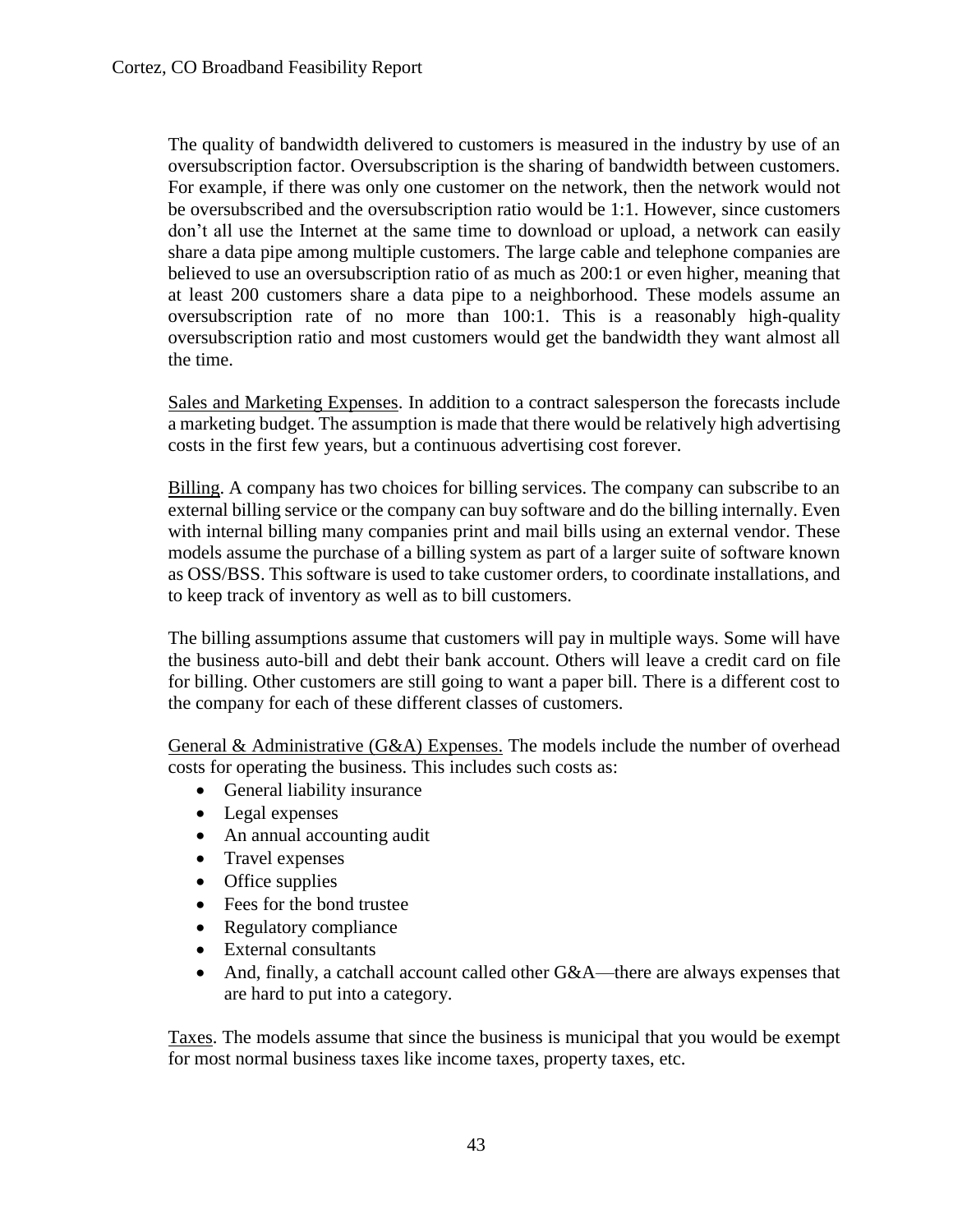There are a number of taxes that would accrue to the business due to being in the retail business. This would include things like the taxes to fund 911, fees assessed by the federal Universal Service Fund, and so forth. The assumption in the model is that all of these taxes would be passed on to customers and that the amounts collected would be sent to the tax authorities. Because of this these taxes are not shown in the forecasts because the tax expenses flow directly from customers to the tax authorities without affecting the company books.

### **Capital Assumptions**

Capital is the industry term for the assets required to operate the business. The capital expenditures predicted in these models reflect the results of the engineering studies done by Finley Engineering and included as Section II of the report. The launch of a broadband network requires a significant investment in the fiber network and electronics and this is by far the biggest cost of getting into the business.

Capital includes several broad categories of equipment including fiber cable, electronics for FTTH, and the electronics needed to provide the retail services. In addition to capital needed for the network, there are expenditures predicted for assets like furniture, buildings, computers, vehicles, tools, inventory, and capitalized software. The amount of investment required is going to vary as well by the number of customers covered by a given business plan.

One of the major capital costs of building a fiber network is the cost of installing each customer. This work consists of three components—the fiber drop to get from the street, the fiber electronics that translate the light on the fiber into usable bandwidth, and any installation or rewiring needed inside the home.

Our goal is to be conservative with capital estimates. The estimates include a construction contingency to cover potential cost overruns. It is important to remember that these estimates are high level. The goal of these estimates is to provide estimated costs that are detailed enough to see if it makes sense to move forward and consider a fiber project. However, before raising the money to build this project it would be prudent to do additional engineering to better pin down the cost of the network.

### **Estimating Fiber Costs**

There was no one easy answer about the best way to design and build the fiber network. This is due to the various issues having to do with the cost of building fiber. The area of the most concern is the high cost of putting fiber onto the existing pole network owned by Empire Electric. That network looks like it will require extensive make-ready costs, which are partially driven by the philosophy of Empire Electric. They seem to want a new attacher to pay to clean up historic problems with the placement of other wires.

Because of this we considered three different alternative network designs:

- A traditional build where the city pays to get onto the Empire Electric poles.
- An alternative where the whole network is buried.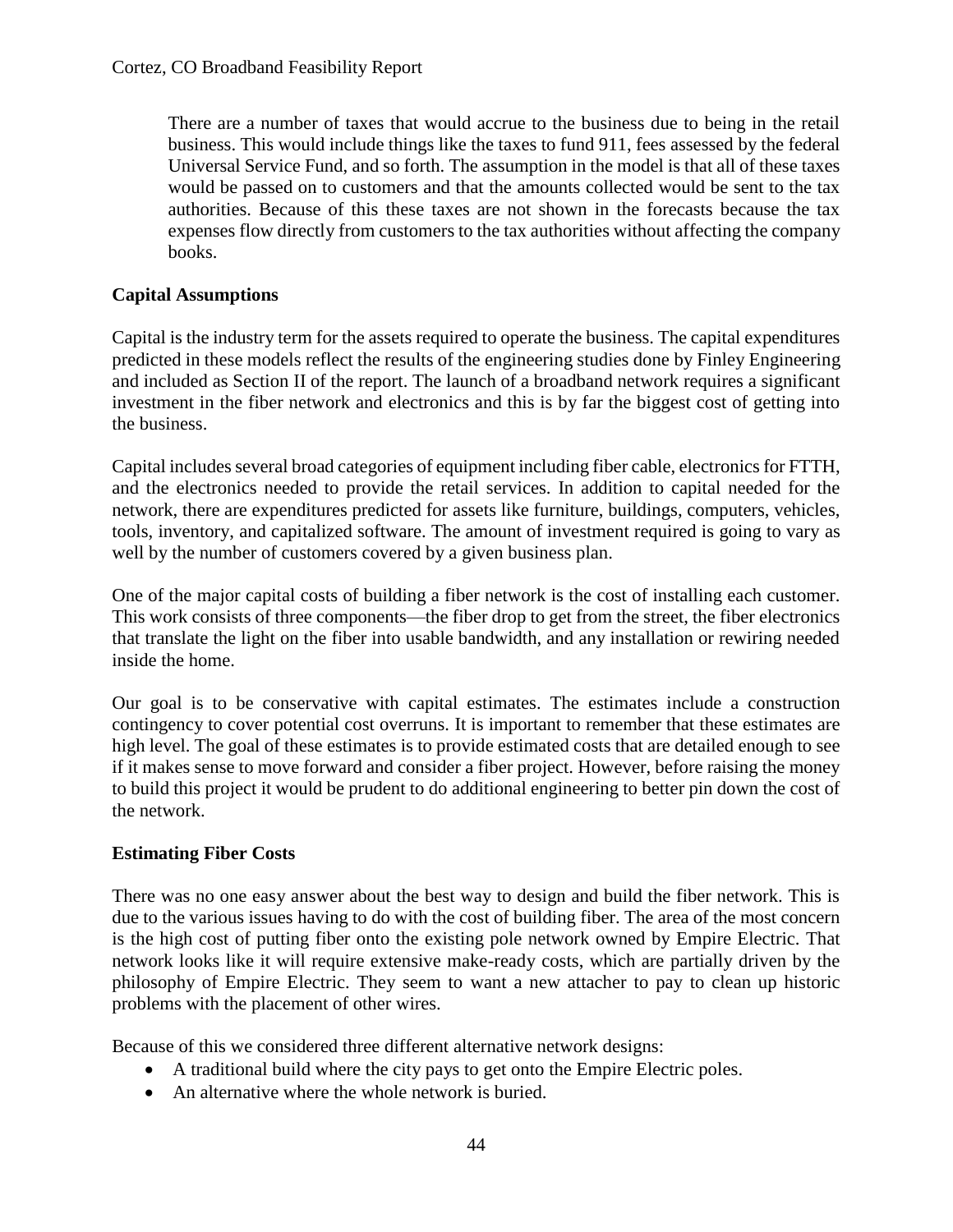• An alternative where the city builds new poles in the alleys in the older downtown area and buries the rest of the network.

The cost of the fiber network under these three scenarios is as follows:

| Using Empire Poles. | \$8,082,345 |
|---------------------|-------------|
| All Buried.         | \$8,316,615 |
| New Poles in Alleys | \$5,830,600 |

For purposes of the financial projections we considered both the all-buried option and the option to put aerial in downtown alleys on new poles. We did not consider the option of using the Empire poles. More research is needed to be certain that the city can build all new poles in the needed alleys.

The perfect network implementation would choose the lowest cost option for each street in the city. There are some blocks where it might be inexpensive to get onto Empire poles, others where the lowest cost would be to place new poles and others where burying is the best option. We believe that the actual cost to build the network will include a mix of these three methods and we've recommended that more research should be done to pin down the cost of the best network.

Specific Assets. Following are the assets that are in service by the end of the fourth year. That date was chosen because it represents a fully constructed network with subscribers. These would be the assets that would be funded by any debt. Assets added after the fourth year would be funded by revenues.

Perhaps the primary question we are always asked is, "what is the cost to build the network?" As can be seen by these numbers, the cost of the network varies by the number of customers. This particular table uses a fiber network that is both aerial and buried, and the numbers would be higher for the all-buried scenario.

|                             | 40%           | 50%          | 60%          |
|-----------------------------|---------------|--------------|--------------|
|                             | Penetration   | Penetration  | Penetration  |
| Vehicles                    | 81,000        | \$           | 81,000       |
|                             | \$            | 81,000       | \$           |
| Tools                       | 75,000        | \$           | \$           |
|                             | \$            | 75,000       | 75,000       |
| Land & Buildings            | \$            | \$           | \$           |
|                             | 383,396       | 383,396      | 383,396      |
| Furniture                   | \$            | \$           | \$           |
|                             | 9,000         | 9,000        | 9,000        |
| Computers                   | \$            | \$           | \$           |
|                             | 18,090        | 18,090       | 18,090       |
| Voice Gateways              | \$            | \$           | \$           |
|                             | 46,260        | 69,660       | 83,520       |
| WiFi Modems                 | \$            | \$           | \$           |
|                             | 178,360       | 221,284      | 265,188      |
| <b>FTTH Electronics</b>     | 1,518,405     | 1,729,455    | \$           |
|                             | \$            | \$           | 1,917,126    |
| <b>Fiber Drops</b>          | 1,657,644     | 2,057,126    | 2,464,538    |
|                             | \$            | \$           | \$           |
| <b>Fiber Network</b>        | 5,830,600     | 5,830,600    | 5,830,600    |
|                             | \$            | \$           | \$           |
| Inventory                   | 100,000       | 100,000      | \$           |
|                             | \$            | \$           | 100,000      |
| <b>Capitalized Software</b> | 209,100<br>\$ | 211,290      | 213,530      |
| Total                       | \$10,109,625  | \$10,785,901 | \$11,445,553 |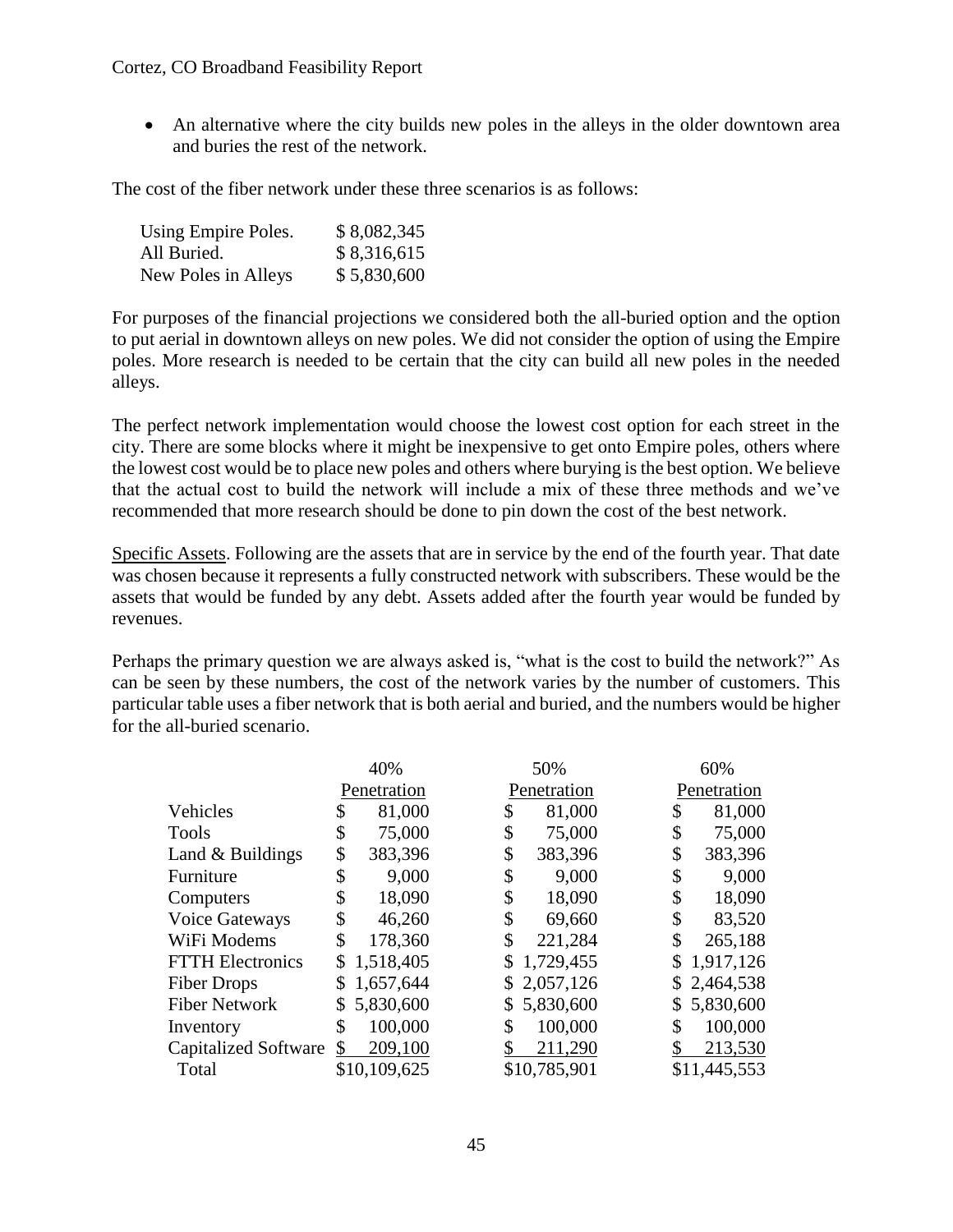A description of the buildings (huts), the fiber network, and the core electronics is included in Section II of this report. Here is a brief description of the other assets included in the study.

Vehicles. Needed for the installers.

Tools. These are capitalized tools like test equipment used to monitor network performance and to diagnose network problems.

Furniture. Needed for employees.

Computers. For employees, including basic software.

Voice Gateways. These are devices needed to provide Voice over IP. These can range from tiny devices placed at each VoIP phone, like is done by Vonage, or one larger device that would provide VoIP service to all phones connected to the existing telephone wiring.

ONTs. These are the devices at each fiber customer that receives a light signal from the fiber network and converts it into Ethernet.

Inventory. This includes spare electronics as well as spare fiber needed to make quick repairs.

WiFi Routers. Our analysis assumes external WiFi routers—meaning separate from the ONT. Some ISPs automatically assume that a customer wants a WiFi router and build it into that cost.

At CCG we recommend that our client not include WiFi routers directly in their terminal equipment. The indoor ONTs that are included in these studies do not include a WiFi router, but ONTs can be purchased with integrated WiFi capabilities at a higher cost than we've assumed.

It has been our experience that automatically including the WiFi router in the ONT is a bad business decision. First, many tech-savvy customers won't use a WiFi router from the ISP because there are better (or perhaps cheaper) WiFi routers available on the market. To provide unused WiFi routers to such customers is an expenditure that never gets recovered. More importantly, we know that WiFi technology is evolving rapidly. We are only a few years way from the introduction of 802.11ax and there seems to be a new generation of WiFi every five to seven years. Building WiFi routers into the ONT electronics means that the device can become obsolete due to the WiFi router, long before it is functionally obsolete as an ONT. We instead recommend that ISPs offer separate WiFi routers for lease.

Capitalized Software. The models also assume capitalized software. GAAP accounting requires that any software that is above a certain dollar amount and which has benefit to the business for more than one year be capitalized. There are a few kinds of software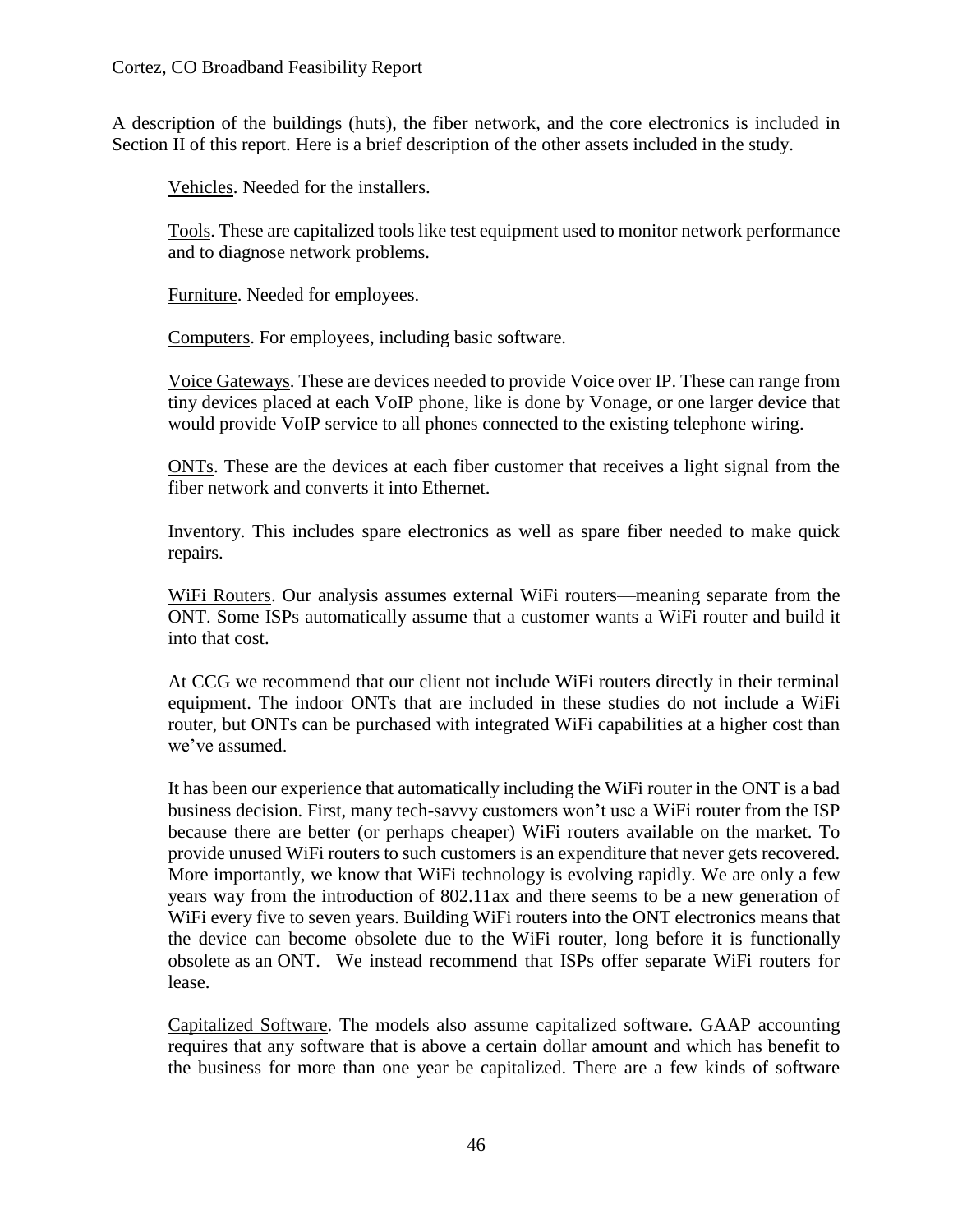assumed in these studies that meet these requirements and which are shown as assets and not immediately expensed. These would include:

- An OSS/BSS operating system. This is the software used to run the company and includes such services as taking customer orders, billing, taking customer trouble calls, dispatching repair technicians, keeping track of inventory, etc.
- Mapping software. You will want a software package that captures the details of the network and that can be integrated with the OSS/BSS to make it readily available to customer service reps and technicians.

City Purchasing Practices. One issue that always has to be considered when municipalities build a fiber network is the potential impact of city purchasing practices on the cost of a fiber network. We've seen instances when such purchasing practices add extra cost to a network.

For example, the municipal RFP process can add a lot of time to the purchasing timeline. When financing with bonds it's extremely important to get the construction underway as quickly as possible. Fiber networks lose money initially, by definition, and it's vital to get customer revenues generated as quickly as possible to help pay for the network. There is a significant cost for delaying revenues and it can be deadly to have a slow purchasing process.

We've also seen government purchasing processes that end up compromising the quality of the network. Purchasing rules may require that each major component of the network be bid separately, and that might mean that the overall set of vendors selected might not be the team that will produce the best combined technical solution.

The most important factor is an interesting one. Government RFPs generally assume that vendors will bid with their best prices and that the government will get a good price for the components of the network. However, in real life practice we've often seen the opposite. Most telecom vendors are not experienced in working with municipalities since the majority of their customers are commercial ISPs. We've seen this lead to telecom vendors responding to government RFPs with "list" prices. Telecom vendors also often offer list prices to ISPs, which is then followed by a negotiation for lower prices. Yet most RFP rules don't allow for negotiation after the acceptance of the RFP and we've seen municipal fiber providers paying significantly higher prices for electronics and components than similarly sized commercial ISPs.

There are ways around these issues in some states. For example, we've seen cities that bid the entire price of building the network to a contractor, thereby making the contractor responsible for buying the network components. However, many states don't allow this process.

We mention this issue because there is a risk that the assets could cost more than we've assumed if the fiber construction process is run through routine municipal purchasing practices that could cause delays or lead to cost overruns.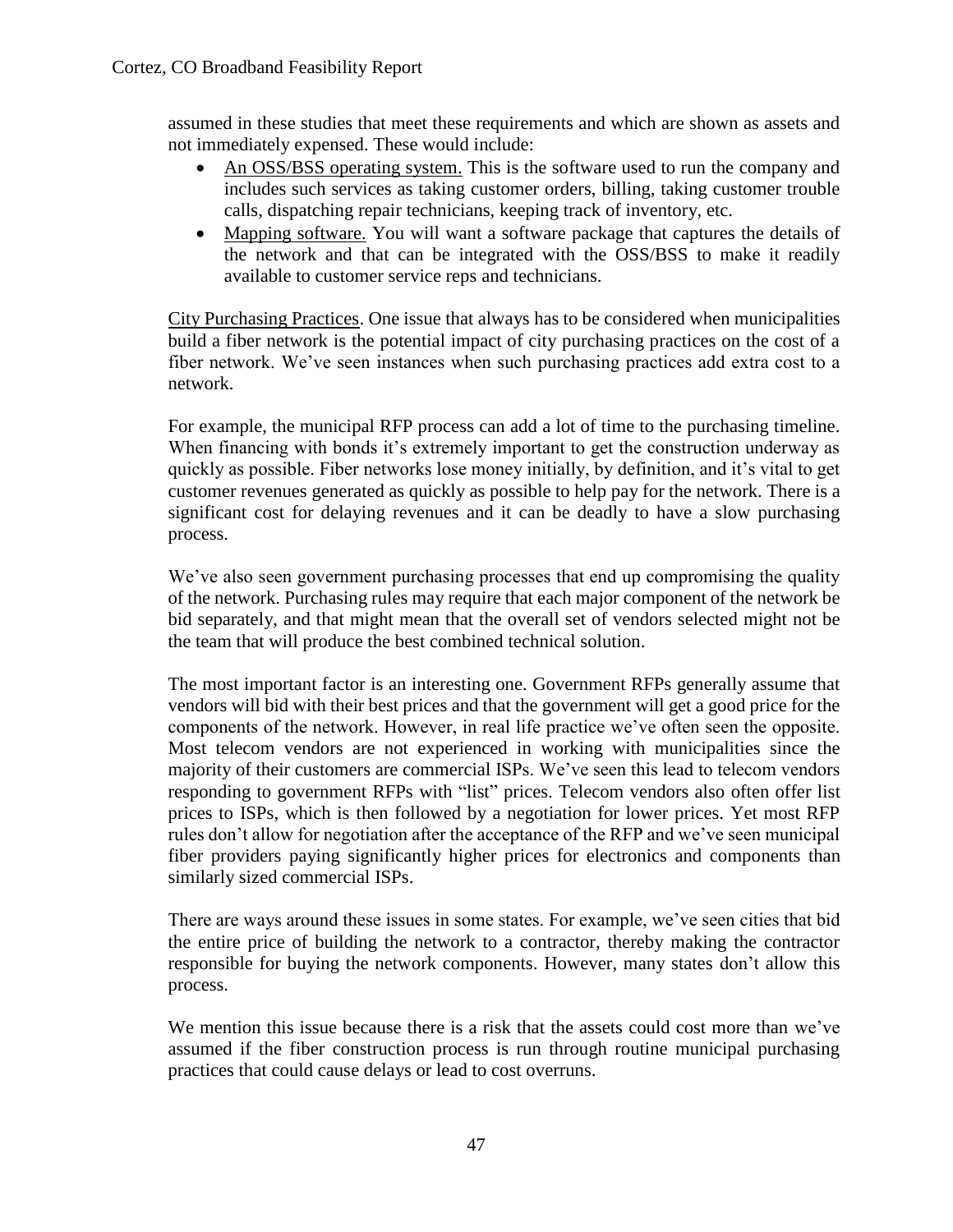## **Debt Assumptions**

One of the scenarios we considered was financing the network using municipal bonds. There are several key factors that affect financing costs:

- Interest Rate. The higher the interest rate, the higher the annual debt payments, just like with a home mortgage. For the last decade or so bonds have had much lower interest rates than commercial loans. That is not always the case throughout a longer history, but it's generally the case. We've enjoyed low municipal bond rates for the last decade, but nobody expects low rates to hold forever. In the studies we've assumed a bond interest rate of 4.0%.
- Loan Term. The loan term means how long the borrower has to repay the loan. The studies assumed a term for bonds of 25 years. There have been a few municipal fiber bond issues financed for 30 years, which would result in more interest expense during the life of the bond but lower annual debt payments.
- Financing Construction. With bonds it is typical to borrow all of the money up front in a lump sum, meaning that interest is accumulating immediately. Commercial loans more often use what is called construction financing, meaning that the project borrows money each month as needed during construction, which greatly reduces the interest cost for the first few years.
- Capitalized Interest. Because bonds require the money to be borrowed up front, it's typical for a fiber project to have to borrow the funds needed to make the first 3–4 years of interest payments on the bonds, until the project generates enough cash to cover those payments. Commercial loans more typically excuse interest payments for the first few years (which is made up by applying a higher interest rate in the future). The studies assume that the first three years of interest payments are borrowed in the bonds.
- Bond Surety. Bonds often include some sort of surety, meaning some amount of money to cushion the bondholders against losses. This might include borrowing something called a Debt Service Reserve Fund, which is an amount of money that is borrowed and held in escrow during the life of the bond. This money would be used to pay principle and interest payments in case the project doesn't make enough to cover the needed payments. Bonds might also require bond insurance, which is an insurance policy, funded up front with the bond to cover future defaults. The forecasts assume that revenue bonds would require a Debt Service Reserve Fund. This would not be needed for general obligation bonds.

Example of Financing Assumptions. The following example shows the financing assumptions for building the network with a mix of aerial and buried fiber and using revenue bonds.

| 50%                |
|--------------------|
| Penetration        |
| 4.0%               |
| 25 Years           |
| \$10.8 M           |
| \$0.3 <sub>M</sub> |
| \$0.7 <sub>M</sub> |
| \$1.8 <sub>M</sub> |
| \$1.0 <sub>M</sub> |
| \$14.6 M           |
|                    |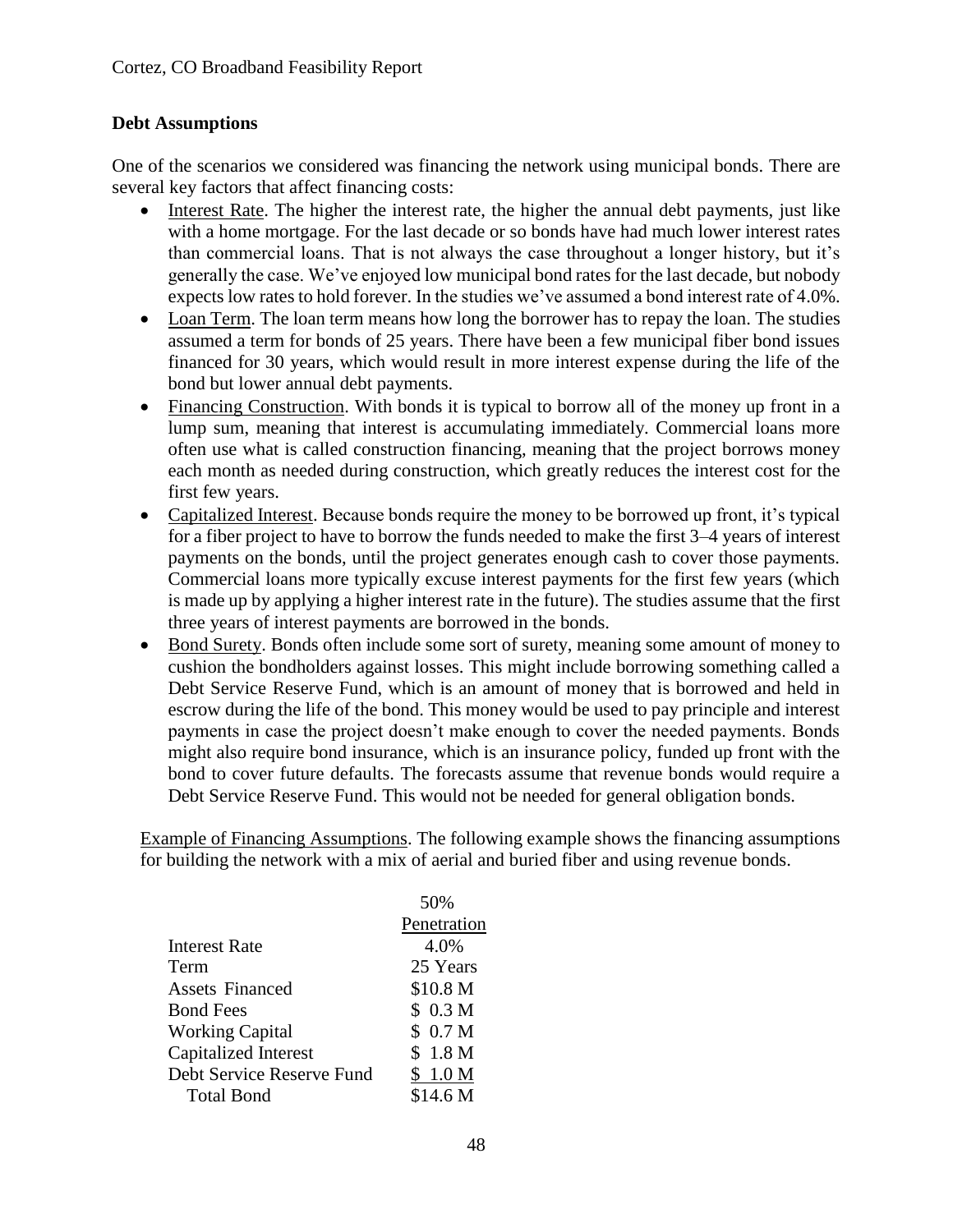This scenario is typical for bond funding and shows that the amount financed is significantly greater than the cost of the assets, in this case by 35%. Following is an explanation of the components of the bond cost:

Assets Funded. These are the assets built during the first 4 years of the project.

Bond Fees. These are fees paid to raise the bond fund. They include numerous legal fees. The primary cost are fees charged by bond sellers to market and sell the bonds.

Working Capital. Federal bond law requires that bond proceeds must primarily be used to pay for the capitalized cost of a project. However, the rules allow for a bond to finance up to 5% of the cost of the bond issue to cover other costs. In this case the working capital would be used to cover operating expenses during the first few years before revenues are high enough to cover costs.

Capitalized Interest. We've assumed that the interest payments for the first three years are borrowed up front.

Debt Service Reserve Fund. This is the surety described above and this amount is held in escrow during the life of the bond issue to be used in the case that the project is unable to cover bond costs. These funds are held in escrow for the life of the bonds and would be released to the general funds of the city or to the fiber project when the bonds are fully retired.

Type of Bond. There are two primary types of bonds used to finance fiber projects—general obligation bonds and revenue bonds. Revenue bonds are basically secured by the revenues of the project (in this case the revenues from the fiber network). General obligation bonds are secured by tax revenues.

But there is a nuance that is important when looking at funding a fiber network. One of the most common kinds of financing is a revenue bond that is backed by the full faith and credit of the city. That means that the revenues from the fiber project are expected to cover the bond payments, but if there is ever a shortfall the city must use tax revenues to make up the shortfall.

The only real difference in cost between a pure revenue bond and one that is guaranteed by the city in case of failure is a lower interest rate for the safer bond. The difference in interest varies according to the credit rating of the city as well as the vagaries of the overall bond market. As we write this report there was only a tiny difference in the interest rate of a project backed by tax revenues versus a pure general obligation bond—because bondholders view those as nearly equivalent.

The financial models all assume a revenue bond that is backed by tax revenue. It has become difficult to secure a pure revenue bond for fiber networks since there have been a few failures nationwide of municipal fiber projects.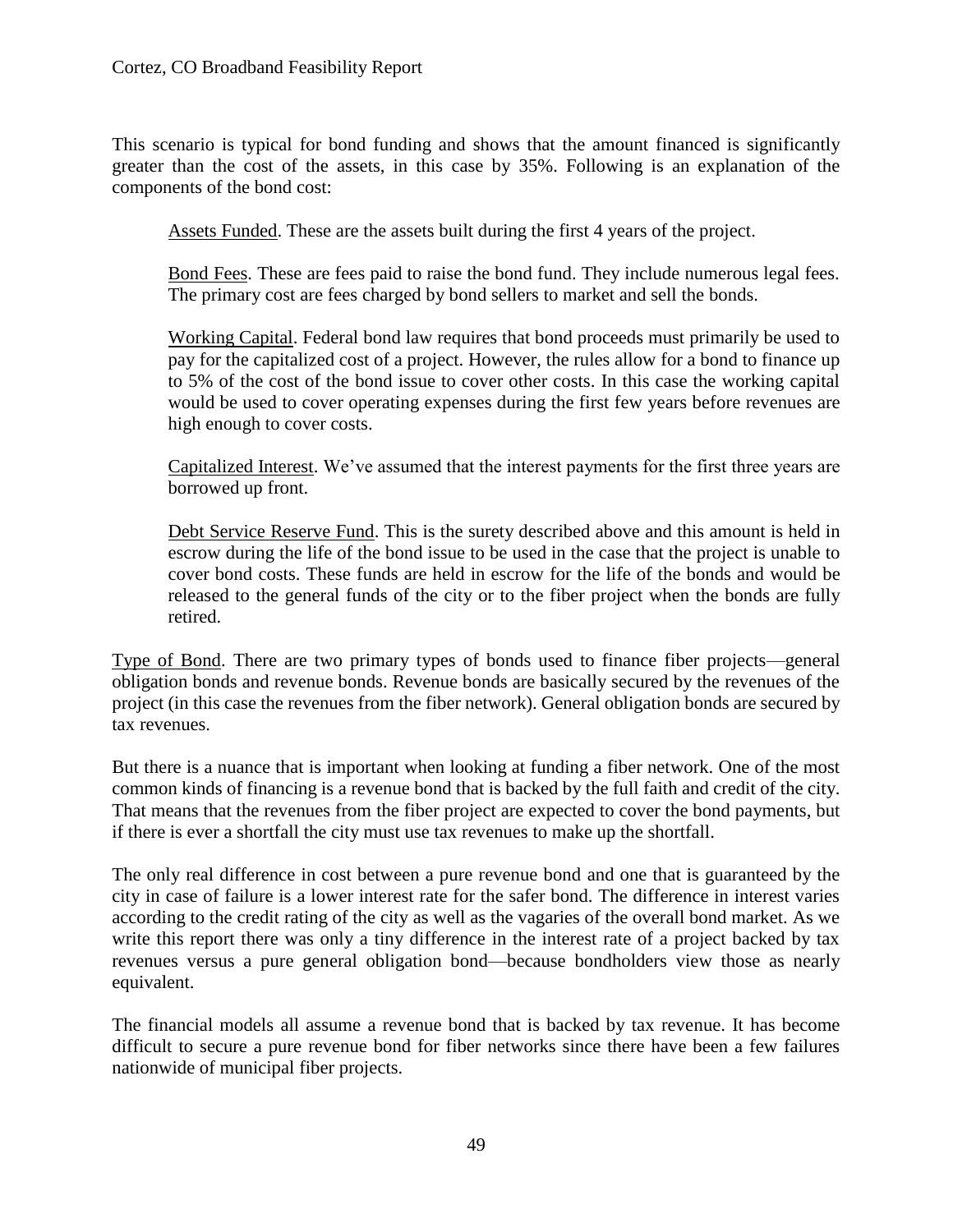# **D. Open Access**

This scenario would open up the market to multiple ISPs, which would provide retail products to customers. Under this scenario the city's only source of revenue is from providing wholesale connections to ISPs to use the network. In an open-access network the city would build and own the fiber network and would then sell access to the network to multiple ISPs or other service providers. There is no one single way to do an open-access arrangement and the city and the ISPs would need to negotiate the specific arrangements.

In most open-access networks in the US, the municipality owns the fiber network and some portion of the electronics and the ISPs are responsible for everything customer related. This is not the only possible model, but it reflects the fact that many ISPs are undercapitalized and unable to contribute to capital costs. When open-access networks have required the ISPS to fund more of the customer costs, such as the ONTs or fiber drops, the penetration rates on the network have been extremely low. These studies assume that the city builds the fiber network including the fiber drop to the customers and the FTTH electronics at the customer location.

The most important change of assumptions between a retail model and open access is the speed of customer sales and connection to the network. The base retail model in this study has the city as the ISP and directly in charge of the sales process to customers. Since it's vital to drive new revenues quickly in order to make bond payments in a retail operation, there is always a big push for early sales. In fact, we would expect there to be a big presales effort so that a lot of the customers are on-board before construction is complete.

Probably the biggest surprise to cities that offer open access is that sales go much slower than anticipated. There are many reasons why the ISPs in an open access environment don't feel the same sense of urgency to sell. Many of the smaller ISPs are undercapitalized and understaffed and don't have the resources to connect many customers in a short period of time. Many ISPs on an open access network specialize in a niche of customers, be that a given demographic or a certain part of the market. But regardless of the reasons, it seems to take far longer to get to a reasonable customer penetration rate on an open access network.

Open-Access Revenue. The primary revenue for the city in an open-access environment is the fees that are charged to the ISPs for the right to use the network. Most of the open-access networks in the US charge the ISPs per loop, meaning they bill a flat monthly rate that buys the ISP a lit fiber connection at a given customer location. There have been a few open-access networks that have instead charged by the services being delivered to the customer. However, in today's world when almost every product on the fiber network can be delivered as an IP data stream, it's hard to monitor and charge properly by the service.

There has been a lot of debate in how to set the rate for ISPs in an open-access model. If the rate is too high it pushes the ISPs to cherry-pick. For example, a number of open-access networks today charge flat fees of between \$28 and \$33 per month to the ISPs. When charged that rate the ISPs will not offer a standalone broadband product in the hoped-for retail range of \$40 - \$50. They instead will either charge more for standalone broadband or else only sell to customers that will purchase a bundle of products. This cherry picking is well documented on existing open-access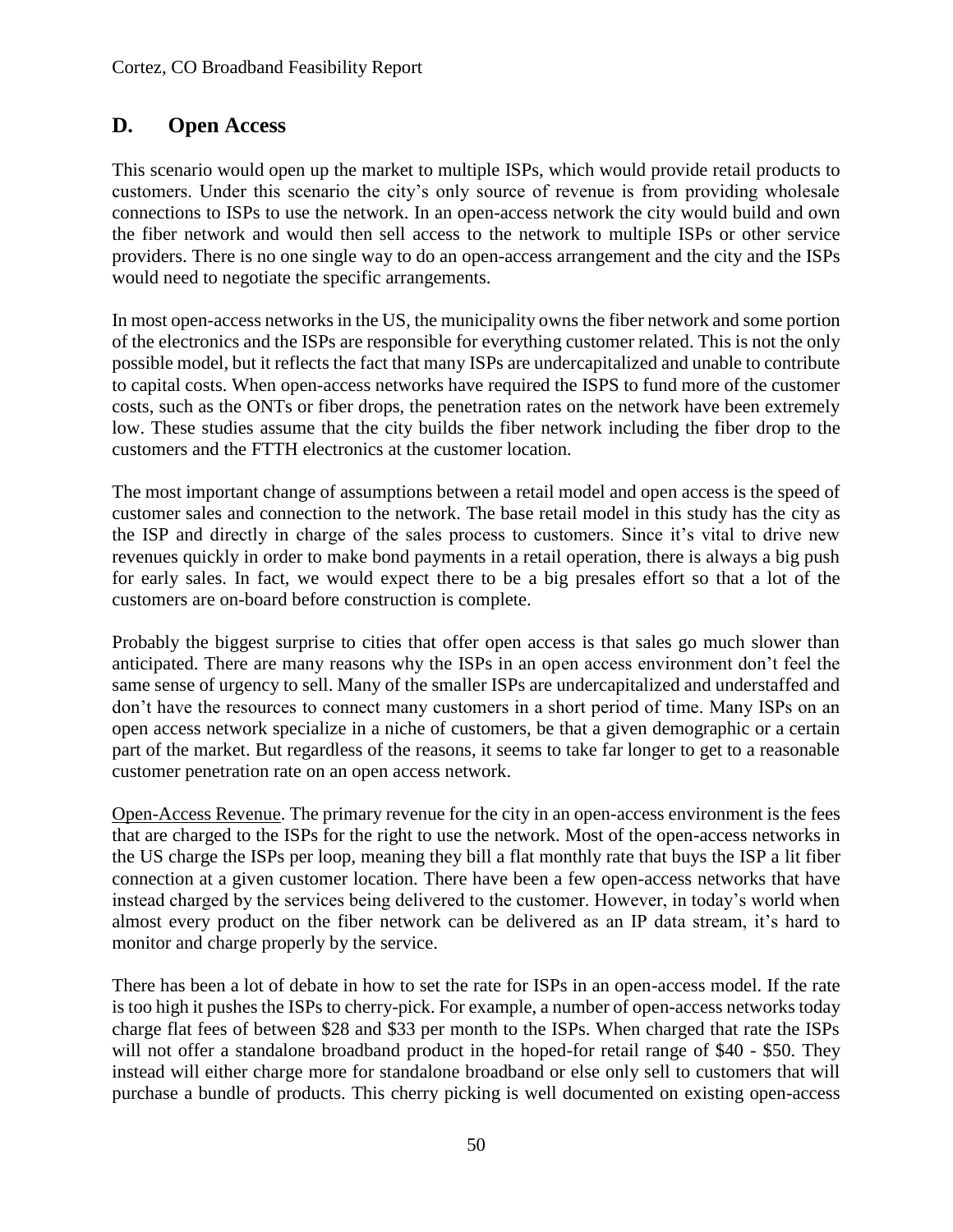networks and results in these open-access networks getting lower customer penetration rates than retail fiber networks. Having fewer customers is not the only negative consequence of the cherry picking since it means that low-income residents essentially get shut out from using the network.

For the MDU market, the open-access environment makes it harder to sell into MDUs on a percustomer basis. For example, in a retail environment the city might only elect to build to an MDU after getting enough customers committed there. That is harder to coordinate with the ISPs. However, the open-access environment may instead lead to some increase in sales of wholesale connections to whole buildings.

The study considers a "traditional" open access model that charges \$30 per month to the ISPs for connection to each customer.

Following are the other specific assumptions used in this scenario.

Employees. It takes fewer employees if the city's only role is to operate the network. We have assumed in these models that these functions would also be outsourced to some third party so that the city is not operating the network with city employees. The employees needed by year 4 are as follows:

|                        | Employees |
|------------------------|-----------|
| Inside Technician      |           |
| <b>Installers</b>      | 2         |
| <b>ISP</b> Coordinator |           |
| Total                  |           |

The only employees needed are those that directly take care of the fiber network as well as those that interface with the ISPs. There is no need for employees to provide the triple-play products or to interface with end-user customers.

Expenses. There are far fewer city expenses required in an open-access network. All expenses associated with the triple-play services disappear. All expenses required to directly interface with retail customers disappear. The need for an Internet Backbone disappears. These expenses all accrue to the operating ISPs. The required expenses are:

Vehicles and other expenses to support employees Rent for office and equipment space Power and other utilities needed to operate the network Maintenance contracts on the electronics A reduced amount of advertising to create awareness of the fiber network Backoffice expenses like accounting, legal, and so forth, but at a lower level than a retail model

Specific Assets. Following are the assets that are in service by the end of the fourth year for the open access network. In this scenario the assumption has been made the ISPs are responsible for assets inside the premise such as settop boxes, WIFI modems, and voice gateways. ISPs also would be responsible for any wiring at the premise inside of the ONT.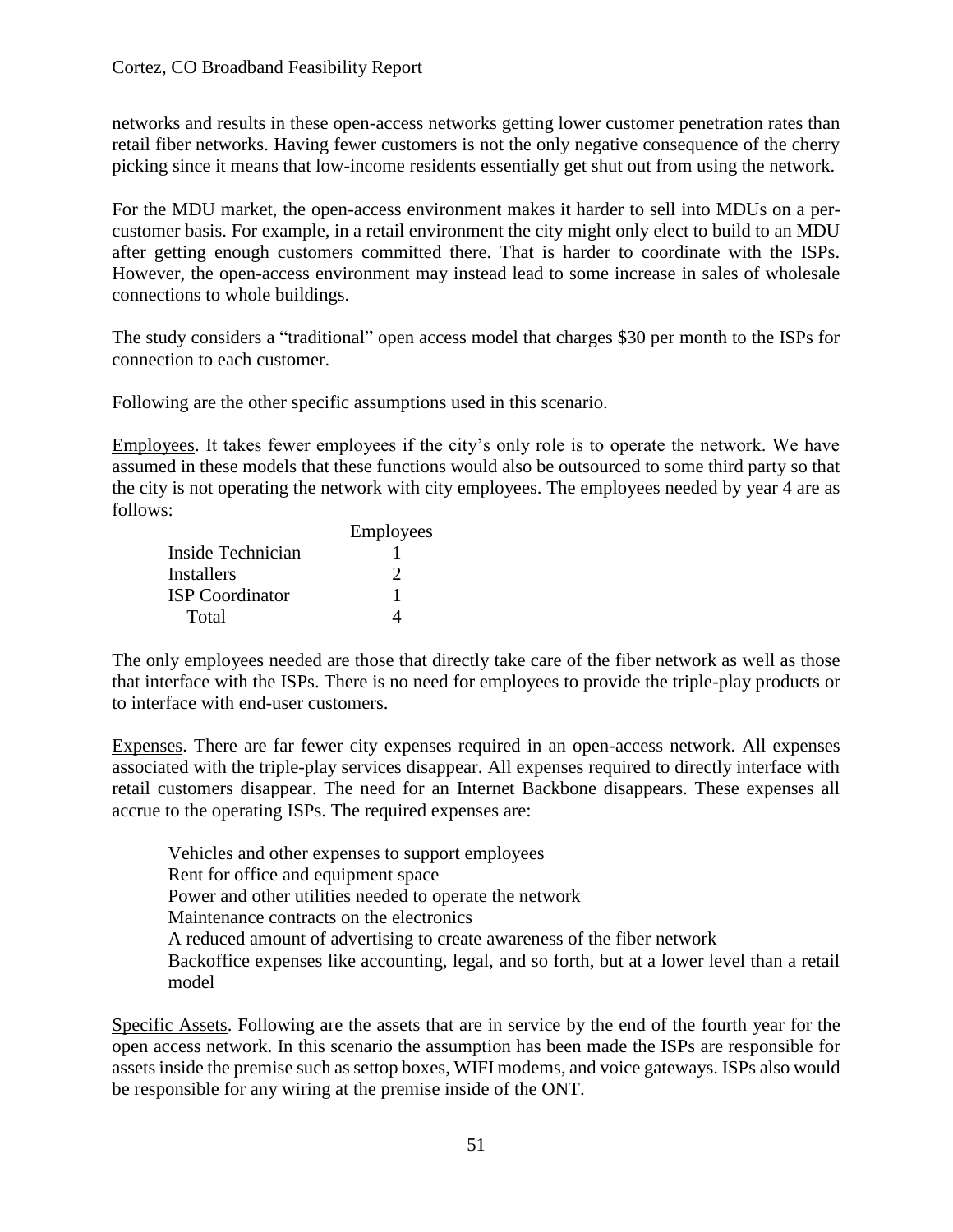|                             | 50%             |
|-----------------------------|-----------------|
| <b>City Assets</b>          | Penetration     |
| Vehicles                    | \$<br>81,000    |
| Tools                       | \$<br>75,000    |
| Land & Buildings            | \$<br>383,396   |
| Furniture                   | \$<br>6,000     |
| Computers                   | \$<br>12,090    |
| <b>FTTH Electronics</b>     | \$<br>1,729,455 |
| <b>Fiber Drops</b>          | \$2,057,126     |
| <b>Fiber Network</b>        | \$5,830,600     |
| <b>Capitalized Software</b> | \$<br>100,000   |
| Inventory                   | 100,000         |
| Total                       | \$10,374,667    |
|                             |                 |

The most striking thing about these numbers is that it costs nearly as much to build an open-access network as a retail network.

# **E. Digital Divide Scenarios**

We also considered a digital divide scenario. In this scenario fiber is built to every home and every home gets a minimal broadband connection for free. This would be compensation for the public agreeing to pay for the project through something like sales taxes. The free speed would likely be something low like 5 Mbps or 10 Mbps.

We considered two options. In the first, customers who wanted faster broadband speeds paid the same prices as in the other retail scenarios. In the second version the broadband prices were reduced by \$10 per month across the board, rewarding customers further for helping to finance the network through taxes. The primary impact to the financial models was to increase capital to build to every customer:

 $50<sub>0</sub>$ 

|                             | .)VY0           |
|-----------------------------|-----------------|
|                             | Penetration     |
| Vehicles                    | \$<br>81,000    |
| Tools                       | \$<br>75,000    |
| Land & Buildings            | \$<br>383,396   |
| Furniture                   | \$<br>9,000     |
| Computers                   | \$<br>18,090    |
| <b>Voice Gateways</b>       | \$<br>69,660    |
| WiFi Modems                 | \$<br>221,284   |
| <b>FTTH Electronics</b>     | \$2,682,967     |
| <b>Fiber Drops</b>          | \$<br>3,592,513 |
| <b>Fiber Network</b>        | \$<br>5,830,600 |
| Inventory                   | \$<br>100,000   |
| <b>Capitalized Software</b> | \$<br>211,290   |
| Total                       | \$13,304,152    |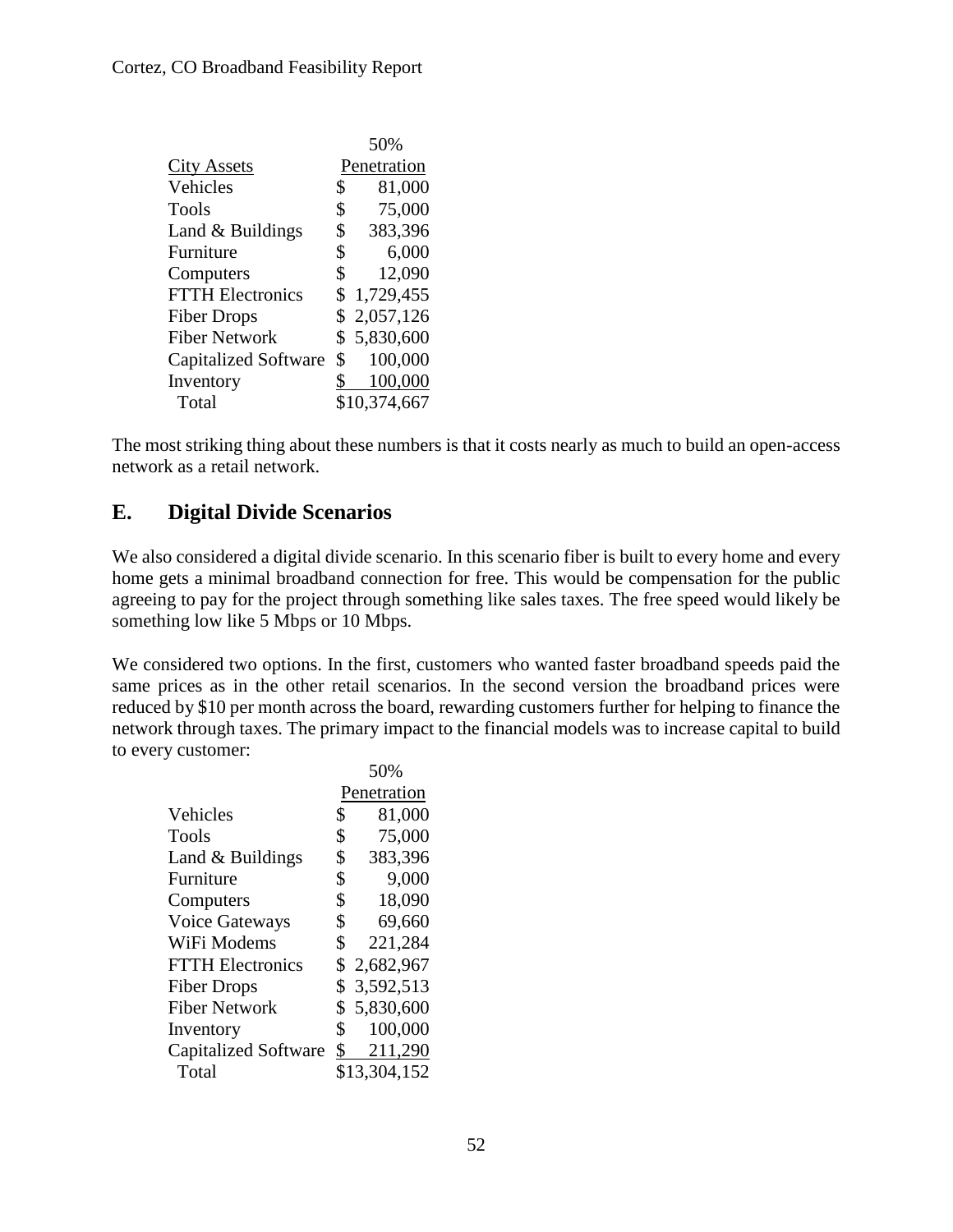## **F. Business Plan Results**

### **Financial Reports in the Forecasts**

The financial forecasts were created to follow basic GAAP accounting. This means that intangible expenses like depreciation and amortization is applied to assets like bond financing costs. Each projection includes three standard financial reports—an income statement, a balance sheet, and a statement of cash flows. Each projection also includes balance sheet items such as accounts receivable and accounts payable in order to more accurately predict cash balances.

The models assume interest income on accumulated cash, earned at an interest rate of 1.5% annually. Over a long time-horizon that interest rate could vary. There is a general model assumption that cash is never paid out as dividends but always retained for the 25-year period. It is typical to show models that retain cash to make it easier to compare different scenarios. However, in real life cash is generally not retained in a business. In the case of bond financing any excess cash is often used to retire the bonds early.

The summaries below introduce a few new terms:

- Positive Net Income. This is when the books of a business show a positive profit. This is the standard way that commercial companies define a profit. A positive net income shows that the business is covering operating expenses as well as interest, depreciation, amortization, and taxes. Net income does not consider repayment of debt principle and annual operating capital. Still, this is an important milestone for a new business, because it measures when a commercial business is profitable for accounting purposes. Just note that it is possible to have a positive net income and still not have enough cash to operate the business.
- Debt Breakeven. This is when the business has generated enough excess cash that the remaining debt could be fully paid-off and retired.

The best way to measure profitability differs according to the structure of the business. A municipal business, for example, typically defines financial success by generating enough cash to operate the business without any external subsidy. However, a for-profit business would generally use a measurement like net income to measure profits, which is similar to the IRS definition of profitability.

It is vital that any business always have cash in the bank to meet its obligations. The business plans were built with a goal of trying to always have some reasonable level of operating cash to provide a cushion against nonlinear expenditures. A cash cushion is needed since not all expenditures are spent evenly throughout the year and so a business needs to have a cash reserve to allow for those times of the year when the expenses are higher than normal or the revenues are lower than normal.

### **Funding with Bonds**

We first looked at financing the business using revenue bonds. Following are the results for the two different network designs.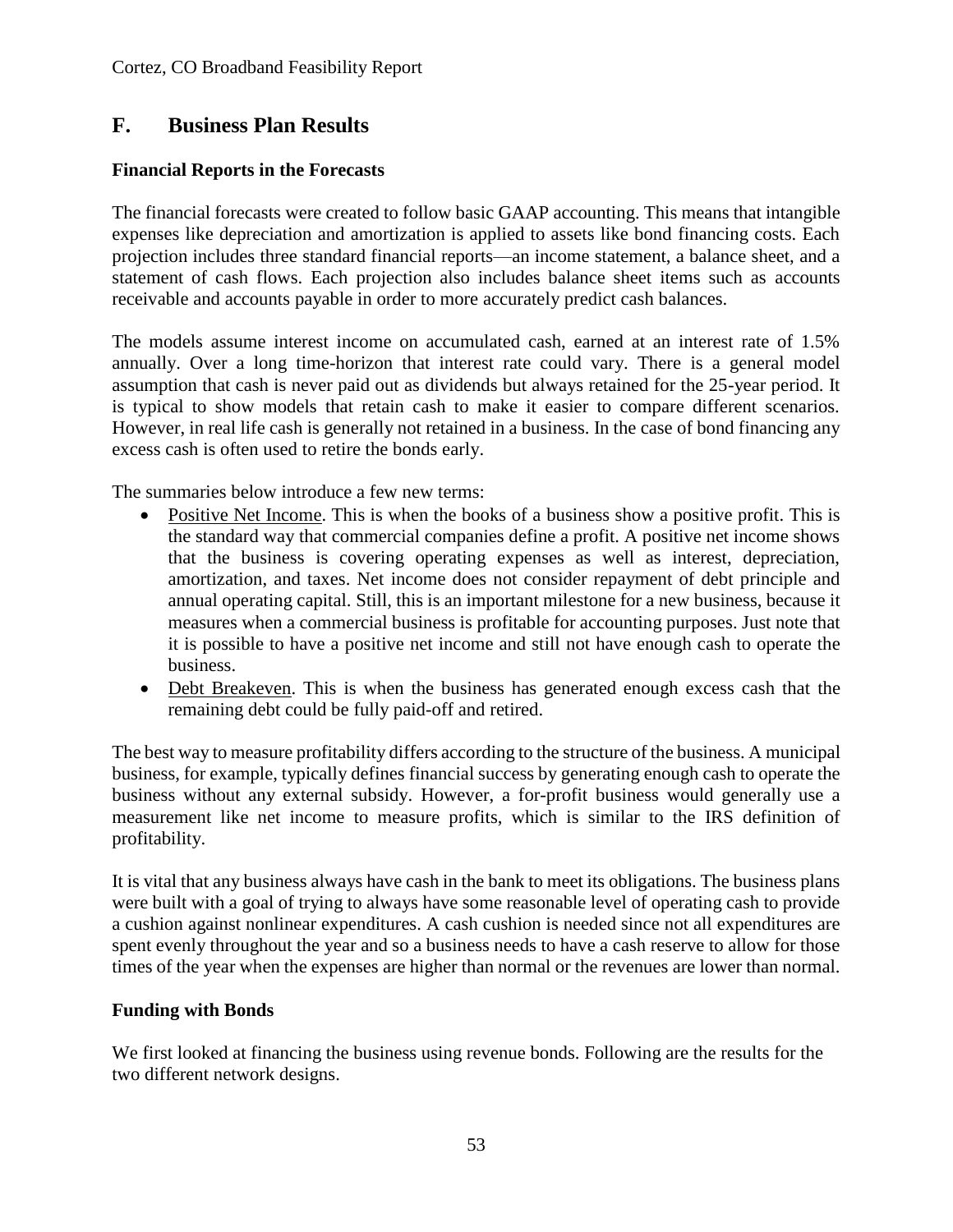#### Cortez, CO Broadband Feasibility Report

|                                        |                     | Aerial &      |
|----------------------------------------|---------------------|---------------|
|                                        | All-Buried          | <b>Buried</b> |
| <b>Asset Costs</b>                     | \$14.3 <sub>M</sub> | \$10.8 M      |
| <b>Bond Debt</b>                       | \$19.3 M            | \$14.6 M      |
| <b>Penetration Rates</b>               | 50%                 | 50%           |
| <b>Years Until Positive Net Income</b> | Year 25             | Year 25       |
| <b>Years Until Cash Covers Debt</b>    | Never               | Never         |
| Cash After 25 Years                    | (\$19.6 M)          | (\$11.8 M)    |

It's obvious from this summary that this scenario does not generate enough revenue to cover the costs of operating the business. In looking more deeply at the numbers there are a few reasons for this poor financial performance. The primary issue is the cost of bond financing. The revenues generated by the business are sufficient to cover operating expenses and ongoing maintenance capital. But the revenues cannot cover the cost of the bond debt, even though it's at a low interest rate and financed over 25 years.

#### **Funding with Sales Taxes**

We also looked a different way of financing. This would raise sales taxes by 1 cent for six years and use that revenue to finance the network. The city would still float a bond that is backed by the future sales tax revenues, but this kind of general obligation bond is far less expensive than revenue bonds, with both a lower interest rate and also no bond overheads like the need for extra surety.

This kind of financing benefits a fiber network because the revenues of the fiber business are not needed to repay the bonds. Those are paid by the increased sales taxes. This scenario generates a lot of excess cash due to not having to cover debt payments:

|                                        |                     | Aerial &            |
|----------------------------------------|---------------------|---------------------|
|                                        | All-Buried          | <b>Buried</b>       |
| <b>Asset Costs</b>                     | \$14.3 <sub>M</sub> | \$10.8 M            |
| Sales Tax Funding                      | \$15.9 <sub>M</sub> | \$12.3 <sub>M</sub> |
| <b>Penetration Rates</b>               | 50%                 | 50%                 |
| <b>Years Until Positive Net Income</b> | Year 11             | Year 11             |
| Cash After 25 Years                    | \$9.4 M             | \$11.0 <sub>M</sub> |

The excess cash generated under this scenario could be used in a number of different ways. It could be returned to the city coffers to benefit all citizens. It could also be used to lower broadband prices. As we'll see in a scenario below the revenues could be used to fund providing fiber to everybody in the city.

#### **Open Access**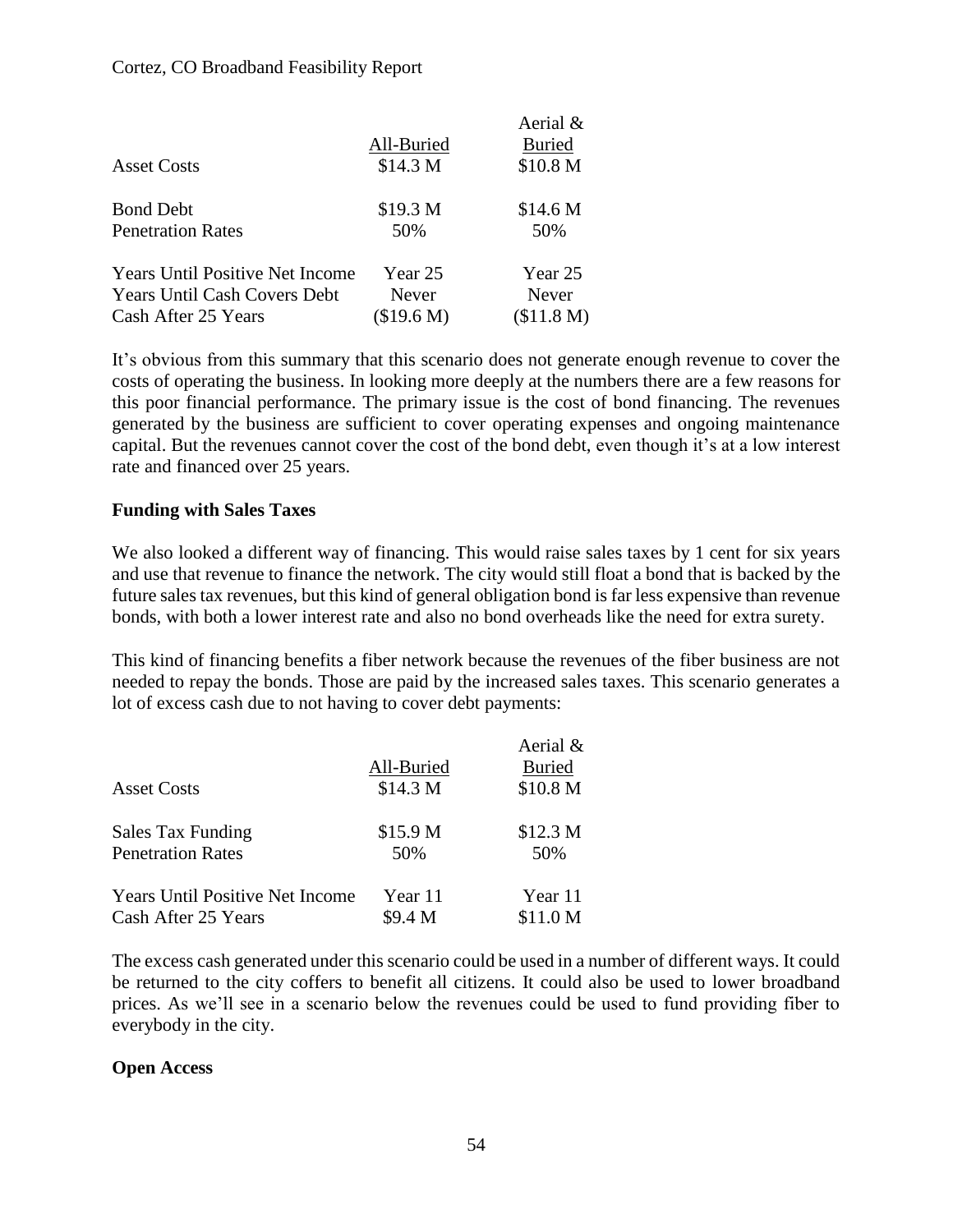In this scenario the city would build fiber everywhere and would then invite multiple ISPs to provide services over the network. In the industry this is referred to as an open-access network.

In this scenario the city would provide the fiber network everywhere, the fiber drop, and the customer ONT. The ISPs would provide any electronics needed to provide the triple play or any other services. The city would have a staff who would operate and maintain the network. There would be no customer service representatives or any of the employees needed to interface with customers, since those functions would be provided by the ISPs.

Following are the results of an open access network using the aerial and buried network and financed by sales taxes:

|                                                               | 50%                       |
|---------------------------------------------------------------|---------------------------|
|                                                               | Penetration               |
| <b>Asset Costs</b>                                            | \$10.4 M                  |
| Tax or Other Financing                                        | \$11.9 <sub>M</sub>       |
| <b>Penetration Rates</b>                                      | 50%                       |
| <b>Years Until Positive Net Income</b><br>Cash After 25 Years | <b>Never</b><br>(\$4.4 M) |

These simplified results don't tell the whole story. The losses would be significantly larger if financed with revenue bonds.

But the biggest issue with open access is the customer penetration rates. Above uses the overall 50% penetration rate to make this comparable to other scenarios above. We can't find any reasonable scenario where open access can break even, even when using tax financing.

But in actual practice the open access networks in the US get lower penetration rates than retail networks and also take a lot longer to build up to those penetration rates. First, in looking at the experience of all other existing open-access networks in the country it's obvious that the rate of customer acquisition is far slower and also lower than with a retail network. In a retail scenario the company building the network is highly motivated to market to customers early and to get them onto the network as quickly as possible. In fact, today most fiber overbuilders pre-sell to customers so that they can connect customers as the network is constructed. Those early revenues contribute significantly towards making the network a financial success.

Yet for a variety of reasons the ISPs that operate on an open-access network go much slower. Part of this is due to the fact that they are not under financial pressure to make debt payments like the network owner. However, the primary reason seems to be that most of the small ISPs operating on open-access networks are tiny companies. They generally don't have the money available for widespread advertising and so they grow more organically through word of mouth.

It's certainly possible that over a long enough time period that an open-access network will get as many customers as a retail network; that has not been the case on any of the larger open-access networks in places like Provo, Utah; Tacoma, Washington; Chelan County, Washington; and Grant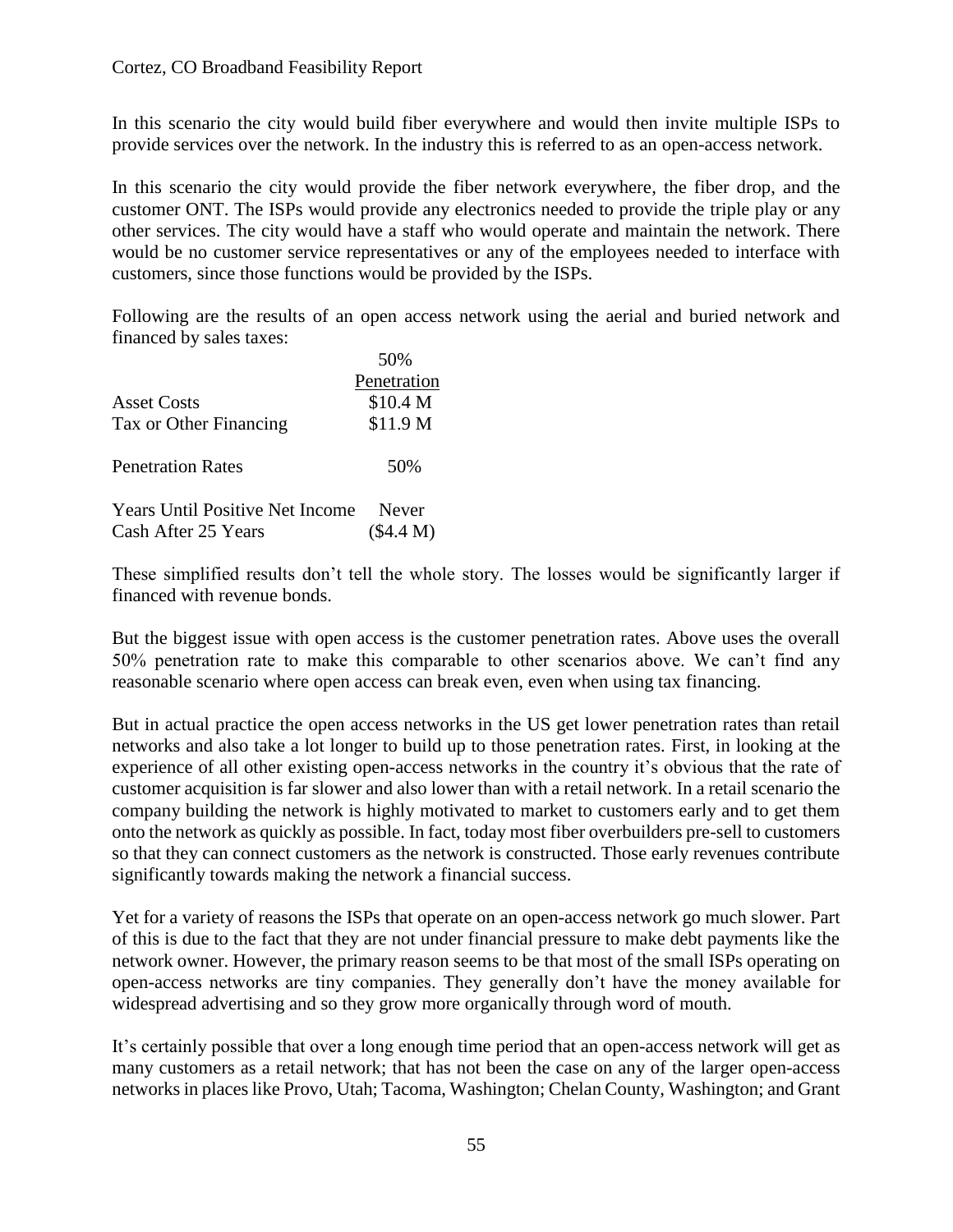#### Cortez, CO Broadband Feasibility Report

County, Washington. Those networks have seen not only slow customer growth over the years, but none of them has as many customers as similarly sized municipal retail networks.

There are other reasons the ISPs don't do as well in aggregate as a direct retail provider. Many of the ISPs only sell to niche markets. Perhaps they only want to sell to business customers, or they might be happy to cherry-pick and only offer a high-priced product with high margins and are happy with a small number of customers.

Nevertheless, there is a more fundamental reason why these results are not as good as the retail scenarios above. The city has to borrow almost as much money to build an open-access network as the retail network, but there are fewer revenues to pay for it. In an open-access environment the city would save some money by not being in the retail business. That means fewer needed employees and none of the expenses or assets required to support the triple-play products, but the savings on expenses and assets are not nearly large enough to offset the huge difference in revenues.

This is the dilemma faced by every open-access network. Instead of having customer revenues that might average \$120 per month they have wholesale open-access revenues that average \$30 per month. Even though expenses are lower, the margins are far smaller.

At CCG we have worked with or are knowledgeable about all of the major open-access networks in the country. They all share this same issue in that they are generally able to generate revenues to cover operating expenses, but they don't generate enough revenue to pay back the cost of building the network. That means that an open-access network would need to be heavily subsidized or funded from a source other than the fiber business.

Most of the open-access networks in the country are operated in cities that also have a municipal power utility. The ones that continue to operate have subsidized the network with electric rates, which is a subsidy that is not available to Cortez.

### **Digital Divide Scenarios**

We also explored a digital divide scenario, meaning that every home would be connected to the fiber network. Every household would get a minimal fiber connection for free, with faster broadband products at higher prices. You'd want to make the free product relatively slow, at perhaps 5 Mbps download. This would be fast enough to provide each home with the ability for kids to do homework or for somebody to stream one video stream. But households that want to do more than that with bandwidth could still buy the faster broadband products.

We considered two scenarios. One charges the same prices for broadband as the retail model (except for those who are happy with the free product). The second scenario trims the prices for all broadband products by \$10 per month.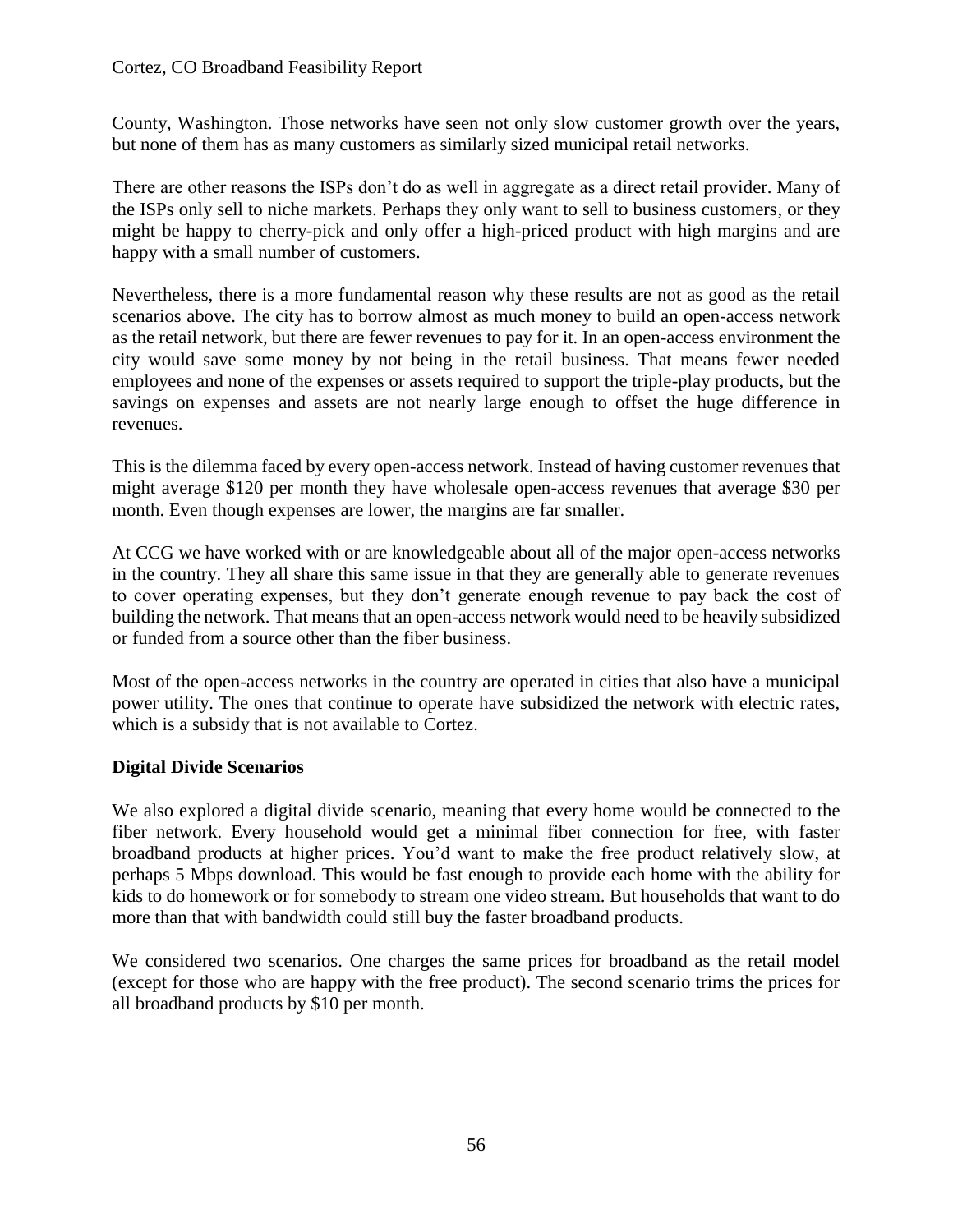#### Cortez, CO Broadband Feasibility Report

|                                        | Normal   | Reduced  |
|----------------------------------------|----------|----------|
|                                        | Prices   | Prices   |
| <b>Asset Costs</b>                     | \$13.3 M | \$13.3 M |
| Tax Financing                          | \$15.0 M | \$15.0 M |
| <b>Penetration Rates</b>               | 50%      | 50%      |
| <b>Years Until Positive Net Income</b> | Year 11  | Never    |
| Cash After 25 Years                    | \$11.2 M | \$3.6 M  |

These are interesting results. They show that with tax financing that the broadband network could be extended to everybody in the city and still be profitable. In the first scenario the extra cash might be returned to the city coffers. In the second example the extra cash was used to reduce the price of broadband in the city.

This scenario meets a lot of social goals. Every home, including every student in the city, would have broadband. Those that want faster broadband could buy it, but everybody would get something. This scenario also opens up the possibility of using the network for other purposes. For example, by being in every home the network could more reasonably be used eventually for smart city applications, for meter reading or other city purposes.

No city of your size has yet financed with revenues other than traditional bonds. But there are a number of cities considering this, including San Francisco. There are smaller cities like Leverett, Massachusetts who have funded fiber in this manner.

## G. **Sensitivity Analysis**

Sensitivity analysis is the process of examining the impact on the financial performance of the business due to changes in the key variables that impact bottom line performance. In creating the business plans we made hundreds of assumptions, but only a small handful of these assumptions have a big impact on the bottom line. Every assumption is important, but a few are more important than the rest. Since CCG has created many hundreds of similar business plans over the years we have come to understand which variables have the most impact. We looked specifically at the impact of changing the following variables:

- We looked at varying the customer penetration rates.
- We looked at the impact of building fiber drops at a lower price.
- We looked at the impact of financing with general obligation bonds instead of revenue bonds.
- We looked at the impact of having to pay a higher interest rate on bonds.
- We looked at increasing customer broadband prices by \$5 per customer per month.
- We looked at the assumption that the business adds a cable TV product.

Following are the results of each sensitivity analysis compared back to the appropriate base case.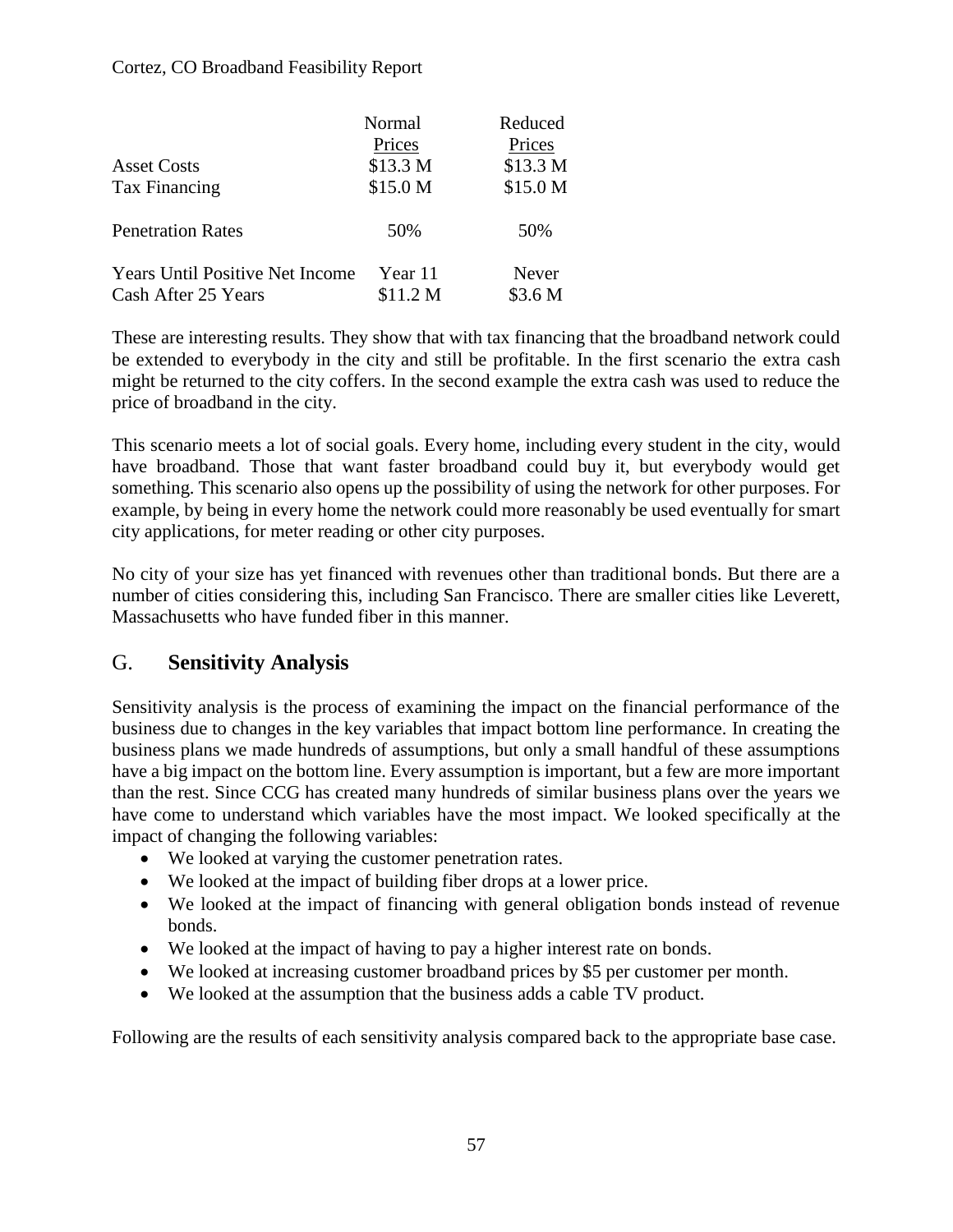## **Varying the Customer Penetration Rates**

At this early stage in the process we don't have any feel for how many households in the city might buy broadband from a city network. The city was included as part of a survey that included the whole county, but it's likely that the results of that study were skewed higher due to looking at rural parts of the county where there are no real broadband options.

Following considers the scenario with the fiber network that is on new poles in the alleys and buried everywhere else. This scenario is financed with sales taxes.

| <b>Effect of this Change</b>           | 50%                 |                     |          |
|----------------------------------------|---------------------|---------------------|----------|
|                                        | <b>Base Case</b>    | 40% Case            | 60% Case |
| <b>Asset Costs</b>                     | \$10.8 M            | \$10.1 <sub>M</sub> | \$11.4 M |
| Sales Tax Funding                      | \$12.3 M            | \$12.3 M            | \$12.8 M |
| <b>Penetration Rates</b>               | 50%                 | 40%                 | 60%      |
| <b>Years Until Positive Net Income</b> | Year 11             | Never               | Year 5   |
| Cash After 25 Years                    | \$11.0 <sub>M</sub> | \$4.1 M             | \$18.8 M |

These results tell us several things. Most important, there is a huge impact from varying the customer penetration rates. This makes it essential before building a network to do the market research needed to understand the potential customer penetration rates.

This also demonstrates what CCG calls the cost of success. It costs more money to provide service to additional customers and the cost of the network to serve 60% of the households in the city is \$600,000 more than to serve 50%. So it's important to have borrowed enough money to be able to serve the potential customers.

### **Lowering the Cost of Fiber Drops**

As discussed elsewhere in the report, there is probably an opportunity to build fiber drops for a lower cost than what was used in the base study. The base studies include the assumption that drops would be built by the same contractor that builds the network. There are often opportunities to build drops for less using an independent contractor that specializes in drops. In order to get the lower prices would require pre-selling so that the contractor could build a lot of drops at the same time.

### Effect of this Change

|                          | Base     | Cheaper             |
|--------------------------|----------|---------------------|
| Aerial & Buried Network  | Study    | <b>Drops</b>        |
| <b>Asset Costs</b>       | \$10.8 M | \$10.1 <sub>M</sub> |
| <b>Bond Debt</b>         | \$14.6 M | \$13.6 M            |
| <b>Penetration Rates</b> | 50%      | 50%                 |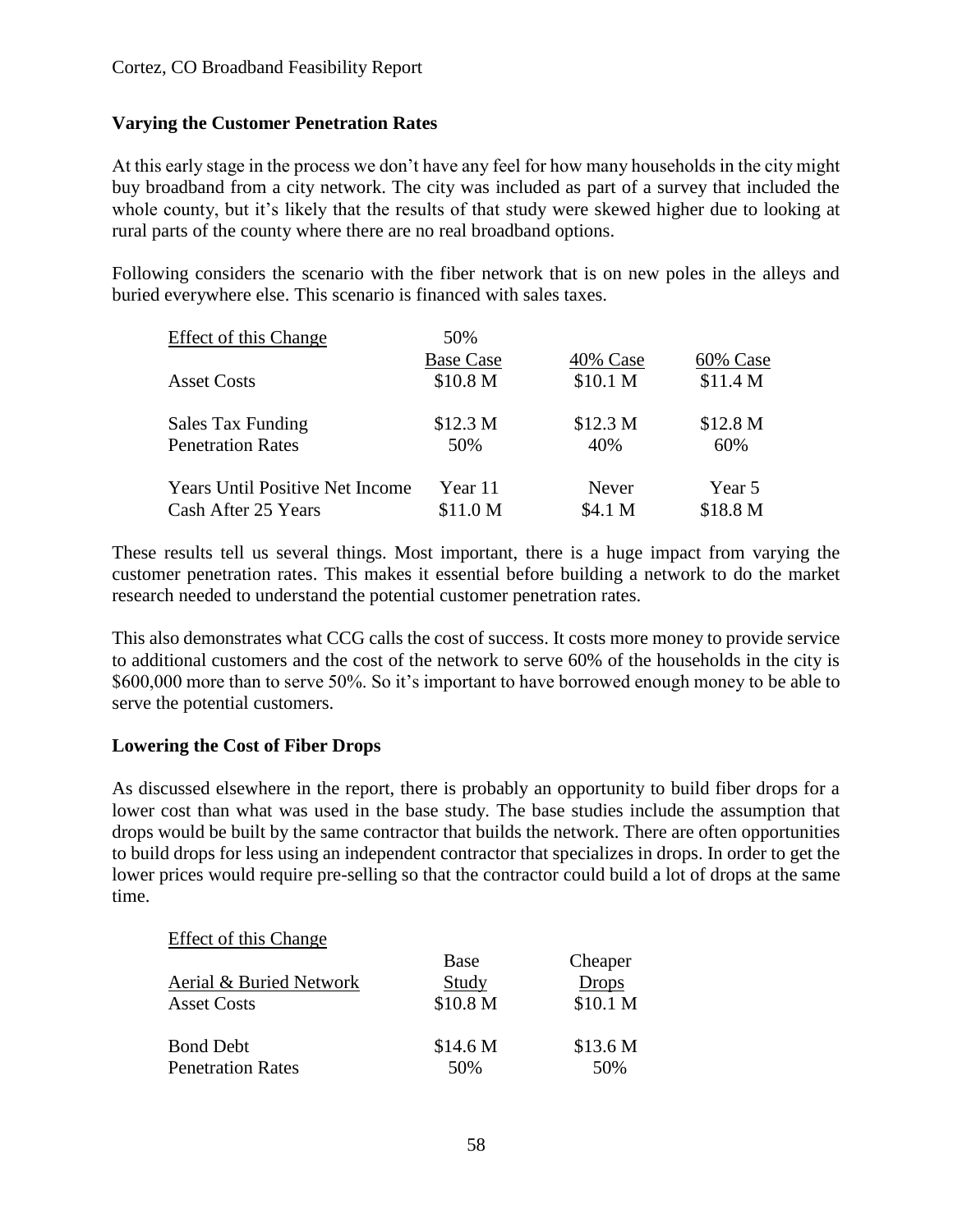| <b>Years Until Positive Net Income</b> | Year 25      | Year 25      |
|----------------------------------------|--------------|--------------|
| <b>Years Until Cash Covers Debt</b>    | <b>Never</b> | <b>Never</b> |
| Cash After 25 Years                    | (\$11.8 M)   | (S9.9 M)     |

This shows a significant improvement of almost \$2 million over 25-years when financing with bonds. That impact is a little less than half when looking at the sales tax-financed scenarios. It is definitely worth exploring building drops for less cost than is assumed in our base studies.

#### **Financing with General Obligation Bonds**

This scenario looks at the bottom line impact of using general obligation bonds.

| Effect of this Change                  |              |                     |
|----------------------------------------|--------------|---------------------|
|                                        | Revenue      |                     |
| Aerial & Buried Network                | <b>Bonds</b> | <b>GO Bonds</b>     |
| <b>Asset Costs</b>                     | \$10.8 M     | \$10.8 <sub>M</sub> |
| <b>Bond Debt</b>                       | \$14.6 M     | \$13.2 M            |
| <b>Interest Rate</b>                   | 4.0%         | 3.5%                |
| <b>Penetration Rates</b>               | 50%          | 50%                 |
| <b>Years Until Positive Net Income</b> | Year 25      | Year 25             |
| <b>Years Until Cash Covers Debt</b>    | Never        | <b>Never</b>        |
| Cash After 25 Years                    | (\$11.8 M)   | (\$10.3 M)          |

This shows there is a difference between funding with general obligation bonds instead of revenue bonds. In this scenario we've assumed that the interest rate on general obligation bonds would be a little lower since there is less risk to bondholders when the bond issue is guaranteed by the full faith and credit of the city's tax revenues. You can also notice that the size of the bond issue is smaller since a general obligation bond shouldn't need any surety such as a Debt Service Reserve Fund.

Overall the general obligation bond improves cash flow over the term of the project by \$1.5 million. Since this particular project doesn't look to work with bond funding this might not be very important. However, should you elect to finance part of the project with bonds then this difference matters.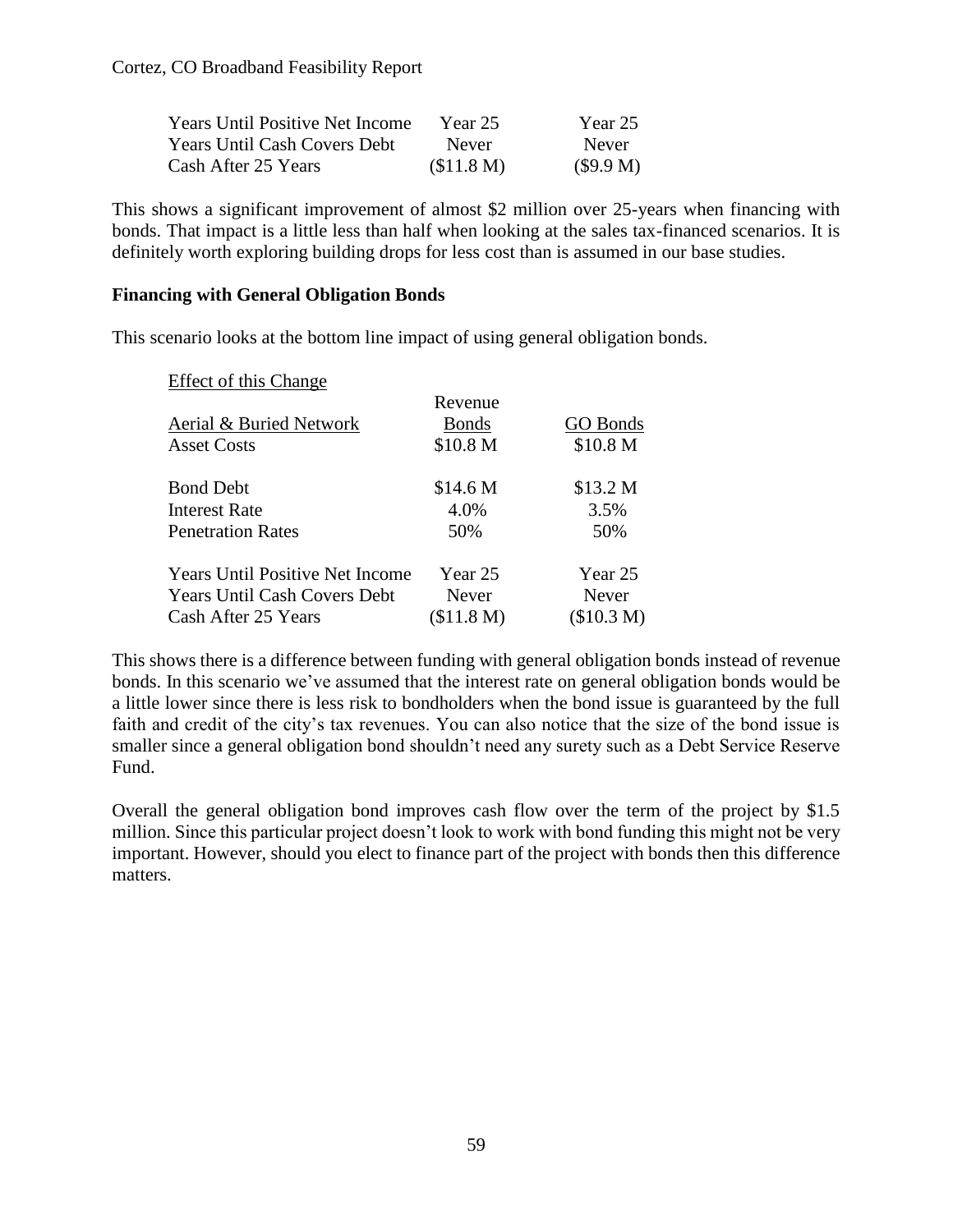#### Cortez, CO Broadband Feasibility Report

## **Paying a Higher Interest Rate**

We looked at the impact of raising the interest rate on bonds by 100 basis points (one full percent).

| Effect of this Change                  |            |            |
|----------------------------------------|------------|------------|
|                                        | Base       | Revised    |
| Aerial & Buried Network                | Study      | Study      |
| <b>Asset Costs</b>                     | \$10.8 M   | \$10.8 M   |
| <b>Bond Debt</b>                       | \$14.6 M   | \$15.3 M   |
| <b>Interest Rate</b>                   | 4.0%       | 5.0%       |
| <b>Penetration Rates</b>               | 50%        | 50%        |
| <b>Years Until Positive Net Income</b> | Year 25    | Year 25    |
| <b>Years Until Cash Covers Debt</b>    | Never      | Never      |
| Cash After 25 Years                    | (\$11.8 M) | (\$14.9 M) |

As would be expected, a higher interest rate means lower profits and less cash. This shows that this business plan is very sensitive to a change in interest rates. A full 1% increase in interest means borrowing an additional \$700,000 and also means that by the end of 25 years the cash generated drops by \$3.1 million in order to cover higher debt payments.

We have enjoyed a lengthy period of low interest rates, but there is turmoil in the bond markets today and it's worth keeping an eye on interest rates since higher interest rates could kill a fiber project.

#### **Increasing Customer Prices**

This scenario considers raising monthly broadband prices by \$5 for all data products for both residents and businesses. The base case below is the one with the buried and aerial network and with sales tax financing.

| <b>Effect of this Change</b>           |                     | Higher   |  |
|----------------------------------------|---------------------|----------|--|
|                                        | <b>Base Case</b>    | Prices   |  |
| <b>Asset Costs</b>                     | \$10.8 M            | \$10.8 M |  |
| Sales Tax Funding                      | \$12.3 M            | \$12.3 M |  |
| <b>Penetration Rates</b>               | 50%                 | 50%      |  |
| <b>Years Until Positive Net Income</b> | Year 11             | Year 5   |  |
| Cash After 25 Years                    | \$11.0 <sub>M</sub> | \$14.8 M |  |

This shows that the prices charged is one of the most important variables. Raising rates by \$5 increases the cash over the 25 years by \$3.8 million.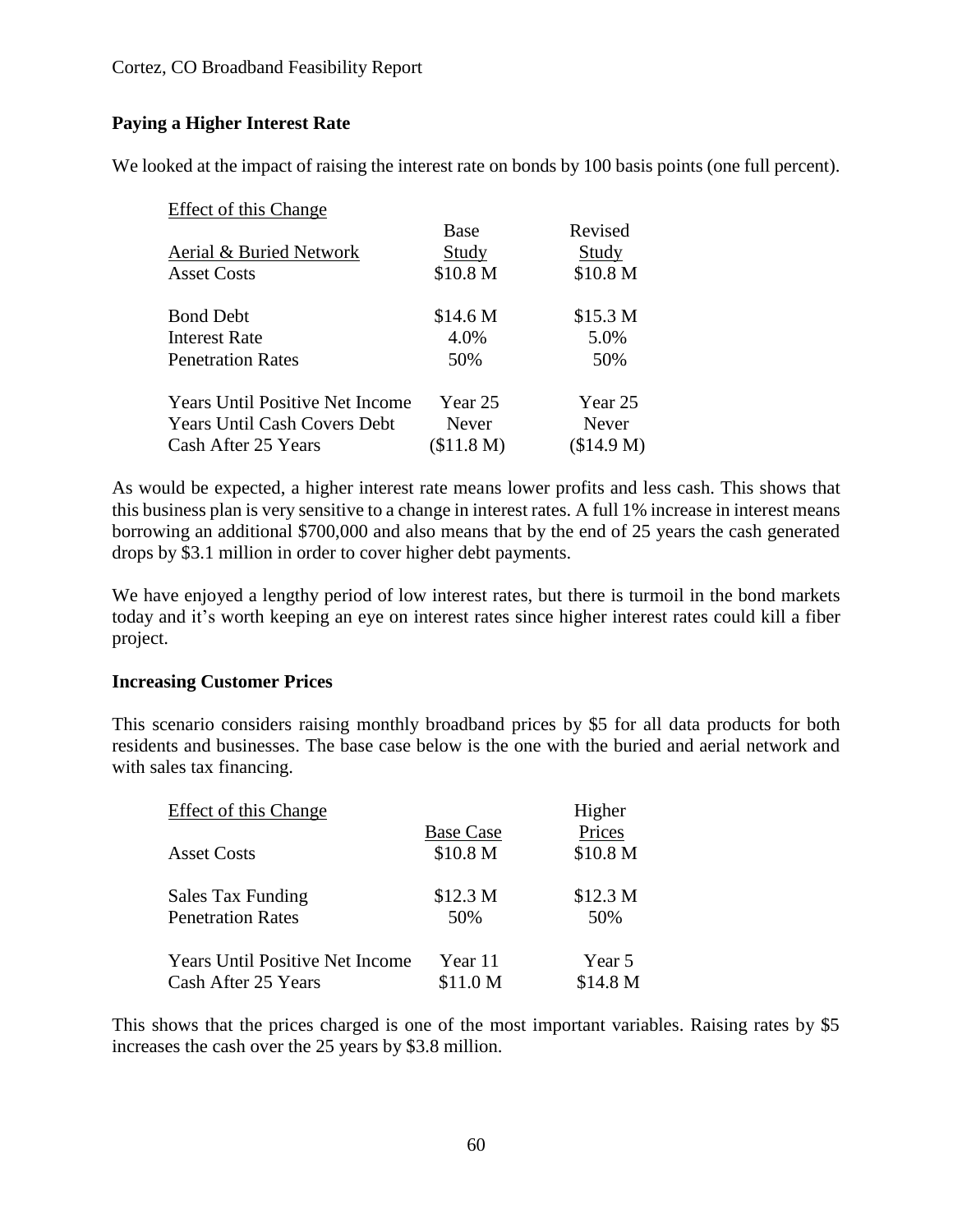#### Cortez, CO Broadband Feasibility Report

This provides a cautionary tale. One of the first things a new business will often do when getting started is to lower the prices compared to the business plan in an attempt to be more competitive and get more customers. The impact of lowering the prices temporarily for new customers, such as through an introductory special, would be minor. However, as this analysis shows, lowering the prices permanently can devastate the business plan. This also demonstrates the danger of getting into a price war with the competition.

### **Adding Cable TV**

This scenario quantifies the impact of adding a cable TV product to the network. The base study does not include cable TV.

The assumptions used are that you would add a wholesale cable TV product where you buy the product from somebody else and send to your customers. I've roughly modeled this after Skitter TV, but you might be able to buy cable from some other provider in Colorado who operates a cable headend.

| Effect of this Change                  | With                |                     |  |
|----------------------------------------|---------------------|---------------------|--|
|                                        | <b>Base Case</b>    | <b>CATV</b>         |  |
| <b>Asset Costs</b>                     | \$10.8 M            | \$11.2 M            |  |
| Sales Tax Funding                      | \$12.3 M            | \$12.7 <sub>M</sub> |  |
| <b>Penetration Rates</b>               | 50%                 | 50%                 |  |
| <b>Years Until Positive Net Income</b> | Year 11             | Year 5              |  |
| Cash After 25 Years                    | \$11.0 <sub>M</sub> | \$10.0 <sub>M</sub> |  |

This shows the margin impact of adding cable TV is an overall loss of about \$1 million over 25 years. While there are some new revenues, mostly from renting settop boxes, the biggest offsetting new expense is to pay for the extra bandwidth needed to bring the signal to Cortez. This affirms the industry belief that there is now little or no profit in the cable business.

However, most of the industry still think a cable product is a needed product to maximize the number of customers. It is still something you want to consider and something you might want to explore in a survey.

### **Breakeven Analysis**

Finally, we looked at what we call a breakeven analysis. This was to determine the minimum number of customers required for a scenario to reach breakeven. This is defined as a projection where the business always maintains enough cash to cover all operating expenses, debt and future capital costs.

Since it does not look feasible for the business to break even using traditional bond financing we instead looked the breakeven number of customers needed of the network is financed with sales taxes.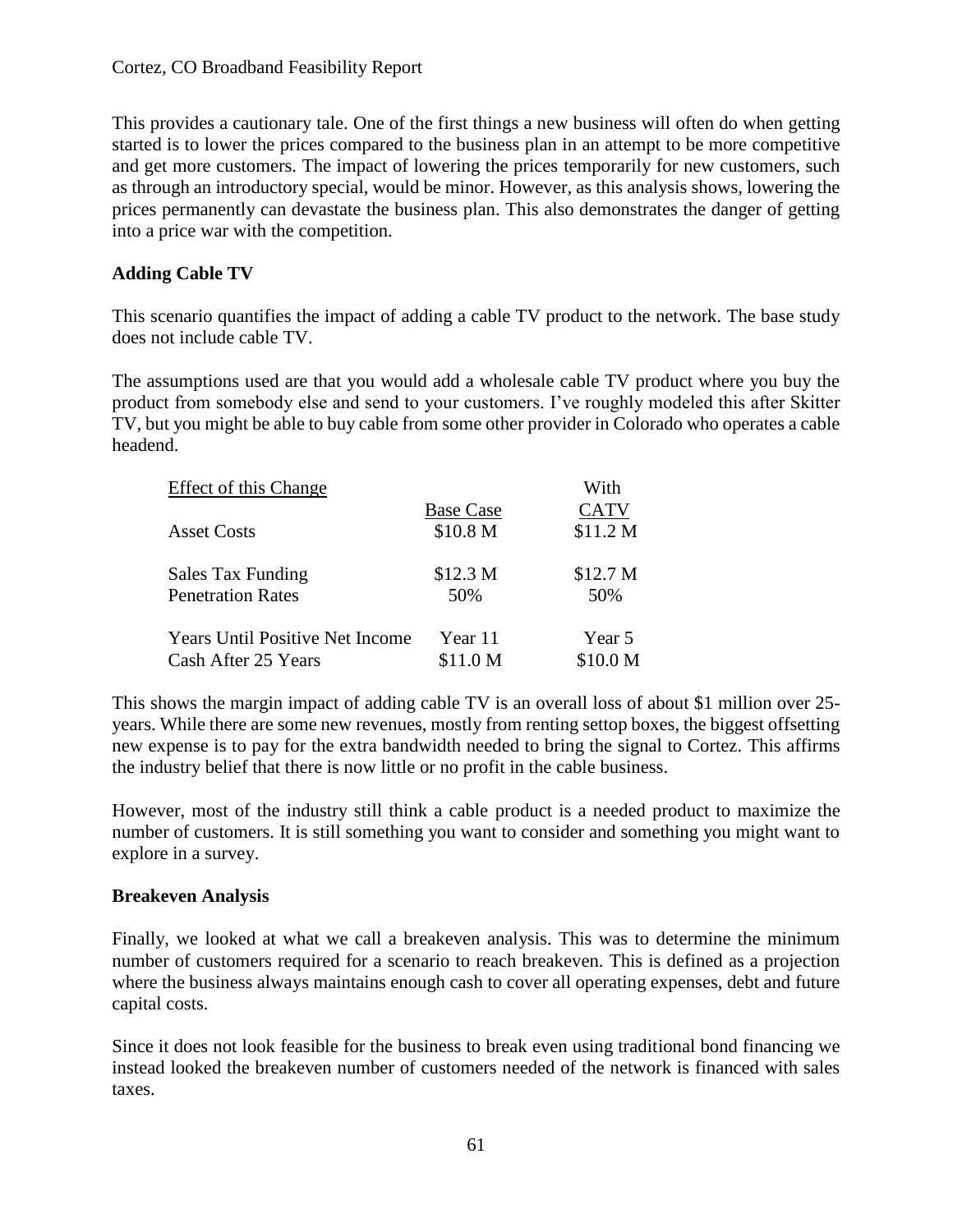Our analysis shows that the breakeven penetration rate needed for the mixed aerial and buried network is only 34%. This means that scenario would break even as long as you get that many customers.

Knowing that the breakeven penetration is relatively low takes a lot of pressure off building a fiber business. You'd be a lot more concerned if the breakeven was higher at 50% or above.

But there is a word of caution to note that the breakeven will change with every change of major assumptions, so you shouldn't take the 34% breakeven as gospel, but look at it again as you refine future business plans.

## H. **Summary of Financial Findings**

Financial models are important and can tell us some key things about a potential business. The results show the big picture and show the relative amount of money needed to build and operate a fiber network in the city. The various options explored also show which variables are the most important and how changes in those assumptions impact the amount that needs to be funded and the eventual cash generated.

## **A Few Words of Caution**

Before discussion of the specific things learned from the various business plans, it's important to talk about a few things that always remain unknown until a business is formed. There is always a danger in quoting the numbers derived from the business plans, such as "it's going to take us X million dollars to get this done." As can be seen with the sensitivity analysis, changing a few major variables can greatly change the projected results. That means that a city would need to do a lot more research and pin down the assumptions before launching a fiber business. The better that the key variables can be defined, the lower the risk of the project. Consider the following issues that affect the accuracy of the forecasts and the risk of the business plans:

Customer Penetration Rates. These models investigate a range of customer penetration rates from 40% to 60%. There is no way to know at this early time what the customer interest in the network is likely to be. But obviously before building a network it's mandatory to understand potential customer demand. Residential customer demand is usually measured using statistically valid market surveys.

We are often asked if there is not a similar way to understand potential business penetration rates. Unfortunately, we have never found a tool like a survey that works for the business market. Many of CCG's clients have undertaken business surveys and none found them to be effective – the results of the survey did not match the number of business customers that eventually connected to the network. This is for several reasons. First, the decision for a business to change telecom providers is not an easy one. We have found that businesses usually care more about reliability than price, and so they won't commit to moving their telecom service to a new network until they have assurance that the new network is reliable.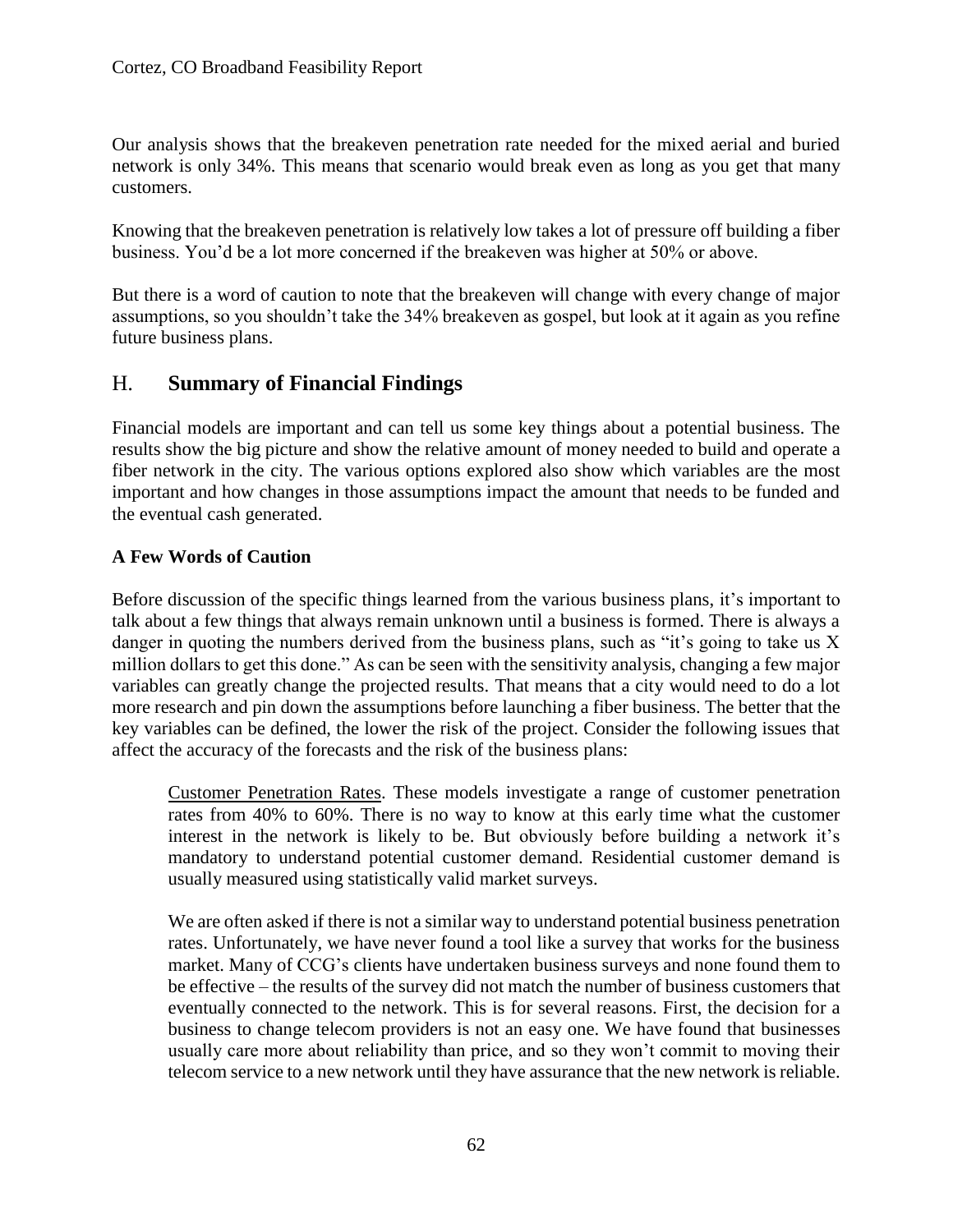Further, a survey is only valid if the person responding is a decision maker. It does no good to ask the wrong person in the company if they would be interested in moving service to a new network. Many businesses don't even know who the decision maker will be until the opportunity to change providers arises. It may be that decisions are made by one person or by a committee.

This leads to a natural question of how one might justify building fiber to a business district. The good news is that network providers who have a stable and reliable network will get business customers as long as they have the right sales model. You probably understand this better than most cities since your network already reaches many of the businesses in the city.

Almost universally, sales of broadband and telecom to businesses are done using the consultative sales model. This involves meeting with a business several times. It means getting to understand their business enough to recommend the best solution for them which might be quite different than what they buy today. Companies that listen to business customers and that craft a solution that best fits them will be successful in the market. We've seen this work many times.

Actual Performance. The actual way that a business is launched can have a huge impact on the ultimate success. To give an example, when Lafayette, Louisiana launched their fiber network they launched with IPTV, which was a new technology at the time. There were significant problems with the performance of the IPTV electronics and software and they didn't get nearly as many customers in the first few years as they had anticipated. The poor performance of the cable product hurt their brand name. They eventually got the cable working right and consequently over the years have grown to be financially successful, but their early start was far slower than their financial projections.

Sometimes success isn't due to anything in particular that a company does. Consider that Google has launched gigabit fiber networks all over the country. They offer the same products and prices everywhere. Nevertheless, they do better in some markets than others and this must be accredited to local market conditions.

There Are Always Risks. There are always financial and operational risks when launching a major new venture. A lot of the risk can be mitigated by doing the needed homework and market research upfront to make sure that the market wants what the fiber network is selling. However, these fiber investments will provide service far into the future and circumstances can change over the long run. Businesses can fail over time for many reasons. It's just as important up front to look at the downside of each business plan as it is the potential upsides. A city needs to make sure they are willing to accept the identified risks.

Even with all of these caveats there is a lot that can be concluded by examining the multiple financial business plan results we've created. We make the following observations from the analysis as follows: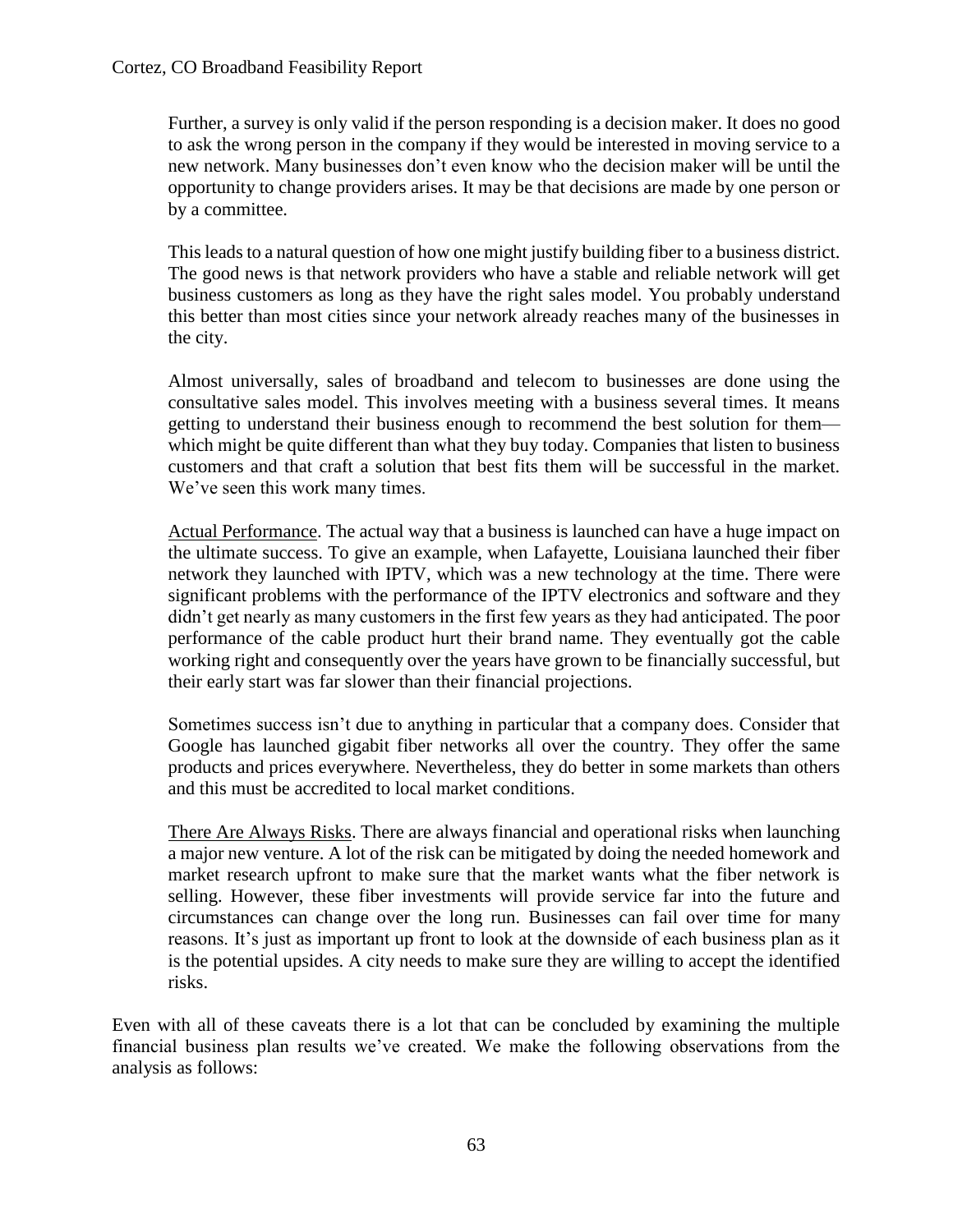## **Straight Bond Funding Will Not Work**

Probably the most surprising result of the studies is seeing that straight bond funding will not work. There doesn't seem to be any reasonable scenario where the fiber business can support the amount of bond debt needed to build the network. This seems to be a factor of the relatively small size of the market as well as the cost of building the network.

In the CCG proposal we proposed to calculate the breakeven for each scenario, in terms of how many customers a given business plan need to be cash self-sufficient. However, that turns out not to be possible with bond funding since there aren't any cash-positive scenarios.

### **Open Access Is Not Economically Viable**

The analysis shows that an open-access network looks like a poor investment. Even with 50% of the households in the city on the network in an open access environment the city would lose money.

Further, one of the least understood aspects of open access is that there is a distinct trade-off between the prices charged to the ISPs to use the network and the number of customers gained by the ISPs. The fact that the ISPs have to pay anything to get onto the network leads to cherry picking where the ISPs tend to only chase after high-margin customers. That's a natural thing for them to do, but in any market there aren't that many customers that buy the most expensive suite of products. The chances of a network succeeding is reduced if the ISPs are only chasing the top 30% or 40% of customers.

There is also a high probability that with your remote location that you might attract few, if any, ISPs to operate on an open access network. The city of Longmont, CO had this experience recently when they launched as open access and got basically no ISP participation. They quickly decided to operate as a retail ISP in order to salvage their fiber investment.

There might be scenarios where you could layer on open access after first gaining enough retail customers of your own to be financially successful. We don't know any cities that have tried that, but most cities we talk to love the concept of open access, which brings more choices to residents.

### **Funding with Sales Tax Revenues Looks Promising**

The only scenarios that look financially viable use sales tax revenues to finance the network. But we note that this could just as well be property tax revenues or some other form of taxation or fees. The concept with this kind of financing is that the network is paid for from tax revenues that are not reliant on the revenues of the fiber network to repay.

Interestingly, under many of the scenarios we explored, the amount of "profits" made by the fiber business would repay the city (and your citizens) for the upfront investment they made through higher sales taxes for a few years. The main benefit of this financing method is to avoid the high fees and interest rates associated with 25-year revenue bonds. Avoiding those costs makes the business turn from unprofitable to profitable.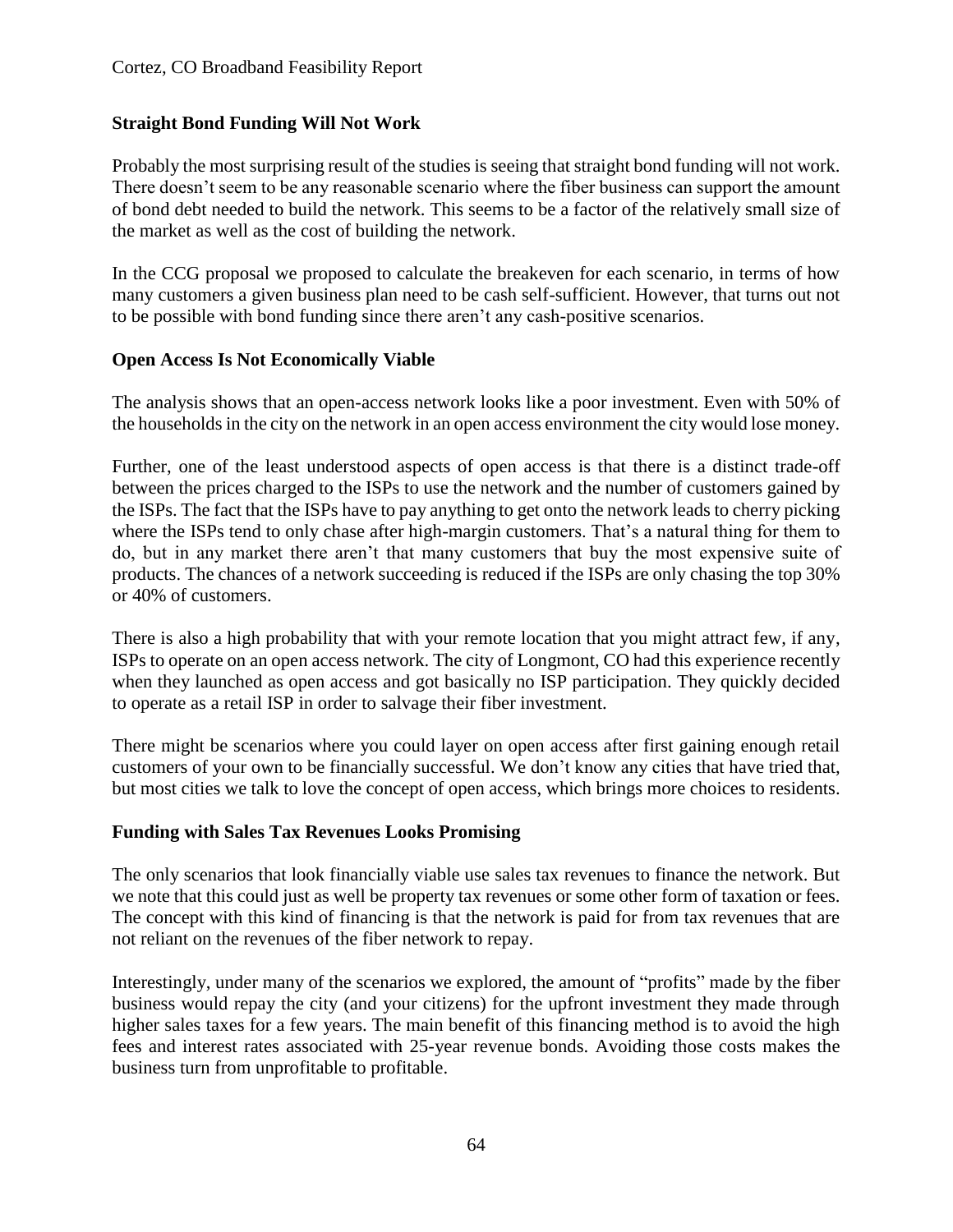There is also an interesting aspect of sales tax financing in Cortez that makes this opportunity even more attractive. Our understanding is that the majority of your sales taxes are paid by people who don't live in Cortez—meaning that you could finance a lot of the network from somebody other than your own citizens.

While we have not modeled it, these results show that it might be reasonable to finance the network with a combination of some traditional bonds and sales tax revenues. There are likely numerous possible scenarios that could be modeled if this is of interest.

## **A Digital Divide Solution is Possible**

One of the most interesting findings is that there are reasonable scenarios where you could bring broadband to every home in the city. You could provide some minimal level on internet access for free to everybody, perhaps 5 Mbps or 10 Mbps download. This would be a way to thank taxpayers for funding the network, but from a social perspective this means that every home, and every student in the community, would have broadband. Practically every city that looks at fiber has universal broadband service as a goal, but almost nobody has achieved it. Our analysis shows that with sales tax financing this is a reasonably achievable goal for the city. It would make you unique and would solve one of the biggest social issues we face today, where students without home broadband significantly underperform those with it.

## **I. Funding Considerations**

One of the most significant costs of building a broadband network is the cost of financing the network. This section of the report looks at ways that other communities have been able to fund a broadband network.

There are a number of different financing options to consider. Below we will look at the following:

- Public Financing (bonds)
- Public Financing (tax revenues)
- Private Financing (loans)
- Grants
- Federal Programs
- Public Private Partnerships

### **Public Financing**

There are two ways that municipalities can finance a new fiber network—through bond financing of some sort or through some other source of tax revenue.

Bond Financing. The two most commonly used kinds of bonds are revenue bonds and general obligation bonds. There are some major benefits of using bond financing. First, the term of the bond can match the expected life of the assets and it is not unusual to find bonds for fiber projects that stretch out for 25 to 30 years. Second, bonds can be used to 100% finance a project, meaning that no cash or equity needs to be put into the business up front. One downside of bond financing is that many kinds of bonds require voter approval.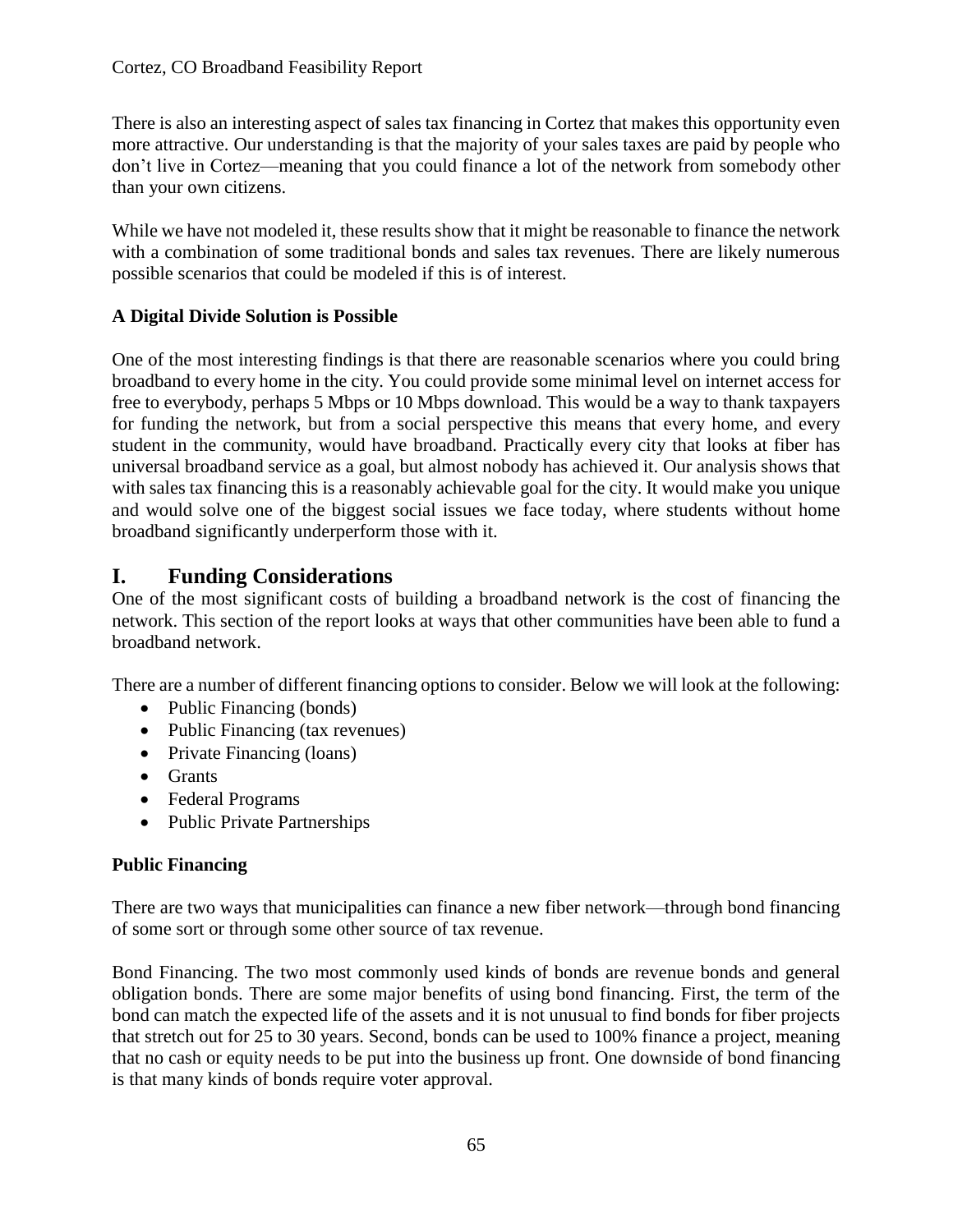**Revenue Bonds**: The primary historic source of public money used to finance telecommunications networks is through the issuance of municipal tax-exempt bonds. Revenue bond are backed by the revenues of the businesses. With a pure revenue bond the city would not be directly responsible for repaying a revenue bond should the project go into default. With that said, having a default would be a financial black eye that might make it hard to finance future projects. Therefore, to some degree the city would still be on the hook for the success of revenue bonds, at least tangentially.

However, it is getting harder to finance a project with revenue bonds due to some failures on the part of other municipal networks. Among these are Monticello, MN; Crawfordsville, IN; and Alameda, CA. These kinds of failures have made investors leery about buying bonds that are only backed revenues of the fiber business. This reluctance has made financing with revenue bonds more expensive.

The cost of a bond issue cannot be judged only by the interest paid. In fact, the other financing costs of bonds usually outweigh the interest rate benefit in the effect on the bottom line cost of repaying a bond issue. Because of market reluctance to buy revenue bonds, they often have higher interest rates than general obligation bonds, but they also can incur the following costs:

Debt Service Reserve Fund (DSRF): Many revenue bonds require borrowing additional funds to be kept in escrow as a hedge against missing future payments. The DSRF is often set to equal a year's worth of principle and interest payments. This money is put into escrow and is not available to operate the business.

Capitalized Interest: Bonds begin accruing interest from the day the money is borrowed. Since fiber businesses take a number of years to generate enough cash to make bond payments, the bondholders require capitalized interest that is used to make the interest payments for up to the first 5 years of the project. Basically, the project must borrow the amounts needed to make debt payments which can add a significant amount to the size of the bond issue.

Bond Insurance: Bond insurance is an up-front fee paid to an insurance company that will then pay 1 year of bond payments to bond holders in case of a default. We've seen bonds issued that have required both a debt service reserve fund and bond insurance.

For at least the last decade the interest rates charged to bonds has been lower than the interest rate on commercial loans. However, that has not always historically been the case. The difference between bond interest rates and commercial interest rates both change over time; that difference is referred to in the industry as the "spread." Sometimes the spread favors bonds and at other times it favors commercial borrowing. Interest rates are not the same for all kinds of bonds. For instance, the interest rate for revenue bonds can be considerably higher than general obligation bonds due to the perceived higher risk.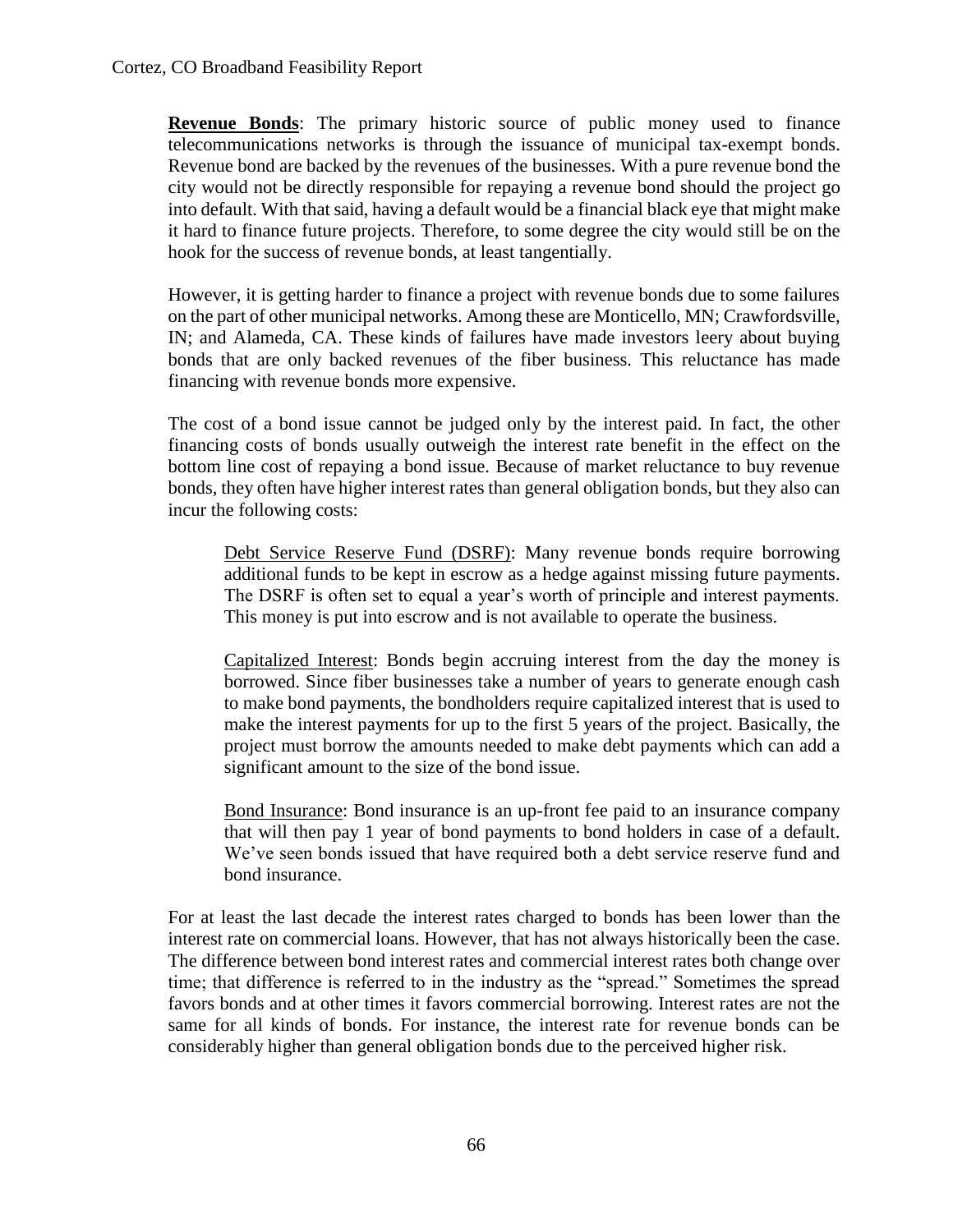**General Obligation Bonds (GO Bonds)**: If revenue bonds aren't an option then the next typical alternative is general obligation bonds. General obligation bonds are backed by the tax revenues of the entity issuing the bonds. This backing can be in the form of various government revenues such as sales taxes, property taxes, or the general coffers of a government doing the borrowing.

**Variable Rate Demand Obligations (VRDOs)**: The only other kind of bond we have seen used to finance a municipal communications network is a VRDO. These are bonds where the principal is paid in a lump sum at maturity. This is sometimes referred to as a balloon payment. However, the borrower might the right to repay the bonds in whole or in part at any time (upon an agreed upon notice). VRDOs are effective in circumstances when the borrower wants to match the repayment of the bonds to a revenue stream that varies year to year or a revenue stream that can vary from initial estimates and changes over time. In the case of the new telecommunications system, this type of financing provides the flexibility to make bond payments that match the actual revenues received. If revenues are slower than anticipated, principal payments do not need to be made. If revenues come in faster than anticipated, repayment of the bonds can be accelerated without penalty. The only time we know of this being used for municipal telecommunications was in the city of Alameda, California.

## **Tax Financing**

Another idea being used by some cities is to use tax revenues of some sort to directly fund some or all of a broadband project. There are several examples of places where this has been done in the country:

- Leverett, Massachusetts. In Leverett the citizens all voted to raise property taxes to fund and build a municipal fiber project. This is a relatively small town of about 2,000 people, but there was enough demand for broadband that a ballot initiative passed easily to use property revenues to pay for the fiber.
- UTOPIA, Utah. UTOPIA is a consortium of a number of small towns in Utah that banded together to get fiber. They also have pledged property tax revenues to fund part of the cost of the network.
- Cook County, Minnesota. Cook County funded about half of their fiber network using a federal grant awarded from the Stimulus funding program in 2008. The county held a referendum and used a sales tax increase to fund most of the matching funds needed to build the grant.

Our studies look at numerous scenarios with a network funded with sales taxes. It looks like a sales tax increase of 1 cent for roughly six years or  $\frac{1}{2}$  cent sales tax increase for roughly 11 years are sufficient to finance the fiber network. The exact length of a sales tax increase will vary according to modifying the most important assumptions in the business plans.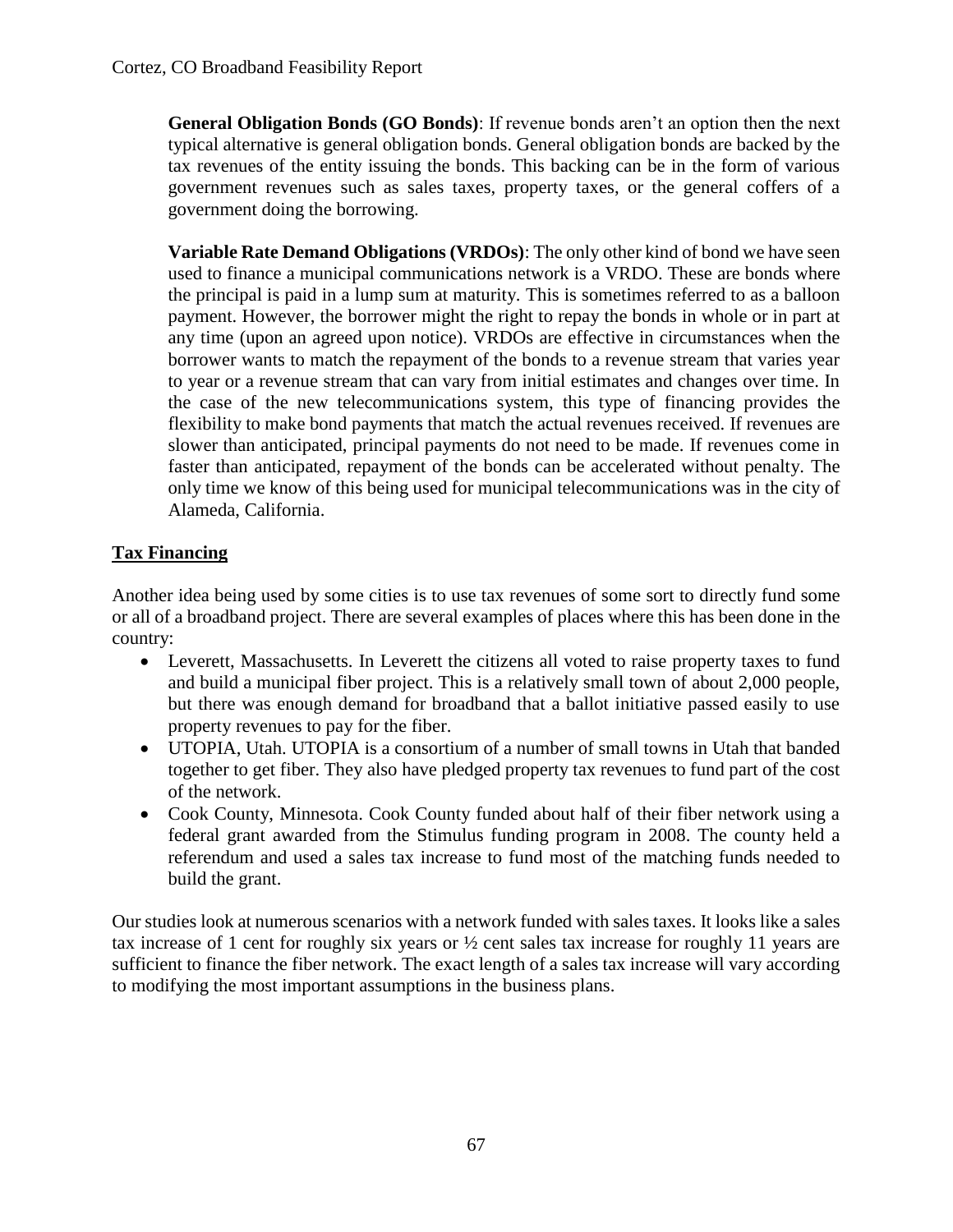## **Private Financing**

The traditional way for commercial ventures to get financed is through bank loans. The interest rates on such loans are generally higher than bonds. Still, there are some ways to mitigate the financing costs so that a project doesn't have to rely on only bank loans.

**Equity**: Most forms of private financing require some equity. Equity means that the borrowing entity brings some sort of cash or cash equivalent to the business as part of the financing package. The amount of equity required will vary according to the perceived risk of the venture by the lender. The higher the risk, the more equity required.

Equity can take a number of different forms:

- Cash: Cash is the preferred kind of equity and lenders like to see cash infused into a new business that can't be taken back out or that doesn't earn an interest rate.
- Preferred Equity: For a stock organization (like an LLC or other type of corporation) the business can issue some form of preferred stock that then acts as equity. Preferred equity usually gets some sort of interest rate return, but the payments are not usually guaranteed like they are for bank loans. If the business gets into a cash crunch they must pay bank loans and other forms of debt before they pay preferred equity interest.
- Assets: It's possible to contribute assets as equity. For example, a new fiber venture might be seeded by having one of the partners contribute an existing fiber route or other valuable asset to the business. In such a case the contributed asset generally has to be assigned a market value by an independent appraiser.
- Nonrecourse Cash: Nonrecourse cash would be taking cash in an obligation that is not guaranteed to be paid back. To give an example, in Sibley and Renville counties in Minnesota, a fiber business was recently launched in the form of a cooperative. The local government provided an economic development bond to the business as a nonrecourse loan. This means that the new fiber business will make their best effort to make the bond payments, but if they are short of cash then the government entities who issued the bonds would have to make bond payments. The other sources of financing for that project looked upon these bonds as a form of equity.

**Bank Loans**: While there are around 150 municipal fiber ventures in the country that largely have been financed through bonds, most of the other fiber networks in the country have been financed with commercial lending sources. Most fiber projects have been built by for-profit communications companies or by cooperatives.

The banking industry as a whole does not like to finance long-term infrastructure projects. This is the primary reason why the country has such an infrastructure deficit. Prior to 50 years ago, banks would fund things like power plants, electric and water systems, and other long-term revenue-generating assets. However, various changes in banking laws, which have required banks to maintain larger cash reserves, along with a general desire to go after higher interest rate projects mean that banks have largely stopped doing this kind of lending. It's not impossible to finance an infrastructure project at a traditional bank, but the general parameters of bank loans make it a challenge.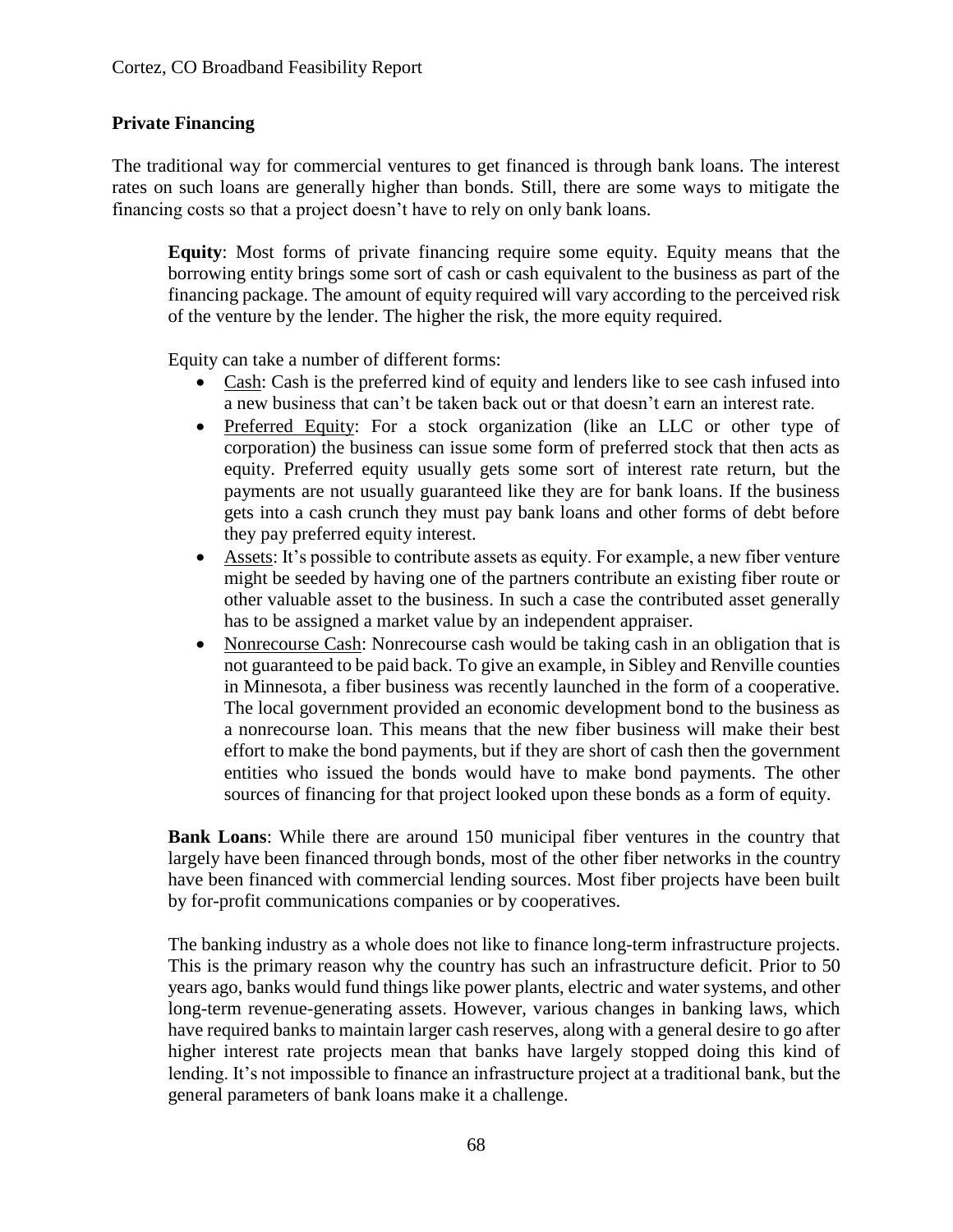Most banks prefer not to make loans with a term much longer than 12–15 years, and very few telecom projects can generate enough cash in that time period to pay for the original investment. Bank loan rates are generally a few percentage points higher than bond rates, which also makes it harder to prove feasible.

In addition, bankers generally expect a significant amount of equity from the borrower. The banking industry has gotten much more conservative over the last decade and they now might require 40% equity where a decade ago for a similar project they might have required 20% equity. Since fiber projects are relatively expensive, it's difficult to raise the kind of equity needed to make a project work.

There are exceptions. A few of the large banks like Key Bank and Bank of America have divisions that will make bank loans to municipal ventures that look a lot like bonds. These loans will have long payment terms of 20 years or more and reasonable interest rates. However, most of these loans go for things like power generation plants and other projects that have a strong guaranteed revenue stream. These banks have done a tiny handful of telecom projects, but they view most of them to be too risky. Banks are also somewhat adverse to start-ups and prefer to make these kinds of loans to existing businesses that already have a proven revenue stream.

There is one unique banking resource available to companies who want to build fiber projects. This is CoBank, a boutique bank and a cooperative. This bank has financed hundreds of telecom projects, mostly for independent telephone companies. CoBank is a relatively small bank and has strict requirements for financing a project. They are leery of start-ups and we can't think of a start-up they have financed recently. They also expect significant equity to be infused into a new venture. They tend to have somewhat high interest rates and somewhat short loan terms of 10–12 years.

The final source of bank financing is local banks. Historically local banks were the source in many communities for car and home loans. However, over the last few decades those loan portfolios have migrated to other lenders and local banks have been struggling for a decade to find worthwhile projects in their regions. We know of many commercial projects for small telcos that have been financed by local banks.

One of the issues of borrowing from a local bank is that they are going to have a relatively small lending limit. Most local banks won't make an individual loan for more than one or two million dollars. That obviously doesn't go far in a fiber project. However, local banks have become adept at working in consortiums of multiple banks to make larger loans. This spreads the risk of any one loan across many banks. Banks who do this usually take part in consortium loans for a number of projects. These smaller banks see this as a way to make loans to quality projects and quality customers that they could not loan to on their own.

To make this work you generally must start with a bank that is local to the project and let them help you put together the consortium. They essentially become the sponsor of the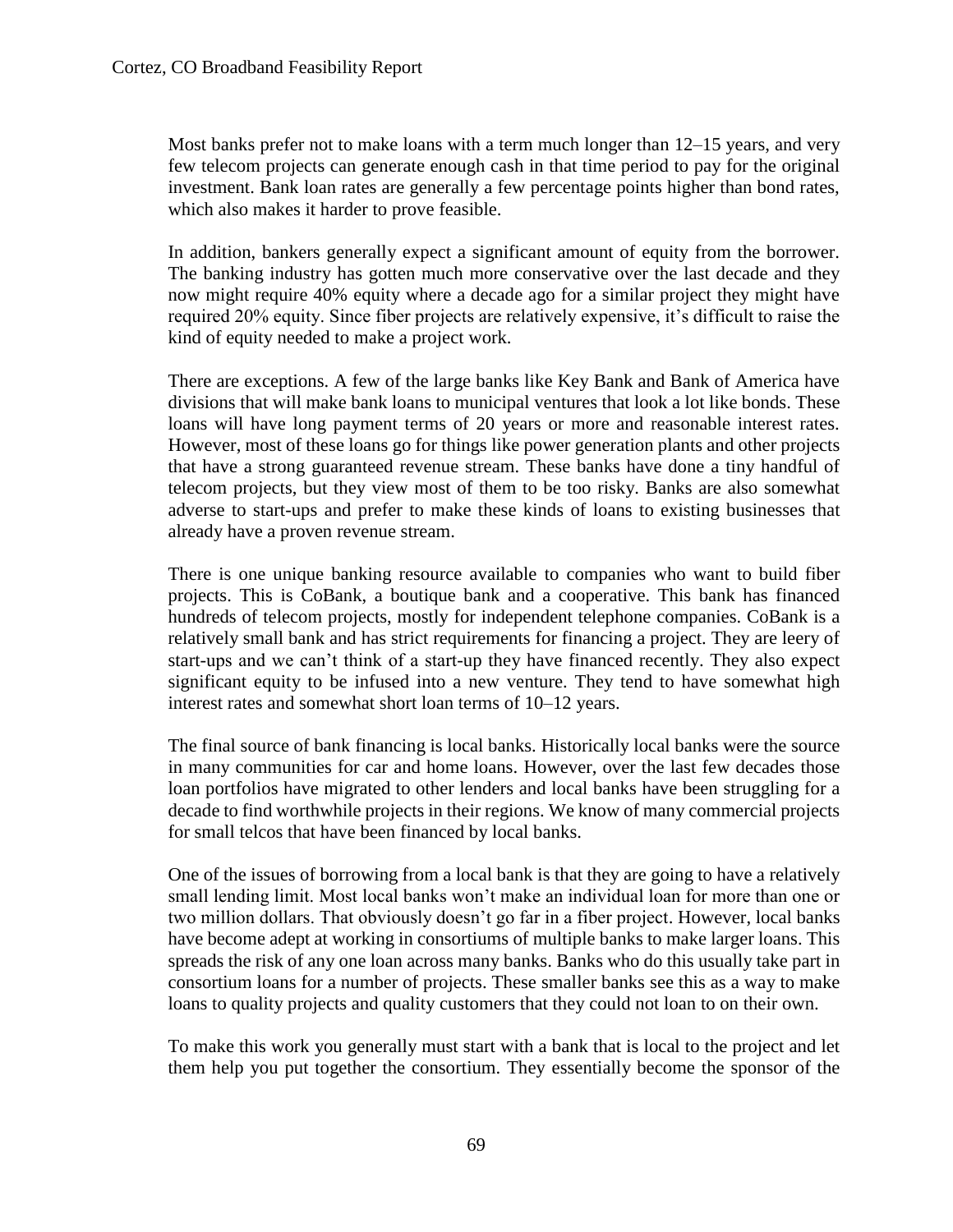deal. This approach takes some extra work to put together, but there are many examples of this working for financing good projects.

## **Comparing Bond and Bank Financing**

Benefits of Bond Financing: There are several major benefits for using bond financing:

- The term of the bond can match the expected life of the assets and it is not unusual to find bonds for fiber projects that stretch out for 25 to 30 years. It's difficult to finance a commercial loan longer than 15 years. The longer the length of the loan, the lower the annual debt payments.
- Bonds can be used to 100% finance a project, meaning there is no need for cash or equity to fund the new business. Lack of cash equity is generally the most challenging requirement for commercial fiber builders.
- Bonds often, but not always, have lower interest rates. The interest rate is dependent upon several factors including the credit-worthiness (bond rating) of the borrower as well as the perceived risk of the project.
- It's generally easier to sell bonds than to raise commercial money from banks. Sometimes bonds require a referendum, but once bonds are approved there is generally a ready market for buying the bonds and raising the needed funds.

Benefits of Commercial Financing: There are also a few benefits for commercial financing.

- Generally the amount that must be borrowed from commercial financing is lower, sometimes significantly lower. This is due to several issues associated with bond financing. Bond financing often contains the following extra costs that are not included with commercial loans:
	- o Surety: Bonds often require a pledge of surety to protect against default of the bonds. The two most common kinds of surety are the use of a debt service reserve fund and bond insurance. A debt service reserve fund (DSRF) borrows some amount of money, perhaps the equivalent of 1 year of bond payments and puts it into escrow for the term of the bond. They money just sits there to be used to help make bond payments should the project have trouble making the payments. Bond insurance works the same way and a borrower will prepay an insurance policy at the beginning of the bond that will cover some defined amount of payments in case of a default.
	- o Capitalized Interest: Bonds typically borrow the interest payments to cover bond payments for some period of time, up to 5 years.
- Construction Loans. Another reason that commercial financing usually results in smaller debt is through the use of construction loans. A commercial loan will forward the cash needed each month as construction is done, and interest is not paid on funds until those funds have been used. However, bonds borrow all of the money on day one and begin accruing interest expense on the full amount borrowed on day one. Construction loans also mean that a borrower will only draw loans they need while bond financing is often padded with a construction contingency in case the project costs more than expected.
- Deferred Payment: Commercial financing often will be structured so that there are no payments due for the first year or two. This contrasts with bonds that borrow the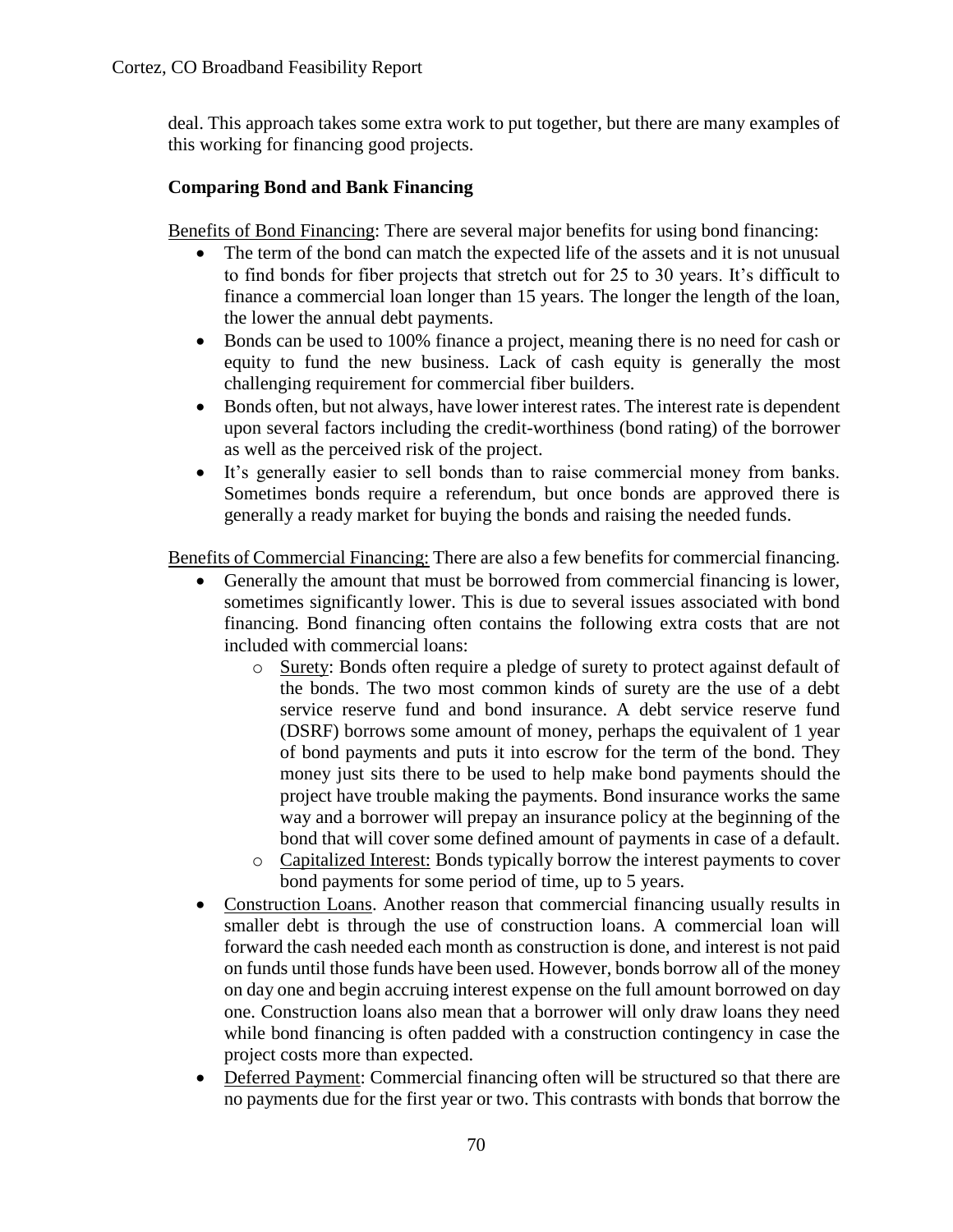money required to make these payments. Fiber projects, by definition, require several years to generate revenue and deferring payments significantly reduces the size of the borrowing.

• Retirement of Debt: It's generally easy to retire commercial debt, which might be done in order to pay a project off early or to refinance the debt. This contrasts to bonds that often require that the original borrowing be held for a fixed number of years before it can be retired or refinanced.

### **Grants**

We don't know of any specific grant programs that might benefit building a fiber network in Cortez.

Federal Grants. There are a few federal grant programs that are aimed at bringing broadband to the poorest communities in the country. The most consistently available grant is the Department of Agriculture "Community Connect Grants." However, these grants generally go only to communities with extreme poverty such as on Native American reservations.

2018 Broadband Grants. Congress approved a \$600 million grant program for broadband in the 2018 operating budget. But there are a few restrictions on these grants that make them largely unavailable in Cortez. First, the grants can only go to finance project where at least 90% of households don't have access to broadband with speeds of at least 10/1 Mbps. In Cortez everybody has broadband available that is faster than that. These grants are largely targeted at rural places where households have no broadband options.

Federal Infrastructure Funding. There is still a lot of buzz in Washington DC about creating a larger infrastructure program, in the billions, that would include substantial funding for broadband. However, the discussion coming out of Washington suggests that these funds, if ever approved, will be aimed at communities without broadband.

Colorado Broadband Grants**.** The Broadband Deployment Board was established through a House Bill (HB14-1328) to provide grants for broadband access to unserved communities through the Broadband Fund. The Broadband Deployment Board within the Department of Regulatory Agencies (DORA) has awarded \$10.9 million in grants since 2016 in an effort to close the broadband internet service gap between rural and urban Colorado communities. Sixteen infrastructure projects received Broadband Fund grants. As a result, over 13,000 rural homes and businesses across Colorado will benefit from Broadband Internet access. The fund can provide up to 75% of infrastructure project cost of a proband project.

There are a number of restrictions that means that these grants are not available to the city:

- The grants are aimed at rural Colorado in places where there is no existing broadband network.
- The grants can only be awarded to for-profit entities, with a few exceptions. For example, there can be an exception made for a nonprofit telephone cooperative or a nonprofit rural electric association that existed on May 10, 2014. But this means grant funding is not available to municipal entities.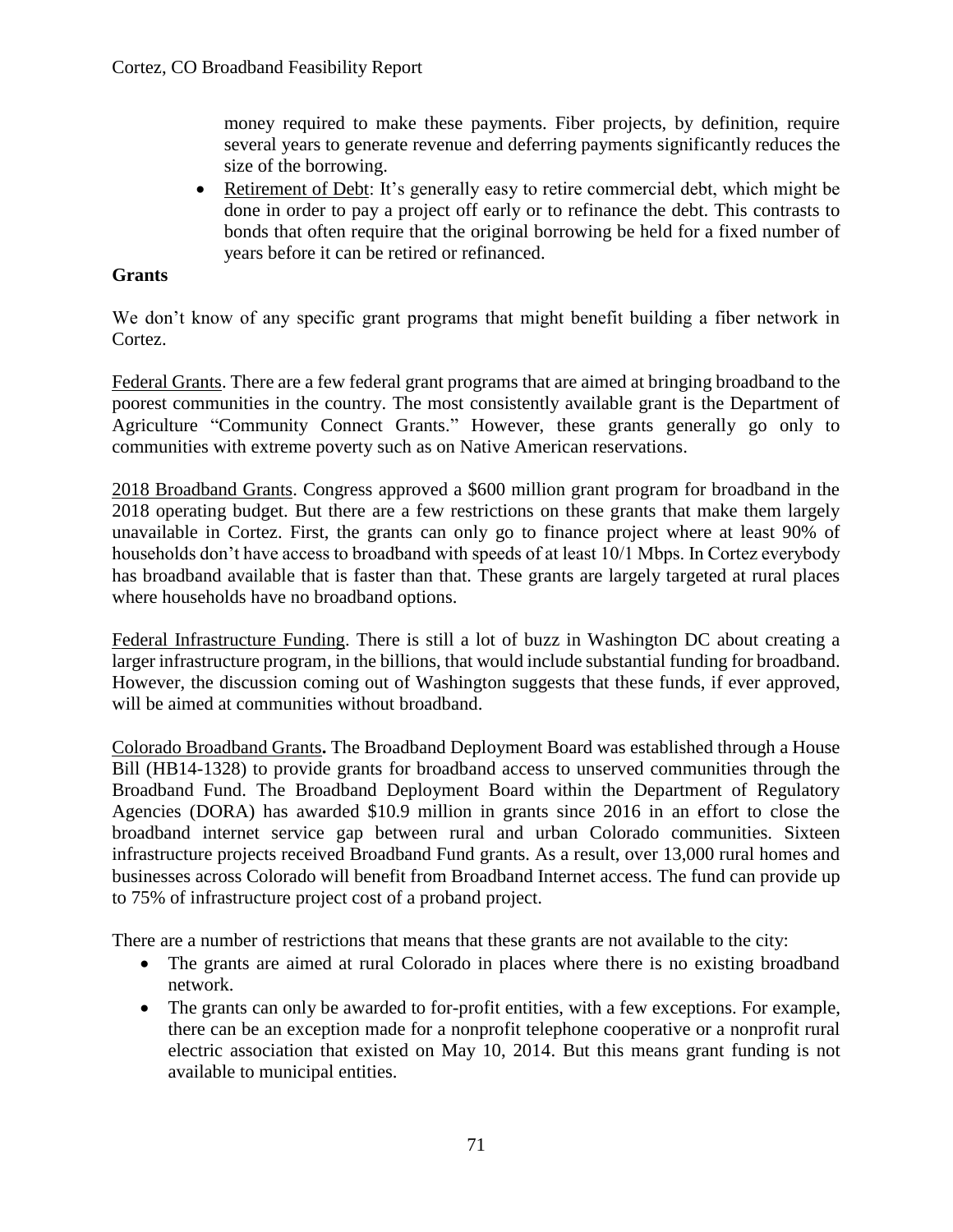## **Federal Loan Guarantee Programs**

Another way to help finance broadband projects is through federal loan guarantees. A loan guarantee is just what it sounds like. Some federal agencies provide a loan guarantee, which is very much like getting a co-signer on a personal loan. These programs guarantee to make the payments in the case of a default and thus greatly lower the risk for a lending bank. In return for the lower risk, the banks offer significantly lower interest rates.

These guarantees are not free. There is an application process to get a loan guarantee in much the same manner as applying for a bank loan or a grant, meaning lots of paperwork. Then the agency making the guarantee will generally want a fee equal to several interest "points" up front. To some extent, this process works like insurance and the agency keeps these fees to cover some of the cost of defaults. If they issue enough loan guarantees, then the up-front fees can cover eventual losses if the default rates are low. These points are a payment to the agency for issuing the guarantee and are not refundable.

There are several federal agencies that might be willing to make loan guarantees for telecom projects. The following agencies are worth considering:

**HUD 108 Program**: The Department of Housing and Urban Development has a loan and loan guarantee program that is allotted for economic development. There is both federal money under this program as well as money from this program given to the state to administer. While these loans and loan guarantees generally are housing related, the agency has made loan guarantees for other economic development projects that can be shown to benefit low- or moderate-income households. If enough of a fiber project can be said to benefit low-income residents, then these loans can theoretically be used for part of a fiber project.

**Small Business Administration 504 Loan Program**: This program by the SBA provides loans or loan guarantees to small start-up businesses. These loans or loan guarantees must be made in conjunction with a bank, with the bank providing some loan funds directly and with the SBA loaning or guaranteeing up to 50% of the total loan.

**USDA Business and Industry Guaranteed Loans (B&I)**: The Department of Agriculture provides loan guarantees through the B&I program to assist rural communities with projects that spur economic development. Such a project must, among other things, provide employment and improve the economic or environmental climate in a rural area. These loan guarantees are available to start-up businesses. The program can guarantee up to 60% of a loan over \$10 million or greater percentages of smaller loans.

**Rural Utility Service (RUS)**: This is a part of the Department of Agriculture. They also can provide loan guarantees. These come with the same sorts of issues associated with the loans. However, these loans and loan guarantees can only be used in communities have populations of less than 20,000, which would exclude Davis. Nevertheless, it might be possible to consider this funding if the city wanted to build to the rural areas surrounding the city.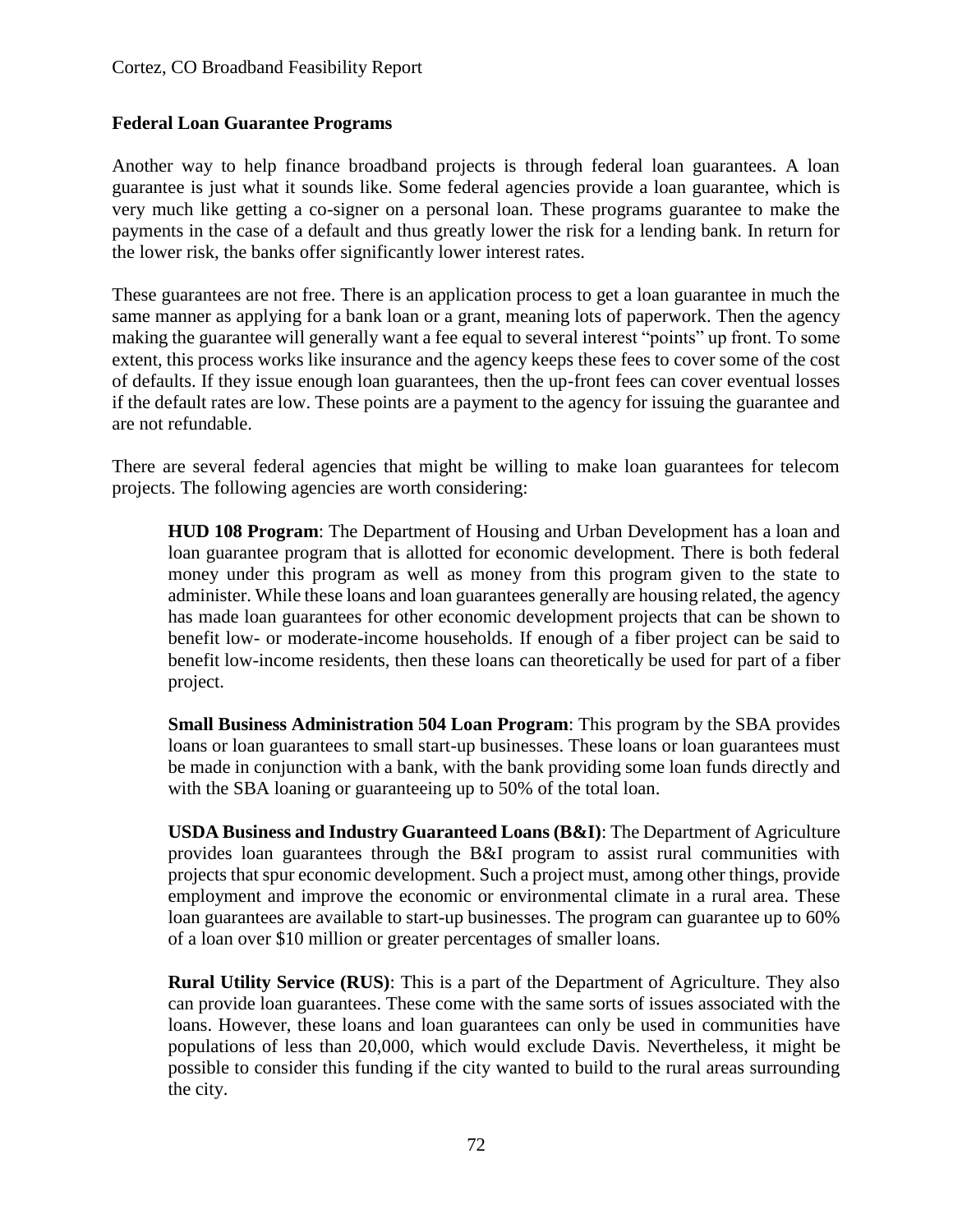# **Direct Customer Contributions**

It's also possible to pay for some of a broadband project through direct contribution of possible customers. This has never been done on a large scale because it would be exceedingly difficult to get a lot of residents to agree to write a check to fund a network. However, there are some examples to consider:

- Contribution to Aid in Construction. Most utilities have a program where they will agree to extend their network to customers if those customers agree to pay the cost of the connection. We are aware in the broadband area of numerous cases where small pockets of rural homes raised the needed money to get connected to a nearby broadband network.
- Ammon, Idaho. This is the only municipal attempt at funding a network in this way. The City of Ammon will connect customers to a fiber network if they will contribute \$3,500 up front to cover the cost of construction. This program is just getting started and it reportedly has a few hundred homes interested. However, it's an unusual combination of a city prompting citizens to pay for the needed network themselves.
- San Francisco. The city has floated the idea of charging every home and business a "utility" fee." This fee would be used to generate bonds to pay for the construction of a fiber network. The city would then open up the new network to all ISPs in an open-access environment. The ISPs would get free (or very inexpensive) access to the network, allowing them to offer broadband at affordable low rates.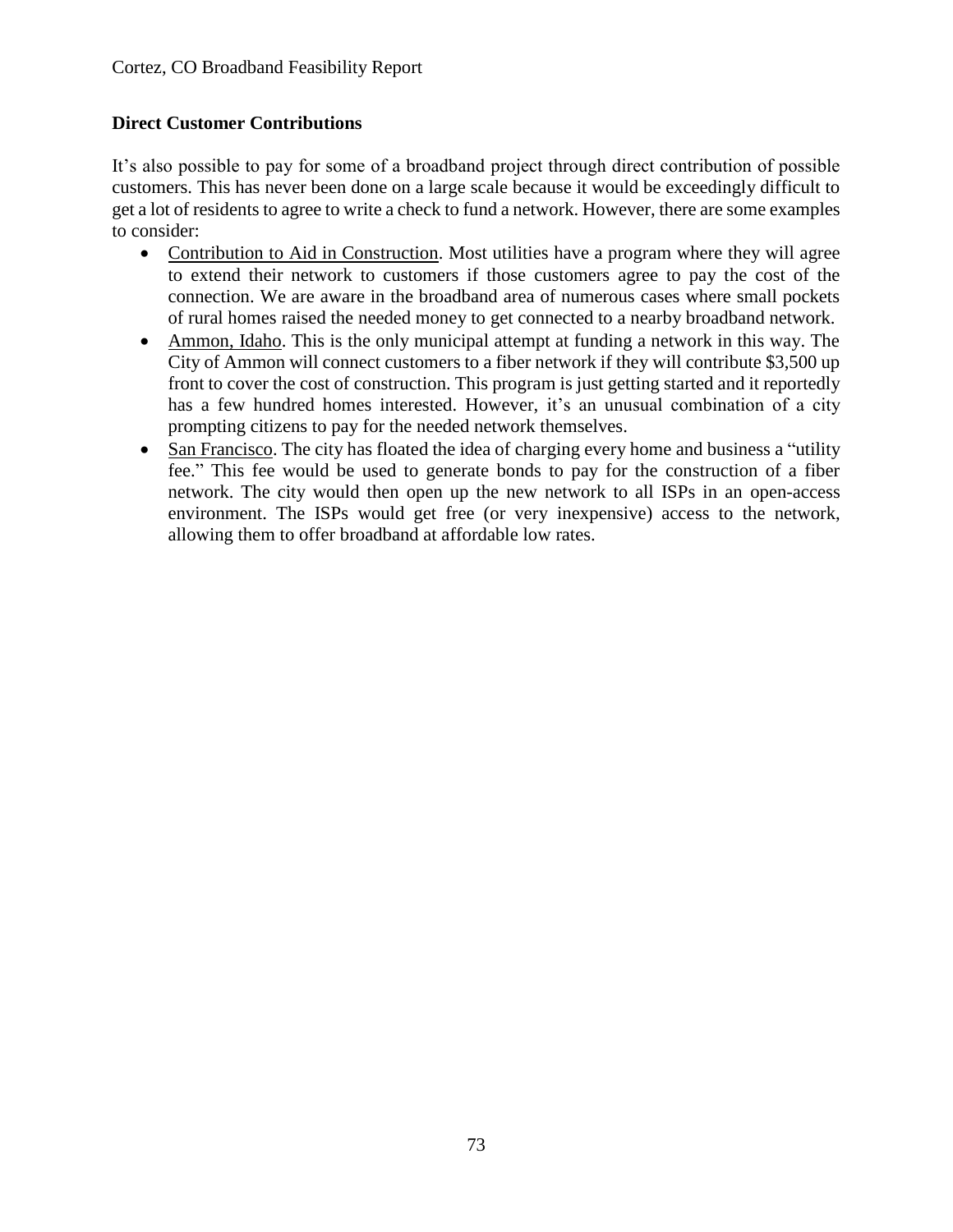# IV. **Other Considerations**

# A. **Competitive Responses from Incumbents**

This section of the report looks at the expected competitive response from TDS and CenturyLink, the two incumbent providers in the market.

# **TDS Telecom (TDS) as a Competitor**

TDS is the incumbent cable provider in Cortez. As such they operate a hybrid/fiber coaxial network that provides traditional cable services including the triple play of cable TV, broadband, and telephone service. TDS was founded in 1969, is the seventh largest telephone company in the country, and is headquartered in Madison, Wisconsin. Most of the company consists of operating numerous regional telephone companies that the company has purchased over the years, and almost all of their other networks use telephone copper or fiber. While the company operates in a few larger cities like Madison, Wisconsin, most of its properties are rural.

In additional to the typical array of residential services the company also offers business services, such as business Internet phone bundles, phone and VoIP solutions, Internet and security, managed services, data networking, and phone systems. In addition, it offers business resource centers. It connects rural and suburban communities in the United States. TDS Telecommunications Corporation operates as a subsidiary of Telephone and Data Systems, Inc.

TDS also owns US Cellular, a company that it founded in 1983. Between all of its subsidiaries the company now has over 6 million customers and had revenues of over \$5 billion in 2017, with US Cellular providing \$3.9 billion.

Since the company is largely rural there are not a lot of examples of other companies or municipalities overbuilding a TDS market with fiber. But there is one example in Monticello, Minnesota. In that market the city sold bonds to build a fiber network to compete with TDS, the incumbent telephone provider and Charter, the incumbent cable company.

Immediately after the city sold the revenue bonds to build the fiber network, TDS sued the city and challenged their authority to build and operate a fiber network. It was fairly obvious to experts that the city did have such authority since there were already a few other cities in the state that had built broadband networks. TDS eventually lost the lawsuit, but the city was delayed from using the proceeds of the bonds and building the network until the lawsuit was resolved. The loss of market momentum as well as the accumulated interest expenses on the bonds put the city at a major financial disadvantage and they have struggled since then to be cash positive. TDS also responded to the Monticello network by building an FTTH network of their own, making Monticello perhaps the only city in the US that has two competing FTTH networks.

This is not to say that TDS would sue Cortez, but it's a risk since there have only been a few cases where an incumbent provider sued a city to try to stop construction of a fiber network.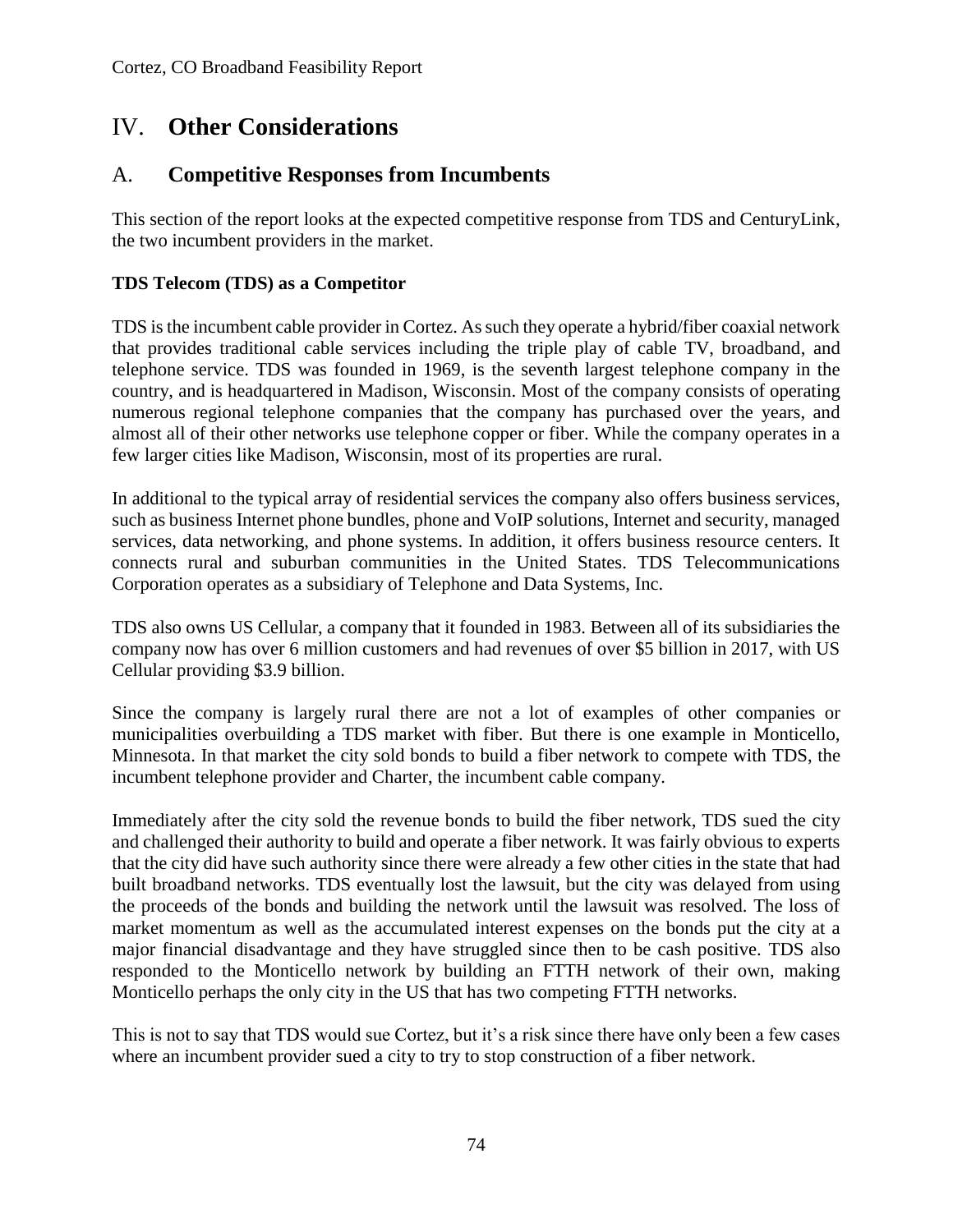TDS says that they are in the process of upgrading their cable network to the new DOCSIS 3.1 standard. This will allow them to offer broadband speeds as fast as 1 Gbps download, but still much slower on uploads. This will make them a formidable competitor in terms of being able to offer a comparable broadband service to compete with fiber.

TDS is also likely to compete with "special" pricing. This is a tactic used by most cable companies in competitive markets where they offer low contract rates for a year or two to new customers or existing customers that call to ask for lower prices. Many customers find the special prices attractive, even though customers often get tired of the specials over time since the prices typically revert to list prices at the end of the contract period.

# **CenturyLink as a Competitor**

CenturyLink is the third largest telephone company in the country with headquarters in Monroe, Louisiana. Several years ago the company purchased Qwest, which was formerly Mountain Bell and US West, and was part of the Bell Telephone system. CenturyLink had annual revenues in 2016 of \$17.5 billion.

As the incumbent provider, CenturyLink is considered the "provider of last resort" in its service areas. This means that CenturyLink is required to serve all residential and business customers for basic local services, and it must provide facilities to all customers. The rules that govern the way that CenturyLink serves customers in the state are embodied in their "General Customer Services Tariff," which is approved by the Colorado Public Utilities Commission. This tariff contains all of the regulated products and prices, along with the terms and conditions under which CenturyLink will sell them to customers. The tariff sets forth rules for such customer service procedures as the manner and amount of customer deposits, the rules by which they will disconnect service for nonpayment, and the rules by which they will reconnect service. Over the last decade CenturyLink has asked states to deregulate many services as competitive and remove them from regulation.

As a telco, CenturyLink sells the full range of residential and business voice services. CenturyLink also sells data products. They sell traditional TDM voice services based upon multiples of T1s. They also sell high-speed DSL service. CenturyLink has been upping those speeds in some markets by installing new DSL equipment. For instance, in some major cities CenturyLink now supports DSL products with speeds up to 25 Mbps. But these faster DSL upgrades have not made it to smaller markets like Cortez. Even when DSL is fast, not all customers can get the fast speeds. Some of the factors contributing to slower speeds include the distance the customer is from the CenturyLink central office and the age and size of the copper wiring in a neighborhood.

CenturyLink also builds fiber to some business customers and can sell a gigabit speed broadband. In recent years CenturyLink has invested significant capital in improving data speeds in metropolitan areas. For example, in 2016 the company built fiber to pass 900,000 homes in major markets like Seattle, Phoenix, Denver, and the Twin Cities. But there is no expectation that they are ready to invest in fiber in smaller markets.

CenturyLink also offers cable TV where the broadband is fast enough. The company, however, announced as this report was being written that they were not going to expand their Prism footprint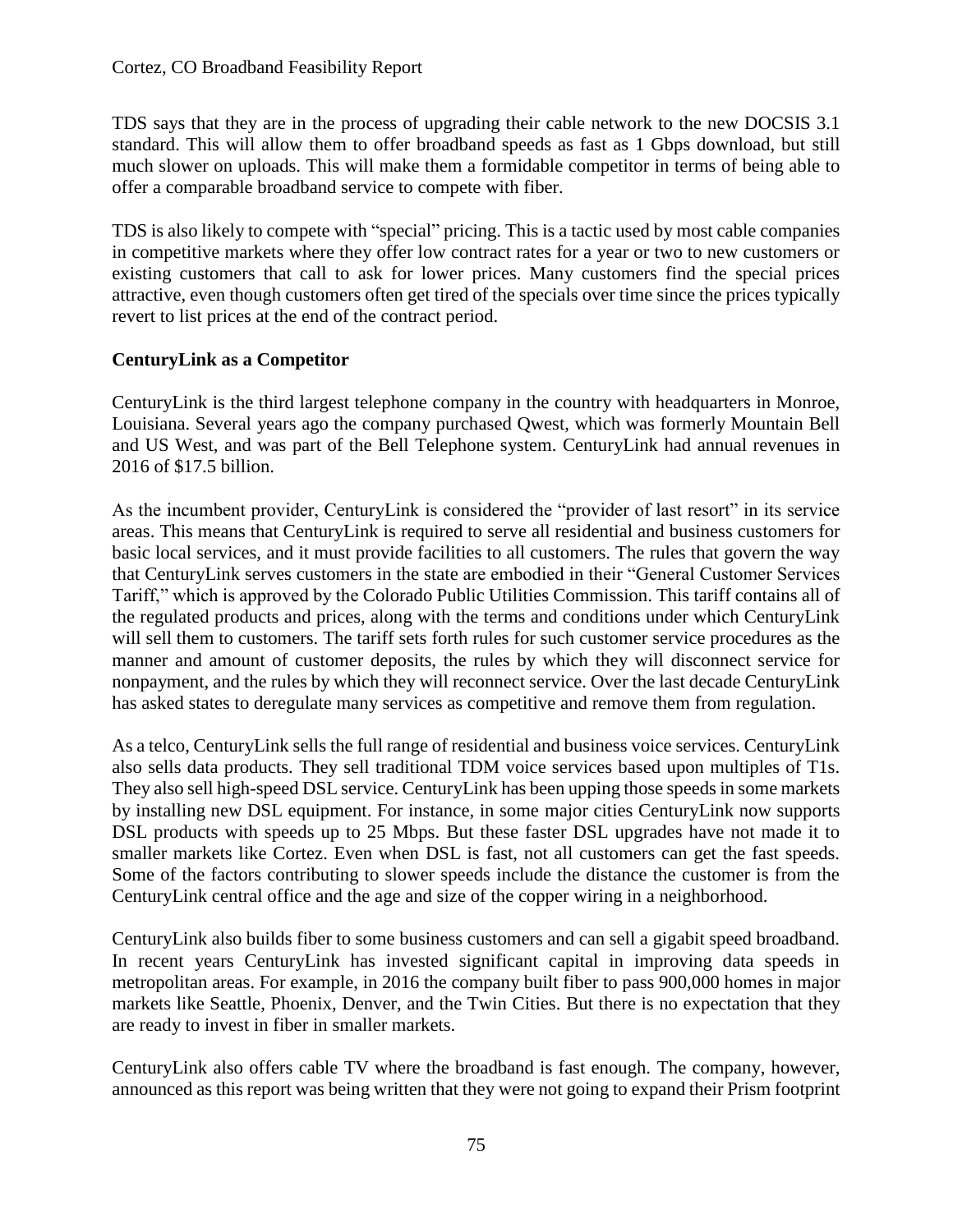into new markets and might stop selling it to new customers. In most markets CenturyLink partners with DirecTV for a cable product. The CenturyLink technicians install the satellite service and CenturyLink bills for the DirecTV on the telco bill. They also give a bundling discount, making it cheaper to buy DirecTV through CenturyLink than buying it direct.

For the most part CenturyLink has not responded significantly to new competitors. They will step up marketing specials when somebody is building a new network, but they seem to recognize that they can't compete on broadband speeds. Even though the company is now investing in fiber, we've not seen them yet build fiber in response to a competitive threat.

As this report was being written CenturyLink has indicated a change in direction of corporate strategy. The long-time CEO of the company, Glen Post, has said for several years that improving residential broadband performance was the primary company goal. The company has been improving DSL and in 2017 fiber-to-the-home to pass 900,000 homes. The merger with Level 3 is setting a new trajectory for the company. Glen Post is being forced out and Jeff Storey, the former CEO of Level 3 is taking the helm. He's said that the focus of the company needs to concentrate on the high-margin enterprise markets and that anything with low returns, like building infrastructure for residential broadband will be de-emphasized. This probably means no new FTTH construction, but it also means that DSL is likely to be allowed to die a natural death like is happening with AT&T and Verizon. The long-term consequence of this is that the cable companies will grow to become de facto monopolies in markets where there is no fiber competitor.

# **Summary**

The clear competitor to a city-owned fiber network in Cortez is TDS. They are likely to compete with significantly discounted broadband packages that include much faster broadband speeds than the current speeds in the market due to the upgrade to their upgrade to the DOCSIS standard that controls the network. There is at least some chance that TDS might even sue the city or in some way try to put up a roadblock to you getting into the retail broadband business.

While CenturyLink is likely to continue to sell DSL as a low-price alternative to cable broadband, the fact that the company is de-emphasizing DSL means that there are no likely improvements coming for DSL speeds and that the product will deteriorate over time due to lack of capital maintenance, as we've seen with other companies like Frontier, AT&T and Verizon.

There is also likely to be increased competition over the next decade as cellular speeds improve and attract customers who are happy with a cellular connection rather than a landline broadband connection. There is also the chance that some provider will bring 5G fixed wireless to the market and compete directly with the city and the incumbent providers – but 5G requires significant amounts of fiber and Cortez is probably not high on the list as a target market for a 5G overbuilder.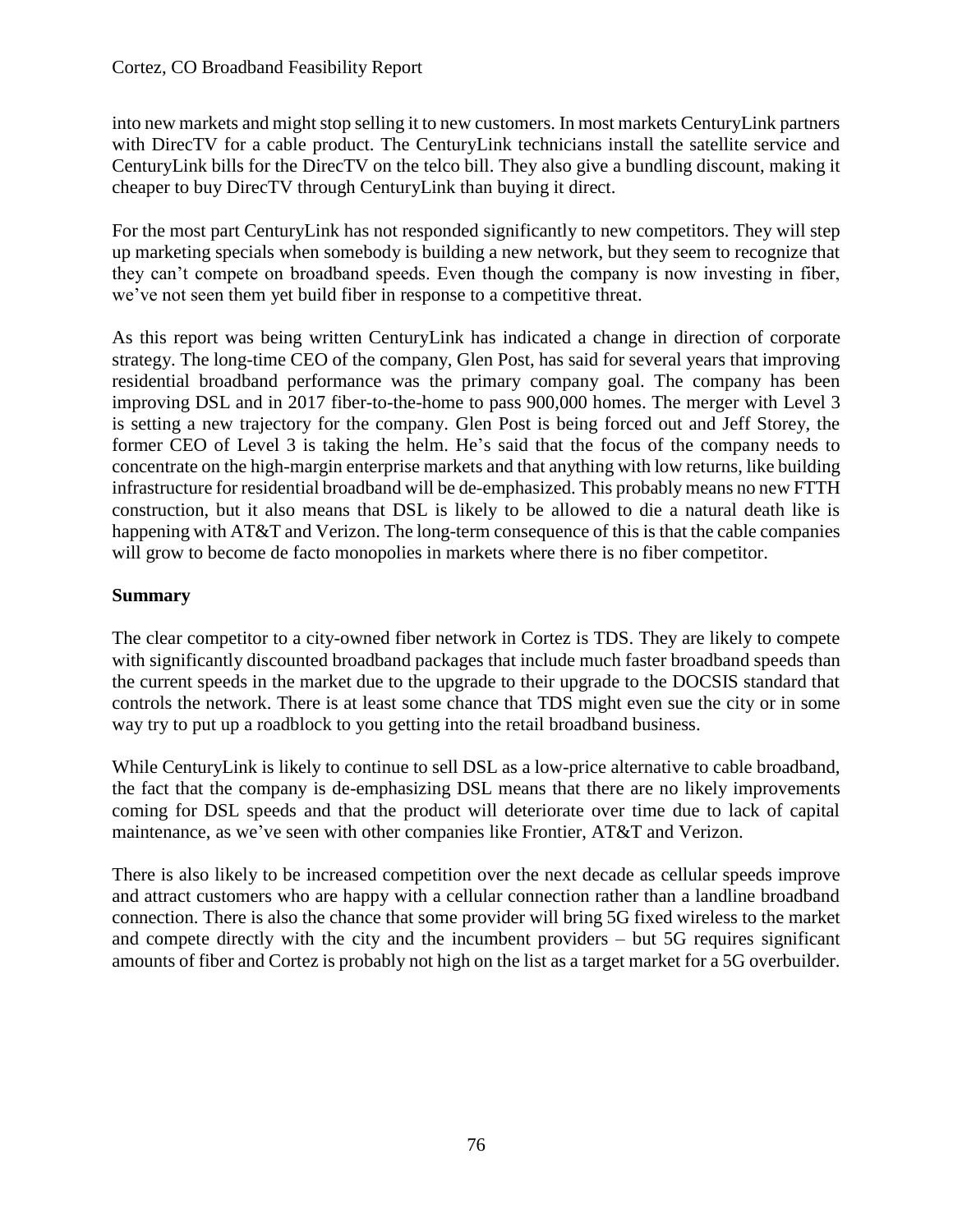# B. **Benefits of Broadband**

One of the questions we are always asked is why a city might consider building a broadband network. Following are some of the reasons why other communities have built or are thinking about building a fiber network.

# **Choice**

Customer choice is going to become a significant issue over the coming decade. It's clear that the copper wires in incumbent telephone networks are aging, and at some point they won't support DSL. Even today, the DSL speeds available in Cortez are slow and can barely be considered as broadband. It's not hard to imagine a time when DSL quietly dies and the only choice for broadband in the city would be the TDS cable network. Without a second competing network it's possible that TDS in Cortez (and cable companies in most markets) will become virtual broadband monopolies. Communities everywhere are nervous about the behavior of any broadband provider that has monopoly power, which generally leads to higher prices and less concern with customer service.

A fiber network in the community would mean competition for TDS. We've seen vigorous competition in markets that have a high-speed alternative to the cable network. One only has to compare broadband products and prices in places where Google Fiber or a municipality has built a second network to see that it makes a difference. We see that broadband speeds are faster and broadband prices are lower in markets with competition.

# **Digital Divide/Affordability**

In every city there are households that can't afford broadband. Since national broadband penetration rates are now approaching 85% this means that the percentage of residents that want broadband but can't afford it is probably between 10% and 15%.

The issues associated with not having home broadband are well known. It's hard to raise kids in a home where they can't do electronic homework. It's now harder to exist in a society where so many of the things we do have moved online. Someone without broadband can't easily work from home. They can't interface with online city services. They can't easily hunt for a job if unemployed. They can't take online job training. They can't even save money by shopping online.

A municipal network might afford the opportunity to bring broadband to those that can't afford it. This study looks at a few digital divide options for you to consider. Cities that build their own fiber networks usually have solving the digital divide as one of their primary goals. They understand that the community will be stronger if everybody is connected to the Internet. That will be more important in the future as cities start implementing smart city technology to provide better digital access to city services.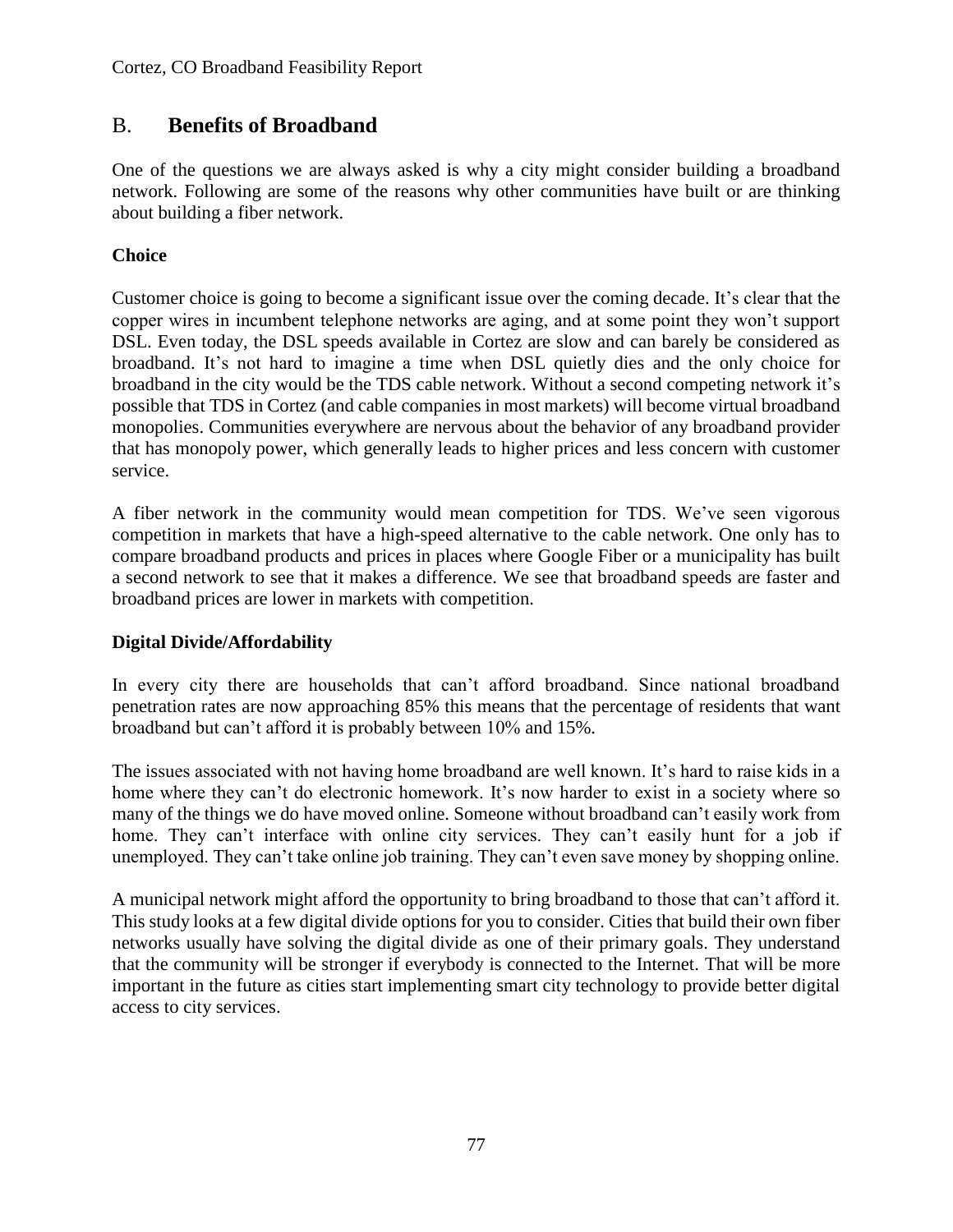# **Education**

The need for home internet access to every single K-12 student is vital. With 21st century schools and the rapid speed of digital learning, students without internet at home are at a significant disadvantage. We must warn, however, that none of the larger municipal networks that have already been built have fully solved the digital divide issue—but a number of them are now considering solutions. Cities with fiber networks have made some progress. For example, many cities have brought broadband to public housing. Many have provided public WiFi hotspots to provide better access to the Internet. Nevertheless, none other than some tiny communities have yet found a way to afford to connect everybody to fiber.

# **Healthcare**

Fiber offers two advantages to a city like Cortez that is geographically remote. With a good broadband connection, citizens can take advantage of telemedicine to visit with doctors in larger cities rather than make the long drive. Broadband also holds the opportunity for the elderly to remain longer in their homes. There are numerous companies working on technologies to meet this demand and the expectation is that within a decade this will become a common service. These technologies are likely to require good upload speeds.

# **Economic Development**

Cities can use a fiber network as a tool for economic development. Cities also often use a fiber network to offer low-cost connectivity as a lure to bring new businesses to the city. Possibly of even greater value is that a fiber network can help to keep the existing businesses within a city from leaving. One of the fastest growing segments of the economy is people working from their homes. A good broadband connection can allow people in the community to get jobs with companies located elsewhere and is becoming a key factor for economic development in rural and remote communities.

# C. **Financial and Execution Risks**

It might be easy for somebody reading this study to believe that it is pro-fiber and that it recommends building fiber. But we also understand that there are risks from spending the large amount of money on a fiber network that should be considered as part of the deliberation to build a fiber network.

# **Competition from Other Technologies**

While fiber is considered as the ultimate broadband technology, meaning there is no realistic cap on the amount of bandwidth that can be delivered over fiber, there are other technologies that will compete with fiber in the market place. While many of these technologies may not be as fast as the capabilities of fiber, to the extent that they satisfy the broadband needs of segments of the market they will make it harder for a fiber network provider to generate revenues.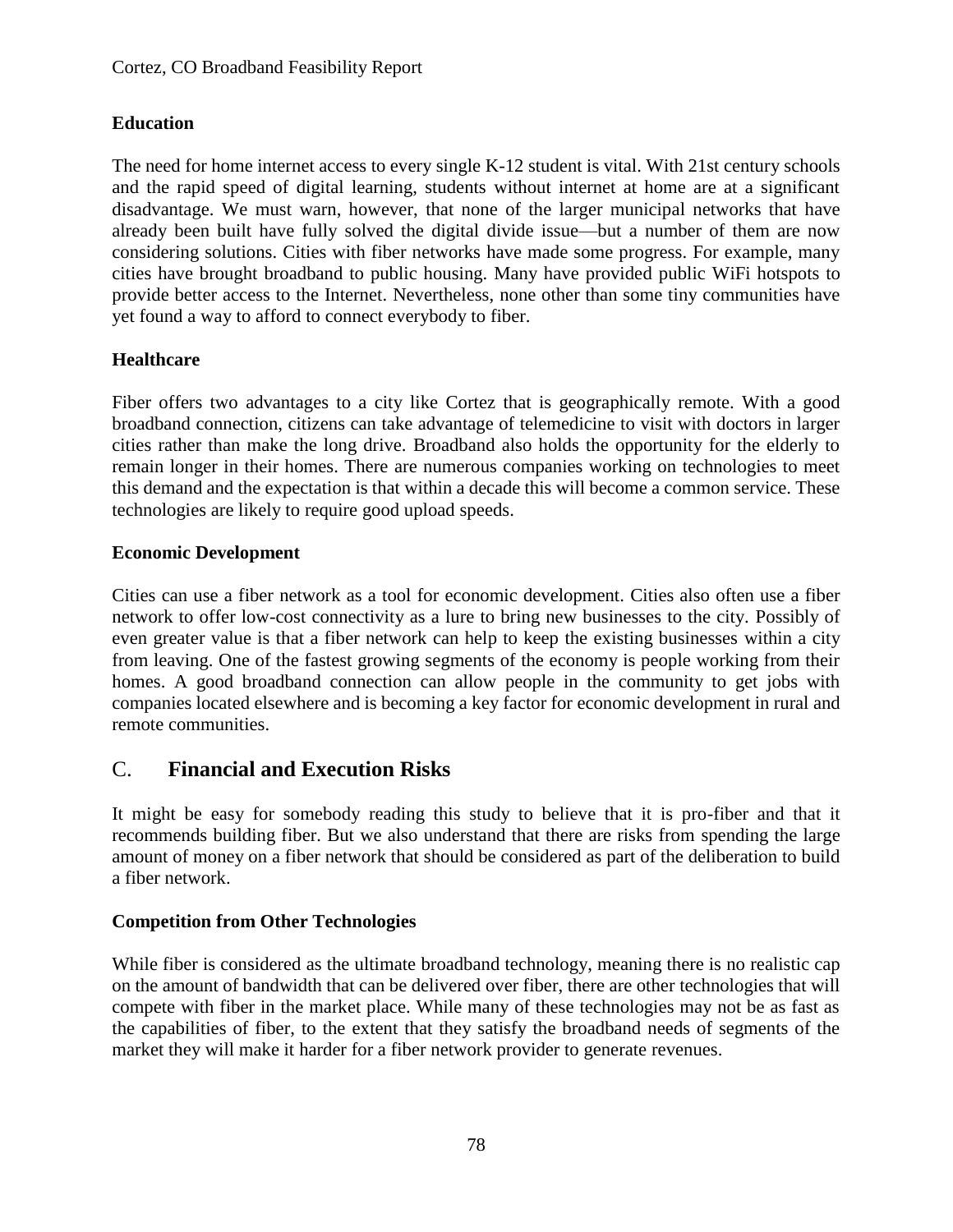# DOCSIS 3.1—Gigabit Cable Network

TDS uses a technology called DOCSIS (Data Over Cable Service Interface Specification) to insert broadband onto its coaxial copper network. The technology was developed by CableLabs, which is a research and standards organization that the cable companies have created for research and development purposes. DOCSIS 1.0 was first issued in 1997 as a standard and created the basis for cable modems. Since then the technology has undergone several major upgrades that were named DOCSIS 2.1 and DOCSIS 3.0. TDS says they will be upgrading to DOCSIS 3.1 in the city which will allow for broadband speeds up to 1 Gbps download.

#### 5G Millimeter Wave Microwave

There are two different technologies being referred to as 5G. The one that will be seen in the market first is the use of 5G standards and millimeter wave spectrum to deliver gigabit microwave to customers. For the past twenty years this same technology has been referred to as wireless local loop, but in the broadband world the term 5G has marketing cachet. The technology involves transmitting a microwave beam from a tower or similar location to the customer premises.

This technology has been around for a long time, and in fact it was the use of microwave radios in the 1970s that helped MCI break the Ma Bell monopoly. However, the new technology will carry significantly faster broadband than current technologies. This is due to the spectrum being used. In what is already being called the 5G Order, in Docket FCC 16-89 the FCC released a lot of new spectrum. Quoted directly from the FCC Order the new spectrum is as follows:

*Specifically, the rules create a new Upper Microwave Flexible Use service in the 28 GHz (27.5- 28.35 GHz), 37 GHz (37-38.6 GHz), and 39 GHz (38.6-40 GHz) bands, and an unlicensed band at 64-71 GHz.*

- *Licensed use in the 28 GHz, 37 GHz and 39 GHz bands: Makes available 3.85 GHz of licensed, flexible use spectrum, which is more than four times the amount of flexible use spectrum the FCC has licensed to date.*
- o *Provides consistent block sizes (200 MHz), license areas (Partial Economic Areas), technical rules, and operability across the exclusively licensed portion of the 37 GHz band and the 39 GHz band to make 2.4 GHz of spectrum available.*
- o *Provides two 425 MHz blocks for the 28 GHz band on a county basis and operability across the band.*
- *Unlicensed use in the 64-71 GHz band: Makes available 7 GHz of unlicensed spectrum which, when combined with the existing high-band unlicensed spectrum (57-64 GHz), doubles the amount of high-band unlicensed spectrum to 14 GHz of contiguous unlicensed spectrum (57-71 GHz). These 14 GHz will be 15 times as much as all unlicensed Wi-Fi spectrum in lower bands.*

The US is the first country to authorize specific use of the spectrum in these upper bands, which have commonly been referred to as millimeter wave spectrum. Moreover, the FCC isn't yet finished and is also now looking at other blocks of spectrum, including existing space in the 24- 25 GHz, 32 GHz, 42 GHz, 48 GHz, 51 GHz, 70 GHz, and 80 GHz. The FCC also asked for comments on how it might provide access to spectrum above 95 GHz.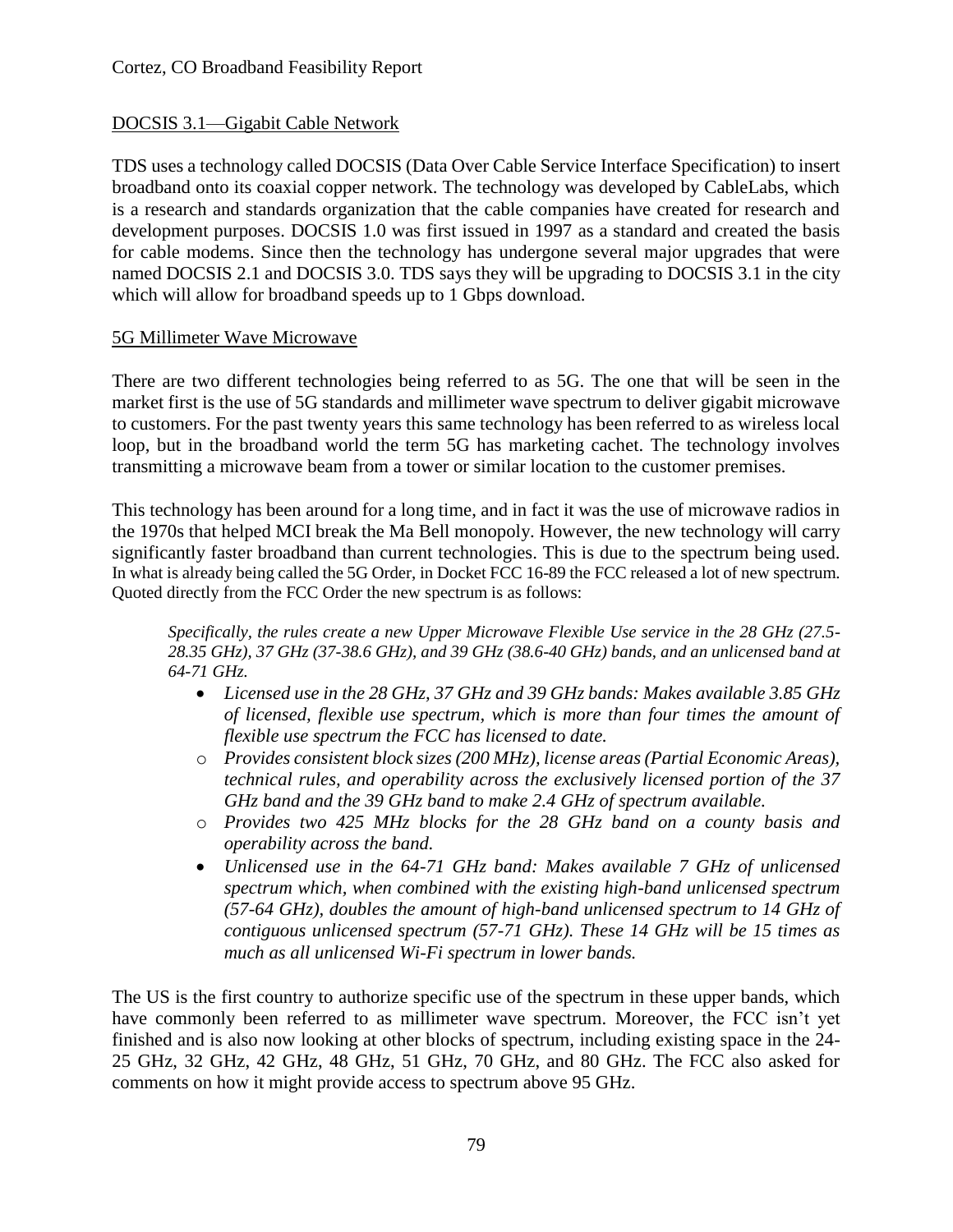By definition, the higher a radio frequency, the more data can be transmitted. This is due to the fact that radio technology uses the peaks and valleys of the radio waves to transmit the digital ones and zeroes needed to pass information.

However, there is a trade-off for using higher frequencies in that the higher the frequency, the shorter distance the frequency can be broadcast before it spreads and loses signal integrity. This means that 5G millimeter wave transmitters will need to be relatively close to customers. And that means that a 5G network is going to require a lot of fiber close-by to customers.

For now these radios are relatively expensive and it's unlikely that the technology will be used to serve residences and small business. Instead, this technology will be used to serve larger business, MDUs, and other users that spend a lot for big bandwidth pipes. Effectively, this new technology is a last-mile competitor for fiber. That would make millimeter wave radios a competitor to a cityowned network in that this could be used to provide service to MDUs and to the largest businesses in the city.

The first use of this technology is in urban downtowns where transmitters can be placed on the top of tall buildings to create gigabit paths to other buildings. However, there are a number of hurdles that must be overcome before this technology makes it suburbia or to smaller towns:

- One of the primary issues will be finding a place to place the transmitters. In smaller cities without big high rises this will mean somehow placing transmitters on poles—and it requires those poles to be fiber fed. There is a huge nationwide discussion of how to streamline the process of providing access to poles for the wireless transmitters. However, absent from much of that same discussion is to ask who is going to build the fiber to get to the poles.
- The technology needs nearly a pure line-of-sight and there can be zero impediments between transmitter and receiver (such as foliage). These frequencies are disrupted by almost everything and can't pass through walls or anything else.
- These radios are relatively expensive for now, and the prices will have to drop significantly before this technology can be considered for any but the largest broadband customers.

# 5G Cellular

The other use of 5G is as the next generation of cellular service. Unlike the transition from 3G to 4G cellular, the new 5G is not expected to replace 4G, but rather to work in conjunction and enhance cellular broadband.

The cellular companies are likely to start claiming to have 5G cellular as soon as this year. But that is more marketing than reality. The new 5G standards include a lot of network changes, and as soon as any of those changes are added to network the marketing folks will start touting their networks as 5G. The same thing happened with 4G, and while the technology has now been around for almost 10 years, we are just now seeing cellphones that use the whole set of capabilities in the 4G standards.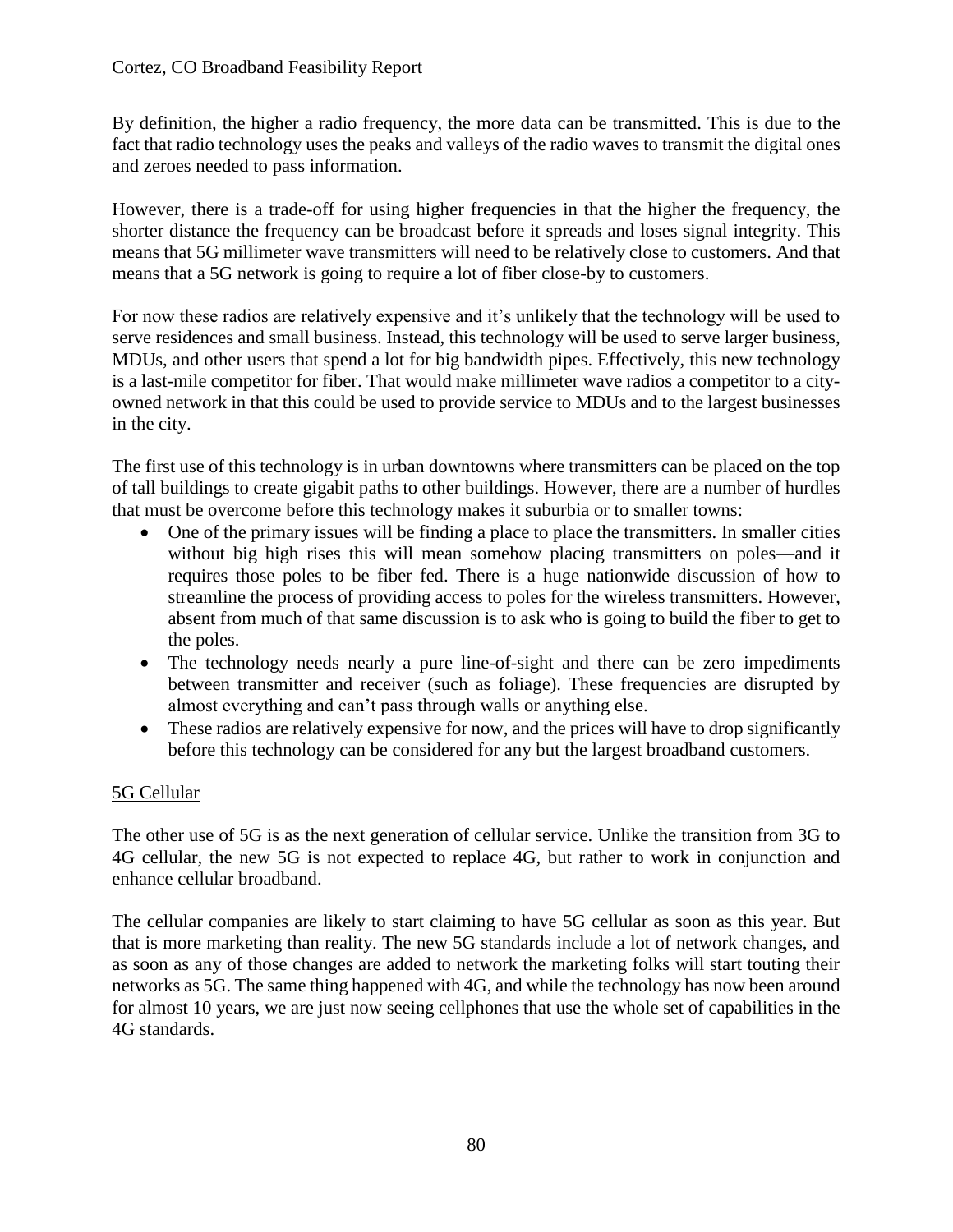There are already field tests of the 5G millimeter technologies discussed above. However, the conversion to true 5G cellular will be on a much slower path. Following is the expected industry timeline.

- 2019/20: Formal final specifications
- 2021: Initial production service rollouts
- 2025: Critical mass
- 2030+ Phase-out of 4G infrastructure begins

There is a lot of discussion of 5G cellular being capable of gigabit speeds. Theoretically this is possible, but there are a lot of reasons why this isn't going to happen for decades, if forever.

- To achieve that kind of speed requires combining a lot of different frequencies into one transmission. That requires complicated and sophisticated antennas. That is always going to present a challenge for cellphones because supporting multiple frequencies adds to the cost, the power consumption, and the size of a cellphone.
- The frequencies used only travel a few hundred feet on a broadcast basis (about the same distance as a WiFi hot spot). That means there would have to be multiple cellular transmitters everywhere to achieve the needed coverage. We are a long way from developing inexpensive cellular transmitters that could meet this requirement.
- The technology also needs pure line-of-sight. This is easier to achieve with a fixed microwave path, but hard to achieve in use of a cellphone. A person's body would effectively block the signal, and that means needing a lot of small transmitters so that one could see a cellphone at any given time.
- Finally, this means building fiber everywhere. While this kind of technology might make sense in dense urban business districts, it's hard to envision somebody spending the needed investment in fiber to bring this technology to residential streets or open areas in cities. Deloitte recently estimated that the cost to build the fiber to support a 5G cellular network is \$160 billion.
- Finally, this takes economy of scale. Nobody is going to build the handsets if there aren't enough places where this would work. Nobody will build the networks if enough people don't have the handsets. There are some analysts saying this might never happen.

For these various reasons it's unlikely that we will have 5G gigabit cellular for a long time. However, there will be the use of some of the capabilities of 5G cellular coming within a few years. The specifications for the 5G standard establish the goal of providing large numbers of cellphones in a given area able to receive 50 Mbps speeds. The goal is to eliminate the blocking that happens today when people can't make a connection in a busy environment.

50 Mbps cellphones will probably become a significant competitor to landline broadband networks, particular for younger consumers. To put 5G into perspective, the average 4G connection today is between 10 Mbps and 15 Mbps (depends on who is measuring the speeds). Even those speeds are adequate today to watch a single video stream on a cellphone. The 5G standard also has the goal to significantly lower latency, and the latency on a cellphone is the primary reason that a cellphone connection feels slow today. With no latency, a 15 Mbps satellite connection would feel a lot faster.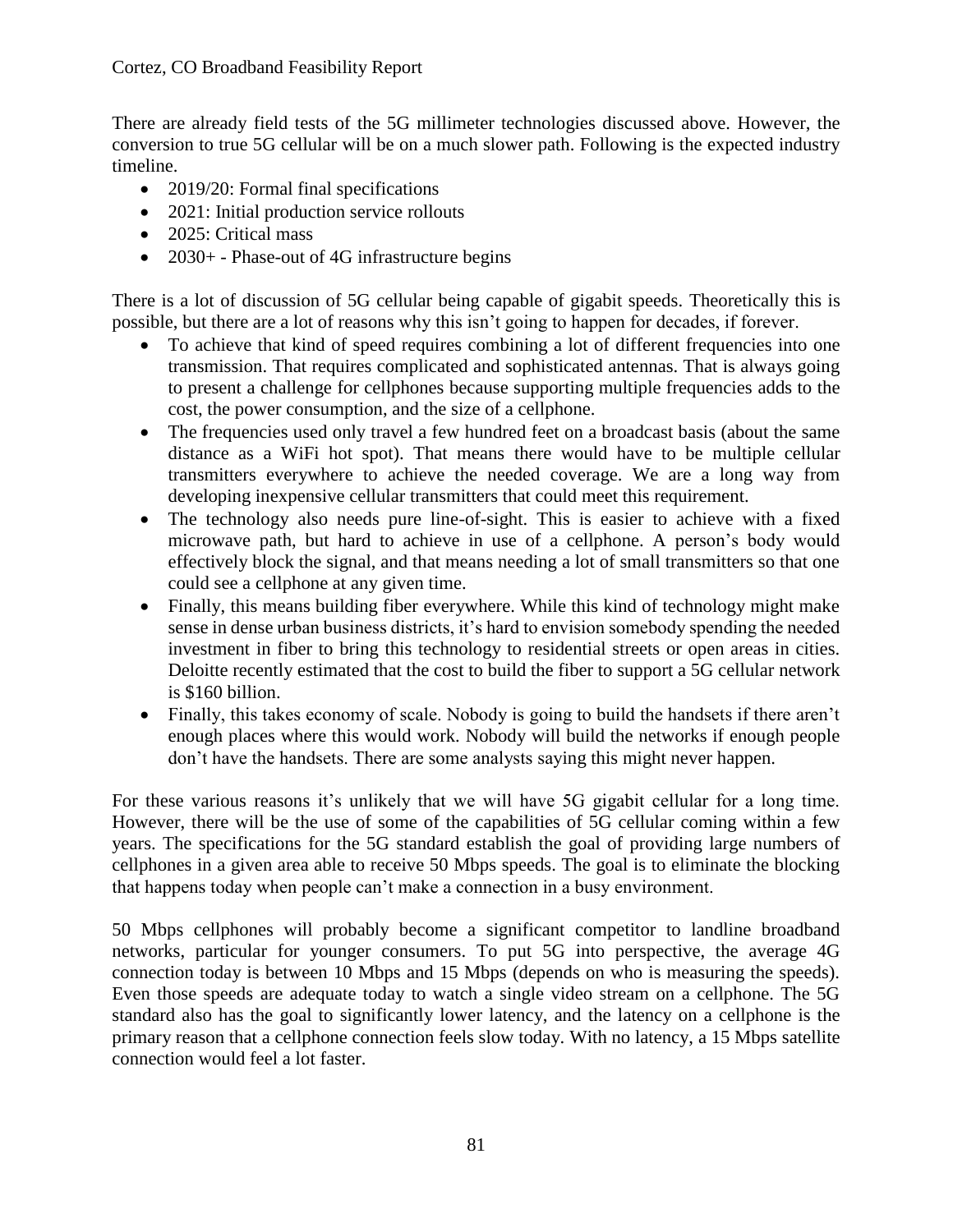# Satellite Broadband

Late last year Elon Musk announced that his SpaceX company is moving forward with attempting to launch low earth orbit (LEO) satellites to bring better satellite broadband to the world. His proposed to the FCC to launch 4,425 satellites around the globe at altitudes between 715 and 823 miles. This contrasts significantly with the current HughesNet satellite network that is 22,000 miles above the earth. Each satellite would be roughly the size of a refrigerator and would be powered by a solar array.

Musk's proposal has some major benefits over existing satellite broadband. By being significantly closer to the earth the data transmitted from satellites would have a latency of between 25 and 35 milliseconds—about the same experienced in a cable TV broadband network. This is much better than the 600 millisecond delays achieved by current satellites. This means that Musk's proposed network could support VoIP, video streaming, or any other live Internet connections like Skype or distance learning.

The satellites would use frequencies between 10GHz and 30GHz, in the Ku and Ka bands. The FCC filing is technical, but an interesting read: [https://cdn.arstechnica.net/wp](https://cdn.arstechnica.net/wp-content/uploads/2016/11/spacex-Technical-Attachment.pdf)[content/uploads/2016/11/spacex-Technical-Attachment.pdf](https://cdn.arstechnica.net/wp-content/uploads/2016/11/spacex-Technical-Attachment.pdf)

The specifications say that each satellite would have an aggregate capacity of between 17 and 23 Gbps, meaning each satellite could theoretically process that much data at the same time, although realistically they would probably max out at 80% of that capacity (as do all broadband transmission methods).

The specifications say that the network could produce gigabit links to customers, although achieving that much speed would require making simultaneous connections from numerous satellites to one single customer. Moreover, while each satellite has a lot of capacity, using them to provide gigabit links would chew up the available bandwidth in a hurry and would mean serving far fewer customers. It's more likely that the network will be used to provide speeds such as 50 Mbps to 100 Mbps to a lot of customers.

Depending upon how this is priced this would create another competitor to landline broadband networks. A customer would need a dish to receive the broadband, similar to the dishes used to receive satellite TV today.

It's an intriguing idea, and if it was offered by anybody else other than Elon Musk it might sound more like a pipedream than a serious idea. He's said the idea requires at least \$10 billion to launch, but Musk has shown the ability to launch cutting-edge ventures before. There is always a ways to go between concept and reality and like any new technology there will be bugs in the first version of the technology. Nevertheless, assuming that Musk can raise the money, and assuming that the technology really works as promised, this could change broadband around the world. The real beneficiaries of this technology, if it happens, are places with no broadband—rural America and a lot of the third world.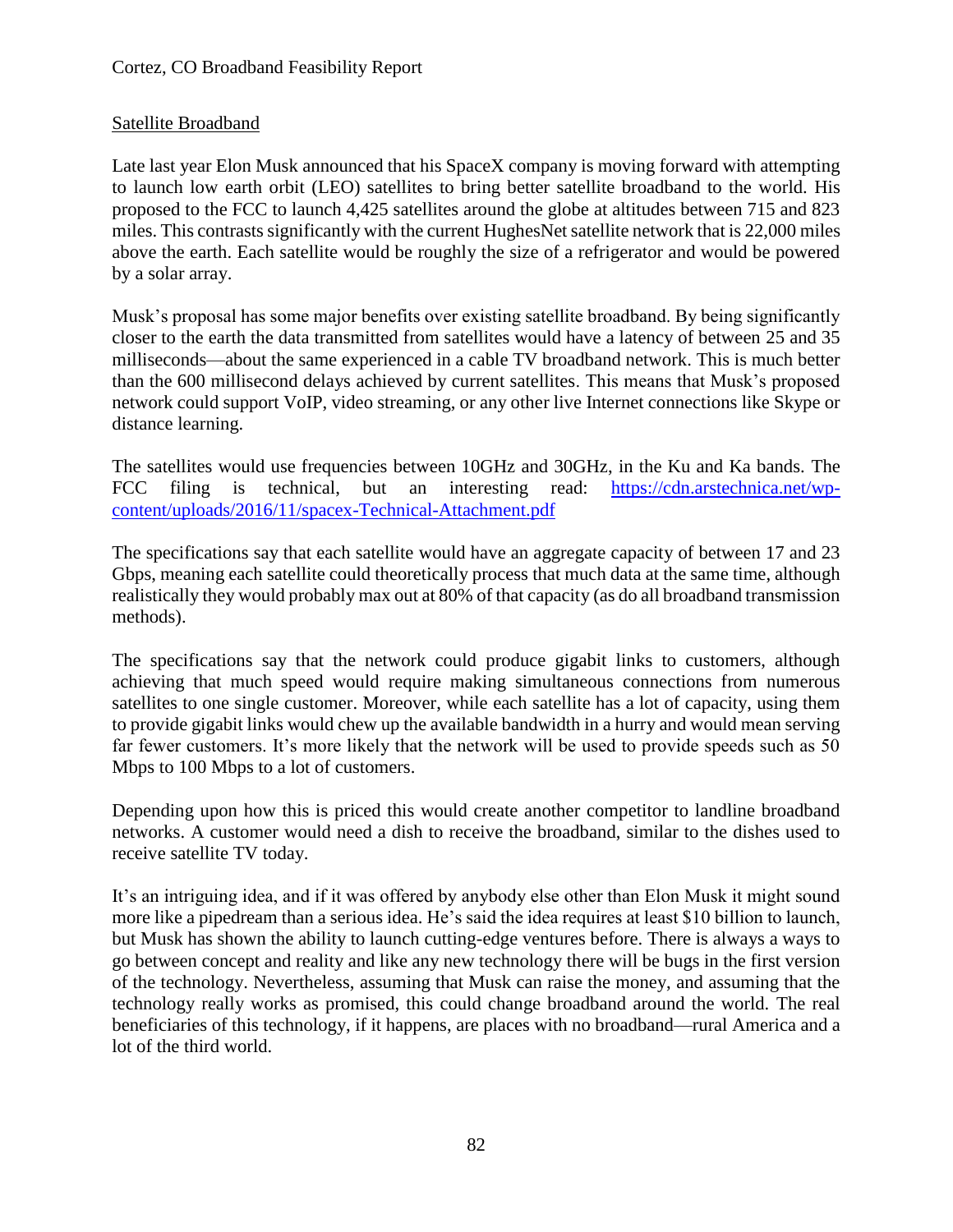# **Competitive Market Risks**

TDS Gigabit Speeds. It's impossible to talk about broadband speeds without acknowledging that TDS is upgrading its networks to support gigabit broadband. In doing so it's likely that they will also increase the speeds on their base products.

There are those that argue that fiber broadband is superior. On fiber it's easy to offer symmetrical speeds. This would be a challenge for a cable network, even with DOCSIS 3.1, but it's theoretically possible. But most customers don't care about upload speeds and will find the faster DOCSIS speeds to be adequate. When cable networks are faster, then fiber broadband will not be a "must buy" for many households.

Erosion of the Traditional Triple Play. Both cable TV service and telephone service are declining as revenue-generating products for ISPs. Nationwide the number of households that have a telephone landline is down to a little over 40%.

In the cable market the much-talked-about phenomenon is cord cutting. In 2017 the industry as a whole lost over 2.4 million homes cable subscriptions—either from a landline cable company or one of the satellite TV providers. This phenomenon seems to be accelerating.

Cable TV service is not going to disappear for a long time. So far this has hardly been much more than a blip on the industry and nationwide the number of homes with traditional cable just dipped under 90 million.

The trends in both of these market segments has to be of concern to a fiber network builder. Today, since over 70% of homes buy traditional cable, a new network provider generally feels obligated to offer cable TV to be a success. Google Fiber learned in Kansas City that a lot of homes won't change without cable as part of the new bundle.

The financial concern is that these products generate margins that help to pay for a network. The costs of operating a fiber network increase over time due to inflation. Since it's likely that a fiber network build would be financed for a long period of time, perhaps 25 years, there has to be a concern that the loss in margin from these products doesn't put the company at risk over such a long time period.

Nobody has a crystal ball and can predict what might happen to cable TV. For example, it might become possible for cable companies to offer a la carte cable lineups (selling just those channels that customers want to buy). That's not allowed today because of federal cable rules established by Congress and regulated by the FCC. However, there could be a change that would result in some different version of cable TV service to be around and be successful for a network operator. Nevertheless, traditional cable TV could also go the way of landline telephones and continue to shed customers year after year until it is greatly diminished.

Shifting Demographics. It's becoming clear that the younger generations in the US don't watch as much video as their parents and grandparents. Nielsen, the company that tracks TV viewership, recently published a report that quantified the difference in generational viewing of video content.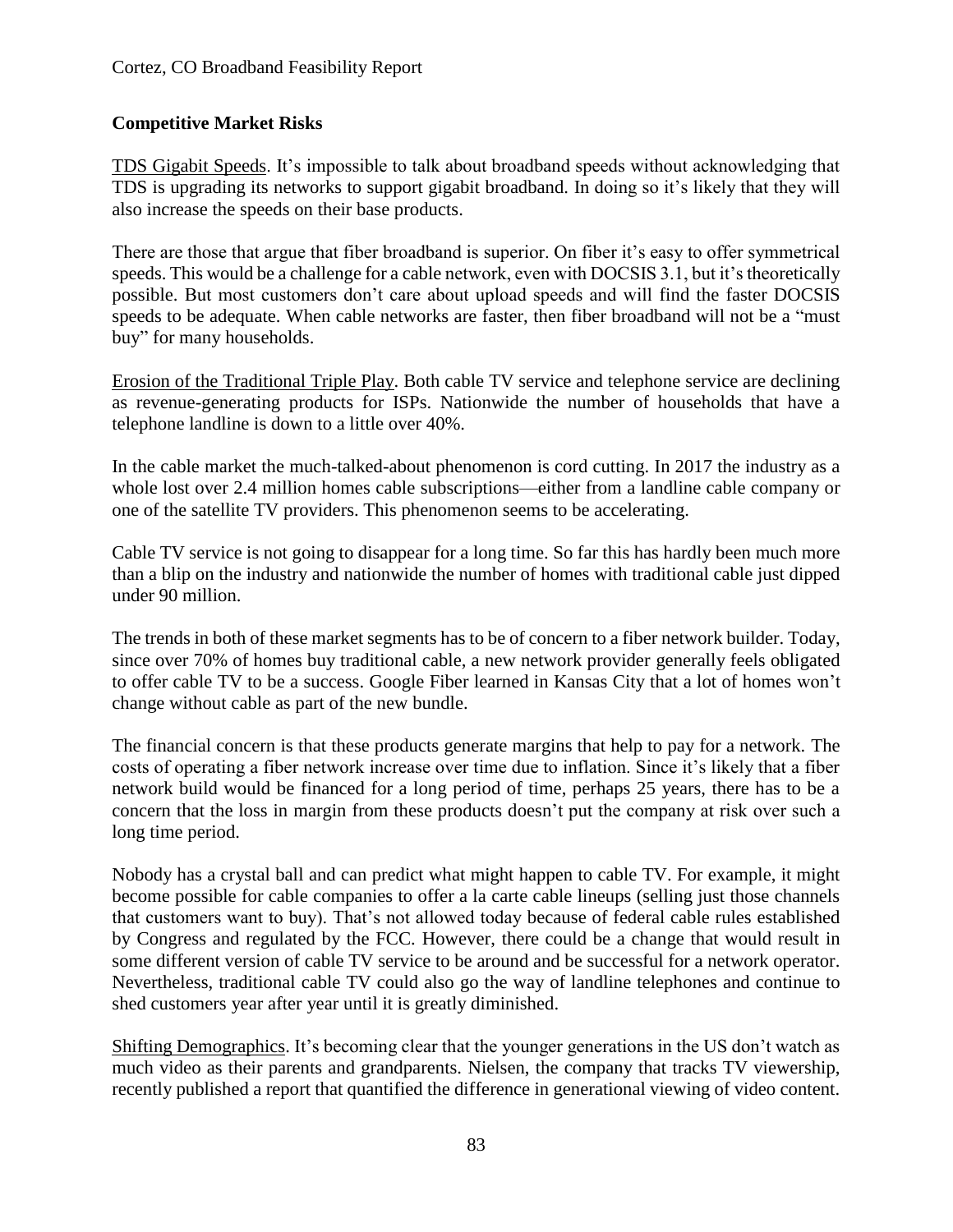What might surprise a lot of people is that Generation Z and the Millennials together now make up 48% of the US population—and that means their viewing habits are rapidly growing in importance to the cable TV industry. The biggest finding from the Nielsen research is that the daily time spent using various entertainment media that includes such things as TV, radio, game consoles, and surfing the Internet varies significantly by generation.

For example, the average monthly TV viewing for those over 65 is 231 hours of live TV and 34 hours of time-shifted TV. However, for people aged 12-17 that is only 60 hours live and 10 hours time-shifted. For ages 18-24 it's 72 hours live and 12 hours time-shifted. For ages 25-34 it's 101 hours live and 19 hours time-shifted. The amount of viewing by Generation Z is decreasing from quarter to quarter.

Other research done by Nielsen over the last few years suggests that the viewing habits that people pick up as kids stick with them for life. Therefore, we need to recognize that the youngest generations are not likely to value traditional programming, or ISPs that offer traditional cable, as much as current adults.

There hasn't been this kind of massive study of broadband usage by generation. Nevertheless, the surveys and research that has been done suggests that Generation Z is largely satisfied with the level of broadband they get in a cellphone. Over time this might mean downward pressure on home broadband connections. This trend might be further exacerbated by a few other trends. First, we see that cellular providers are starting to include video content as part of the cellular package such as T-Mobile recently including Netflix. Moreover, as discussed earlier, we also ought to see cellular data speeds improve over time, making them a reasonable alternative to landline broadband for some segment of demographics.

# **Operational Market Risks**

There are also a few potential operational issues that the city needs to think about as part of considering building a fiber network.

City as the ISP. Many cities are concerned about the ability to operate a retail ISP in a competitive environment. Cities are generally not as nimble as commercial companies and don't always have a competitive mindset.

Launch Issues. One lesson that has been learned a number of times in the telecom industry is that it's hard to overcome a poor network launch. If a new network owner makes big mistakes at the beginning it can take many years to recover the confidence of the public in the network and in the business. Early network issues can be of many kinds. For example, we've seen new networks launched that had numerous network outages for the first year until the operator became fully comfortable with all of the nuances of their specific network. While network electronic technology has made great strides since FTTH was introduced, it's still a complex network and little issues can cascade to outages if not controlled properly.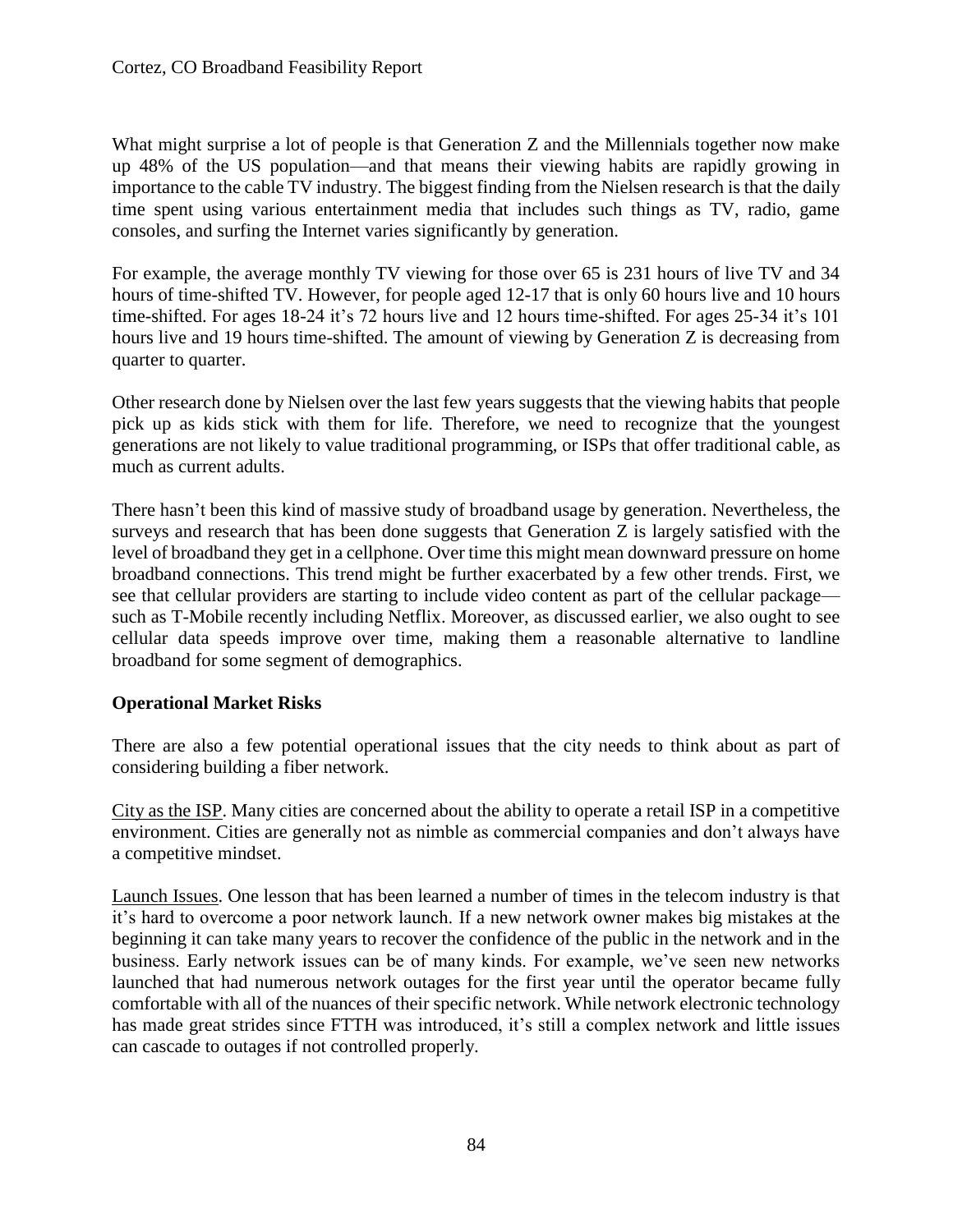New network providers can get a poor reputation in other ways. One example is the FTTH network in Lafayette, Louisiana which suffered from huge problems with their video product. This was due to their vendor, Alcatel, not delivering the product that was promised in their response to the original RFP. The TV was so bad that many customers dropped the product and a lot more customers decided not to try the new network. The city fixed the video problems in a year or two but it took many more years to overcome the launch problems and the public perception of the fiber business.

Sales and Marketing. One of the biggest risks of launching a new broadband venture is a poorly executed sales and marketing program. A network can't succeed without getting the needed customers. A new network can generally count on getting some level of customers that either dislike the incumbent providers or who perceive huge value in the new fiber technology. However, after that first wave of customers, getting the rest of the customers needed to be successful is hard work.

Risks of Operating Losses. It's always of concern for any city-owned venture to lose money. The city is already aware of this issue in operating your wholesale fiber network. The city needs to have a plan up front for how it will handle a situation if the revenues generated from the business don't cover the cost of the debt used to build the network. Many new fiber ventures find themselves with operating losses. Cities with electric utilities sometimes cover these losses by using electric cash reserves or even in raising electric rates. Commercial ventures that are part of a larger company can be covered for a while by the parent company.

However, standalone fiber ventures, either municipal or commercial, run a much greater risk. A standalone commercial venture that runs out of cash generally folds. In a municipal venture the only recourse might be to somehow cover losses from tax revenues.

A city can try to shield against operating losses by using revenue bonds that can shield tax revenues from shortfalls. But if a revenue-supported fiber network fails, and if the city won't jump in and support it with tax revenues, then the new venture will have to go out of business just like commercial operator. A city needs to ask the question up front of how it might cover operating shortfalls.

The Cost of Success. In the telecom world there is a phenomenon we call the cost of success. It's costly to add a new customer to a fiber network and if a new venture does better than expected, then a new fiber owner could find themselves without the funds needed to add new customers.

One way to handle this situation would be by issuing a second bond to pay for adding more customers. However, that is not always practical or possible for a city. Moreover, in most places, even a small bond takes a long time to approve and issue.

On the flip side, you don't want to borrow too much money and have the extra funds create interest costs for 25 years.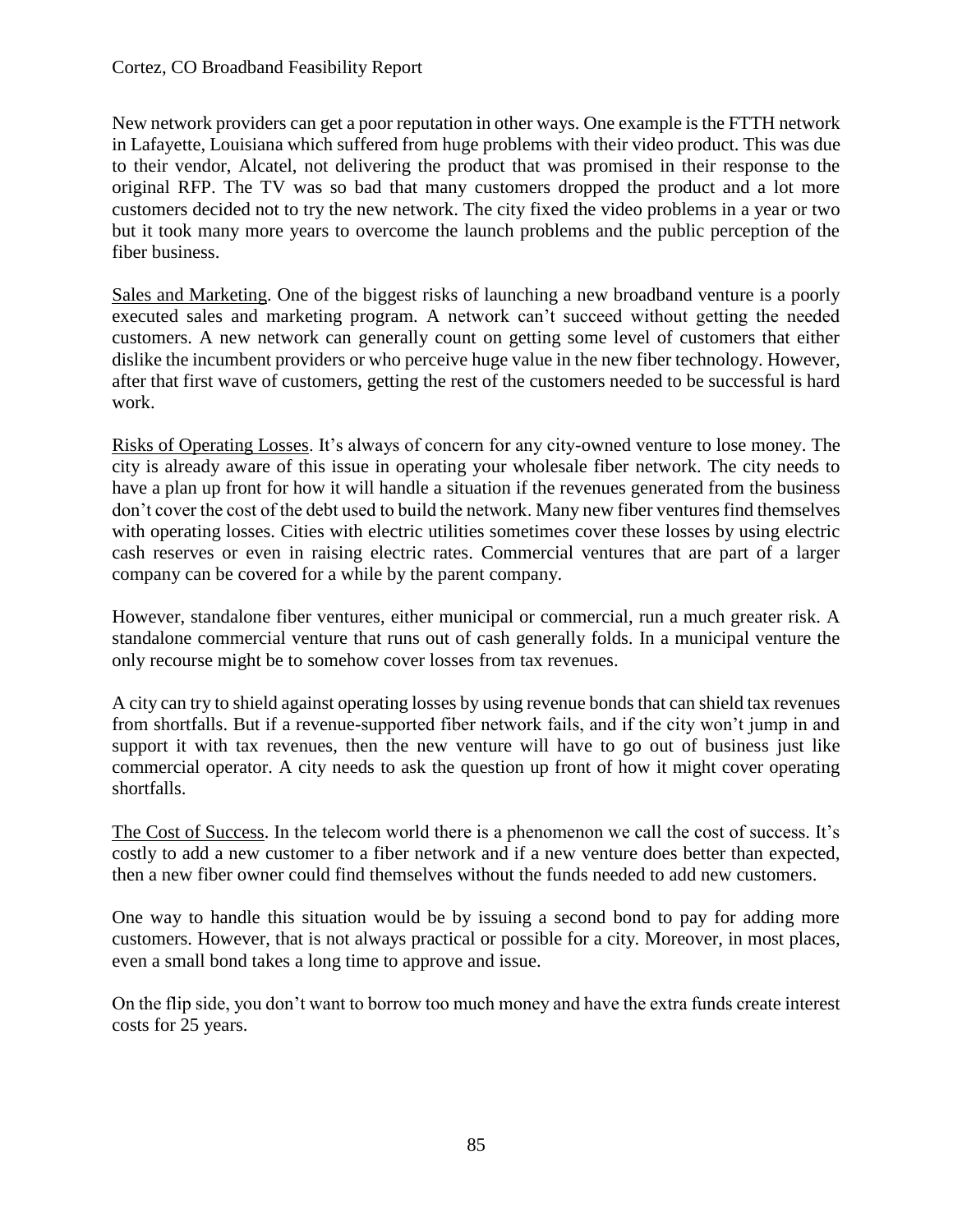Operating Life of Fiber. How long does the fiber in a new network last? The answer is—it depends. There are a few factors that influence the life of fiber.

One important issue is how the fiber is installed. While fiber is tough, it can be stressed during construction, which can significantly shorten its life. The number one cause of fiber damage during construction is damage caused when pulling fiber through ducts. There is almost no damage caused by either blowing or pushing fiber, making those the safest installation techniques. However, it's possible to overstress fiber when pulling, which will eventually result in it developing opacity. The opacity in fiber grows over time as very tiny cracks and stress points in the fiber grow larger and start deflecting light.

The second biggest problem affecting the life of fiber is the number and quality of splice points. Over time, as fiber expands and contracts from temperature changes, each splice point can shift tiny amounts and degrade the connection. Luckily, some of the damage from shifting splices can be fixed by resplicing the fibers as they go bad over the years.

The biggest problem does not come from the original splices, assuming they were done correctly, but the splices added later to the network to make repairs for fiber cuts or to add a new customer in a location not contemplated by the original design. Any given fiber run deteriorates a tiny amount every time a new splice is introduced. Over time, too many splices can ruin a given strand of fiber.

Fiber has gotten better over the years as manufacturers have improved techniques. Today's fibers are nearly perfect out of the manufacturing process and ought to last longer than fibers made thirty or forty years ago. The manufacturers have adopted techniques such as pre-stressing fiber during the manufacturing process (pulling it slightly) which pulls out any tiny flaws to keep them from getting bigger.

Material scientists have been studying fiber since the 1980s and they have built models to predict how long fiber will last if properly installed. They look at all of the factors that can cause failure how it was made, the presence of tiny flaws, factors that can cause cloudiness, the protection provided by the sheath, etc. What they found is reassuring. Studies have shown that properly installed fiber will only have a chance of failure at a rate of 1 in 100,000 per kilometer per year over a 40-year operating time frame. Statistics like that are hard to grasp for a layman, but it means there should be few outright fiber failures for a normal fiber installation during that time frame. This means that fiber ought to easily last forty years and far beyond. Nobody will yet say how much further beyond, but I talked once to a few scientists from Corning and they told me their best guess is at least 75 years; we are going to all have to wait around to see if that is true.

The same scientists have studied real life applications of fiber and have calculated that the chances of buried fiber being cut is 1 in 1,000 per kilometer per year. This means it is 100 times more likely to cut a fiber than to have it fail from inherent flaws. Again, statistics like this aren't straight-line ratios, but it you operate a 500-mile fiber network, this tells you that you can expect a fiber cut every year or so. Of course, some networks do worse than that. Outages from fiber cuts and the consequent weaknesses created by the repair splices are a far greater threat to your fiber network than any degradation of the fiber. So bury it deep!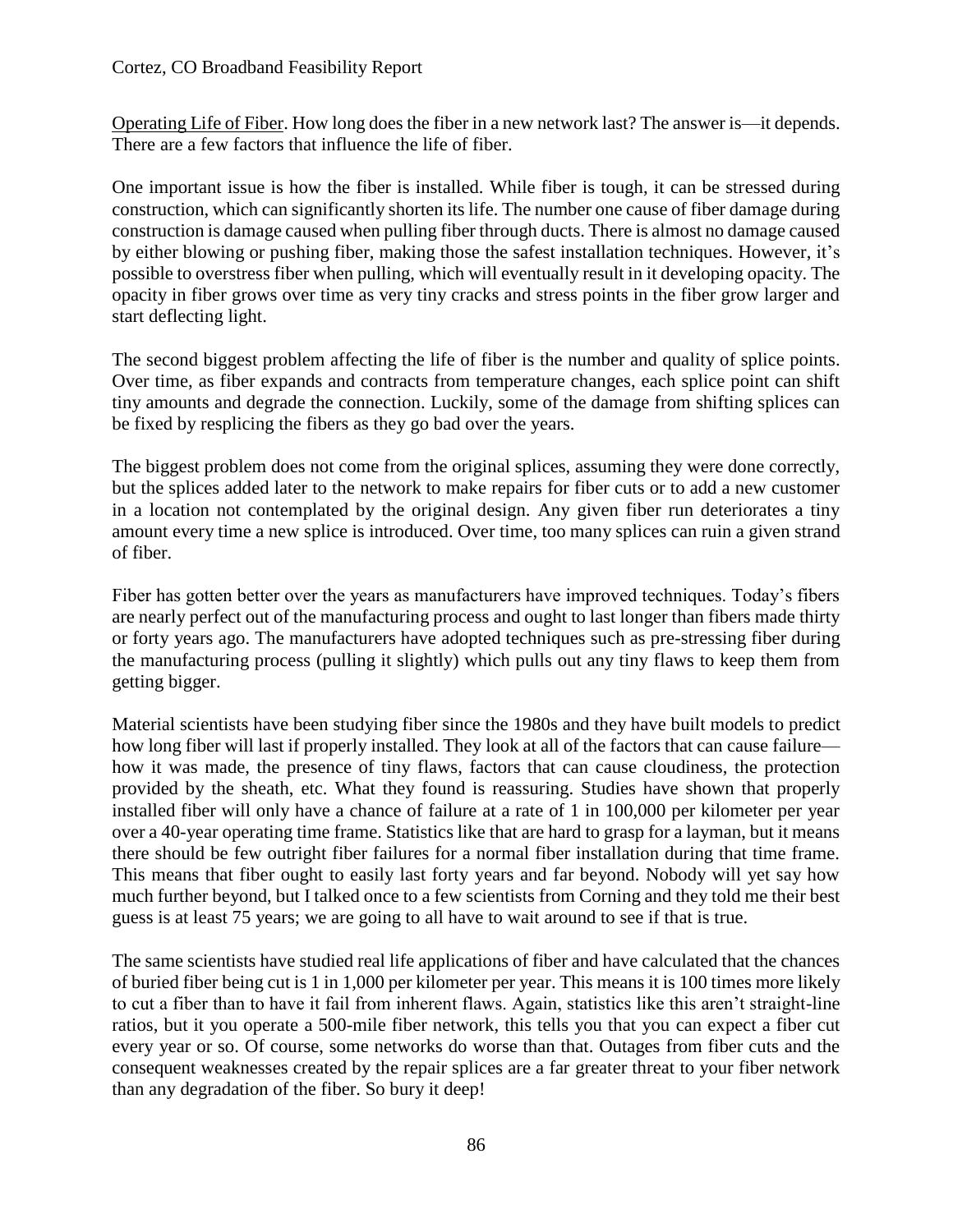Electronics Obsolescence. Fiber electronics don't last nearly as long as the fiber and have to be replaced periodically. The questions that should be asked up front are how long the first set of electronics used will last, and how the business will afford to upgrade when the time comes. There are a few reasons in the industry for replacing electronics—functional obsolescence, technical obsolescence, and vender obsolescence.

Functional obsolescence comes from a time when the electronics stop working well and problems cause too many outages. When FTTH electronics were first introduced the industry the maxim was that most electronics would last 7–8 years. However, the state of electronics has changed significantly since 2000 when the industry began. Electronics today are largely solid state and much of the brains of most electronics are embedded in chips. Older electronics had a lot more circuit boards that contained multiple electronics components, and circuit boards would shrink or grow a little, even with small temperature changes and often had problems eventually. Solid state electronics in general last a lot longer.

Functional obsolescence comes from the electronics no longer meeting the demand of the network. We see this most commonly on the electronics that are used to provide bandwidth between the network core and the neighborhood huts and nodes. When FTTH networks were first built, most connections between the core and huts were designed to carry 10 Gbps capacity. Over the years, as customers use more data, these links often have grown too small to handle the needed traffic volume and networks have had to upgrade these links to something faster. The same thing happened on the customer end with the first generation of FTTH electronics that was called BPON. That technology delivered a little less than a gigabit to share with the customers on a PON node (up to 32 homes). In many cases that grew to be too small and networks upgraded to GPON which more than doubled bandwidth. Today there are some network owners contemplating upgrading the customer connections to have a 10 Gbps capacity, and eventually this is likely to become the new standard. But most networks more easily solved this issue by not putting too many customers on a given PON. Cutting the customers from 32 to 16, for example, has the same practical result of doubling the laser speeds.

Finally there is vendor obsolescence, which is always the most frustrating. Vendors sometime fail and go out of business, meaning that a network owner can only find replacement electronics on the open market (like on eBay). More commonly, vendors stop supporting older generations of electronics. The lifecycle of an electronics vendor is that they always have to be improving what they sell. They need to make electronics smaller, faster, or less costly, and over time they keep tweaking electronics to make them better.

At some point they've made enough changes that the newest equipment might not be backwards compatible with older systems (meaning you could no longer buy a newly-manufactured replacement for a given component.) At that point vendors often stop supporting older equipment. This means they no longer manufacturer it. It also means they stop making improvements to the discontinued electronics. They no longer make software updates. They often lose the experts who understood the older equipment.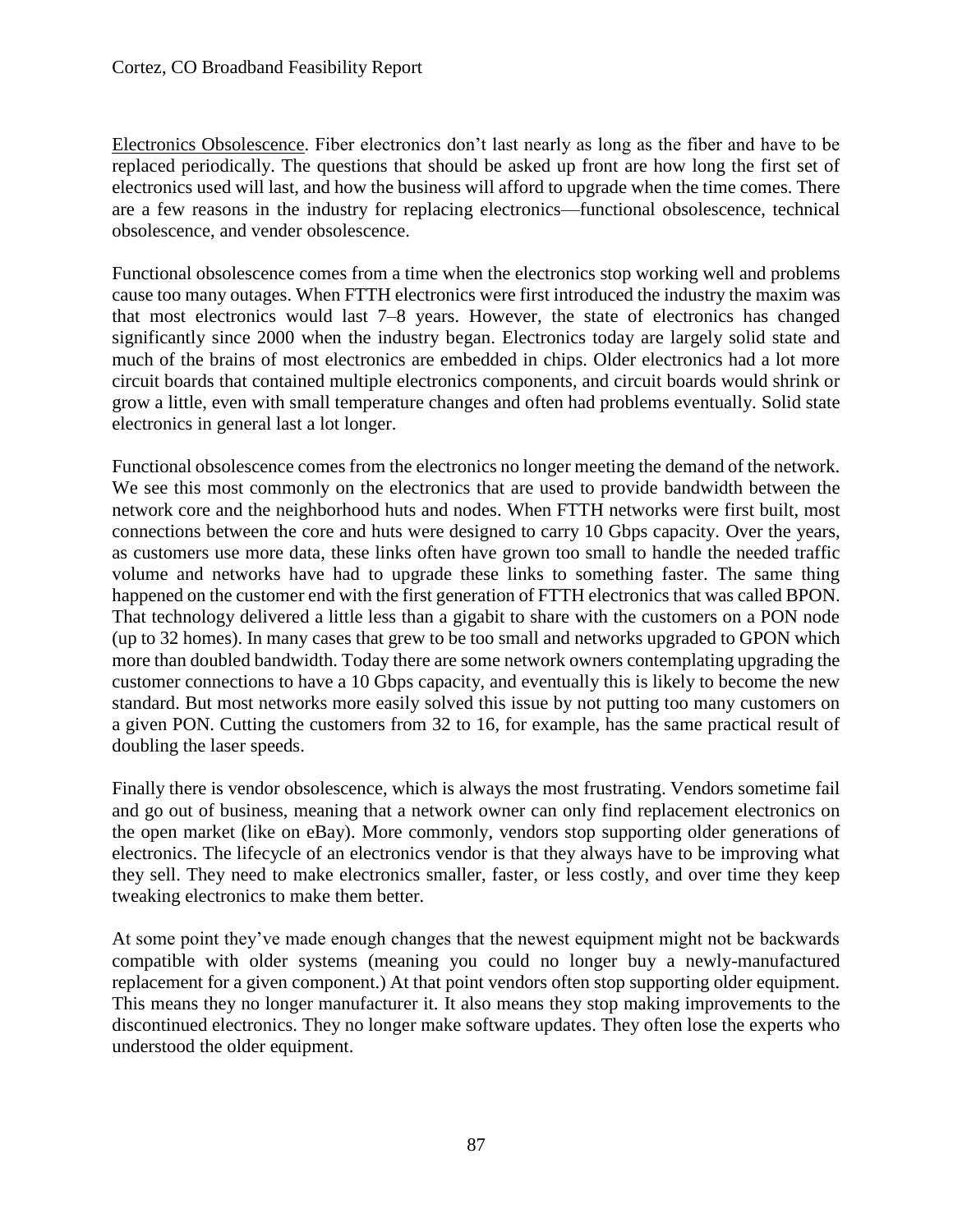Network owners always have a choice of what to do with vendor-obsolete electronics. Generally, it's still working well. The network owner just needs to decide if they feel comfortable that they would be able to keep the network running if they encounter a big problem. Therefore, availability of spares and replacement components generally are the major issues that drive a network to replace electronics that have become vendor obsolete.

Municipal Purchasing Rules. We've seen that municipal purchasing rules can add to the cost of building a network. While these rules have the goal of making sure that a city doesn't overpay for things they purchase, the rules can add costs when buying something as complex as a fiber network.

The majority of networks built in the country are constructed by commercial companies and this means that the vendors in the industry are not used to working with municipal purchasing rules. We've seen that this generally leads to them padding their prices in a response to a municipal RFP to make sure they can be profitable. They are generally concerned that working with a city will be more difficult and so they build safety against unexpected cost increases into their bids.

Commercial companies are free to negotiate prices with vendors. In addition, they often work with the construction contractor to find ways to reduce costs during the build. For example, a commercial builder will likely have a representative in the field to discuss the lowest cost way to build each street or to engineer around impediments discovered during the construction process. The municipal purchasing process often makes this kind of real-time adjustment to the build process difficult or impossible. We've seen purchasing processes that allow for change orders to the original specifications that have added significant cost to a project.

# D. **The Basic Business Models**

This section of the report looks at the basic business models considered in the study: a retail model and an open-access model. The following looks at the pros and the cons of these business models.

# **Retail Business Model**

The primary option studied was the city becoming the operating ISP. Having an owner/operator of a network is often the most efficient and cost-effective way to operate.

#### Advantages

Achieving Community Goals. Communities that choose the public ownership option generally have specific goals and values. These generally include community betterment and community investment. Communities generally have a goal to solve the digital divide and to bring affordable broadband to every home that wants it. Most communities also hope to use a fiber network to spur economic development and to make it easier for existing businesses to operate in the community. Achieving these kinds of goals is harder if a city builds a network but somebody else operates it.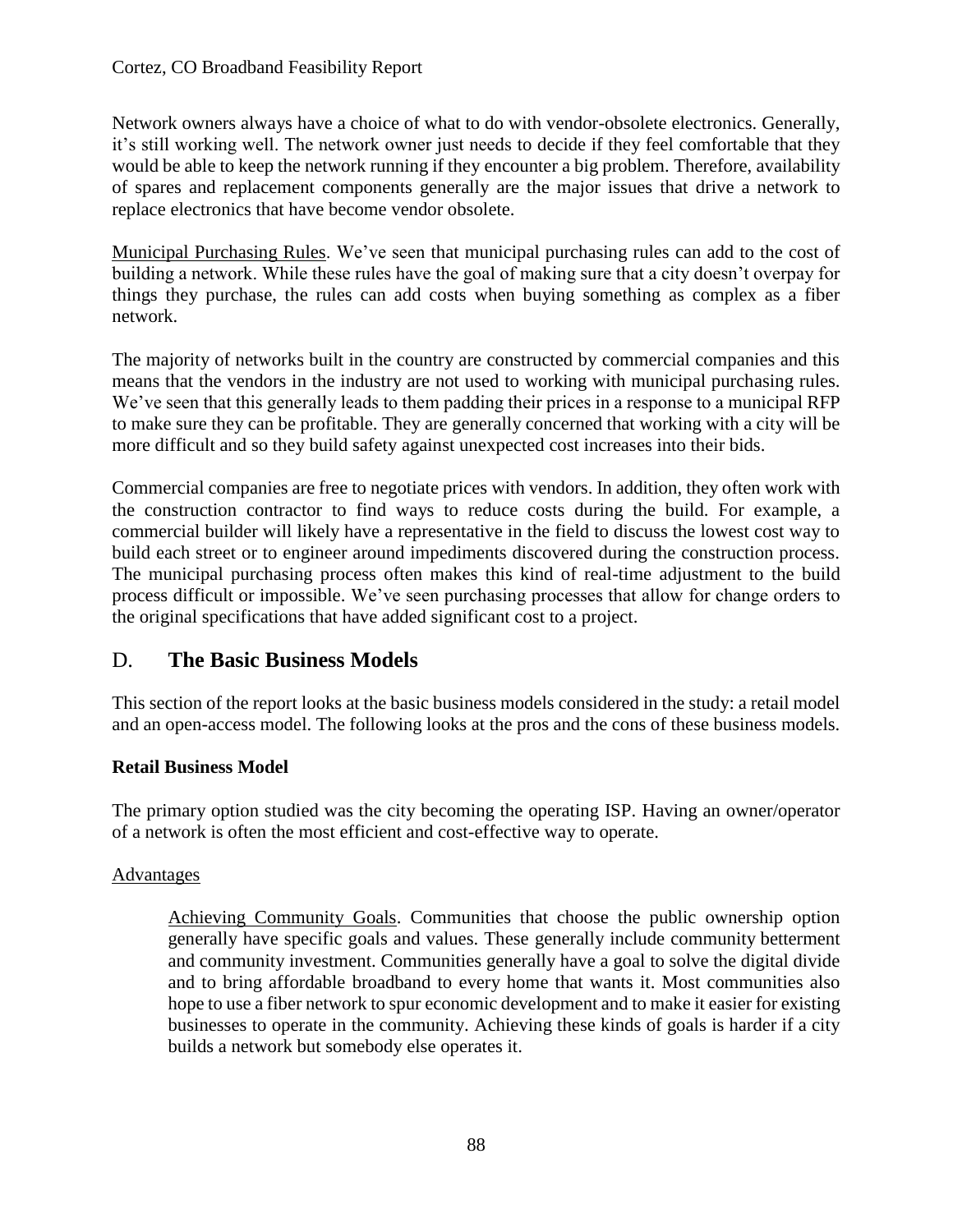Local Ownership. Communities often choose this option to provide for local accountability and on reaping the benefits of operating a fiber network from within the community. There are numerous benefits to a community from operating a business using all local employees. Communities also like the idea of not sending profits from telecom spending to the giant ISPs that are located in far-away cities.

City Control. In this operating model the city would get to establish the general policies and goals of the business and change those goals over time as needed.

# Disadvantages

Financial Risks. The biggest disadvantage of building and operating a fiber network is the potential financial risks. Before building a fiber network a city ought to be able to answer the question of what happens if a network does not perform well financially.

The city can finance with pure revenue bonds that are backed only by the revenues of the fiber business. Those bonds are getting more difficult to find since there have been a few defaults of municipal fiber projects around the country. Moreover, even revenue bonds are not risk-free for a city. First, the bonds eat into the credit limit for a city and tie up lending capacity for a long time. Basically, money borrowed to finance fiber restricts a city's ability to borrow money for other purposes. More importantly, a default of a revenue bond is stilled viewed as a default by the city in the financial markets. A city that defaults on a revenue bond is going to be viewed as not being credit-worthy when trying to finance other kinds of bonds. Because of these risks we've lately seen cities that use sources of tax revenues other than bonds to finance a fiber network.

Political Interference with the Business. While having city control of a fiber business can mean using the business to meet community goals, there is also the potential for politics to interfere with the profitability of the business. For example, there are a number of examples of municipally owned telecom utilities that require the city Council to approve rate increases. Since politicians don't want to vote for higher rates we've seen cities where the profitability of the business suffered due to an unwillingness to raise rates. In today's industry anybody that offers cable TV must raise rates every year to keep up with increasing program costs. Therefore, cities need to take steps to shield the business from direct political control.

# **Open-Access Model**

Open access refers to a business model where a city builds a network and then sells access to multiple ISPs. The city's only revenues derive from selling this wholesale access and the various ISPs provide broadband and other services directly to customers.

The open-access model thrives in Europe but has had a more difficult time succeeding in the US. Europe has seen success with open-access networks because a significant number of the large ISPs there are willing to operate on a network operated by somebody else. This came about due to the formation of the European Union. Before the European Union each country on the continent had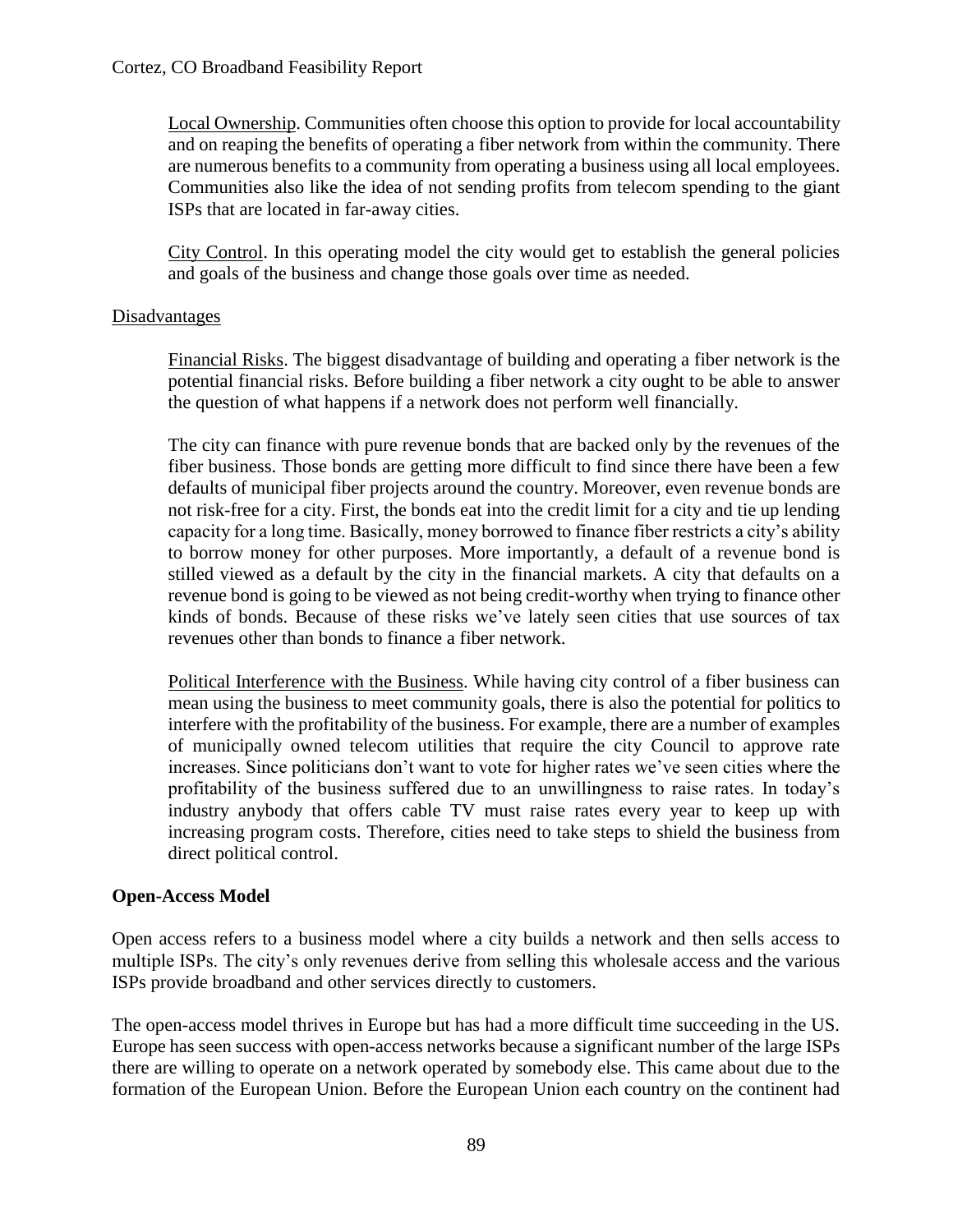at least one monopoly telephone company and a monopoly cable TV company, much as has happened here. However, the formation of the European Union resulted in a change in law that opened up existing state-run monopolies to competition. All of the state-owned telecoms and ISPs found themselves in competition with each other and most of these businesses quickly adapted to the competitive environment. This contrasts drastically with the US market where there is no example of any large cable company competing with another and only limited competition between large telephone companies.

When a few cities in Europe considered the open-access operating model they found dozens of major ISPs willing to consider the model. There are now large open-access networks in places like Amsterdam and Paris as well as hundreds of open access networks in smaller towns and cities. The big networks have over a hundred ISPs competing for customers—many of the ISPs with niche businesses going after a very specific tiny slice of the market. Due to that level of competition, the European fiber networks get practically every customer in their market since even the incumbent providers generally jump to the new fiber network.

That hasn't happened in the US. There is not one example in this country of a large telco or cable company agreeing to operate on somebody else's network to serve residential customers. The large ISPs here will lease fiber outside of their footprint to serve large business customer, but they have never competed for smaller businesses or residents in each other's monopoly footprints.

This means that open-access networks in the US must rely on small ISPs. These small ISPs are generally local and mostly undercapitalized. The small ISPs have all of the problems inherent with small businesses. They often don't have the money or expertise to market well. They often have cash flow issues that put restraints on their growth. In addition, many of them don't last a long time, which is typical of small businesses in general.

Open access network operators have struggled in this country due to the nature of the small ISPs on their network. Consider the example in Chelan County, Washington that today has only one local ISP that is selling to residential customers on an open access network. The network originally had almost a dozen ISPs, but over the years the ISPs either folded or were purchased by the remaining ISP. It's hard to even call the Chelan County network open access any longer.

A similar thing happened in Provo, Utah before the city sold the network to Google Fiber. The network had originally attracted eight ISPs, but over time they ended up with only two. It's hard to make an argument that a network with so few choices is really open access—because the whole purpose behind open access is to provide customer choice.

US Open-Access Networks. Following is a list of many of the other municipal open-access networks in the country:

- The PUDs in Washington State. These are countywide municipal electric companies. The PUDs are restricted to being wholesale providers for broadband due to legislation passed a number of years ago. There are numerous different open-access models being tried at various PUDs, with the largest being Chelan PUD, Grant PUD, and Douglas PUD.
- Utah has a similar law that applies to municipalities. This led to the creation of an openaccess fiber business in Provo and another network called Utopia that serves a number of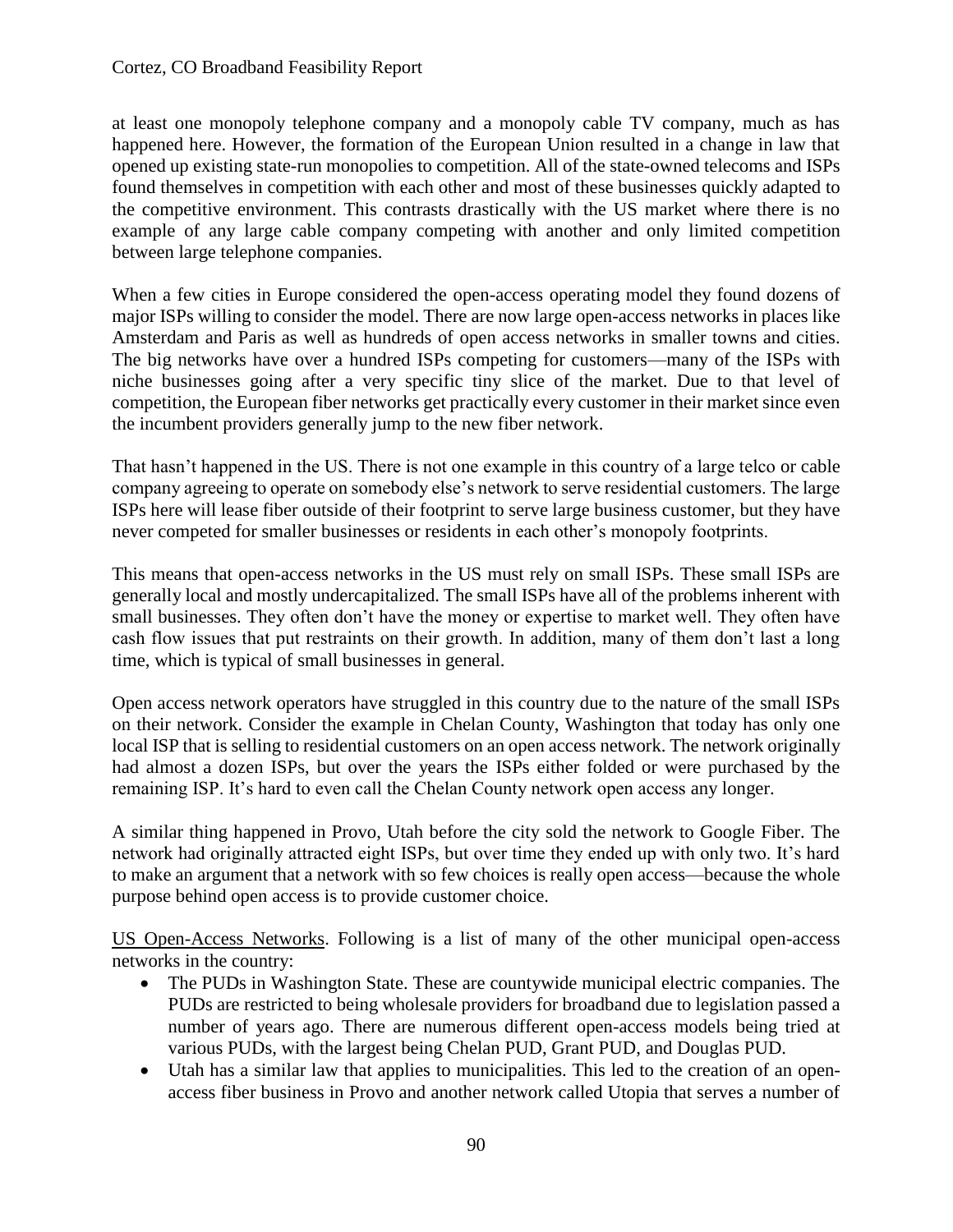small towns. The Provo network was losing a lot of money and the city decided to sell the network to Google Fiber for \$1. Utopia is still operating a wholesale business but has had significant financial problems since inception. Utopia doesn't charge ISPs to get onto the network. Instead, when a household joins Utopia, a customer accepts a lien on their home, and has the option to pay \$300 down and \$30 per month for 10 years, zero down and \$25 per month for 20 years, or a flat payment of \$2,750. The arrangement allows ISPs to offer services like 250 Mbps fiber for \$35 per month.

- A similar law was passed in Virginia after Bristol Virginia Utilities (BVU) built a retail fiber network. The legislation grandfathers BVU as a retail provider but only allows other cities to operate open-access networks. So far the wholesale model has been adopted by a few cities, the largest being Roanoke, which offers open access on a limited basis to only parts of the city.
- Tacoma, Washington chose a wholesale model where the city is the retail provider of cable TV, but connections to the network for telephone and broadband are sold wholesale to ISPs.
- Ashland, Oregon operates an open-access network, but the city also operates as a retail ISP on the network and competes against a few local ISPs that sell on the network.
- There are a number of municipal networks that have built fiber rings and which are promoting "open access" to carriers. For the most part these networks only service business customers. An example of this is AXcess Ontario in Ontario County, NY.
- Other communities have tried to build open-access networks but then were unable to find any ISP partners. For example, Longmont, Colorado tried to launch an open-access network, but since they were unable to find ISP partners they now offer full retail services directly to residents.
- There are other cities that are considering open-access networks. The largest of these is San Francisco, which is considering funding the network entirely through a "utility fee" charged by the city to every home and business in the city. The plan envisions offering free or low-cost access to ISPs.

# Advantages

Customer Choice. The most appealing aspect of an open-access network is that it offers a variety of choices to customers over the same fiber network. Many cities hope to offer open access for this reason.

# Disadvantages

Retail/Wholesale Revenue Gap. As described above, there is a big difference in the revenue stream between collecting the retail revenue stream (all customer revenues) and a wholesale revenue stream (the fees charged to the ISPs for access to the network). Unfortunately the cost of the network for an open-access network is only a little smaller than the cost of a retail network, and so the lower revenue stream makes it exceedingly difficult to cover the financing costs of the network.

Many open-access networks have operating revenues that are sufficient to operate the network, but we don't think any of these networks are generating enough revenue to cover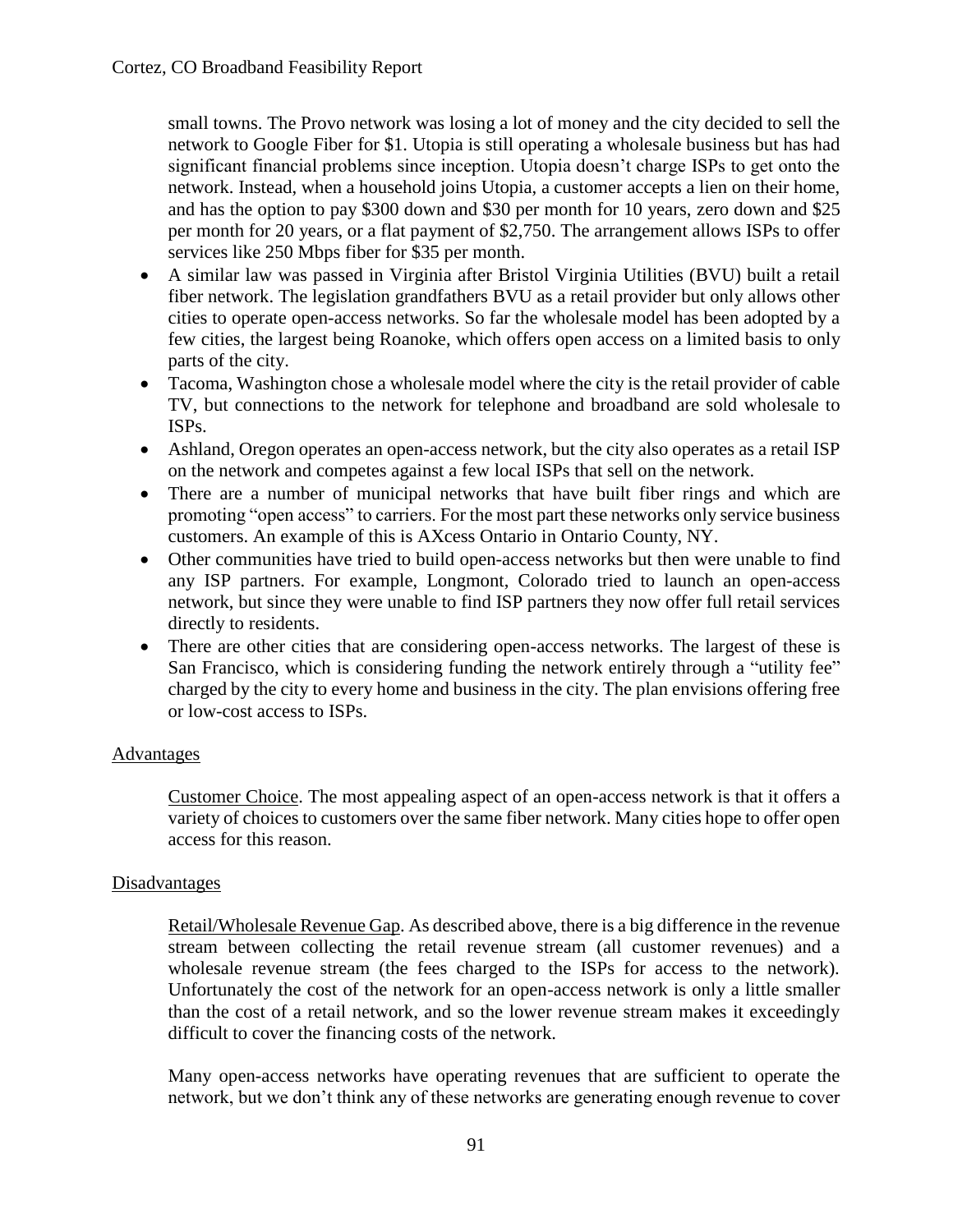the cost of building the network. That means open access is only reasonably possible if the network is paid for by some revenue stream other than the open-access revenues.

Not Many Quality ISPs. Every open-access network that has been tried in the US has had trouble finding and retaining ISPs on the network. Some examples are discussed above. The ISPs willing to operating in this environment are generally small and undercapitalized. Open access then forces these ISPs to compete against other small competitors, which holds down end-user rates, but which then also puts pressure on ISP earnings. Two of the largest open-access networks in Chelan County, WA and Provo, UT essentially lost most of the ISPs over a decade of operations.

Leads to Cherry Picking. The open-access model, by definition, leads to cherry picking. If ISPs are charged to use the network, then these fees will generally lead them to not want to sell to low-margin customers. In real life practice we see the ISPs in an open-access network only pursue business customers and high-end residential customers.

No Control Over Sales Performance. The network owner in an open-access network has no control over the customer sales process. That means they only do as well as the ISPs on the network. Every open-access network we know of has gotten fewer customers than they predicted. This is due to both the cherry picking by ISPs, but also due the fact that many small ISPs don't have the money or experience to operate effective marketing campaigns. They tend to spread more by word of mouth.

Stranded Investments. One interesting phenomenon that especially affects open-access networks is stranded investments at customer premises. When a customer moves or stops service with a network operated by one entity there is usually a big push to reestablish service at that location. However, in an open-access network the many ISPs don't make this same effort. Therefore, over time there grows to be a lot of homes and businesses that have gotten a fiber drop and ONT housing that are no longer used and are not repaying the cost of installation. One of the larger open-access networks has 20,000 active customers but also 5,000 of these abandoned customer investments.

# E. **Operations and Maintenance Considerations**

The RFP asks us to look at various operations and maintenance considerations that can affect your success when entering the fiber business. The following discussions are based upon our experience in working with hundreds of ISPs. We have seen what works and doesn't work in operating fiber businesses.

The following list could easily be titled: The Things that Can Go Wrong as an ISP. Failure to do any of the functions well described below can result in lower profitability or lower customer satisfaction.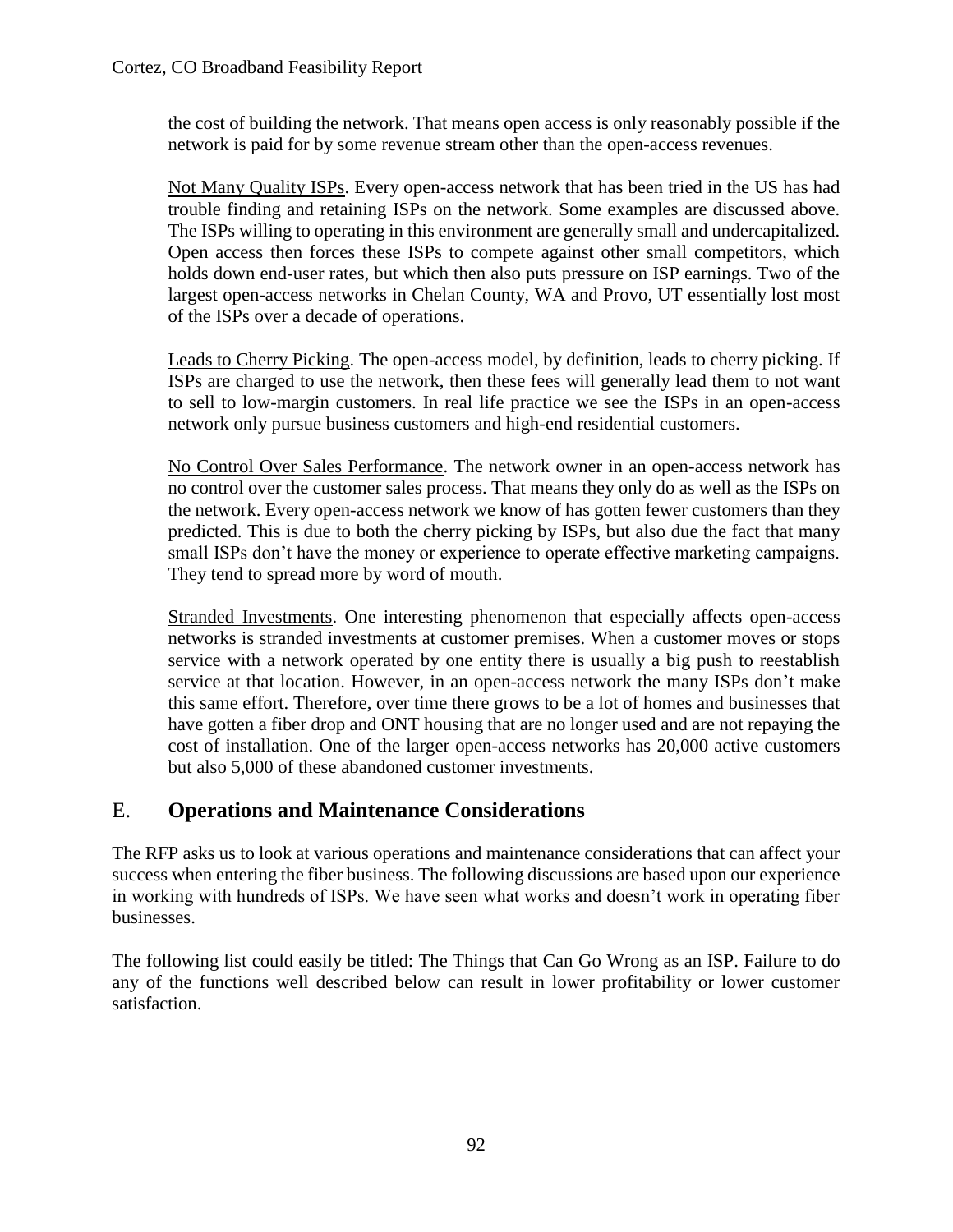# **Pre-Launch**

Well-Designed Survey. Success begins in a fiber launch with an accurate and believable survey. We know from experience that a survey done properly is a good indicator of the number of eventual customers a new business might get in a market.

There are a number of factors that are involved in performing a survey for which you can believe the answer:

- For a survey to valid the questions asked must be unbiased and can't lead respondents into answering in a given way.
- It's also vital for the survey to be administered randomly, which is a lot harder than it sounds. A lot of companies mail surveys to potential customers and this fails the random test, and you then can't believe the results of the survey.
- If a survey is to be administered by phone, it's vital these days to include cellphones in the calling base. Calling only those with landlines tends to bias the survey towards an older and more conservative set of respondents.
- A survey has to be given to enough people to be statistically valid. If you don't get enough responses you can't believe the answer. Most business surveys shoot for an accuracy of 95% plus or minus 5%, meaning that if the survey was given to everybody in the community you would expect the same results, within 5%. It generally takes 350 or more surveys to get that level of accuracy.
- Another factor to worry about is a well-known phenomenon called survey fatigue. If you ask too many questions a lot of respondents will not complete the survey.
- It's also worth noting that while surveys are a good indicator of a potential residential market, surveys don't work well for the business market. There are a number of reasons for this. Primary might be businesses don't know ahead of time how they might react to a new offering on a fiber network. They are going to weigh all of the facts after the network is up and running. Businesses don't change broadband or telephone providers casually and they usually kick the tires hard before making a decision. This means their responses to a survey might not represent how they will actually act later.
- Finally, you can't over-interpret the results of a survey. If the survey is statistically valid then you can believe the responses to the big questions. For example, you can have faith to responses to a question such as, "Would you be interested in changing broadband providers if a new provider brought fiber to your home?" But if you look deeper into the responses to that question you can't have faith in subsets of the response. For example, you can't make any definitive statements about how men versus women felt about the response unless you asked a large enough sample of each of those groups the question.

The bottom line is that you ought to find a survey firm to help with a survey who understands the right methodology, understands statistics, and understands how to interpret the responses.

Project Management. Launching a new fiber business is a complicated undertaking. There literally might be a few thousand different tasks needed to launch the business. We have found through experience that the only way to handle such a complicated undertaking is to use a formal project management tool like a Gantt Chart. This is a tool that identifies each task, defines who is responsible, puts the task on a time line, and relates the task to what they call predecessors (tasks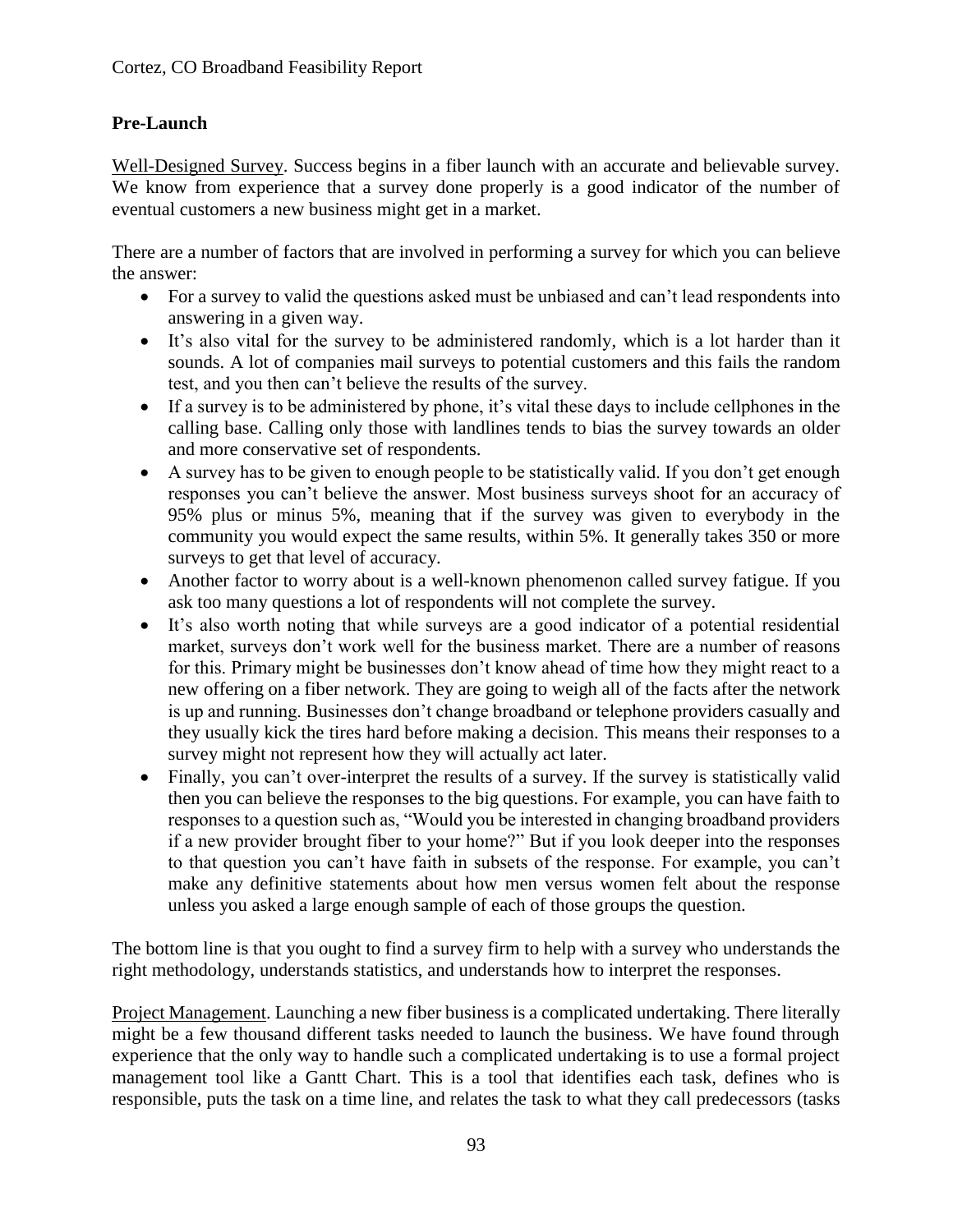that must be finished before the task can start) and dependents (meaning tasks that can't start until this task is finished). A finished Gantt chart then can do two important things. It can identify the critical path, meaning any tasks that will delay the entire project if they aren't finished on time. The Gantt chart also automatically changes the schedule to account for any task that is finished late.

We've found that launches that use a Gantt Chart properly can finish on schedule, while we've never seen a launch that doesn't use the tool launch on time. The key to that statement is to use the tool properly and everybody associated with the launch needs to participate in the process.

Marketing and Sales Plan. The number one problem we've seen for fiber businesses that are unsuccessful is a poorly defined or executed marketing and sales plan. Most financial problems experienced by ISPs can be solved by selling to more customers.

We went to a sales training seminar a few decades ago and still remember one piece of advice we got there—sales success is not random. This means that a company will perform best when having a well-designed sales plan that can achieve the needed sales goals and stay within the budget of the business.

There are a lot of different components to a good sales and marketing campaign:

Pre-Selling. There might be no more important ingredient to success in launching a new fiber network than pre-selling to customers. For many years the industry operated under what we call a build-it-and-they-will-come philosophy, and this meant building networks with the hope that eventually there would be enough customers on the network to make it work. If you look around the industry at the handful of failed municipal fiber ventures almost every failure is due to not getting enough customers. If you are working with a limited amount of funding (which is almost always the case), then revenues from new customers must be built to a level to sustain the business before the funding runs out.

Most successful fiber launches stress selling and start the marketing the day after financing is done. There are huge advantages to having customers on-board before construction gets to their neighborhood. The cost of adding a customer is significantly less if the contractors doing the work can add multiple customers in the same neighborhood at the same time.

The Right Sales Techniques. While every market is different, we've seen some techniques that seem to work well in most places:

- Door-to-Door Sales. By far the most successful method of selling with a new network is to knock on doors and tell people about the new network and the new products. No other sales process produces results even close to a door-knocking campaign. This is not to say that there should not also be other marketing being done, but knocking on doors will get the most customers the fastest. Door-to-door campaigns are often done by placing door-hangers in a neighborhood shortly before a salesperson knocks on doors.
- Sales Software. There is one software program on the market that we've seen help in a pre-sales campaign. It's from COS Systems from Sweden and mimics the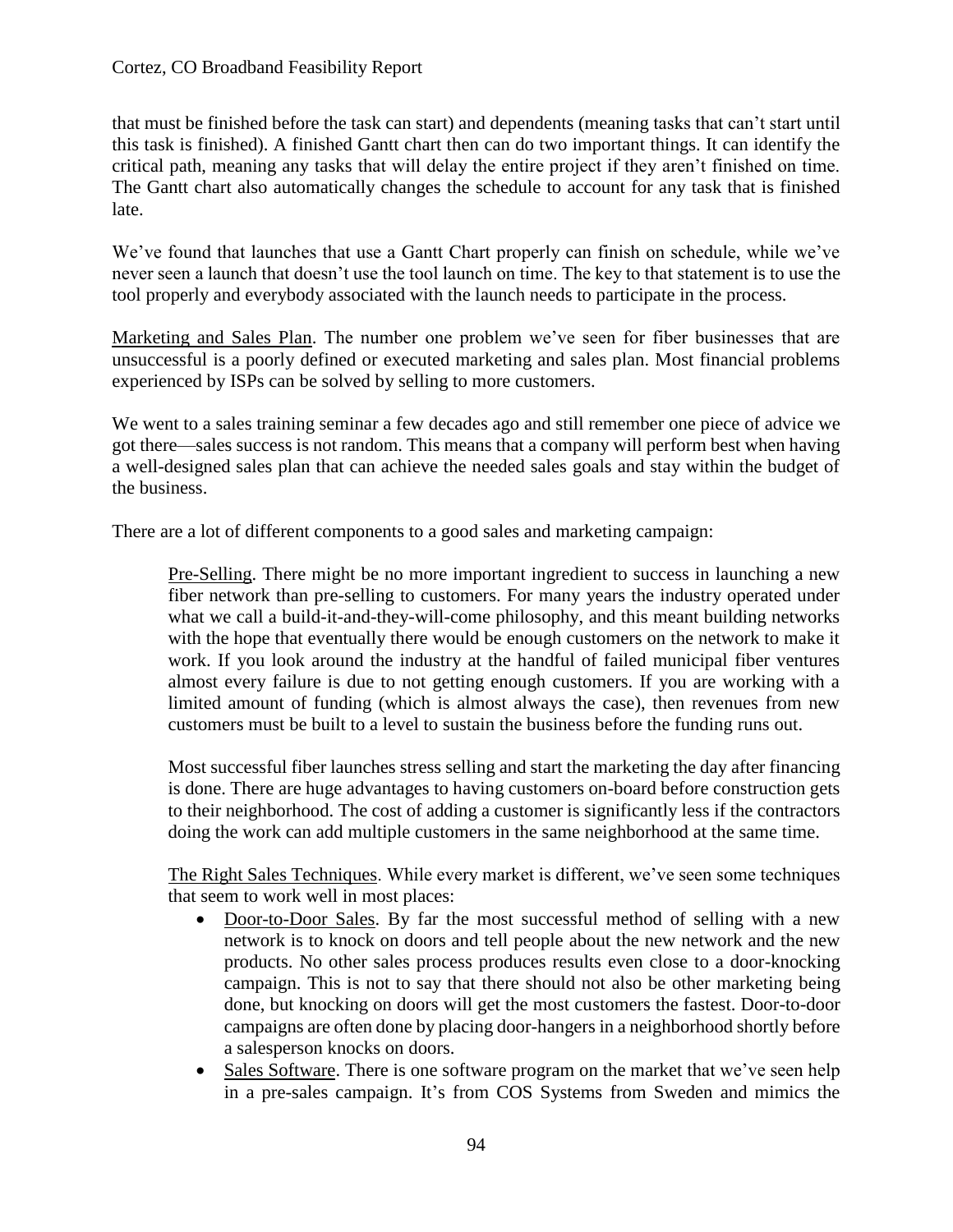"fiberhood" sales process used by Google Fiber. It allows people in the community to sign-up for service online. It encourages people to invite their neighbors to signup. It communicates well with the public and keeps them informed on the progress of fiber construction.

- Other Pre-launch Marketing Techniques. The key to a successful pre-sales campaign is to get the word out that fiber is coming. Many customers will seek out a new ISP once they hear about the network. There are a few common tools that seem to work well. This includes billboards that announce the coming network. I've seen ISPs that have been successful by holding neighborhood events like ice cream socials or barbeques in each new neighborhood as part of the pre-sales campaign. Obviously you want to the press on board, but we often seen print ads see little success. It's important to get the city government, the chamber of commerce, the schools, and other key institutions on board and on your side.
- Don't Use Mailers. The technique we've seen have the worst success rate is selling a new network through mailers. This isn't hard to understand when you realize that most companies that advertise through the mail are happy to get only a few percent response to each mailer cycle. While a new fiber business needs some literature to leave behind with interested customers, we advise not spending too much on this. A few well-designed pieces should be sufficient.
- Consultative Sales for Businesses. There is only one tried-and-true technique for selling to business customers. It's called consultative sales and requires a multivisit approach to win over each potential business customer. It starts with gathering the current bills from a business and asking them enough questions to understand their telecom needs. It then means making a proposal on a solution that needs to generally be more than just a lower price, but which takes the specific needs of the business into consideration. This process is labor intensive and we advise ISPs to not expect getting too many business customers quickly on a new network.

Sales Commissions. Most telecom salespeople expect to earn sales commissions. A few things to keep in mind about sales commissions:

- Cities are often precluded from paying commissions to employees. The most common way around this is to hire contract salespeople rather than employees.
- A commission plan needs to have a good balance between base salary and commissions, with most of the income coming from commissions.
- A commission plan must change over time to reflect the growth of the business. You should have one commission plan at the start of the business when you have no customers and a different one later after you have many customers and it becomes harder to get new sales. A good commission plan also rewards salespeople for getting customers to renew contracts.
- A commission plan needs to have the right incentives. For example, if the sales plan pays the most for selling plain broadband without other products, then that's what the salespeople will sell.

Define Processes. We've found that an ISP is more successful and profitable if they take the time up front to define their processes. Being an ISP means engaging in numerous repetitive functions in dealing with customers or vendors and standardizing the processes involved makes a huge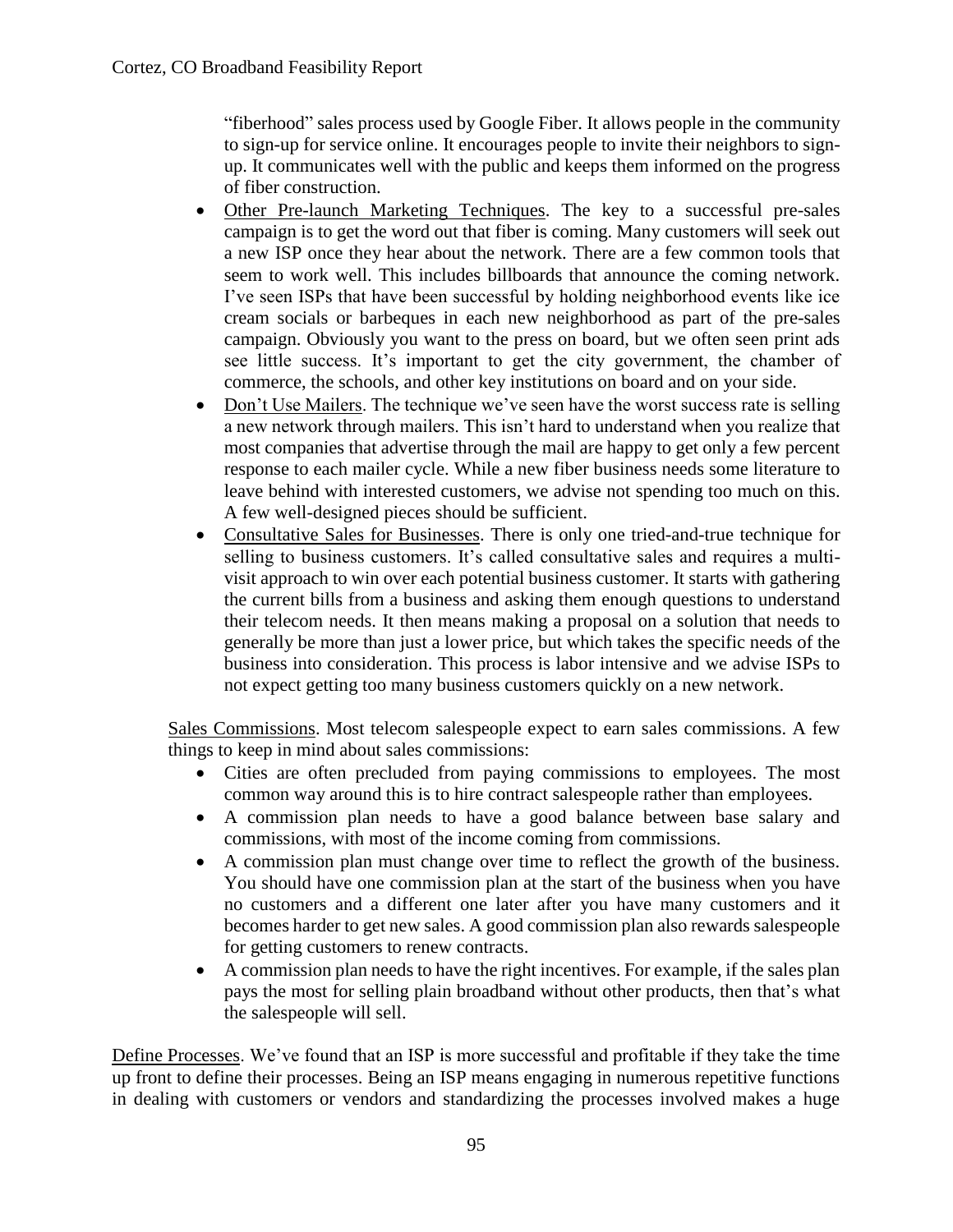difference. This includes such things as: taking orders, provisioning (getting a customer ready to connect to the network), taking and responding to customer troubles, billing, disconnects, etc.

It's important that an ISP define these processes and makes sure that all of the employees follow the same procedures. For example, numerous problems will arise over time if technicians use different processes and techniques when installing a new fiber customer. It becomes difficult and time consuming later when troubleshooting if you can't be sure of a customer's configuration.

Processes don't have to be cast in concrete and ought to be changed when you discover better ways to do things. It's still essential, though, that changes in process are formal and that everybody knows about them—without a formal way for changing processes, over time there will be no processes.

There are numerous tools that can be used to define the most efficient processes and to keep them up to date.

# **Triple Play Products**

ISP Functionality. Today most of my clients outsource their ISP functionality. These are the many processes that are part of offering a broadband product. ISP functions include such things as DNS routing (getting customers to the Internet), email servers, spam filtering, preventing and curing viruses and malware, etc.

Historically, ISPs did these tasks themselves, but there are now a few large vendors that most small ISPs use to perform these function for them. These processes can be done more affordably by a large vendor since there is an economy of scale with all of these functions. A large ISP vendor also will have far more technical expertise than a small ISP and can better deal with malware, denial of service attacks, and other problems that can cripple a broadband network.

WiFi. Not all fiber ISPs offer WiFi to customers. But in the last few years as customers want to connect multiple devices to their home network, ISPs are finding that a big percentage of the trouble calls they get from customers are really issues with the home WiFi network rather than with the signal from the ISP.

There are several options if an ISP wants to offer WiFi on a fiber network.

- WiFi Built-in ONT. Indoor ONTs can come with WiFi. This is the least expensive way to offer WiFi from the perspective of hardware cost. But at CCG we don't recommend this option. We've found that ONTs last a long time, and from a cost perspective it makes a lot of sense to not have to replace ONTs. If WiFi is built into the ONT then the entire unit will likely have to be replaced if the industry migrates to a newer and faster WiFi standard, as is scheduled to happen a few years from now with 802.11ax.
- Standalone External WiFi. Some of our clients instead provide a standalone external WiFi unit. They generally buy something that's better than what most customers would buy at an electronics store.
- Networked WiFi. One of the issues with installing a single WiFi router is that it often won't reach everywhere in a home. This is becoming more of an issue as people use devices all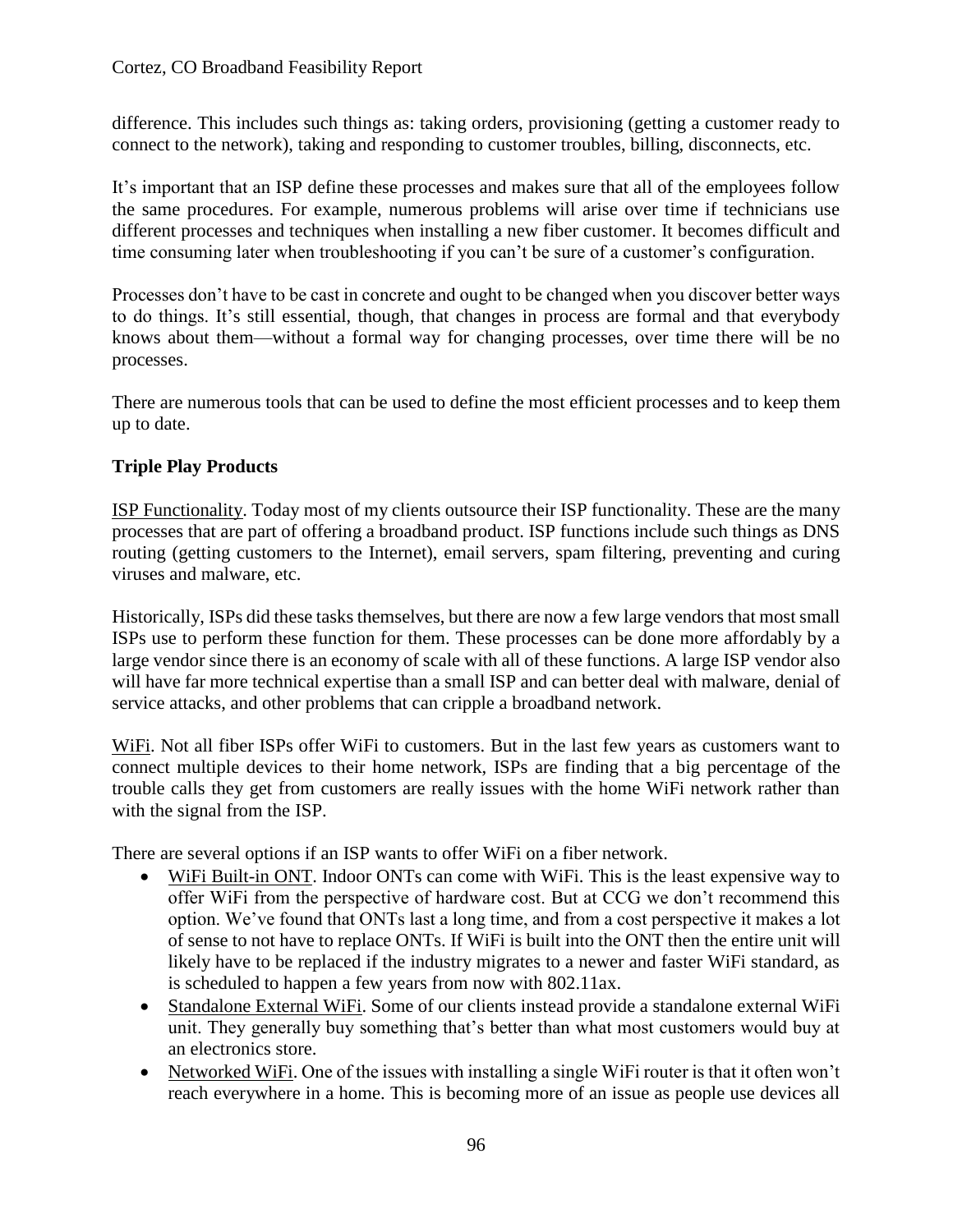over the home on WiFi, including their cellphones. The solution to this is to offer a WiFi network. This consists of multiple routers that are linked together to create one network. That means one password for the whole home, plus the ability to locate WiFi routers wherever a strong signal is needed. These units can make wireless links to connect or they can be connected through MOCA using existing coaxial cable or through the home wiring using broadband over powerline.

ISPs are all over the board on how to charge for WiFi. Some include one hotspot for no additional fee. Others rent the WiFi routers for a monthly fee. The newest idea is to offer a product called Managed WiFi. With this service the ISP offers support with WiFi. For example, the ISP can peer into the WiFi network to identify and fix problems. They can help customers who are having trouble connecting to a new device. ISPs charge for this and it's a good source of revenue, but it also provides an advantage to the ISP to be able to see deeper inside a customer's network to identify and fix problems without truck rolls.

VoIP (Voice Over IP). Very few new networks today launch a telephone product using their own voice switch. Our analysis over the years has shown that it doesn't become economic to operate a voice switch until a business has 3,000 – 4,000 telephone customers.

There are several vendors that sell quality VoIP products wholesale and who make it easy to deliver voice to customers. Most VoIP offerings are simplistic. For example, there might only be two residential products—one with unlimited nationwide long distance and another without. Most VoIP providers also offer the most basic kinds of business telephone lines, including those that we think of in businesses that can be used to easily do functions like put calls on hold or transfer calls.

The wholesale VoIP is not going to be sufficient to handle a complex voice customer like a hospital, college or large business—but these kinds of businesses rarely would buy voice from a small provider.

This study assumed the use of outsourced VoIP. The process of providing voice directly is both costly up front as well as time consuming.

Wholesale Cable TV. The study also considered wholesale cable TV. Building a new cable TV headend from scratch can easily cost  $$3M - $4M$ , so only companies that expect to get a lot of cable customers would consider that option today. There are only a few nationwide wholesale cable TV options. Most new market entrants share a headend with another local ISP.

There are two regulatory options that impact the cost and the timing of implementing a TV product. Even if you share another headend, if you want to be the cable provider then you must obtain a local franchise agreement and you also must contract with all of the various programmers to buy content. Those processes, particularly the acquisition of content, can take 6–9 months.

The alternative is to let somebody else be the cable company of record on your network. This is the fastest approach, but there is probably little or no compensation from letting some other provider on your network.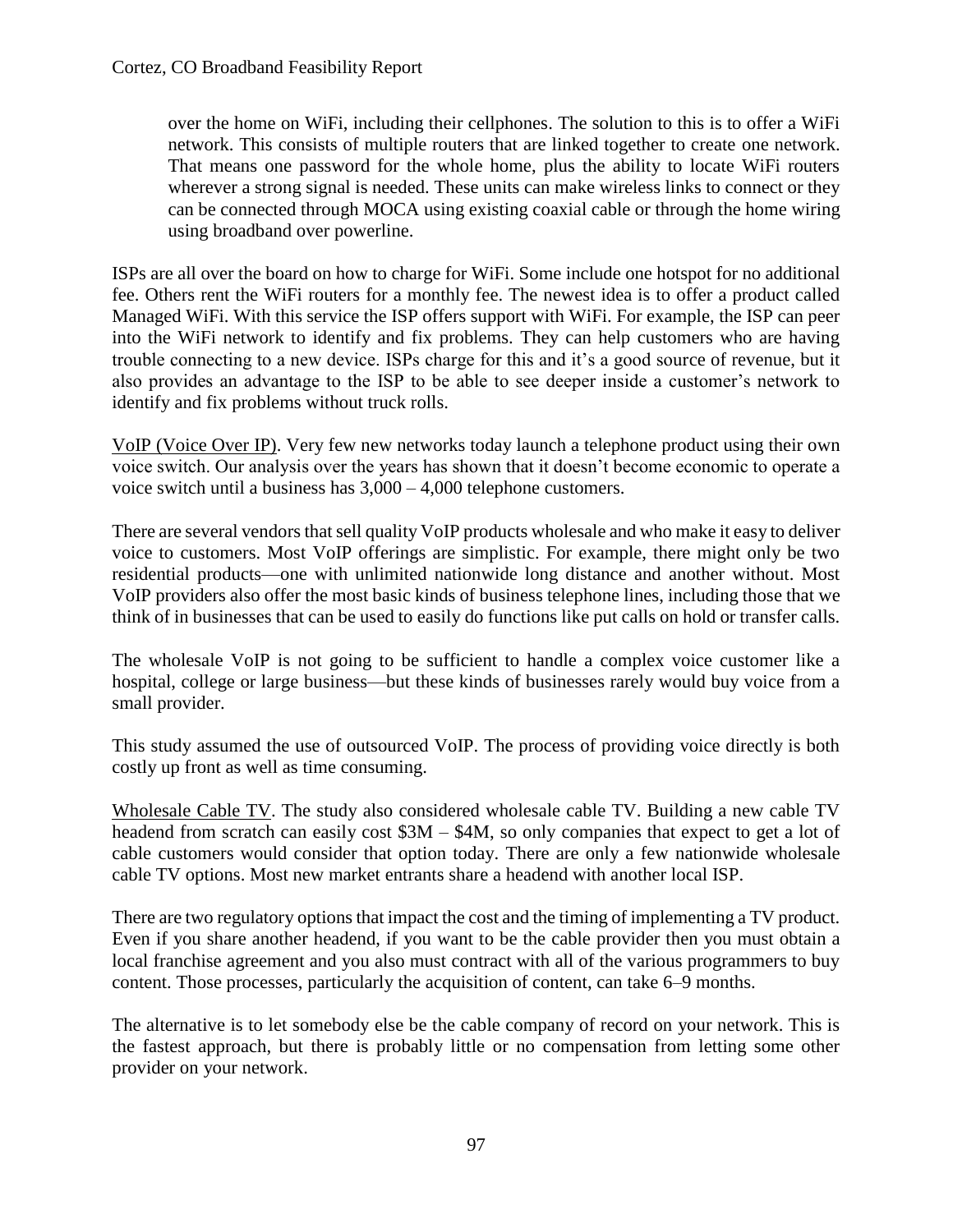The other big expense to be mindful with outsourced TV is the transport required to carry the signal from a distance headend to your network. Depending upon the exact method of delivery and the compression being used this can require as much as a dedicated 10 Gigabit data pipe.

# **Operational Issues**

Level of Staffing. One of the most common mistakes that municipalities make over time is to overstaff the business. Labor is generally the most expensive ongoing cost of running a fiber business and it's important to not let labor costs climb above forecasted budgets. Cities in general are not experienced in operating competitive businesses. There is probably no commercial fiber provider who wouldn't tell you that they are understaffed. But they always find ways to get things done while in that condition.

Controlling Truck Rolls. ISPs report that one of the things that can erode profits is extra or unneeded trouble rolls to customer locations. I've had reports from numerous clients that as many as 20% of visits to customers fail due to the customer not being at home when scheduled.

ISPs use various tools to mitigate the problem. One solution is to use texting as a way for the technician to communicate with customers in real time. I'm told this significantly reduces missed appointments.

Other tools used are diagnostic tools that can often pinpoint the source of customer problems without a truck roll. As described above, ISP access to an indoor WiFi network can give an ISP a deeper look into customer networks.

Management Span. Unless your new ISP is going to end up with tens of thousands of customers, your organizational span of management ought to be wide, meaning that most employees report to the general manager. As mentioned in the report, labor costs are generally the biggest single expense in operating a fiber network and smaller networks cannot easily support intermediate management personnel who supervise rather than perform needed functions.

Efficient Installations. Another place we see cost overruns is during installations. It's vital that you define exactly what is included in a "typical" installation. We've seen companies that try to accommodate every customer wish for free and who end up spending twice as much money on installations as budgeted. One of our clients calls this "letting customers drive the ship." It is important to define what is and is not included in an installation and have a ready price list for customer to choose additional options to keep installations within budget.

Help Desk. An associated function to ISP functionality is the help desk function. This is the function of providing first-line technical support to customers to answer their technical questions or to help them with computer-related issues. Many new ISPs are surprised to find that most customer calls for technical support are for customer questions about computers or viruses or issues other than your specific delivery of services to them. But small ISPs have also discovered that helping customers with these kinds of issues is the easiest way to foster customer loyalty. So most small ISPs encourage such calls from customers, within reason.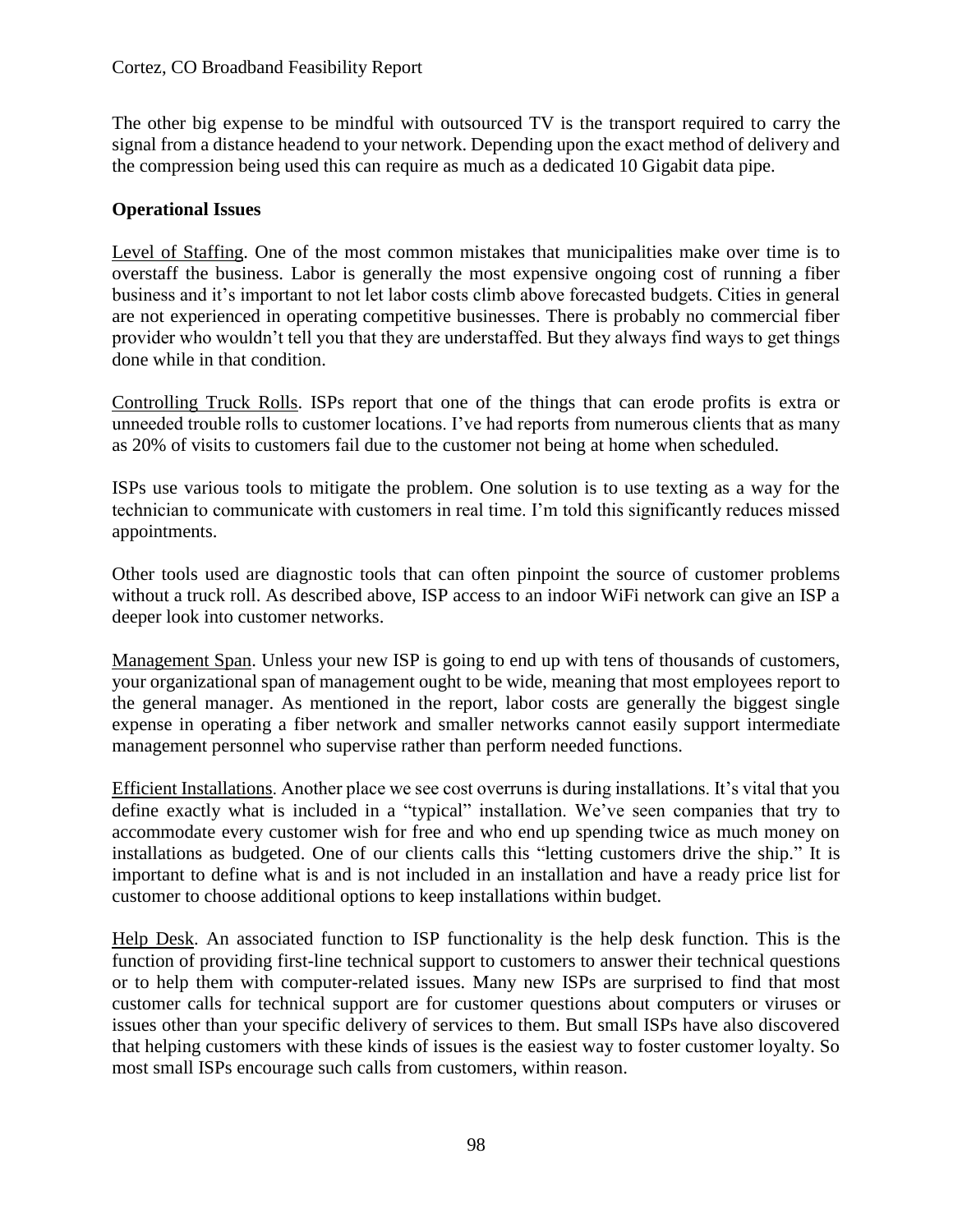This is a difficult position to staff for in that customers expect somebody to be available to talk to them during business hours. Small ISPs try to handle these calls using their technicians and quickly realize that it can eat up all of their time. Therefore, the choices are to build a dedicated group to take these calls or to outsource the function. The companies that offer outsourced ISP functionality also offer this service and I have many clients who are satisfied with the level of service this provides for customers.

OSS/BSS Systems. The most important component for operations is a software product called OSS/BSS (operational and billing support). There are more than a dozen different vendors of the software.

The typical OSS/BSS software does the following functions:

- Provides the platform for taking customer orders.
- Provides the platform for provisioning a new customer, that is it notifies the correct employees of the tasks needed to provide service to a new customer on a timely basis.
- The platform provides a way to receive and track customer problems. It will log in customer complaints and notify and coordinate the staff needed to make repairs.
- The systems provide all of the components needed to bill customers. Many of the platforms will create customer bills.
- The system captures the history of customer payments and contain notification and disconnect processes for customers who don't pay their bills.
- These platforms sometime contain records that make it easier to diagnose customer problems. For instance it might tie into mapping or other software that can associate specific fiber routes, fiber pairs, and electronics with each customer. But not all systems do this.
- ISPs often tie these systems to other software. For example, the OSS/BSS might communicate directly with accounting software to track billing and customer payments. The software might tie in texting or other platforms that communicate with customers. The platform might tie into software like fleet management that coordinates field visits by technicians.

The prices for these platforms vary widely. We have clients who have spent over \$1 million to purchase a system—and purchase is a loose word since there are usually annual maintenance costs for the software. At the other end of the spectrum are systems with small upfront costs but more expensive fees to use and maintain the software.

One thing that We've always found to be good advice is based on the fact that we don't think that CCG has one client who is happy with their OSS/BSS. There are always things that any good system does well and others that are done poorly. A common complaint is that it's often expensive to make any specific changes to a platform to customize it for your business. We highly recommend talking to other similar entities to see what they are using for this function. The systems are complex and the salespeople for the software will claim that the software will do everything under the sun, and none of the systems are that good.

Billing. Telecom billing can be simple or complicated depending upon the product mix being sold. Billing can get complex when it includes capturing and billing for specific customer usage such as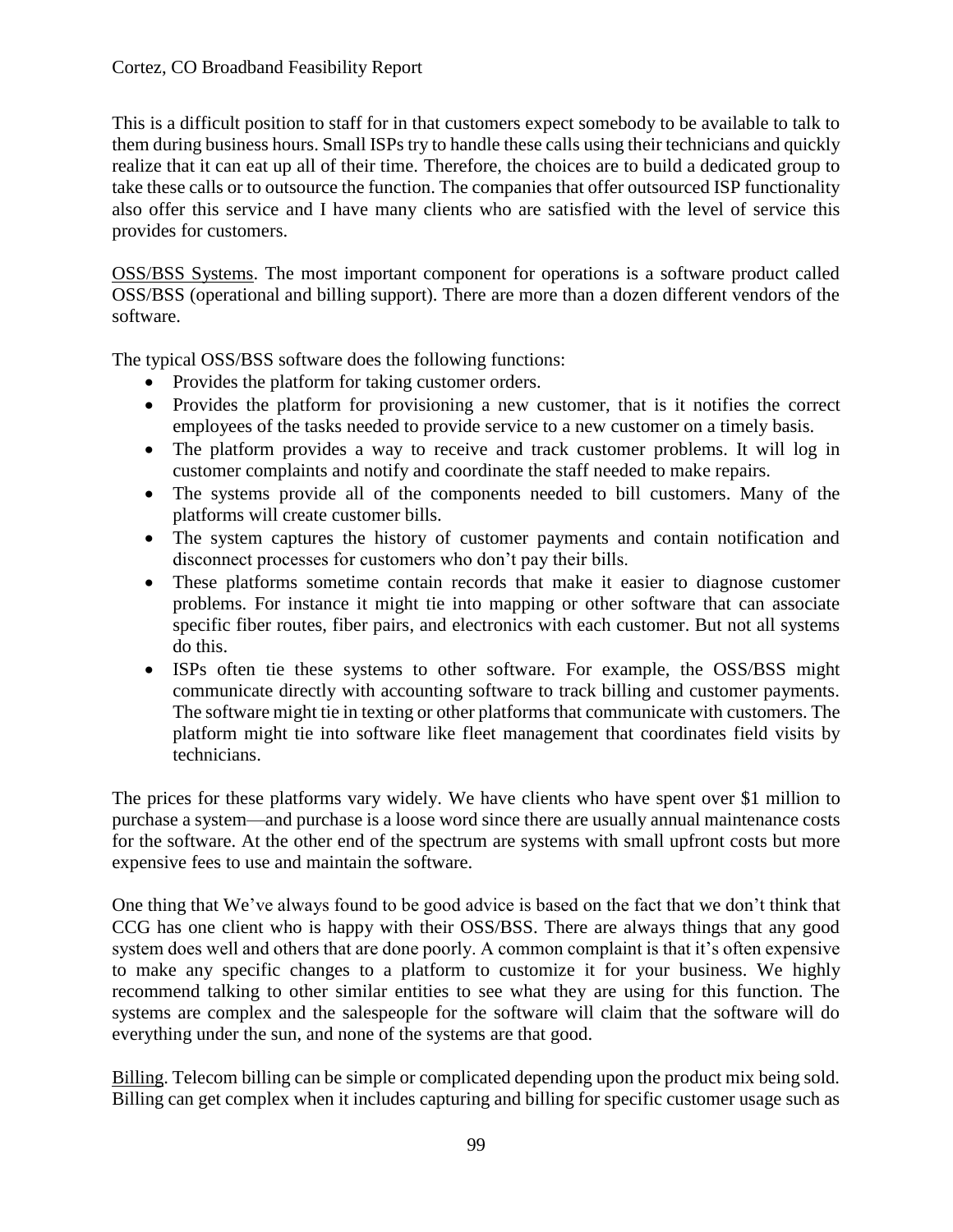long distance or pay-per-view programming. Billing can be simpler if an ISP has a set of standard products and charges the same to everybody.

One of the primary goals ought to be to reduce the number of bills that are mailed to customers. ISPs use techniques like charging credit cards or debiting bank accounts to avoid mailing bills.

ISPs wrestle with outsourcing the billing function. There are numerous vendors who will print and mail bills, but the function is not cheap. There are others who will maintain a lock box to receive payments, at a cost.

Operating a Storefront. Most smaller ISPs try to maintain a storefront presence in each market. The larger telcos and cable companies have largely eliminated storefronts but there are still a considerable percentage of customers who want to occasionally visit their ISP or make local payments.

After-Hours Support. ISPs need to offer business hours that meet their customer needs. For example, an ISP operating in a bedroom community needs to offer evening business hours to be able to communicate with commuters. In such communities there also ought to be evening installations and repairs.

These after-hours policies also extend to weekends; ISPs need to find a way within their budget to meet customer expectations. Most small ISPs keep technicians on call and will dispense somebody to correct major outages at night and on weekends.

It's possible to outsource customer service 24/7, but most small ISPs don't do this since afterhours vendors can generally only provide rudimentary assistance to customers.

Differentiating Between Residential and Business Customers. Most ISPs with any significant number of business customers generally maintain different processes and standards for business customers. For example, many ISPs won't go home for the evening if a business customer is out of service. Small ISPs often assign a specific customer service rep to business customers so that they can get to understand the customer's needs.

Regulatory Compliance. Depending upon the state you are operating in and upon the mix of services being offered, an ISP is likely to have some regulatory compliance rules to follow. They might have to make periodic reports to the FCC or to the state regulatory agency. There are also often regulatory hurdles to overcome before getting into business and ISPs often have to register with or be certified by regulatory bodies.

This report was not intended to be an advertisement for CCG services, but many of our clients outsource all of their regulatory compliance issues to us.

Dispatch. Dispatch is the function of scheduling interactions with customers, generally by field technicians. The perfect dispatching tool would minimize truck miles driven, eliminate missed appointments when customers aren't home, makes sure that the technician has the right tools and components to satisfy a given customer visit, and would send a technician who is best able to fix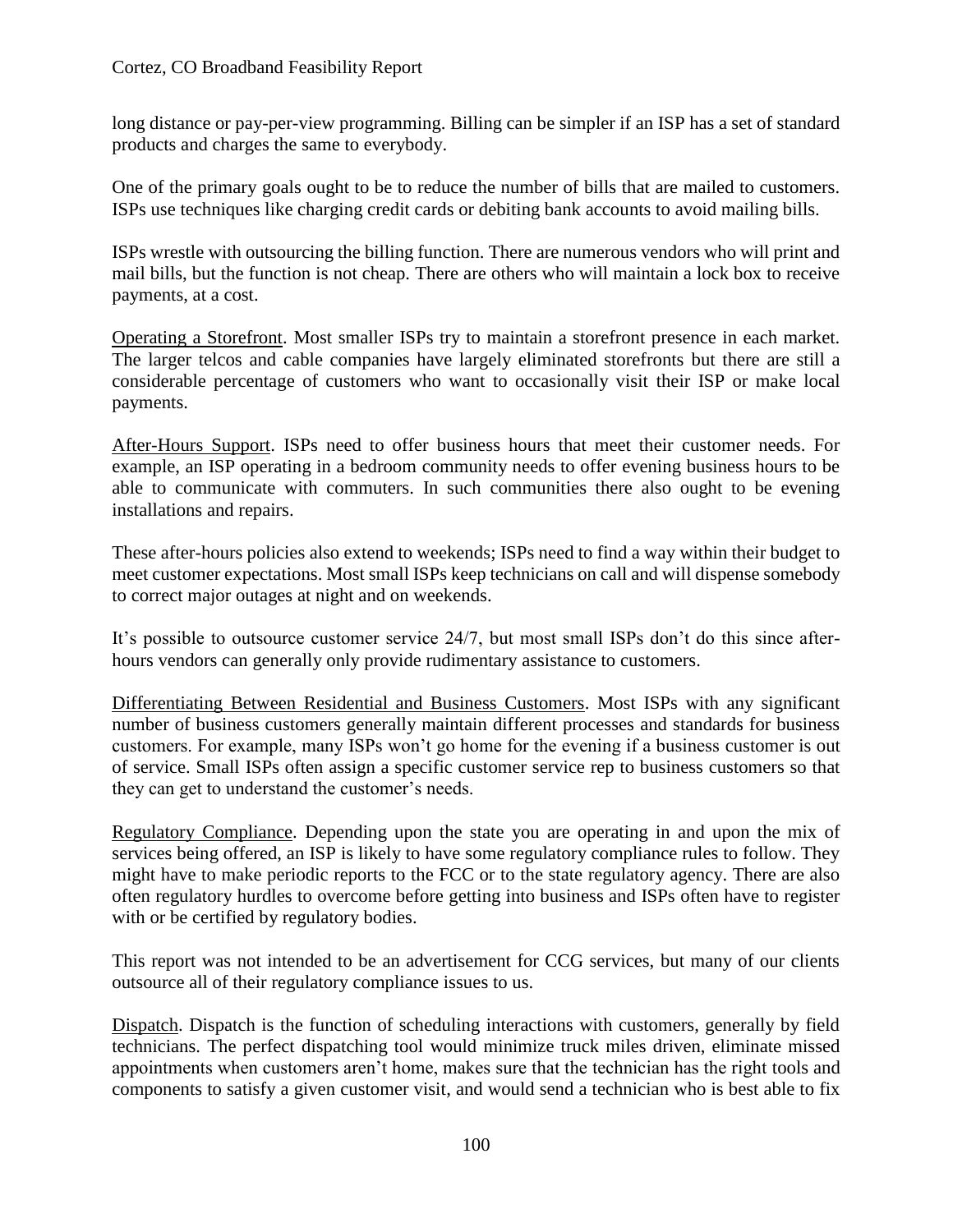a given issue. The bigger the company and the more technicians in the work force, the more complicated of a puzzle this can be.

The benefit of good dispatch software is that technicians might be able to visit more customers in a day rather than driving unneeded miles or sitting idly between appointments. There is a full range of this software available. It often comes embedded in the OSS/BSS system, although many clients report better results using more specialized software.

# **Network Issues**

Indoor versus Outdoor ONTs. Today all of the makers of PON technology offer both indoor and outdoor ONTs. ISPs generally choose one of the two options in order to standardize on customer installations and troubleshooting.

There are a number of reasons why some ISPs still prefer outdoor ONTs. An outdoor ONT allows technicians to install and service the ONT without having to schedule and coordinate with customers. In today's world of working families this is often a huge plus in getting access to the ONTs during working hours. Outdoor ONTs are generally undisturbed once installed and customers rarely touch them. An outdoor ONT creates a clear demarcation point between the ISP and the customer—making whatever is inside the responsibility of the customer.

There are also advantages of indoor ONTs. They can be plugged into wall power outlets while outdoor ONTs sometimes require running a new power line. This means it's easier to move them to the best location in the home. Being inside often makes it easier to connect the fiber network to the existing phone lines to provide phone service. As mentioned elsewhere, an indoor ONT provides the ISP with a way to peer deeper into the customer network to aid in troubleshooting.

Network Monitoring and Escalation. Modern networks come with a host of built-in alarms that will notify the network operator of problems. Additionally, customers will notify the ISP about specific outages or service problems.

The ISP needs to have an organized way to sort through the reported problems, prioritize them, and fix them. For example, an alarm might report some issues that need eventual, but not immediate, attention while some network issues require the full immediate attention of the whole company.

This requires two tools. First is software that captures all of the alarms and reported problems and prioritizes them. These can generally be customized since every ISP will have their own ideas about how and when to respond to specific types of problems. Many of my clients outsource this function to a NOC (network operating center), which is a group of technicians that watch networks and decide the priority of repairs. Most NOCs offer the service of their technicians fixing problems when this can be done remotely. Often repairs can be made before customers even realize there was an issue.

There also needs to be a well-defined escalation process. ISPs need to define ahead of time how they want to deal with each kind of expected problems. Some issues are just routed to technicians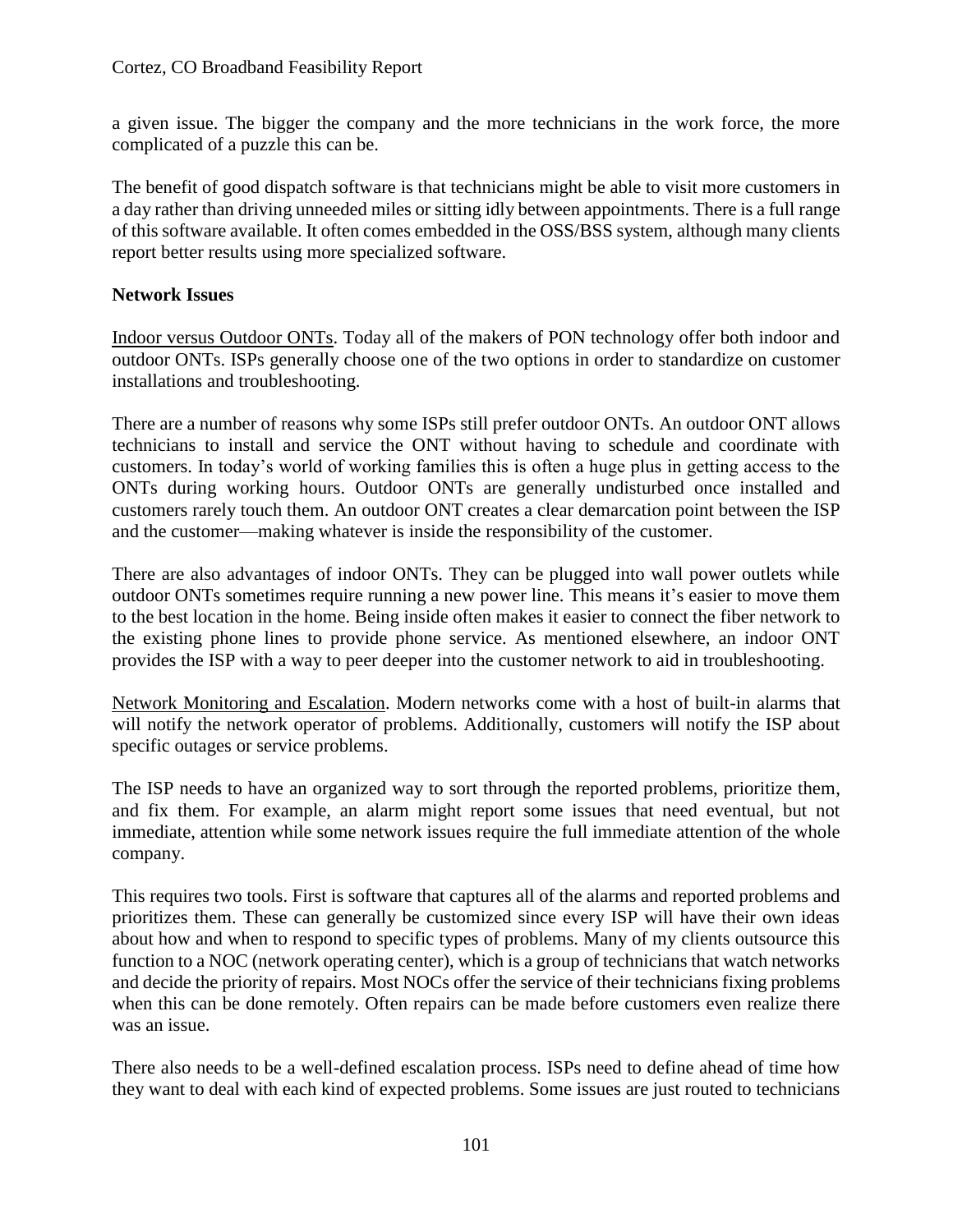for dealing with routinely. Others escalate to other specialists inside or outside the company when more help is needed. This external escalation might include contacting management, a NOC center, electronics vendors, or external fiber network providers. It's vital to know exactly who and how to contact the needed parties before there is an emergency.

Spares. A fiber network owner needs to maintain the spares needed to effectuate quick repair on the network. Companies generally keep an inventory of key electronics spares as well as spare fiber needed to make field repairs.

It's only necessary to keep spares for electronics components where failure will shut down the network. Key electronics today often come with hot back-up spares in the system, meaning that there are two units for key components arranged so that the switchover is immediate in case of failure.

Regardless of planning, networks still sometimes fail due to smaller network components. We recall a client that had a multi-day network outage that was due to a failed fan that caused an entire chassis to overheat and fail.

Upgrade Policy. We've seen numerous networks have major problems when something goes wrong during an electronics upgrade. During an upgrade the goal is to bring up the new system alongside the old one and then make a quick transition when everything is ready.

Sometimes upgrades go poorly. There might be a problem in the new hardware of software that makes it impossible to complete the upgrade. The problems we've seen usually occur when control is handed to the new electronics that then fail for some reason. If this possibility has not been planned for it can be difficult to cut back to the original network configuration.

We recommend that any network upgrades be well planned and that they always include a quick way to restore the original network in case the network fails.

Redundancy. Redundancy is planning a network that either is self-healing when it has a problem, or at least is quick to fix. The most common example of redundancy is through the use of fiber rings that are designed to survive a fiber cut. In these rings every signal travels in both directions around the ring, meaning that there is no interruption from a single fiber cut. Fiber rings are generally only used for major parts of a network and there are usually not a lot of redundant rings in the last mile network.

As mentioned earlier, many key electronics can also be made redundant, and this should be considered for any component for which failure would cause a large network outage. Where it's not possible for this to be done automatically there should be a plan in place to do it manually as quickly as possible.

Mapping. We think it's important for a fiber network owner to capture the details of the network to make it easier in the future to diagnose and fix network problems. There are numerous "mapping" software options on the market that can capture the needed information. However, these programs might better be called mapping databases because they capture a lot of details that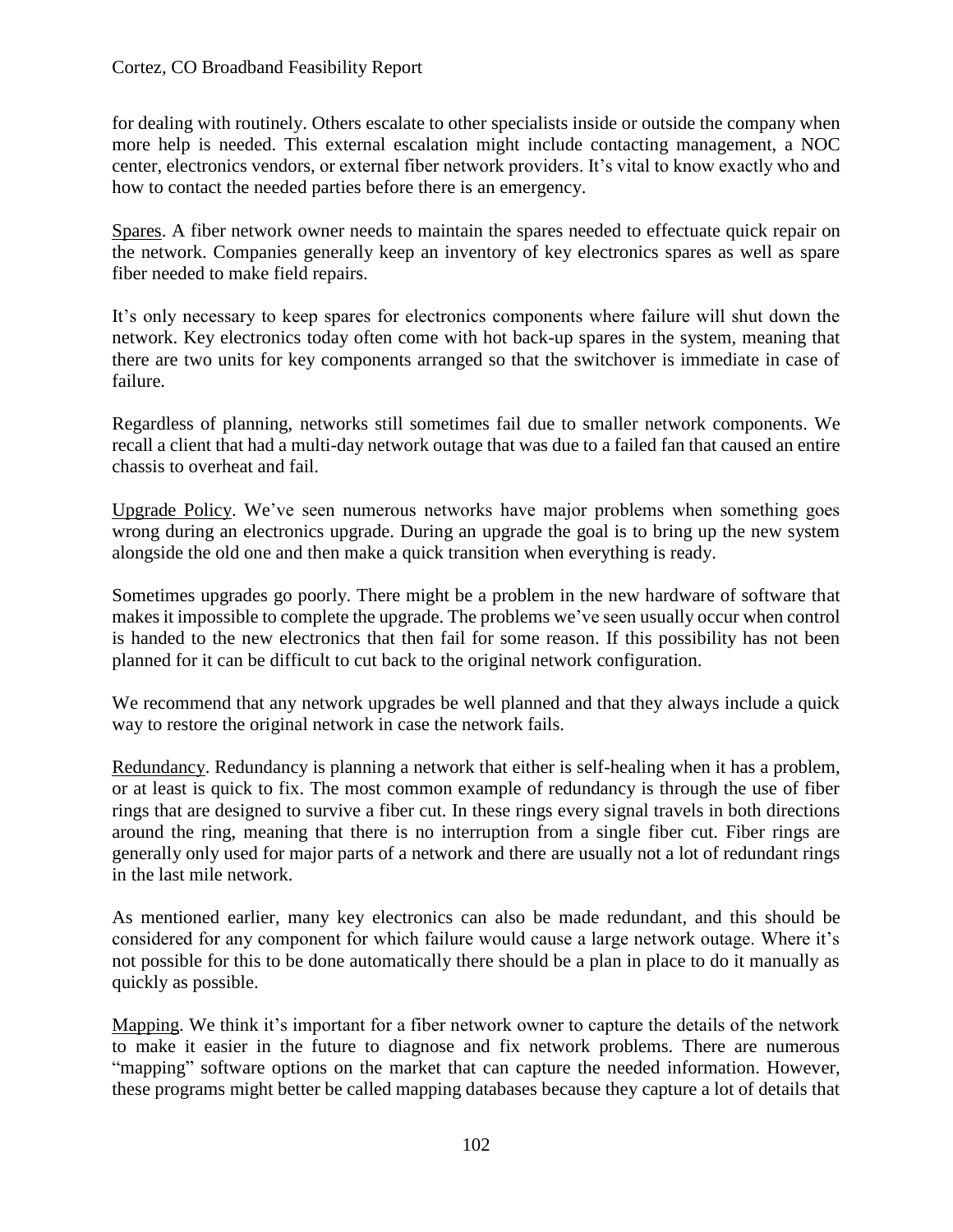are not really mapped. Relevant information includes things like the fiber strands throughout the network that are used to serve each customer, as well as the serial number of all electronics at the customer premise.

Good systems can capture a lot more and can include things like capturing the history of trouble calls and repairs made at each customer or site on the network. Some systems even include the ability to attach pictures, documents, and anything else that might be relevant in the future for a technician responding to a call at a given address.

We have known carriers that have put together their own database at a low-cost up, as well as ones that have bought software costing hundreds of thousands of dollars.

Understanding Equipment Lives. Every component in the network will eventually wear out and need to be replaced. This is referred to as the useful life and can be a long time for fiber and a relatively short time for components like settop boxes. Sometimes network components need to be replaced for other reasons, such as when a vendor stops supporting a given version or kind of electronics, which we call vendor obsolescence.

Any long-term business plan needs to anticipate the needed replacements and plan to have enough cash to make upgrades.

Maintenance Agreements? Carriers in the industry are of mixed opinions about maintenance agreements on electronics. Most vendors these days sell network maintenance plans that include upgraded software as needed as well as priority maintenance for components that fail.

CCG has clients who refuse the buy the maintenance agreements. They believe (rightfully) that over time the maintenance agreements can cost more than the original cost of the equipment and they believe they are better off by instead dealing with failures as they occur.

Trying New Technologies. It's always tempting to try new technologies or a new vendor who is competing with existing technologies. But we have learned over the years to be cautious. We can't think of a client who bought first generation technology who didn't experience significant problems. Sadly the vendors in the industry use their first few customers as their testing lab for a new product rather than vigorously testing in lab conditions. We even had a few clients who failed when a new technology failed badly—so be careful. We generally recommend not taking the chance unless there is no alternative.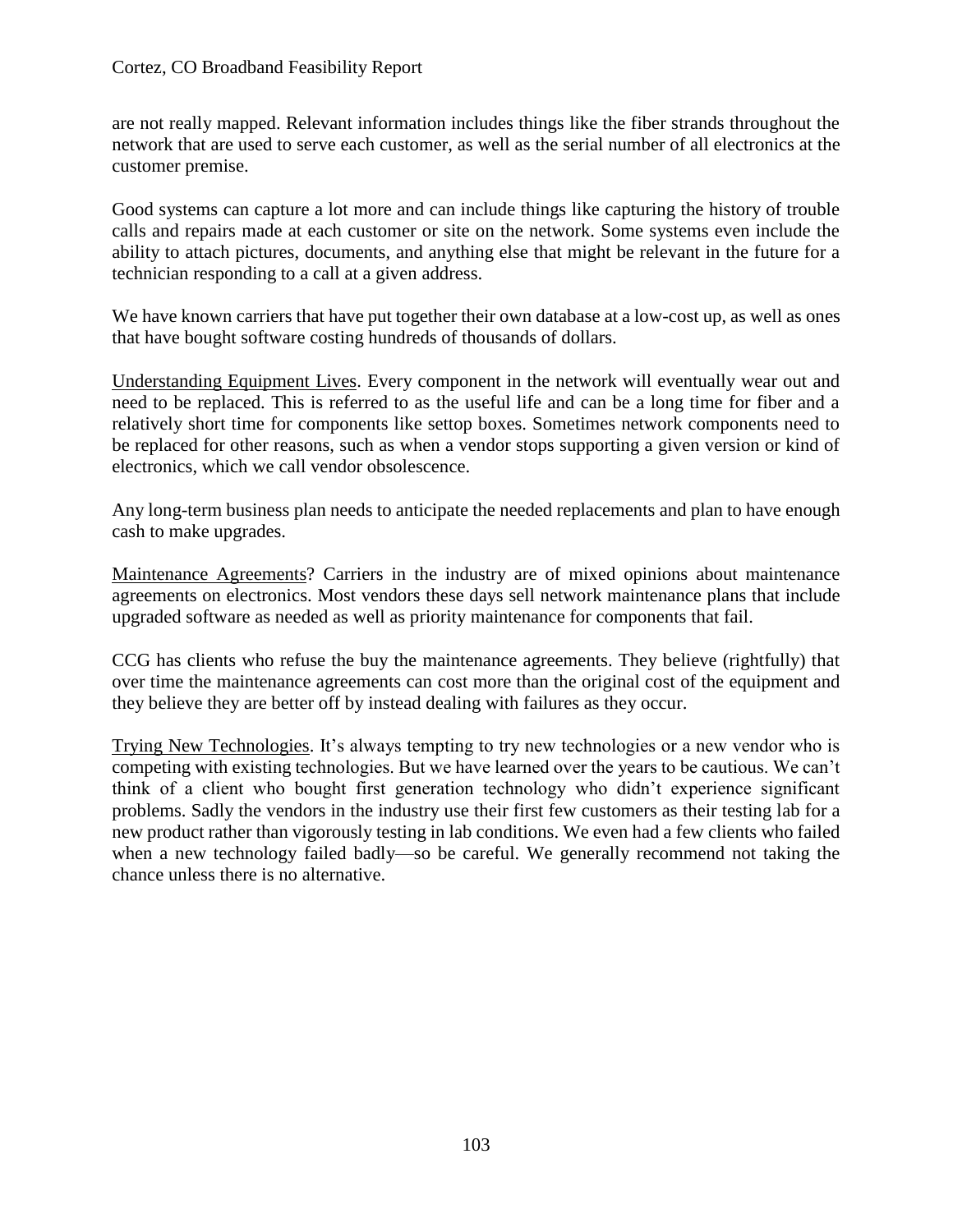# **Appendix I: Map of the Proposed Network Design**



# City of Cortez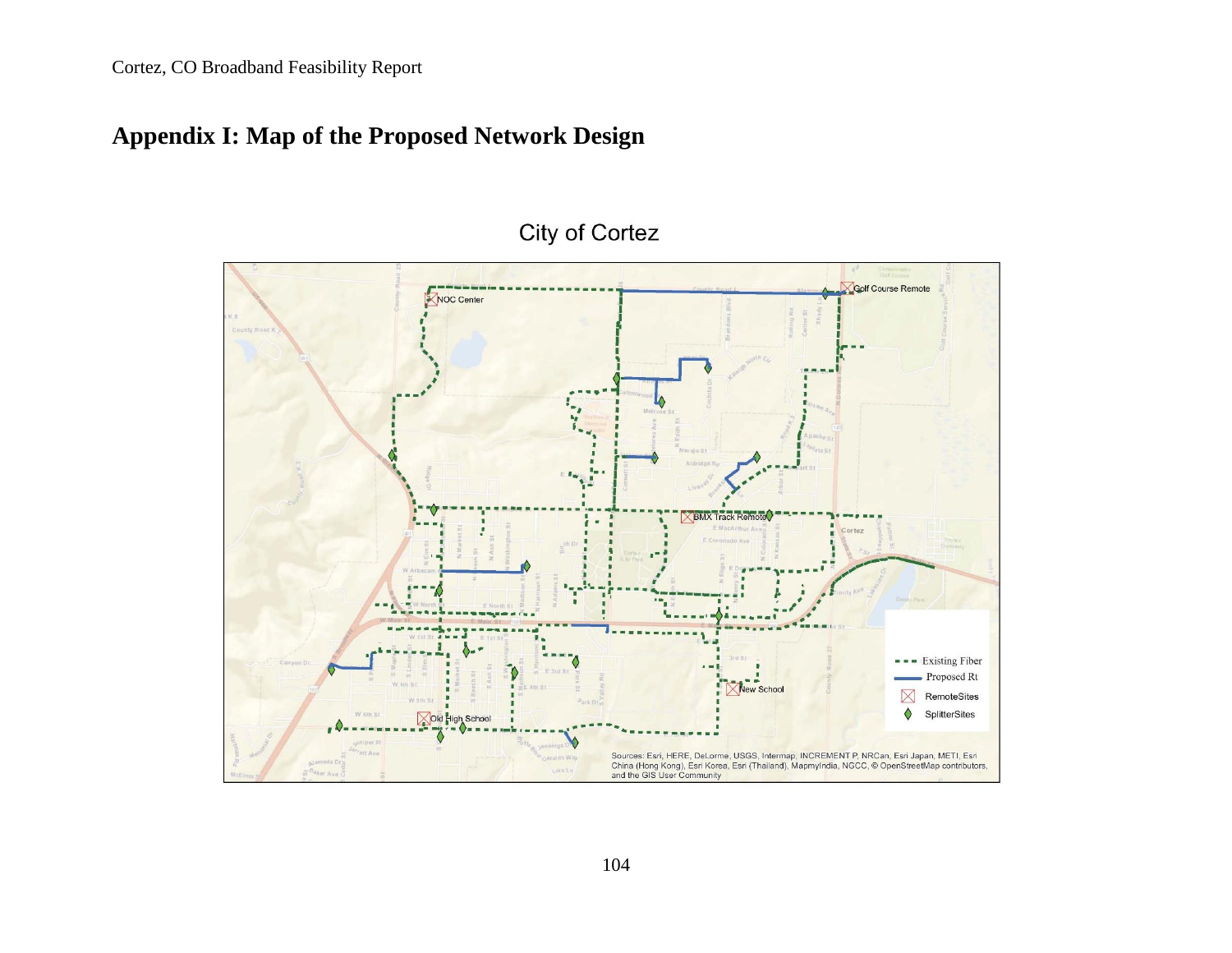# **Appendix II: Summary of Financial Results<sup>1</sup>**

|                                      |                     | Take | Tax                 |             | Year 25             | <b>Net Inc</b>  | Cover       |
|--------------------------------------|---------------------|------|---------------------|-------------|---------------------|-----------------|-------------|
|                                      | Assets              | Rate | <b>Funding</b>      | <b>Bond</b> | Cash                | <b>Positive</b> | <b>Debt</b> |
| City as ISP – Bond Funding           |                     |      |                     |             |                     |                 |             |
| 1. All Buried                        | \$14.3 M            | 50%  |                     | \$19.3 M    | $-$19.6 M$          | Year 25         | Never       |
| 2. All Buried with Cheaper Drops     | \$13.0 M            | 50%  |                     | \$17.6 M    | $-$16.4 M$          | Year 25         | Never       |
| 3. Aerial/Buried                     | \$10.8 M            | 50%  |                     | \$14.6 M    | $-$11.8 M$          | Year 25         | Never       |
| 4. Aerial/Buried with Cheaper Drops  | \$10.1 M            | 50%  |                     | \$13.6 M    | $-$ \$ 9.9 M        | Year 25         | Never       |
| 5. Line 3 with GO Bonds              | \$10.8 <sub>M</sub> | 50%  |                     | \$13.2 M    | $-$10.3 M$          | Year 25         | Never       |
| 6. Line 3 with Higher Interest Rates | \$10.8 <sub>M</sub> | 50%  |                     | \$15.3 M    | $-$14.9 M$          | Year 25         | Never       |
| City as ISP – Sales Tax Funding      |                     |      |                     |             |                     |                 |             |
| 7. All Buried                        | \$14.3 M            | 50%  | \$15.9 <sub>M</sub> |             | \$9.4 M             | Year 11         |             |
| 8. All Buried with Cheaper Drops     | \$13.0 M            | 50%  | \$14.5 M            |             | \$10.3 M            | Year 11         |             |
| 9. Aerial/Buried                     | \$10.8 <sub>M</sub> | 50%  | \$12.3 M            |             | \$11.0 <sub>M</sub> | Year 11         |             |
| 10. Aerial/Buried with Cheaper Drops | \$10.1 M            | 50%  | \$11.6M             |             | \$11.7 <sub>M</sub> | Year 7          |             |
| 11. Line 9 at 40% Penetration        | \$10.1 <sub>M</sub> | 40%  | \$12.3 M            |             | \$4.1 <sub>M</sub>  | Never           |             |
| 12. Line 9 at 60% Penetration        | \$11.4 M            | 60%  | \$12.8 <sub>M</sub> |             | \$18.8 M            | Year 5          |             |
| 13. Line 9 Adding CATV               | \$11.2 M            | 50%  | \$12.7 <sub>M</sub> |             | \$10.0 <sub>M</sub> | Year 11         |             |
| 14. Line 9 with Higher Prices        | \$10.8 M            | 50%  | \$12.3 M            |             | \$14.8 <sub>M</sub> | Year 5          |             |
| 15. Line 9 Breakeven                 | \$9.8 <sub>M</sub>  | 34%  | \$12.3 M            |             | \$0.1 <sub>M</sub>  | Never           |             |
| <b>Open Access</b>                   |                     |      |                     |             |                     |                 |             |
| 16. With Tax Financing               | \$10.4 M            | 50%  | \$11.9 <sub>M</sub> |             | $-$4.4 M$           | Never           |             |
| <b>Digital Divide Scenario</b>       |                     |      |                     |             |                     |                 |             |
| 17. With Normal Prices               | \$13.3 M            | 50%  | \$15.0 M            |             | \$11.2 M            | Year 11         |             |
| 18. Prices Reduced by \$10           | \$13.3 M            | 50%  | \$15.0 M            |             | \$3.6 M             | Never           |             |

 $\overline{\phantom{a}}$ 

<sup>&</sup>lt;sup>1</sup> Basic description of each scenario below.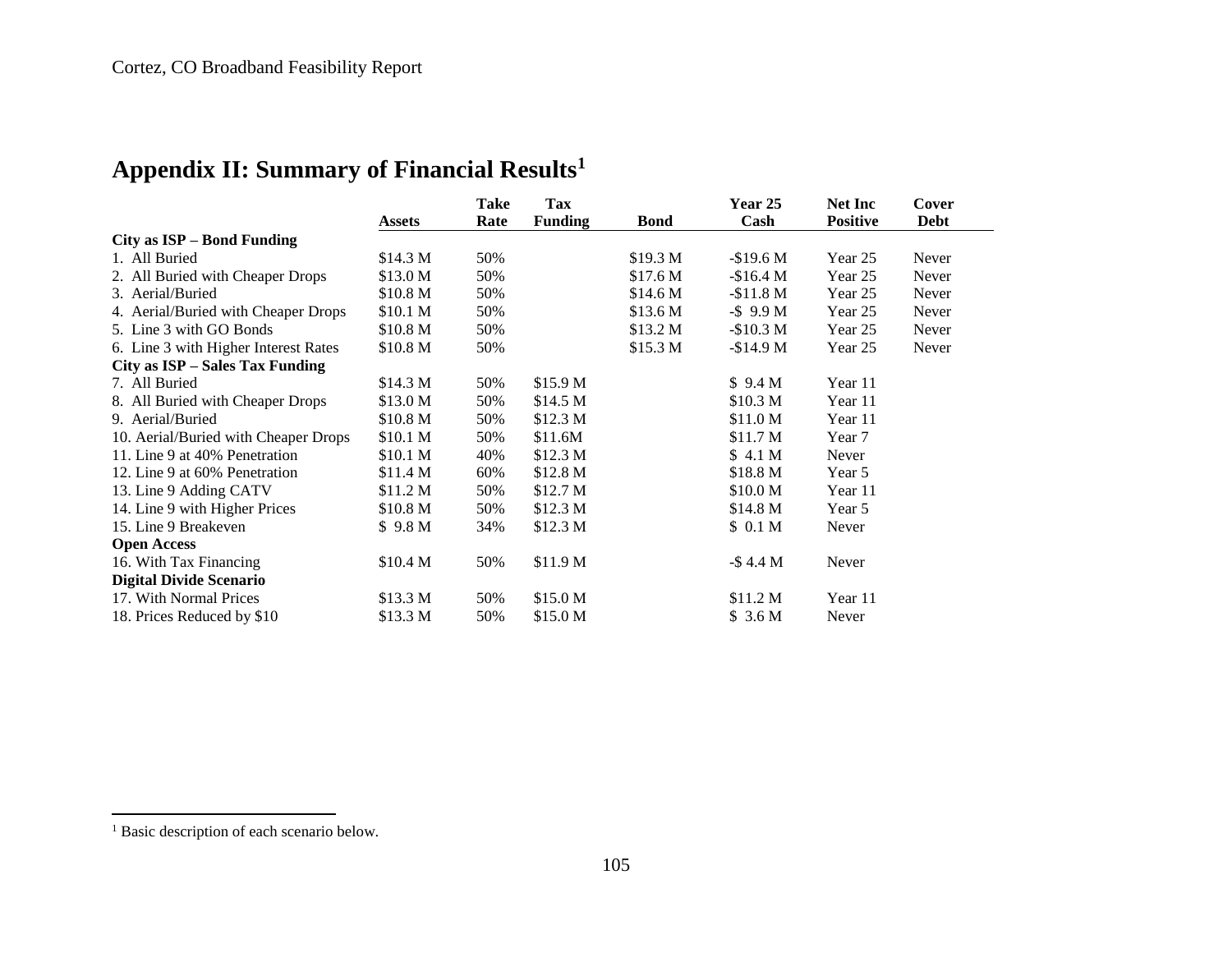# **Summary of the Assumptions used for the Above Scenarios**

The scenario numbers below match the numbers of the scenarios in the above table.

# **City as ISP – Bond Funding**

These scenarios assume that the city operates as the retail ISP. Results would be similar if the city instead found an ISP to operate the network as a vendor, meaning the city would still own the network and own the customers of the business.

#### 1. All Buried Network

This scenario assumes that the whole fiber network is buried.

#### 2. All Buried with Cheaper Drops

This scenario is based on Scenario 1, but looks at building less expensive drops than what would be obtained from normal fiber contractors.

#### 3. Aerial/Buried

The scenario assumes building new poles in the alleys downtown and burying the rest of the network.

#### 4. Aerial/Buried with Cheaper Drops

This scenario is based on Scenario 3 but looks at building less expensive drops than what would be obtained from normal fiber contractors.

#### 5. Impact of General Obligation Bonds

This is based on Scenario 3 and assumes general obligation bonds instead of revenue bonds.

#### 6. Impact of Higher Bond Interest Rate

This is based on Scenario 3 that increases the bind interest rate by 1 full percent.

#### **Sales Tax Funded**

#### 7. All Buried Network

This is based on Scenario 1 with sales tax funding instead of bond funding.

#### 8. All Buried with Cheaper Drops

This is based on Scenario 2 with sales tax funding instead of bond financing.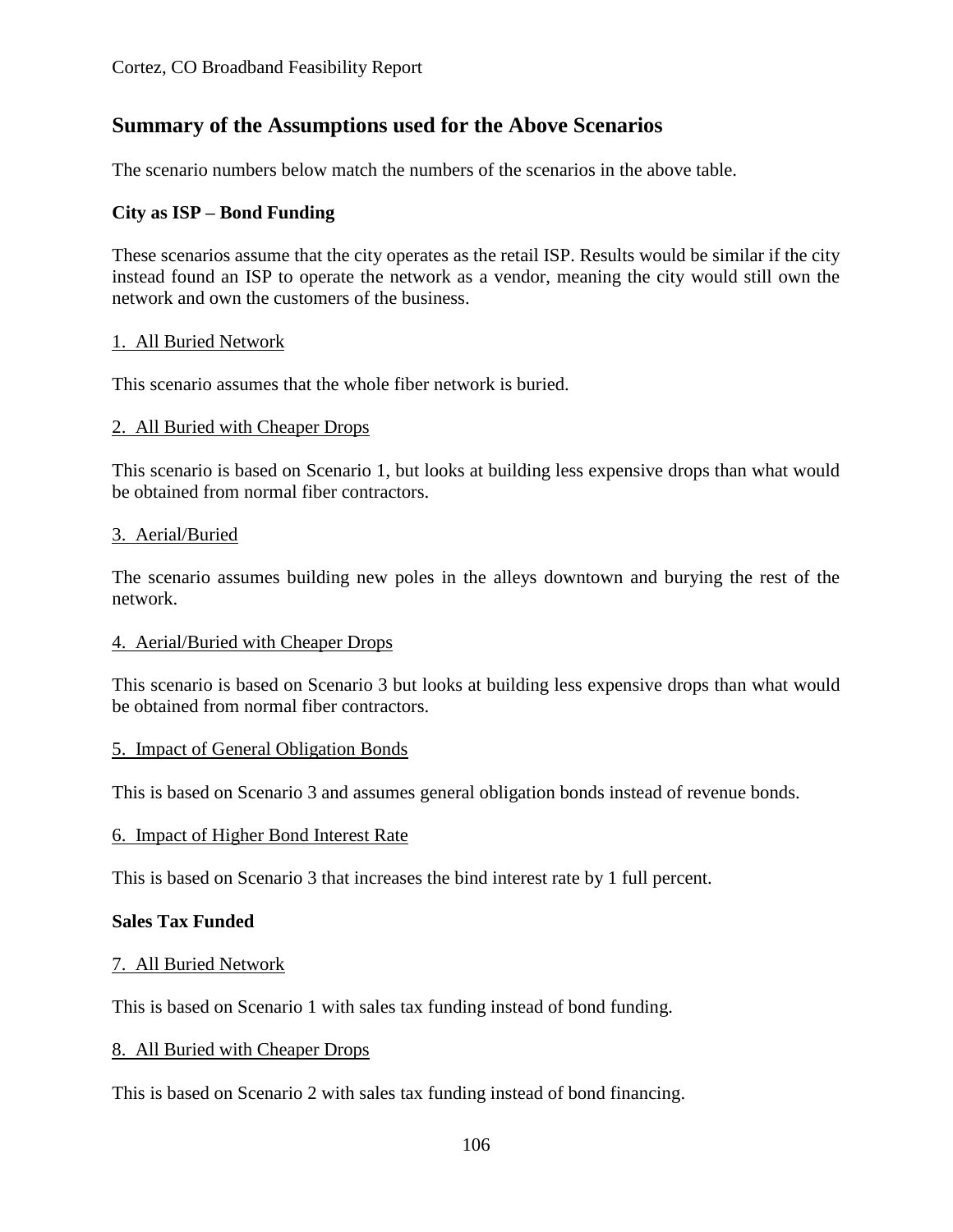# 9. Aerial/Buried

This is based on Scenario 3 with sales tax funding instead of bond funding.

# 10. Aerial/Buried with Cheaper Drops

This is based on Scenario 4 with sales tax funding instead of bond funding.

# 11. Aerial/Buried with 40% Penetration

This is Scenario 9 with a 40% customer penetration.

# 12. Aerial/Buried with a 60% Penetration

This is Scenario 9 with a 60% customer penetration.

# 13. Adding Cable TV

This is scenario 9 with the additional of wholesale cable TV as a product.

# 14. Higher Broadband Prices

This starts with Scenario 9 and then raises prices across the board by \$5 per month.

#### 15. Aerial/Buried Breakeven

This shows the lowest customer penetration need for Scenario 9, with breakeven defined as a business that always maintains a positive cash balance.

#### **Open Access**

#### 16. With Tax Financing

This scenario allows multiple ISPs into the market and charges a \$30 monthly fee for a connection to each customer.

#### **Digital Divide Scenarios**

#### 17. Same Retail Broadband Prices

This scenario builds fiber to every home and provides for a basic broadband connection to everyone for free. It offers faster speeds at the same prices as the retail scenarios.

# 18. Reduce Broadband Prices by 10%